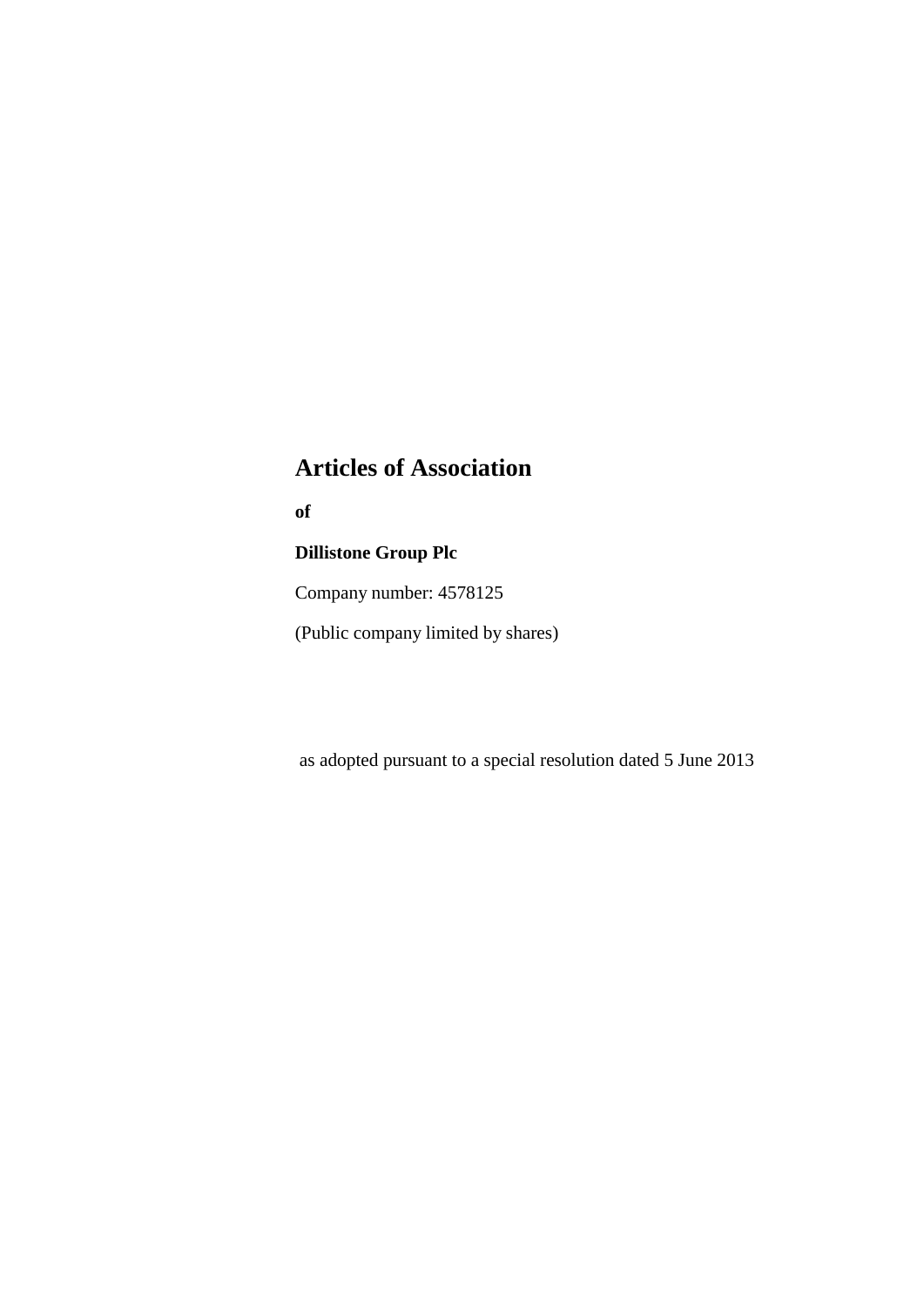| <u>A.</u>                                         |  |
|---------------------------------------------------|--|
| 1.                                                |  |
| $\frac{2}{3}$                                     |  |
|                                                   |  |
|                                                   |  |
| $\frac{4}{5}$                                     |  |
| $\underline{\mathbf{B}}$ .                        |  |
| <u>6.</u>                                         |  |
| $\overline{7}$ .                                  |  |
| $\overline{8}$ .                                  |  |
| 9.                                                |  |
| <u>10.</u>                                        |  |
| 11.                                               |  |
| <u>12.</u>                                        |  |
| 13.                                               |  |
| $\overline{\mathbf{C}}$                           |  |
| <u>14.</u>                                        |  |
| 15.                                               |  |
| 16.                                               |  |
| $\underline{\mathbf{D}}$ .                        |  |
| 17.                                               |  |
| <u>18.</u>                                        |  |
| <u>19.</u>                                        |  |
| $E_{\cdot}$                                       |  |
| 20.                                               |  |
| 21.                                               |  |
| 22.                                               |  |
| $E_{\bullet}$                                     |  |
| 23.                                               |  |
| <u>24.</u>                                        |  |
| 25.                                               |  |
| 26.                                               |  |
| 27.                                               |  |
|                                                   |  |
| $\frac{28}{\text{G}}$<br>$\frac{29}{\cancel{30}}$ |  |
|                                                   |  |
|                                                   |  |
| <u>31.</u>                                        |  |
| $\frac{32}{33}$                                   |  |
|                                                   |  |
| <u>34.</u>                                        |  |
| <u>35.</u>                                        |  |
| <u>36.</u>                                        |  |
| 37.                                               |  |
| H.                                                |  |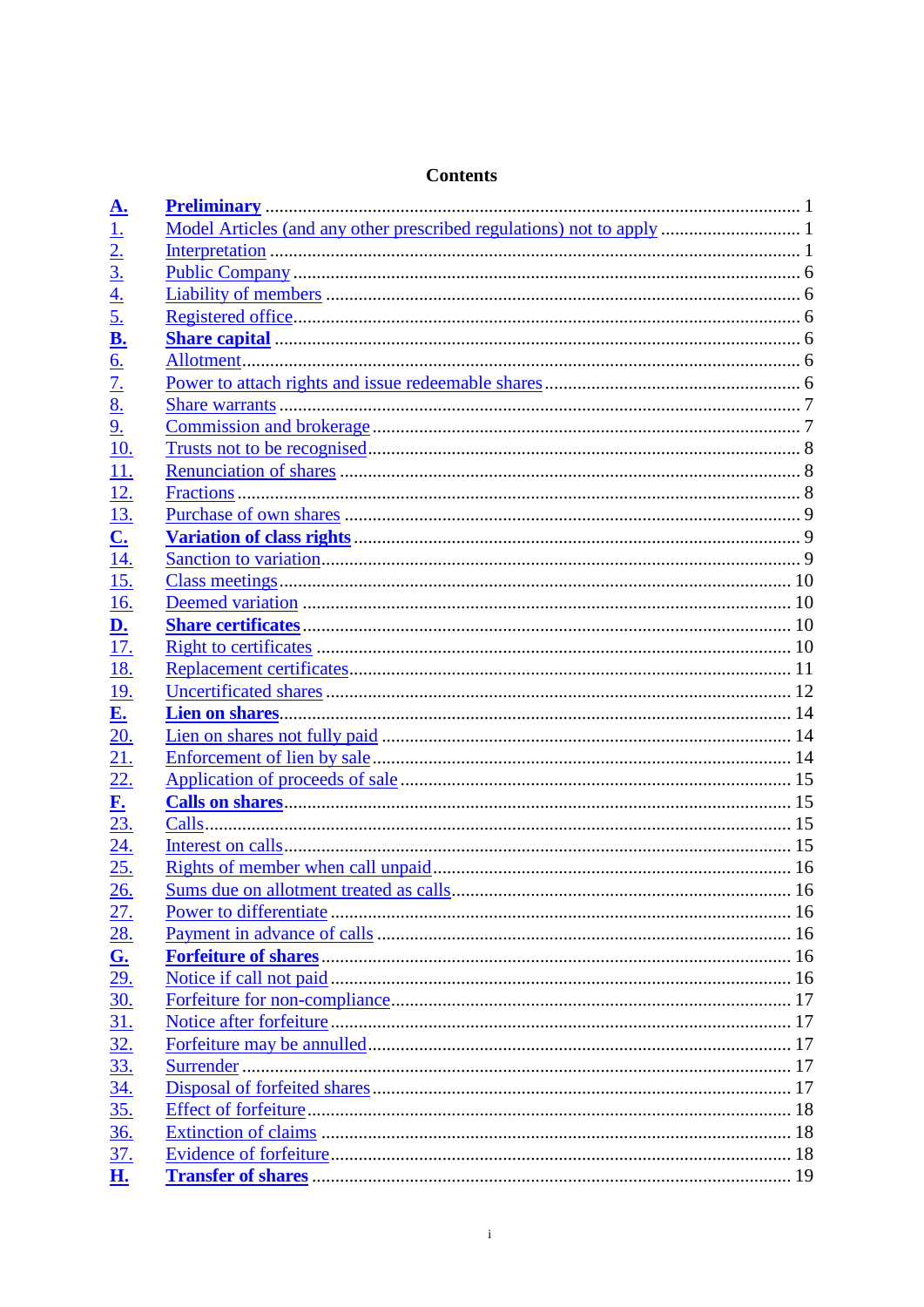| <u>38.</u>                         |  |
|------------------------------------|--|
| <u>39.</u>                         |  |
| <u>40.</u>                         |  |
| <u>41.</u>                         |  |
| $\overline{\mathbf{r}}$            |  |
| <u>42.</u>                         |  |
| <u>43.</u>                         |  |
| <u>44.</u>                         |  |
| $\overline{\mathbf{J}}$ .          |  |
| 45.                                |  |
| 46.                                |  |
| 47.                                |  |
| <u>48.</u>                         |  |
| <u>49.</u>                         |  |
| <u>K.</u>                          |  |
| 50.                                |  |
| 51.                                |  |
| 52.                                |  |
| 53.                                |  |
| 54.                                |  |
| <u>55.</u>                         |  |
| <u>56.</u>                         |  |
| <u>57.</u>                         |  |
| <u>L.</u>                          |  |
| 58.                                |  |
| <u>59.</u>                         |  |
| <u>60.</u>                         |  |
| 61.                                |  |
| 62.                                |  |
| 63.                                |  |
| 64.                                |  |
| <u>65.</u>                         |  |
| 66.                                |  |
| 67.                                |  |
| <u>68.</u>                         |  |
| 69.                                |  |
| <u>70.</u>                         |  |
| 71.                                |  |
| 72.                                |  |
| <u>73.</u>                         |  |
| <u>M.</u>                          |  |
| <u>74.</u>                         |  |
|                                    |  |
| $\frac{\overline{\mathbf{N}}}{75}$ |  |
| <u>76.</u>                         |  |
|                                    |  |
| $\frac{O}{77}$                     |  |
| <u>78.</u>                         |  |
| 79.                                |  |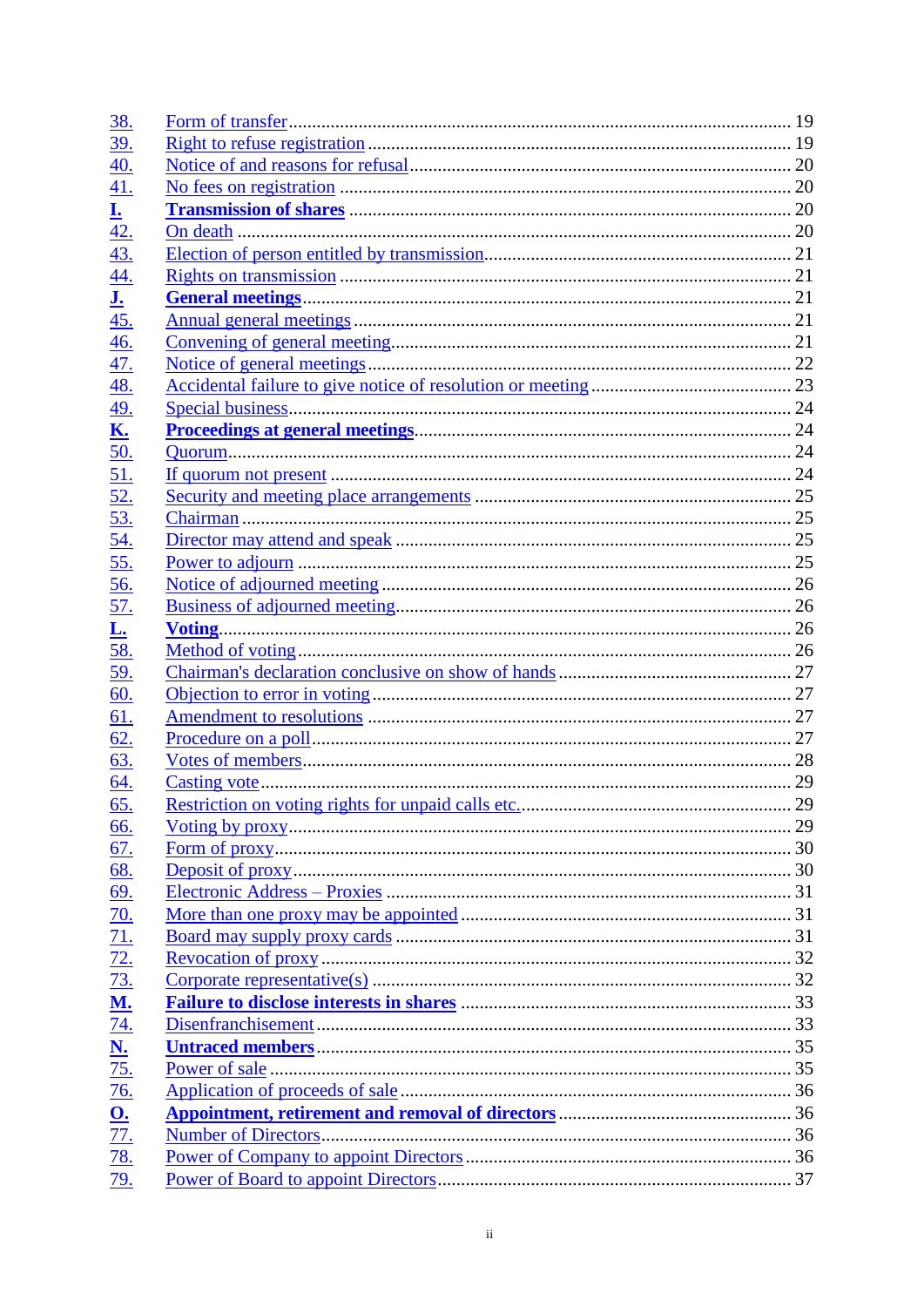| <u>80.</u>             |    |
|------------------------|----|
| <u>81.</u>             |    |
| 82.                    |    |
| 83.                    |    |
| 84.                    |    |
| 85.                    |    |
| 86.                    |    |
| 87.                    |    |
| 88.                    |    |
| $\mathbf{P}_{\bullet}$ |    |
| 89.                    |    |
| <u>90.</u>             |    |
| 91.                    |    |
| <u>92.</u>             |    |
| <u>93.</u>             |    |
| <u>Q.</u>              |    |
| 94.                    |    |
| <u>95.</u>             |    |
| <u>96.</u>             |    |
| 97.                    |    |
| <u>98.</u>             |    |
| <u>R.</u>              |    |
| 99.                    |    |
| 100.                   |    |
| 101.                   |    |
| <u>102.</u>            |    |
| 103.                   |    |
| <u>104.</u>            |    |
| 105.                   |    |
| 106.                   |    |
| <u>107.</u>            |    |
| <u>108.</u>            | 46 |
| <u>109.</u>            |    |
| 110.                   |    |
| <u>S.</u>              |    |
| 111.                   |    |
| 112.                   |    |
| 113.                   |    |
| <u>114.</u>            |    |
| <u>115.</u>            |    |
| <u>116.</u>            |    |
| 117.                   |    |
| <u>118.</u>            |    |
| <u>119.</u>            |    |
| $\mathbf{L}$           |    |
| 120.                   |    |
| 121.                   |    |
| 122.                   |    |
| 123.                   |    |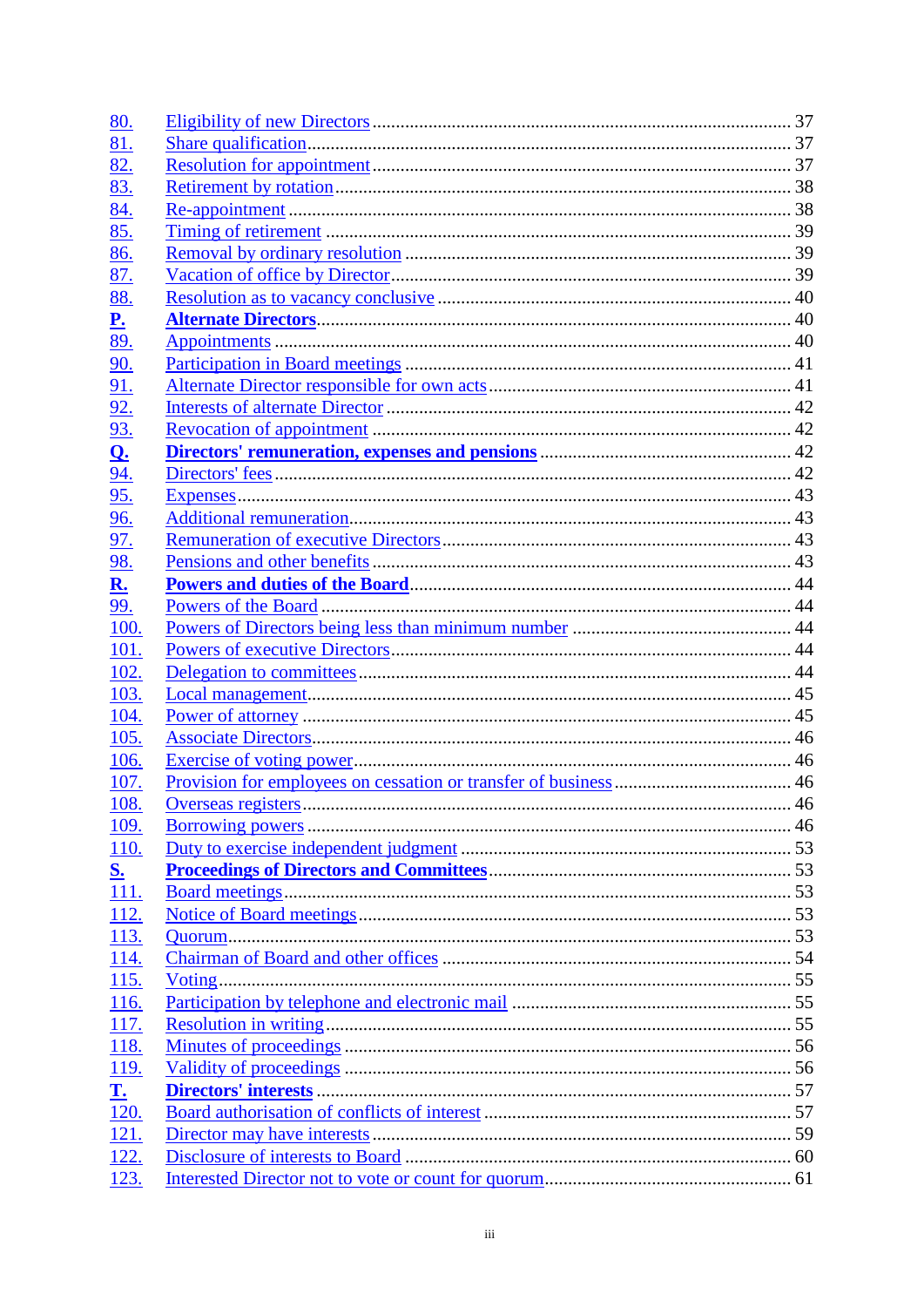| 124.                     |                                                                                   |  |
|--------------------------|-----------------------------------------------------------------------------------|--|
| 125.                     |                                                                                   |  |
| 126.                     |                                                                                   |  |
| <u>127.</u>              |                                                                                   |  |
| 128.                     |                                                                                   |  |
| <u>U.</u>                | The Seal, official seal for use abroad and execution of deeds without sealing  64 |  |
| <u>129.</u>              |                                                                                   |  |
| 130.                     |                                                                                   |  |
| 131.                     |                                                                                   |  |
| <u>V.</u>                |                                                                                   |  |
| 132.                     |                                                                                   |  |
| <u>W.</u>                |                                                                                   |  |
| 133.                     |                                                                                   |  |
| 134.                     |                                                                                   |  |
| 135.                     |                                                                                   |  |
| <u>136.</u>              |                                                                                   |  |
| <u>137.</u>              |                                                                                   |  |
| 138.                     |                                                                                   |  |
| <u>139.</u>              |                                                                                   |  |
| <u>140.</u>              |                                                                                   |  |
| 141.                     |                                                                                   |  |
| <u>142.</u>              |                                                                                   |  |
| <u>143.</u>              |                                                                                   |  |
| 144.                     |                                                                                   |  |
| <u>145.</u>              |                                                                                   |  |
| <u>146.</u>              |                                                                                   |  |
| <u>X.</u><br>147.        |                                                                                   |  |
| 148.                     |                                                                                   |  |
| <u>149.</u>              | Sending out copies of accounts and other documents and publishing on website 73   |  |
| <u>150.</u>              |                                                                                   |  |
| $\underline{\mathbf{Y}}$ |                                                                                   |  |
| 151.                     |                                                                                   |  |
| <u>Z.</u>                |                                                                                   |  |
| <u>152.</u>              |                                                                                   |  |
| 153.                     |                                                                                   |  |
| <u>AA.</u>               |                                                                                   |  |
| $\overline{154}$ .       |                                                                                   |  |
| 155.                     |                                                                                   |  |
| <u>156.</u>              |                                                                                   |  |
| <u>157.</u>              |                                                                                   |  |
| <u>158.</u>              |                                                                                   |  |
| <u>159.</u>              |                                                                                   |  |
| <u>160.</u>              |                                                                                   |  |
| <u>161.</u>              |                                                                                   |  |
| <u>162.</u>              |                                                                                   |  |
| <b>BB.</b>               |                                                                                   |  |
| 163.                     |                                                                                   |  |
| 164.                     |                                                                                   |  |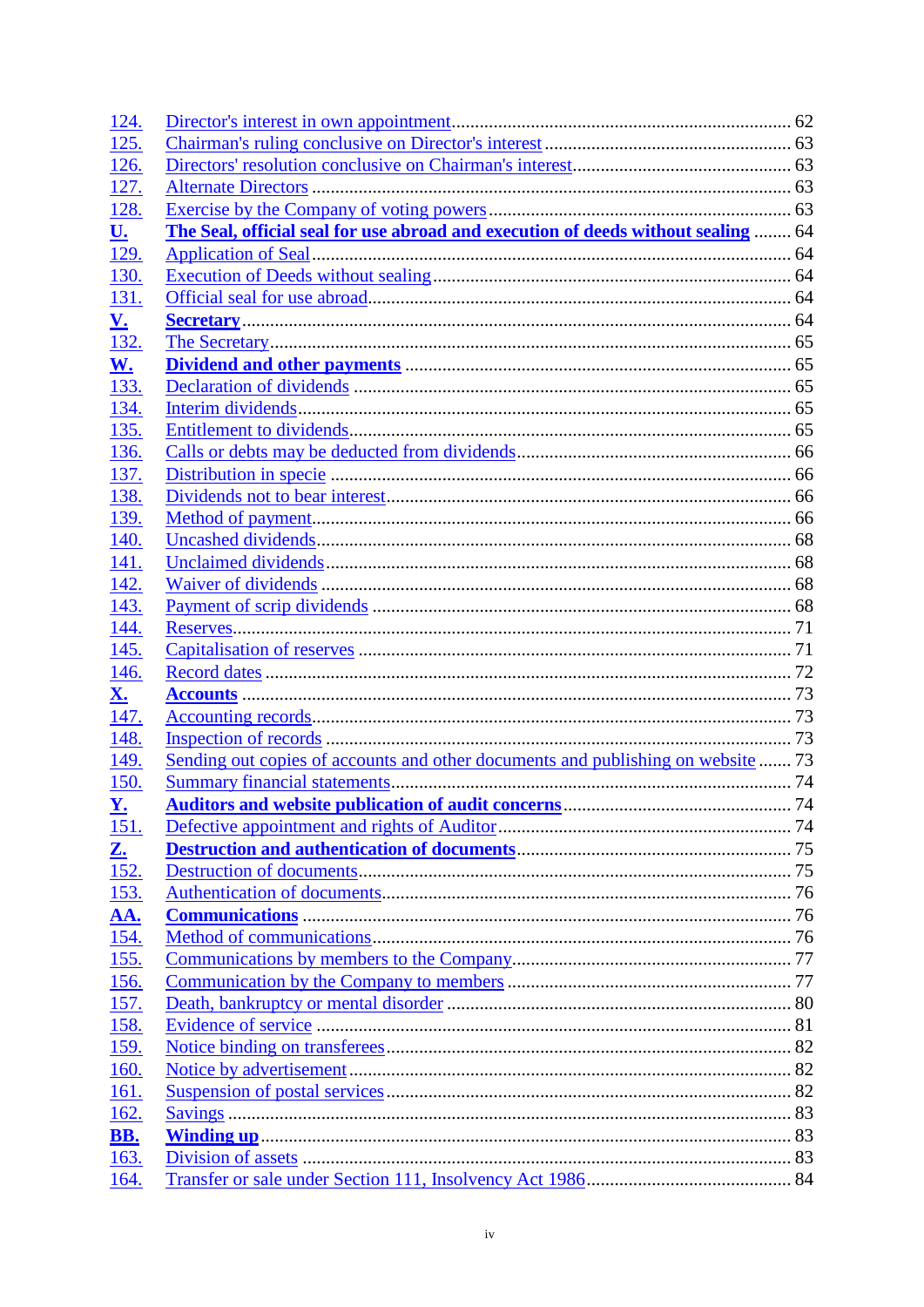$\mathbf v$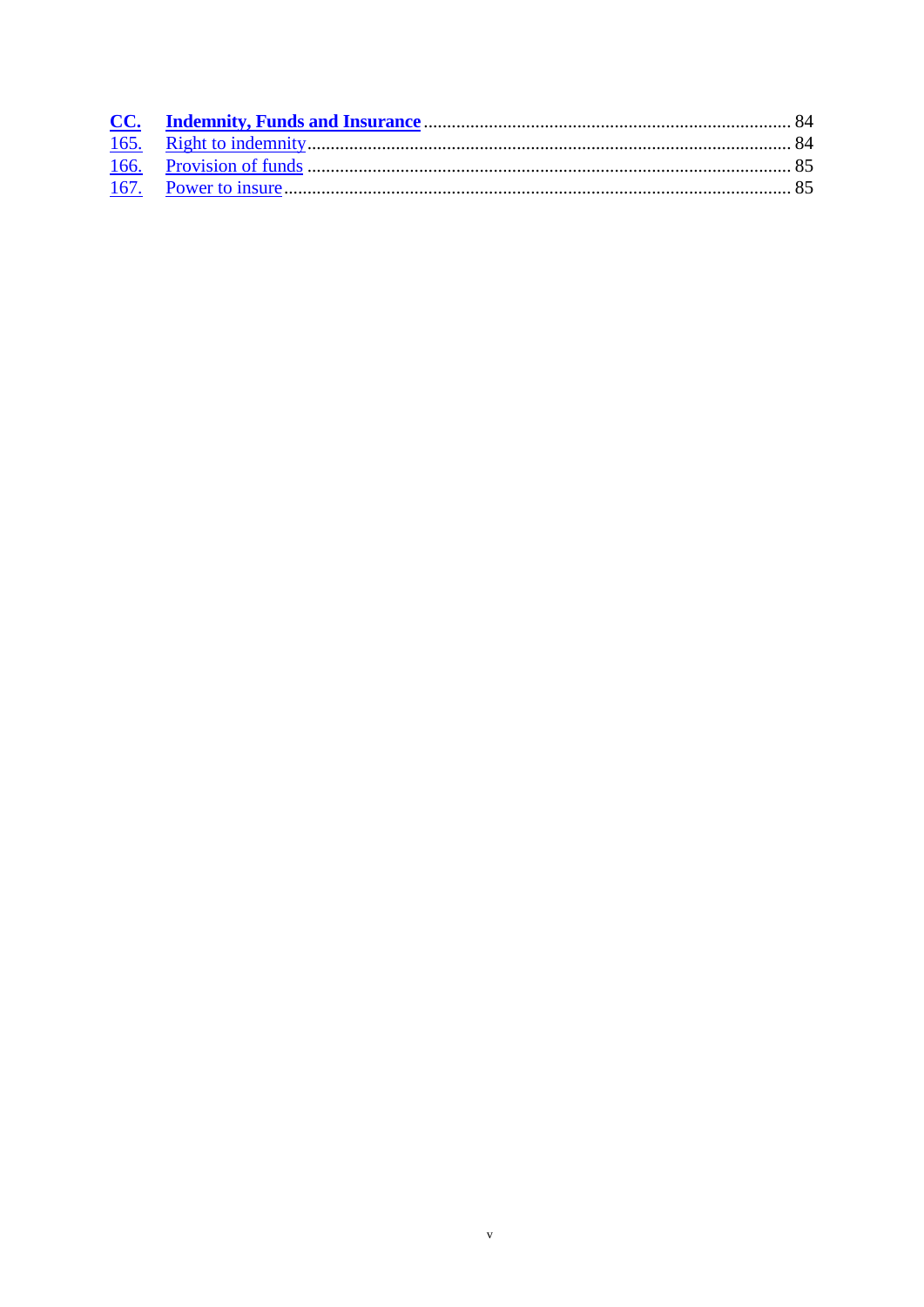# **Company number 4578125**

The Companies Act 2006

Public company limited by shares

\_\_\_\_\_\_\_\_\_\_\_\_\_\_\_\_\_\_\_\_\_\_\_\_\_\_\_\_\_\_\_\_

# **Articles of Association \_\_\_\_\_\_\_\_\_\_\_\_\_\_\_\_\_\_\_\_\_\_\_\_\_\_\_\_\_\_\_\_**

of

## **Dillistone Group Plc**

(as adopted by a special resolution passed on 5 June 2013)

## **A. Preliminary**

## 1. **Model Articles (and any other prescribed regulations) not to apply**

Notwithstanding any other provision of these Articles (as defined below), no regulations for management of a company set out in any statute concerning companies or contained in any regulations, order, instrument or other subordinate legislation made pursuant to a statute (including, but not limited to, the regulations contained in Table A in the Schedule to the Companies (Tables A to F) Regulations 1985 (as amended from time to time) and the regulations contained in the model articles of association prescribed for public companies contained in Schedule 3 to the Companies (Model Articles) Regulations 2008 (SI 2008/3229) as amended from time to time) shall apply to the Company (as defined below). The following shall be the articles of association of the Company.

## <span id="page-6-1"></span>2. **Interpretation**

## <span id="page-6-0"></span>2.1 *Definitions*

In these Articles, unless the context otherwise requires, the following definitions shall apply:

**"Acts"** means the Companies Acts and every other statute, order, regulation, or other subordinate legislation from time to time in force concerning companies and affecting the Company.

**"address"** has the meaning set out in Section 1148(1), CA2006.

**"AIM"** means the AIM market of the London Stock Exchange.

**"approved transfer"**means (in relation to any shares held by a member):

(a) a transfer by way of or pursuant to acceptance of a takeover offer for the Company (as defined for the purposes of Part 28, CA2006);or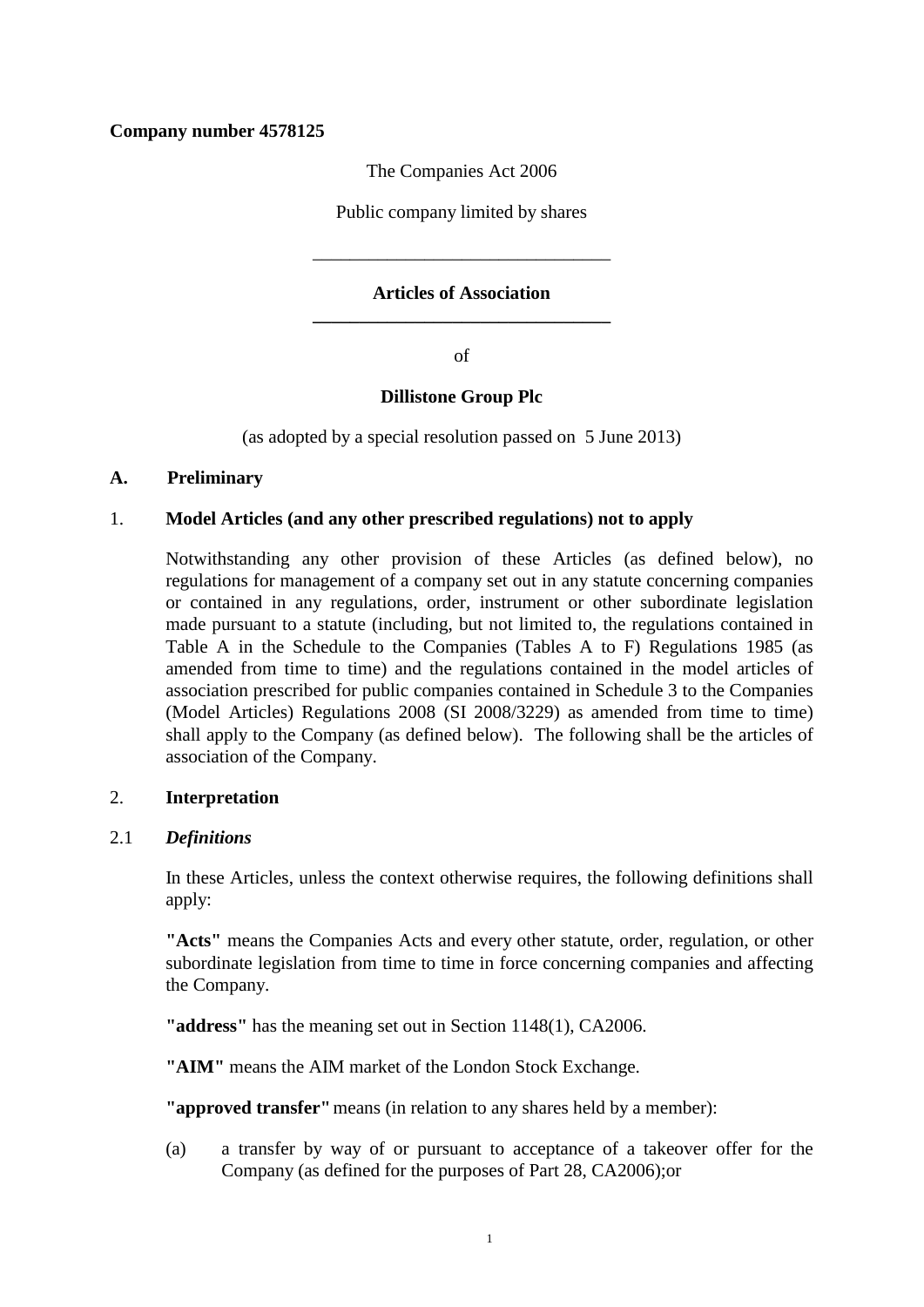(b) a transfer which is shown to the satisfaction of the Board to be made in consequence of a bona fide sale of the whole of the beneficial interest in the shares to a person who is unconnected with any member and with any other person appearing to be interested in the shares (including any such sale made through the London Stock Exchange). For the purpose of this sub-paragraph a connected person shall have the meaning set out in Sections 252 to 255 (inclusive) and Schedule 1, CA2006.

**"Articles"** means these articles of association as altered or varied from time to time (and **"Article"** means any provision of these articles of association as altered or varied from time to time).

**"Audit Committee"** means the committee set up in accordance with Section C.3 of the Combined Code.

**"Auditors"** means the auditors for the time being of the Company or, in the case of joint auditors, any of them.

**"Board"** means the board of Directors for the time being of the Company or the Directors present at a duly convened meeting of Directors at which a quorum is present.

**"CA2006"** means the Companies Act 2006.

**"certificated"** means (in relation to a share) a share which is not an uncertificated share.

**"Chairman"** means the chairman (if any) of the Board or, where the context requires, the chairman of a general meeting of the Company.

**"clear days"** means (in relation to a period of notice of a meeting or the period before a meeting by which a request must be received or sum deposited or tendered) the period of the specified length, excluding the day when the notice is served, the request received or the sum deposited or tendered (or deemed to be served, received, deposited or tendered) and the day of the meeting, and, unless expressly provided to the contrary in these Articles, for the purposes of calculating a period of clear days, account shall be taken of all days regardless of whether or not they are working days.

**"Combined Code"** means the combined code on corporate governance published from time to time by the Financial Reporting Council.

**"Company"** means Dillistone Group Plc (registered in England and Wales with company number 4578125).

**"Companies Acts"** has the meaning set out in Section 2, CA2006.

**"Conflicted Director"** means (in relation to a Relevant Situation) a Director who has made a submission for authorisation in respect of that Relevant Situation.

**"default shares"** has the meaning set out in Article [74.1](#page-38-0) (*Disenfranchisement notice*).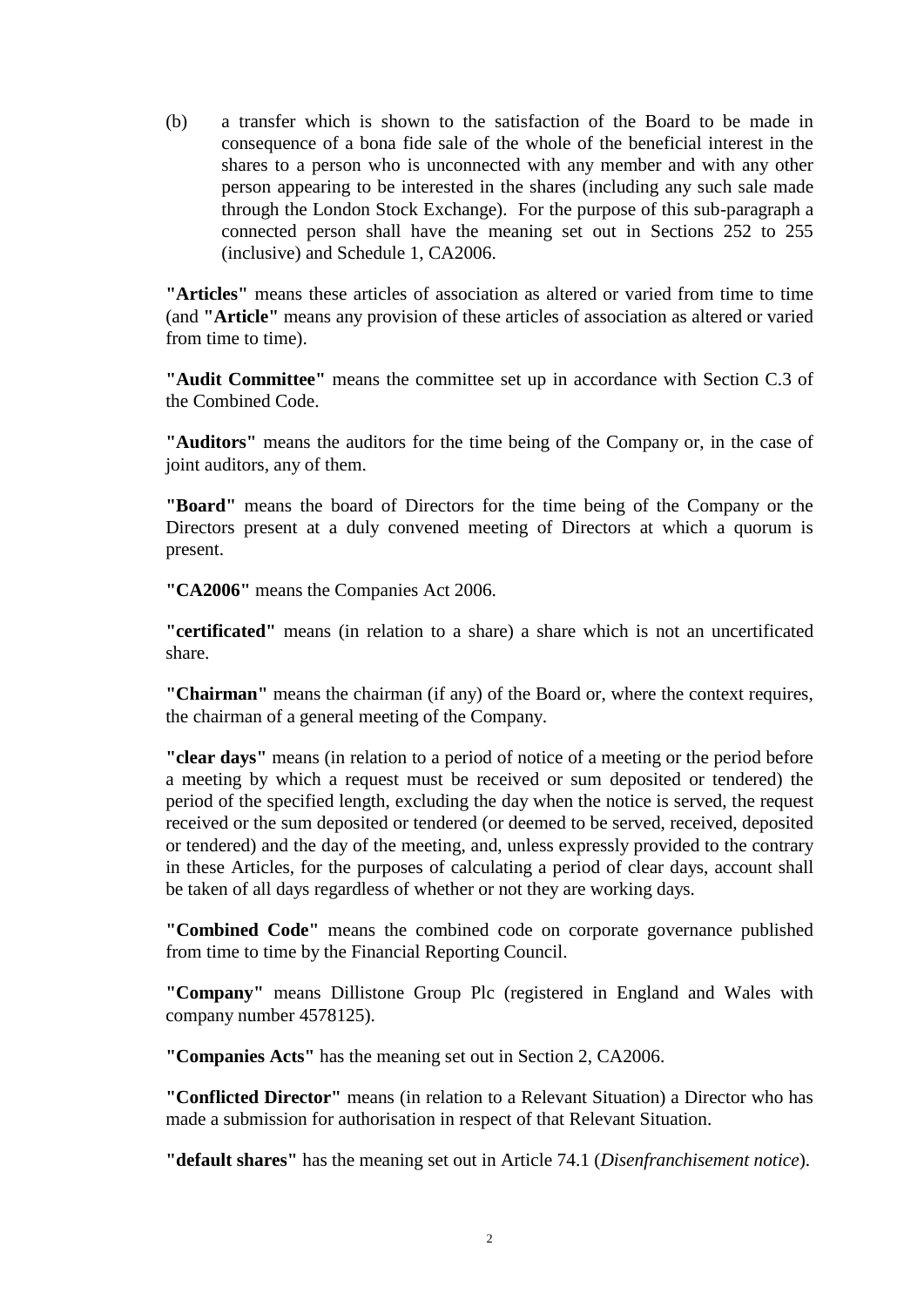**"Deputy Chairman"** means the deputy chairman (if any) of the Board or, where the context requires, the deputy chairman of a general meeting of the Company.

**"Director"** means a director for the time being of the Company.

**"disenfranchisement notice"** has the meaning set out in Article [74.1](#page-38-0) (*Disenfranchisement notice*).

**"dividend"** means a distribution or a bonus.

**"document"** means any document, including, but not limited to, any summons, notice, order or other legal process and registers.

**"elected Ordinary Shares"** has the meaning set out in Article [143.1\(h\)](#page-75-0) (*Authority to pay scrip dividends*).

**"electronic address"** means any address or number used for the purposes of sending or receiving documents or information by electronic means.

**"electronic form"** has the meaning set out in Section 1168, CA2006.

**"electronic means"**has the meaning set out in Section 1168(4), CA2006.

**"financial institution"** has the meaning set out in Section 778(2), CA2006.

**"Group"** means the Company and its subsidiaries and subsidiary undertakings (as such expressions are defined in Sections 1159 and 1162, CA2006 respectively) from time to time, and **"Group Company"** means any company or undertaking in the Group.

**"hard copy form"** has the meaning set out in Section 1168(2), CA2006.

**"holder"** means (in relation to any share) the member whose name is entered in the Register as the holder or, where the context permits, the members whose names are entered in the Register as the joint holders of that share.

**"Independent Director"** means (in relation to Article 120 (*Board authorisation of conflicts of interest*)) the Directors, other than the Conflicted Director and any other Director(s) interested in the Relevant Situation.

**"London Stock Exchange"** means London Stock Exchange plc.

**"member"** means a member of the Company or, where the context requires, a member of the Board or of any committee of the Board.

**"Office"** means the registered office for the time being of the Company.

**"Operator"** means the operator as defined in the Uncertificated Regulations of the relevant Uncertificated System.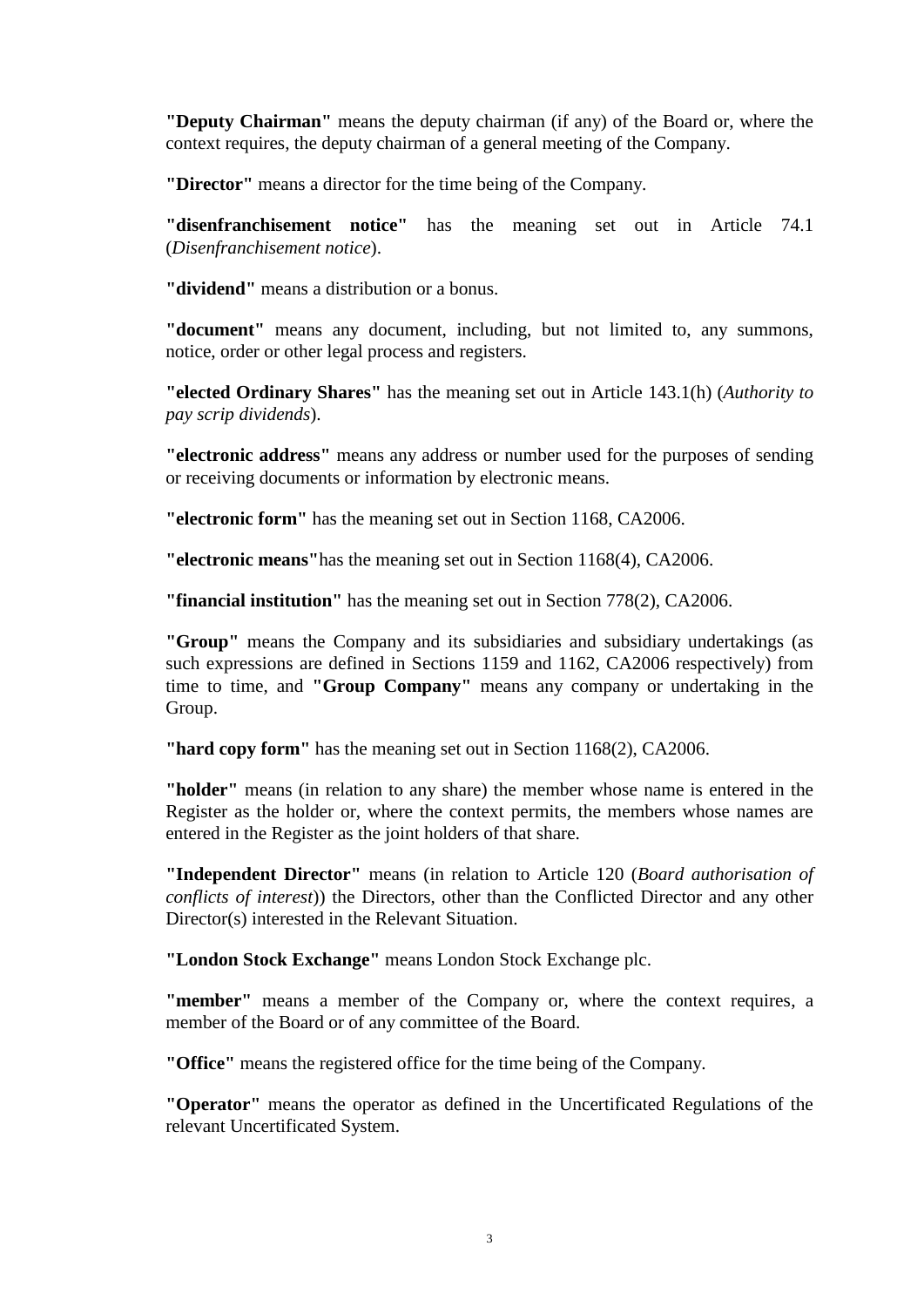**"Ordinary Shares"** means ordinary shares of 5 pence each in the capital of the Company.

**"paid up"** means paid up or credited as paid up.

**"Participating Security"** means a share or class of shares or a renounceable right of allotment of a share, title to which is permitted to be transferred by means of an Uncertificated System in accordance with the Uncertificated Regulations.

**"person entitled by transmission"** means a person whose entitlement to a share in consequence of the death or bankruptcy of a member or of any other event giving rise to its transmission by operation of law has been noted in the Register.

**"prescribed period"** means, in a case where the default shares represent at least 0.25% in nominal value of their class, 14 days and in any other case, 28 days.

**"recognised investment exchange"** has the meaning set out in Section 285, Financial Services and Markets Act 2000.

**"record date"** has the meaning set out in Article 146 (*Record dates*).

**"Register"** means the register of members of the Company to be kept pursuant to Section 113, CA2006 or, as the case may be, any overseas branch register kept pursuant to Article [108](#page-52-0) (*Overseas registers*).

**"Relevant Situation"** means a matter or situation in which a Director has, or can have, a direct or indirect interest that conflicts, or possibly may conflict, with the interests of the Company (including, without limitation, in relation to the exploitation of any property, information or opportunity, whether or not the Company could take advantage of it)

**"Remuneration Committee"** means the committee set up in accordance with Section B.1 of the Combined Code.

**"Seal"** means the common seal of the Company or, where the context allows, any official seal kept by the Company pursuant Section 50, CA2006.

**"Section 793 notice"** means a notice issued pursuant to Section 793, CA2006.

**"Secretary"** means the secretary for the time being of the Company or any other person appointed to perform any of the duties of the secretary of the Company including (subject to the provisions of the Acts) a joint, temporary, assistant or deputy secretary.

**"sent"** or **"supplied"** has the meaning set out in Section 1148(2), CA2006.

**"share"** means a share in the capital of the Company.

**"uncertificated"** means (in relation to a share) a share to which title may be transferred by means of an Uncertificated System in accordance with the Uncertificated Regulations.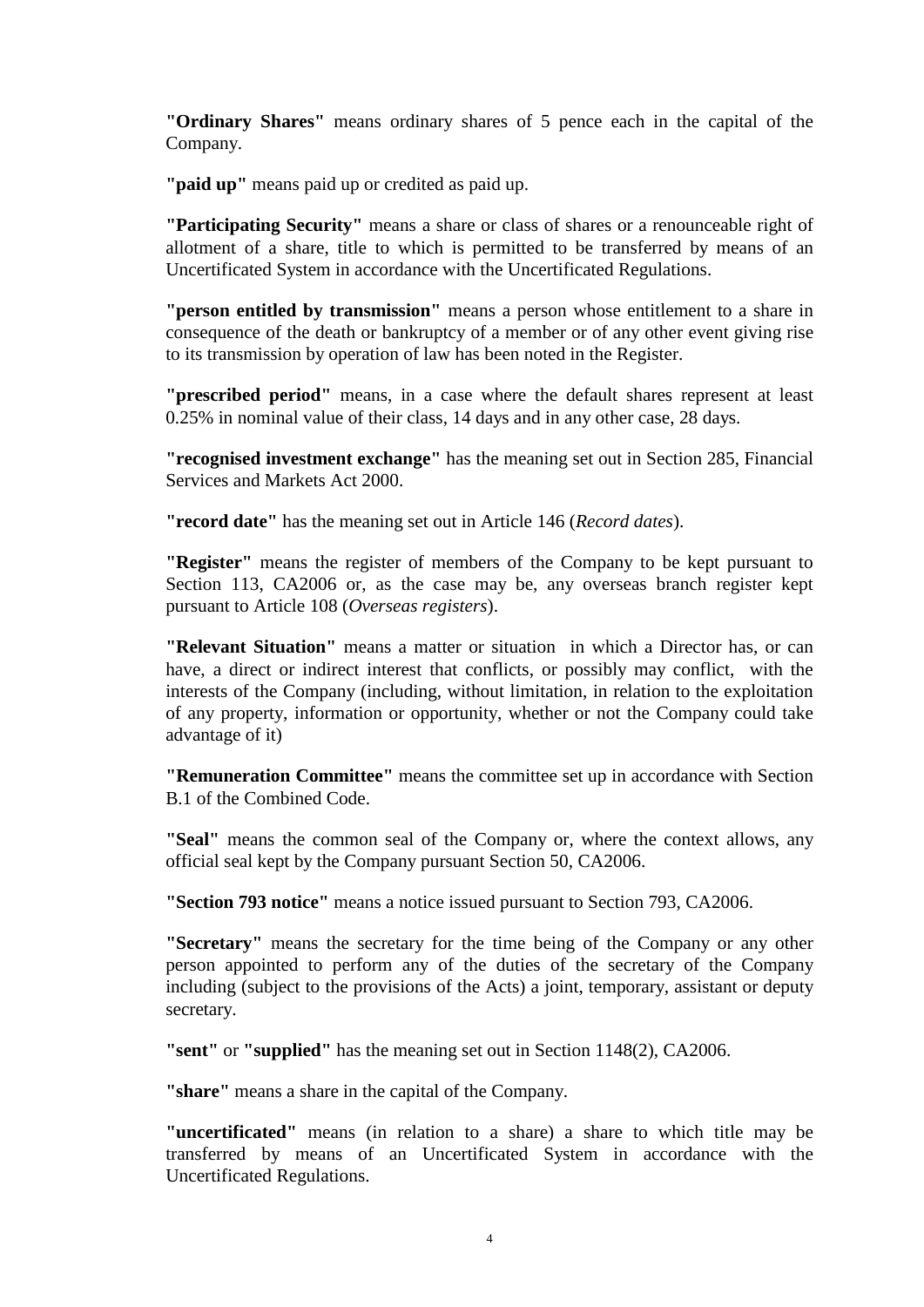**"Uncertificated Regulations"** means the Uncertificated Securities Regulations 2001 (SI 2001/3755), as amended and for the time being in force.

**"Uncertificated System"** means a relevant system (as such is defined in the Uncertificated Regulations).

**"United Kingdom"** means Great Britain and Northern Ireland.

**"withdrawal notice"** has the meaning set out in Article [74.2](#page-39-0) (*Withdrawal notice*).

**"working day"** means a day that is not a Saturday or Sunday, Christmas Day, Good Friday or any day that is a bank holiday under the Banking and Financial Dealings Act 1971 in the part of the United Kingdom where the Company is registered.

**"writing"** means printing, typewriting, lithography, photography and any other mode or modes of representing or reproducing words, symbols or other information in a legible and non-transitory form (and any combination of such forms) and **"written"** shall be construed accordingly.

## 2.2 *General interpretation*

Unless the context otherwise requires:

- (a) words in the singular include the plural and vice versa;
- (b) words importing the masculine gender include the feminine gender;
- (c) a reference to a person includes a body corporate and an unincorporated body of persons;
- (d) a reference to a "conflict of interest" shall include a conflict of interest and duty and a conflict of duties; and
- (e) a reference to an Uncertificated System is a reference to the Uncertificated System in respect of which the particular share or class of shares or renounceable right of allotment of a share is a Participating Security.

## 2.3 *Statutory definitions*

Save as otherwise provided in sub-paragraph [2.1](#page-6-0) of this Article [2,](#page-6-1) and unless the context otherwise requires, words or expressions contained in these Articles shall bear the same meaning as in the Acts.

## 2.4 *Statutory provisions*

In these Articles, a reference to any statute or provision or schedule of a statute shall include any orders, regulations or other subordinate legislation made under it and shall, unless the context otherwise requires, include any modification, re-enactment or restatement of it for the time being in force and the same principle of construction shall be applied to any order, regulations or other subordinate legislation.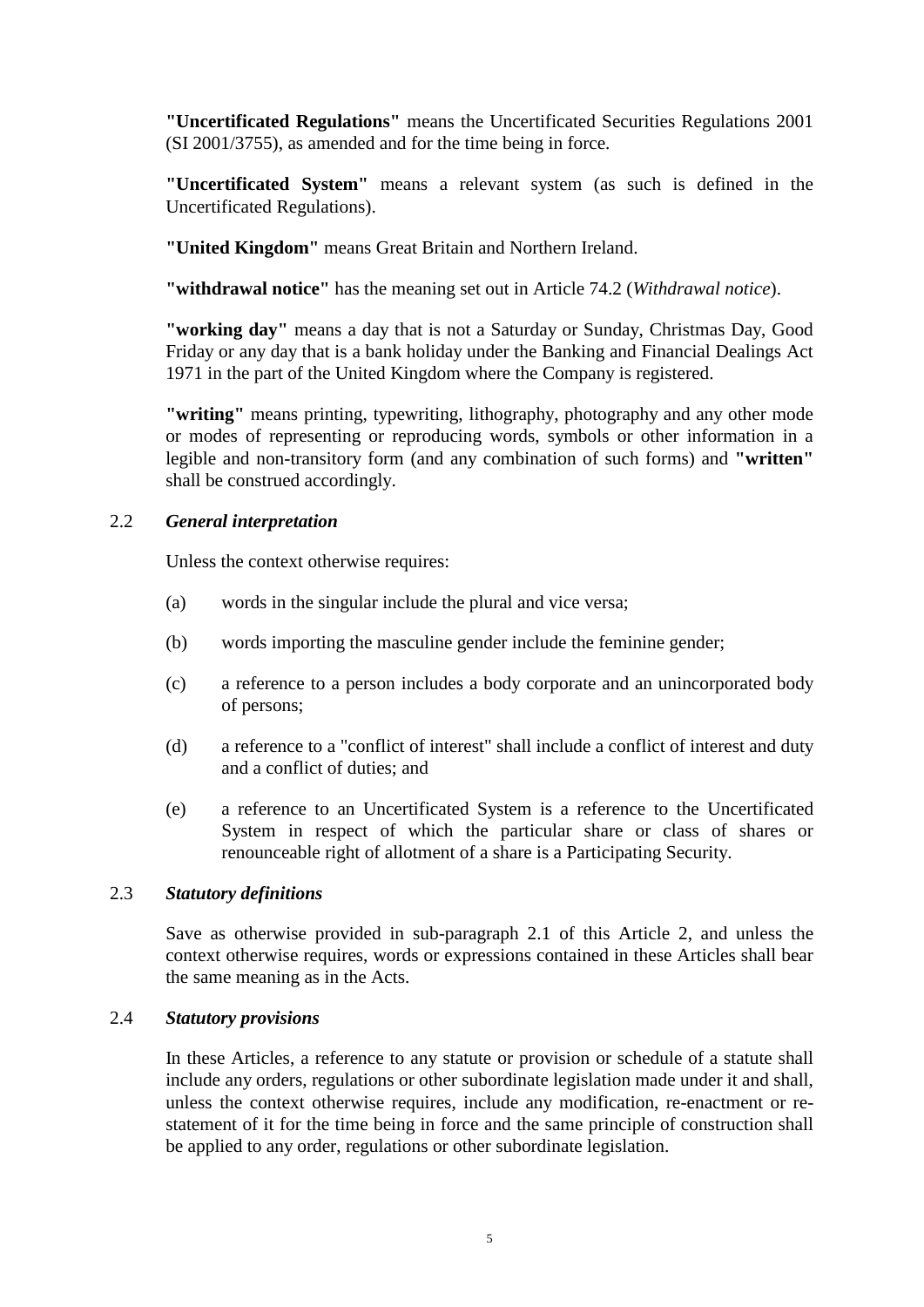## 2.5 *Resolutions*

Where for any purpose an ordinary resolution of the Company is required, a special resolution shall also be effective

## 2.6 *Headings*

The headings are inserted for convenience only and shall not affect the construction of these Articles.

## 2.7 *Documents or information being sent or supplied by or to a company*

References in these Articles to documents or information being sent or supplied by or to a company (including the Company) shall be construed in accordance with the provisions of Section 1148(3), CA2006.

# 3. **Public Company**

The Company is to be a public company.

## 4. **Liability of members**

The liability of the members is limited.

## 5. **Registered office**

The Office will be situated in England and Wales.

## **B. Share capital**

## 6. **Allotment**

Subject to the provisions of the Acts and to any relevant authority of the Company in general meeting, unissued shares at the date of adoption of these Articles and any shares hereafter created shall be at the disposal of the Board which may allot (with or without conferring rights of renunciation), grant options over, offer or otherwise deal with or dispose of them, or grant rights to subscribe for or convert any security into shares, to such persons (including the Directors themselves), at such times and generally on such terms and conditions as the Board may decide, provided that no share shall be issued at a discount.

# 7. **Power to attach rights and issue redeemable shares**

## 7.1 *Rights attaching to shares*

Subject to the provisions of the Acts and to any special rights for the time being attached to any existing shares, the Company may allot or issue any shares or have attached to them such preferred, deferred or other special rights or restrictions whether in regard to dividends, voting, transfer, return of capital or otherwise as the Company may from time to time by ordinary resolution determine or if no such resolution has been passed or so far as the resolution does not make specific provision, as the Board may determine.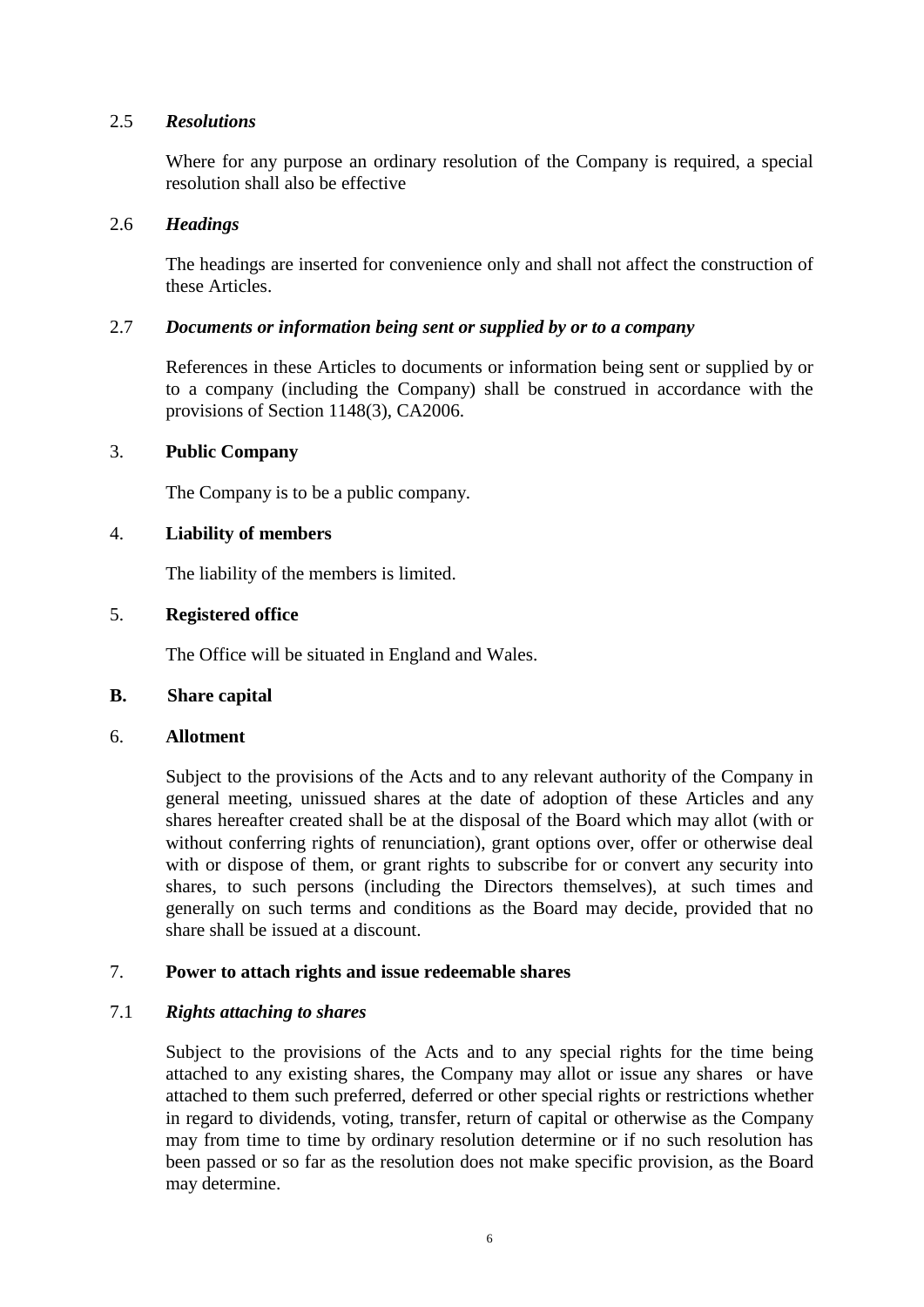## 7.2 *Power to issue redeemable shares*

Subject to the provisions of the Acts and to any special rights for the time being attached to any existing shares, any share may be issued which is, or at the option of the Company or of the holder of such share, liable to be redeemed.

## 7.3 *Terms, conditions and manner of redemption*

Subject to the provisions of the CA2006 and save as otherwise provided in these Articles, the Directors may determine the terms, conditions and manner of redemption of any redeemable shares provided they must do so before the shares are allotted.

## 8. **Share warrants**

## <span id="page-12-0"></span>8.1 *Power to issue share warrants*

The Company may with respect to any fully paid shares, issue a warrant (a **"share warrant"**) stating that the bearer of the warrant is entitled to the shares specified in it and may provide (by coupons or otherwise) for the payment of future dividends on the shares included in a share warrant and a share warrant may be issued in any manner that a share certificate may be issued pursuant to these Articles.

## 8.2 *Conditions attaching to warrants*

The powers referred to in Article [8.1](#page-12-0) (*Power to issue share warrants*) may be exercised by the Board, which may determine and vary the conditions on which share warrants shall be issued and in particular on which:

- (a) a new share warrant or coupon will be issued in the place of one damaged, defaced, worn out or lost (provided that no new share warrant shall be issued to replace one that has been lost unless the Board is satisfied beyond reasonable doubt that the original has been destroyed);
- (b) the bearer of a share warrant shall be entitled to receive notice of and to attend, vote and demand a poll at general meetings;
- (c) dividends will be paid; and
- (d) a share warrant may be surrendered and the name of the holder entered in the Register in respect of the shares specified in it.

Subject to such conditions and to these Articles, the bearer of a share warrant shall be deemed to be a member for all purposes. The bearer of a share warrant shall be subject to the conditions for the time being in force and applicable thereto whether made before or after the issue of such share warrant.

## 9. **Commission and brokerage**

The Company may exercise the powers conferred by the Acts to pay commissions or brokerage to any person in consideration of his subscribing or agreeing to subscribe (whether absolutely or conditionally) for any shares in the Company, or procuring or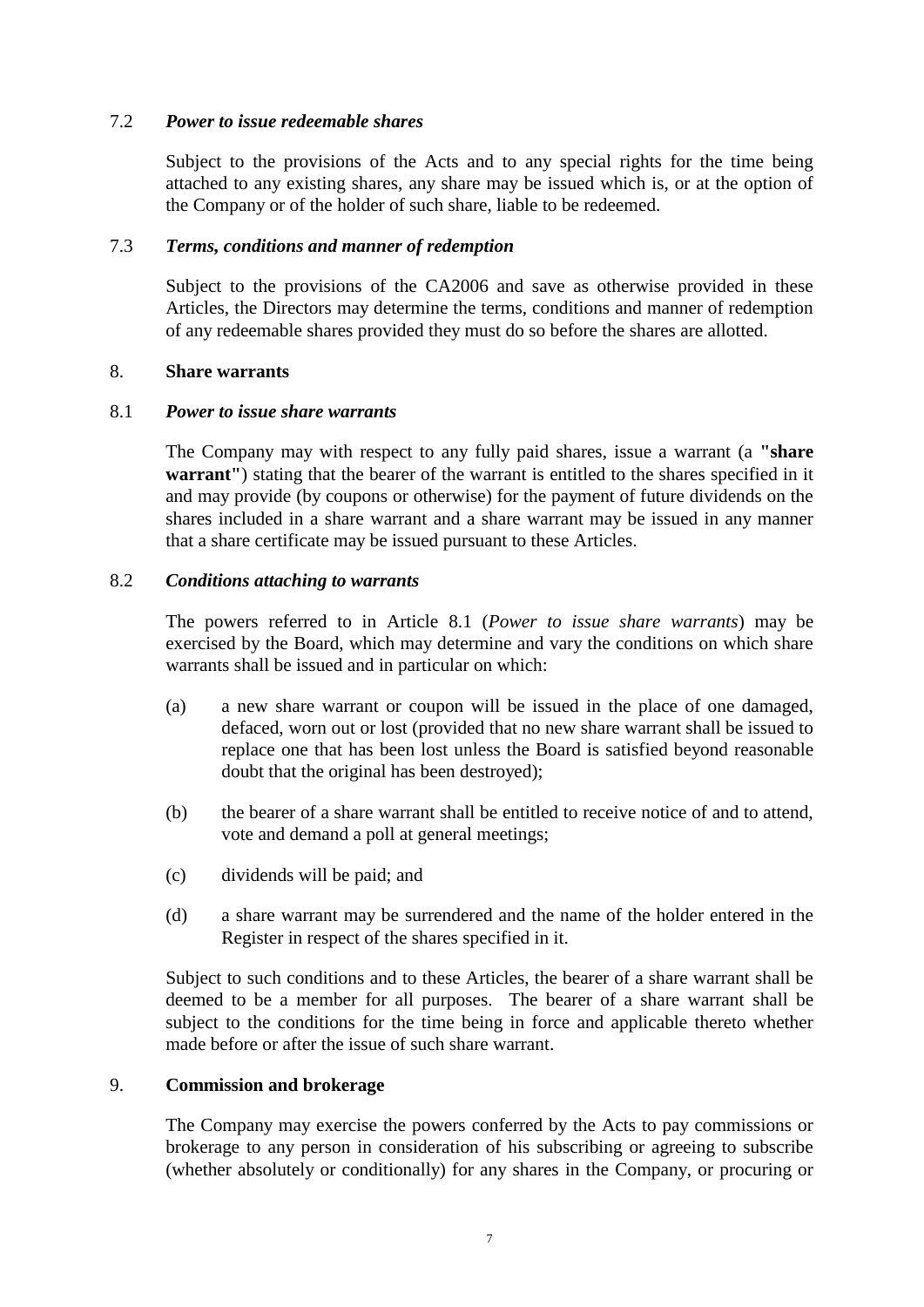agreeing to procure subscriptions (whether absolute or conditional) for any shares in the Company to the full extent permitted by the Acts. Subject to the provisions of the Acts, any such commission or brokerage may be satisfied by the payment of cash, the allotment of fully or partly paid shares, the grant of an option to call for an allotment of shares or any combination of such methods.

## 10. **Trusts not to be recognised**

Except as otherwise expressly provided by these Articles, as required by law or as ordered by a court of competent jurisdiction, the Company shall not recognise any person as holding any share on any trust and (except as aforesaid) the Company shall not be bound by or recognise (even if having notice of it) any equitable, contingent, future, partial or other claim to or interest in any share or any interest in any fractional part of a share except an absolute right of the holder or (in the case of a share warrant) of the bearer of the warrant, to the whole of the share.

## 11. **Renunciation of shares**

Subject to the provisions of the Acts and of these Articles, the Directors may at any time after the allotment of any share but before any person has been entered in the Register as the holder recognise a renunciation of it by the allottee in favour of some other person and may accord to any allottee of a share the right to effect such renunciation upon and subject to such terms and conditions as the Directors may think fit to impose.

## 12. **Fractions**

# <span id="page-13-0"></span>12.1 *Power to deal with fractional entitlements*

Whenever as the result of any consolidation, division or sub-division of shares any member would become entitled to fractions of a share, the Board may deal with the fractions as it thinks fit and in particular (but without prejudice to the generality of the foregoing) the Board may determine which of the shares of such holder are to be treated as giving rise to such fractional entitlement and may decide that any of those shares shall be consolidated with any of the shares of any other holder or holders which are similarly determined by it to be treated as giving rise to a fractional entitlement for such other holder or holders into a single consolidated share and the Board may on behalf of all such holders, sell such consolidated share for the best price reasonably obtained to any person (including the Company) and distribute the net proceeds of sale after deduction of the expenses of sale in due proportion among those holders (except that any amount otherwise due to a holder, being less than £3 or such other sum as the Board may from time to time determine may be retained for the benefit of the Company).

## 12.2 *Sale of fractions*

For the purposes of any sale of consolidated shares pursuant to Article [12.1](#page-13-0) (*Power to deal with fractional entitlements*), the Board may in the case of certificated shares authorise some person to execute an instrument of transfer of the shares to or in accordance with the directions of the purchaser or in the case of uncertificated shares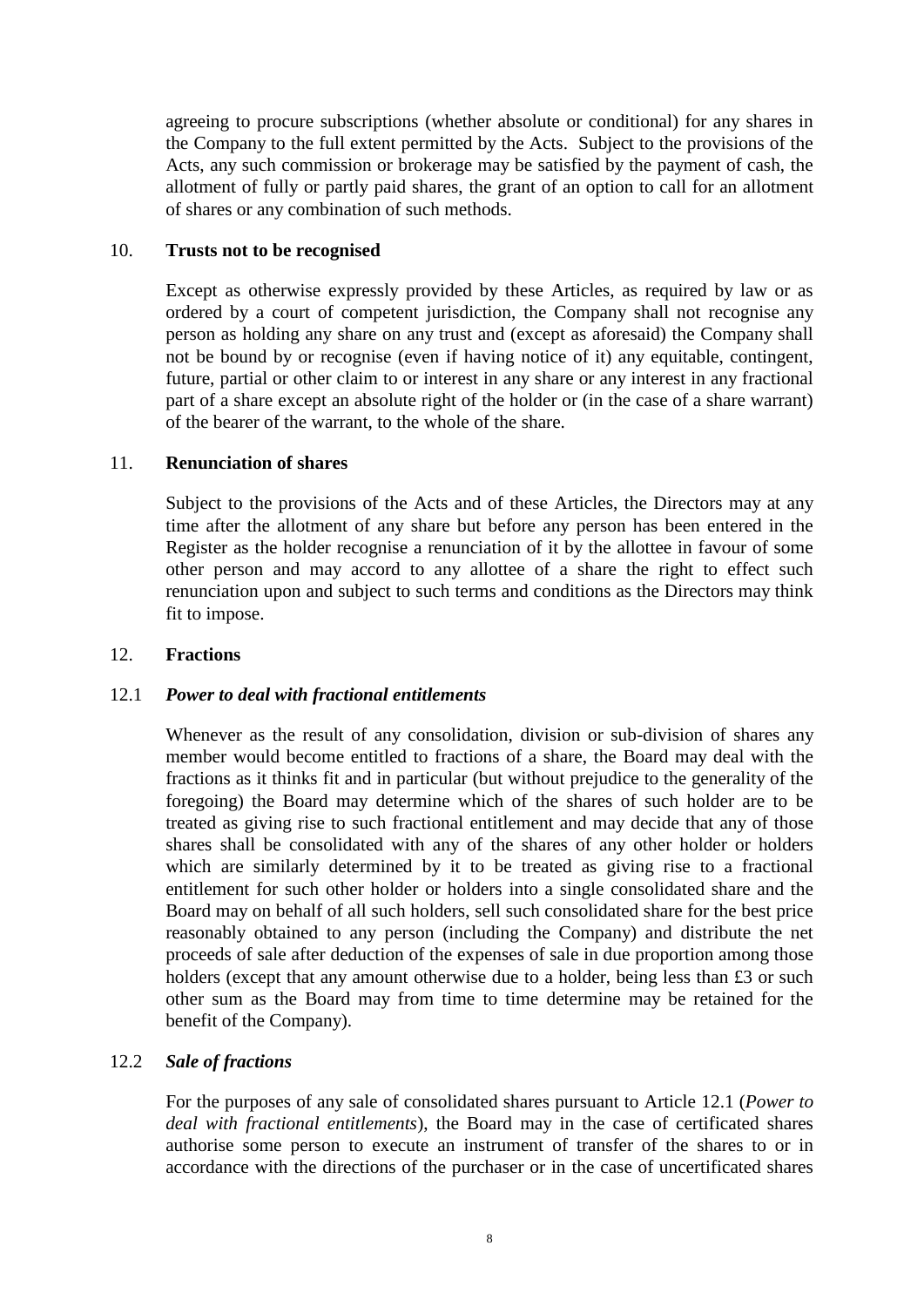exercise any power conferred on it by Article [19.5](#page-18-0) (*Forfeiture and sale*), and the transferee shall not be bound to see to the application of the purchase money in respect of any such sale, nor shall his title to the shares be affected by any irregularity in or invalidity of the proceedings in reference to the sale or transfer and any instrument or exercise shall be effective as if it had been executed or exercised by the holder of the fractional entitlement to which it relates.

## 13. **Purchase of own shares**

## <span id="page-14-0"></span>13.1 *Power to enter into share buy back agreements*

Subject to the provisions of the Acts and to any rights for the time being attached to any shares, the Company may enter into any contract for the purchase of any of its own shares of any class (including any redeemable shares) and any contract under which it may, subject to any conditions, become entitled or obliged to purchase all or any of such shares. Any shares to be so purchased may be selected in any manner whatsoever provided that if at the relevant date proposed for approval of the proposed purchase there shall be in issue any shares of a class entitling the holders to convert into equity share capital of the Company then no such purchase shall take place unless it has been sanctioned by a special resolution passed at a separate general meeting (or meetings if there is more than one class) of the holders of such class of convertible shares.

## 13.2 *Class rights*

Notwithstanding anything to the contrary contained in these Articles (other than the proviso in Article [13.1](#page-14-0) (*Power to enter into share buy back agreements*)), the rights attached to any class of shares shall be deemed not to be varied by anything done by the Company or the Directors pursuant to this Article.

## **C. Variation of class rights**

## 14. **Sanction to variation**

Subject to the provisions of the Acts, if at any time the share capital of the Company is divided into shares of different classes, any of the rights for the time being attached to any share or class of shares in the Company (and notwithstanding that the Company may be or be about to be in liquidation) may (unless otherwise provided by the terms of issue of the shares of that class) be varied or abrogated in such manner (if any) as may be provided by such rights or, in the absence of any such provision, either with the consent in writing of the holders of not less than 3 quarters in nominal value of the issued shares of the class (excluding any shares of that class held as treasury shares) or with the sanction of a special resolution passed at a separate general meeting of the holders of shares of the class duly convened and held as provided in these Articles (but not otherwise). The foregoing provisions of this Article shall apply also to the variation or abrogation of the special rights attached to some only of the shares of any class as if each group of shares of the class differently treated formed a separate class the separate rights of which are to be varied. Subject to the terms of issue or the rights attached to any shares, the rights or privileges attached to any class of shares shall be deemed not to be varied or abrogated by the Board resolving that a class of shares is to become or to cease to be a Participating Security.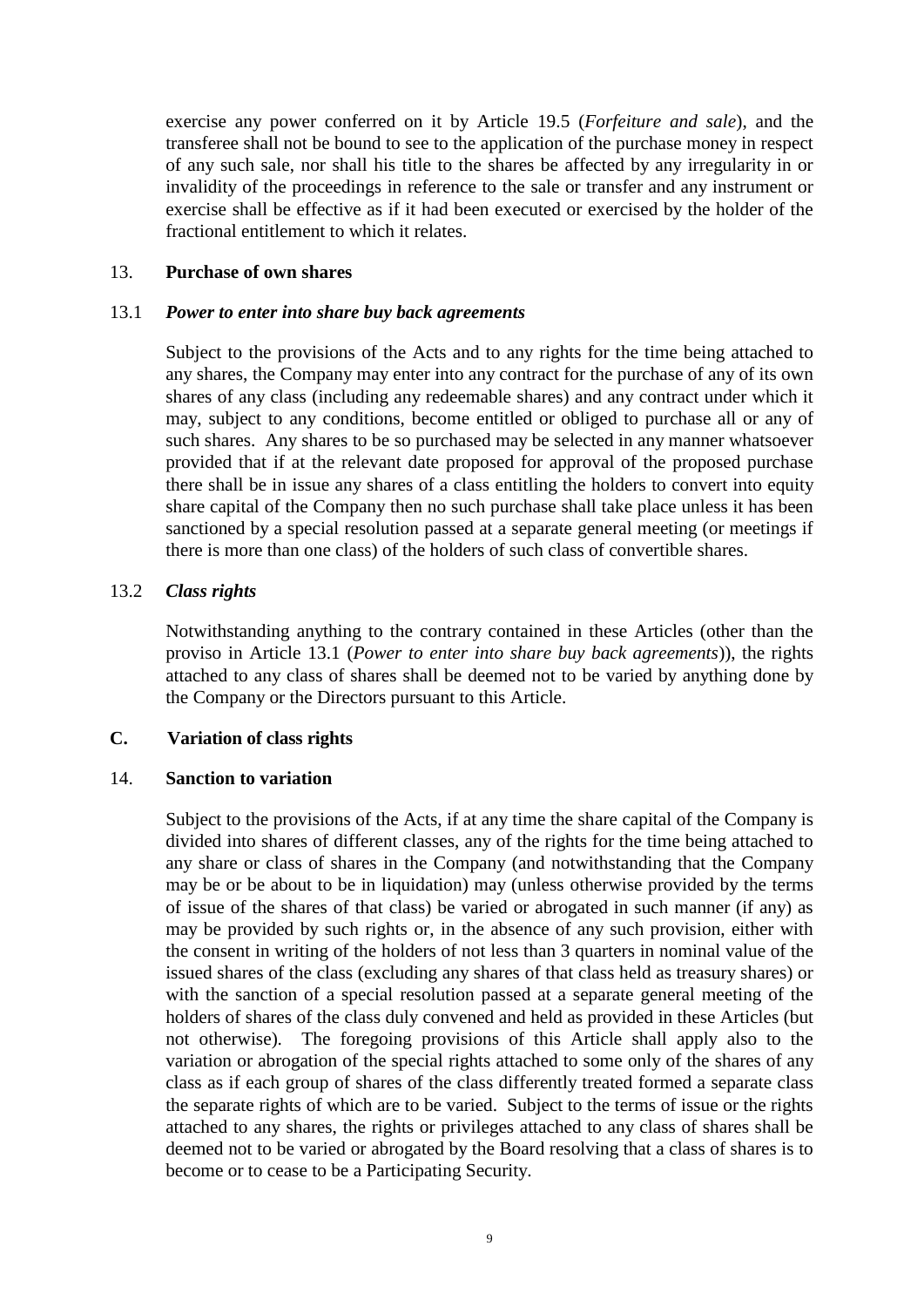## <span id="page-15-0"></span>15. **Class meetings**

Subject to the provisions of the Acts, all the provisions in these Articles as to general meetings shall mutatis mutandis apply to every meeting of the holders of any class of shares, save that in the case of a meeting held in connection with the variation or abrogation of the rights attached to the shares of the class:

- (a) subject to paragraph (d) of this Article 15, the quorum at every such meeting shall be not less than 2 persons present holding or representing by proxy at least one-third in nominal value of the issued shares of the class in question (excluding any shares of that class held as treasury shares);
- (b) every holder of shares of the class in question present in person or by proxy may demand a poll;
- (c) each such holder shall on a poll be entitled to one vote for every share of the class held by him;
- (d) if at any adjourned meeting of such holders, such quorum as aforesaid is not present, not less than one person holding shares of the class who is present in person or by proxy shall be a quorum; and
- (e) where a person is present by proxy or proxies, he is treated as holding only the shares in respect of which those proxies are authorised to exercise voting rights.

## 16. **Deemed variation**

Subject to the terms on which any shares may be issued, the rights or privileges attached to any class of shares shall be deemed to be varied or abrogated by the reduction of the capital paid up on such shares or by the allotment of further shares ranking in priority for the payment of a dividend or in respect of capital or howsoever or which confer on the holders voting rights more favourable than those conferred by such first mentioned shares but shall not be deemed to be varied or abrogated by the creation or issue of any new shares ranking pari passu in all respects (save as to the date from which such new shares shall rank for dividend) with or subsequent to those already issued or by the purchase or redemption by the Company of its own shares in accordance with the provisions of the Acts and these Articles.

## **D. Share certificates**

# 17. **Right to certificates**

# 17.1 *Issue of certificates*

(a) Subject to Article [17.6,](#page-16-0) (*Certificates on surrender of share warrants)* on becoming the holder of any certificated share every person (except a financial institution in respect of whom the Company is not by law required to complete and have ready for delivery a certificate) shall be entitled without charge to have issued within 2 months after allotment or lodgement of a transfer (unless the terms of issue of the shares provide otherwise) one certificate for all the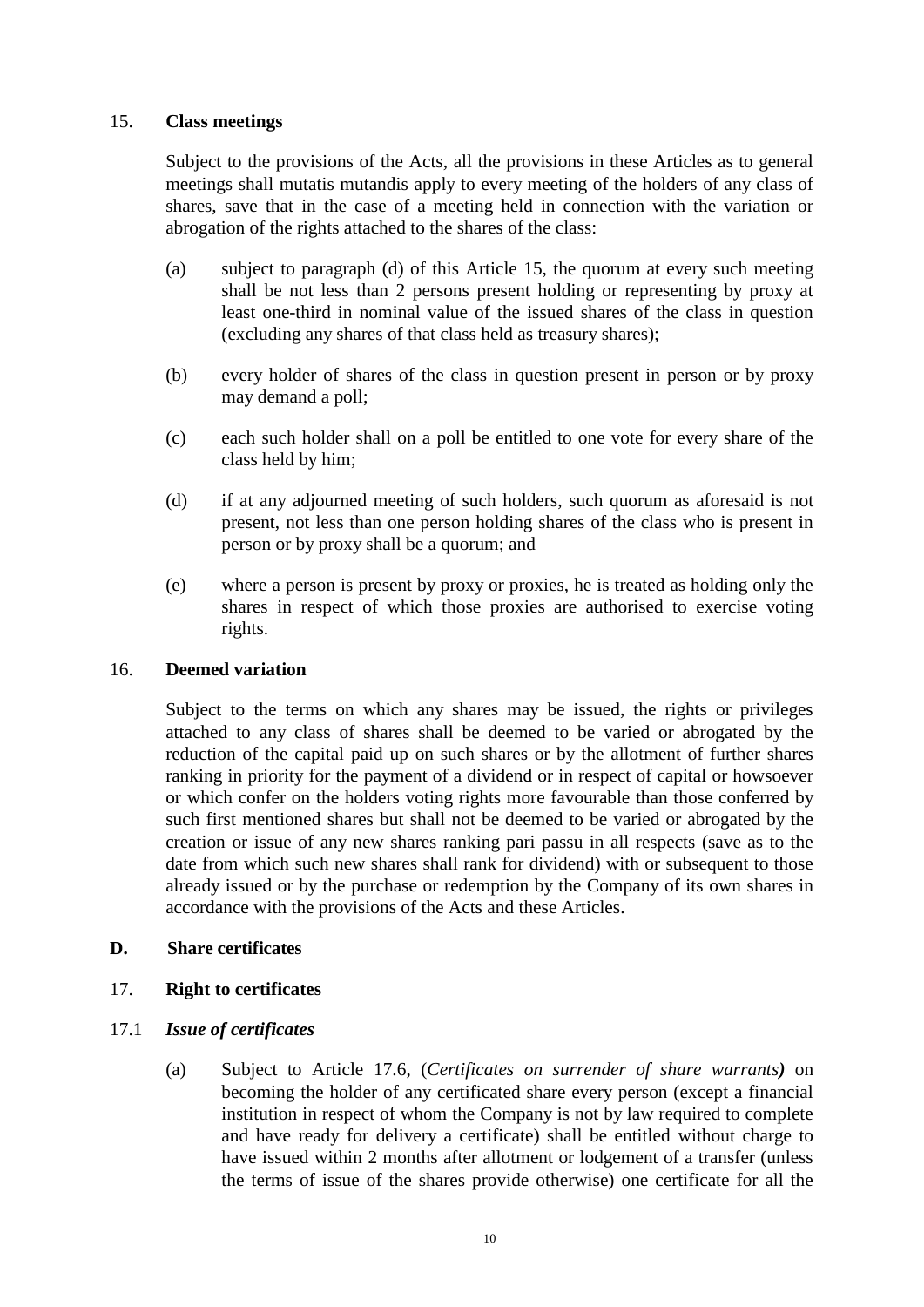certificated shares of any one class registered in his name and to a separate certificate for each class of certificated shares so registered.

- (b) Such certificate shall specify the number, class and distinguishing numbers (if any) of the shares in respect of which it is issued and the amount or respective amounts paid up on them.
- (c) Such certificate shall be issued either under the Seal (which may be affixed to it or printed on it) or by applying a representation of the Seal by some other means including electronic or mechanical means (including, but not limited to, laser printing) or may be issued in such other manner having the same effect as if issued under the Seal, having regard to the provisions of the Acts (but any requirement therein requiring any director's original signature shall not affect the validity in respect of any such other manner used in accordance with Article 129 (a) of these Articles) and the rules and regulations applicable to any recognised investment exchange(s) to which the Company's shares are admitted (or any other stock exchange on which the Company's shares are normally traded), as the Board may approve.

## 17.2 *Distinguishing numbers*

If and so long as all the issued shares of the Company or all the issued shares of a particular class are fully paid up and rank pari passu for all purposes then none of those shares shall bear a distinguishing number. In all other cases each share shall bear a distinguishing number.

## 17.3 *Issue of certificates to joint holders*

The Company shall not be bound to issue more than one certificate in respect of certificated shares held jointly by 2 or more persons. Delivery of a certificate to the person first named on the register shall be sufficient delivery to all joint holders.

## 17.4 *Balancing certificates*

Where a member (other than a financial institution) has transferred part only of the shares comprised in a certificate he shall be entitled without charge to a certificate for the balance of such certificated shares.

## 17.5 *Restrictions on certificates*

No certificate shall be issued representing certificated shares of more than one class.

## <span id="page-16-0"></span>17.6 *Certificates on surrender of share warrants*

Save as provided to the contrary in any relevant share warrant instrument, Section 780(1), CA2006 shall not apply to the Company.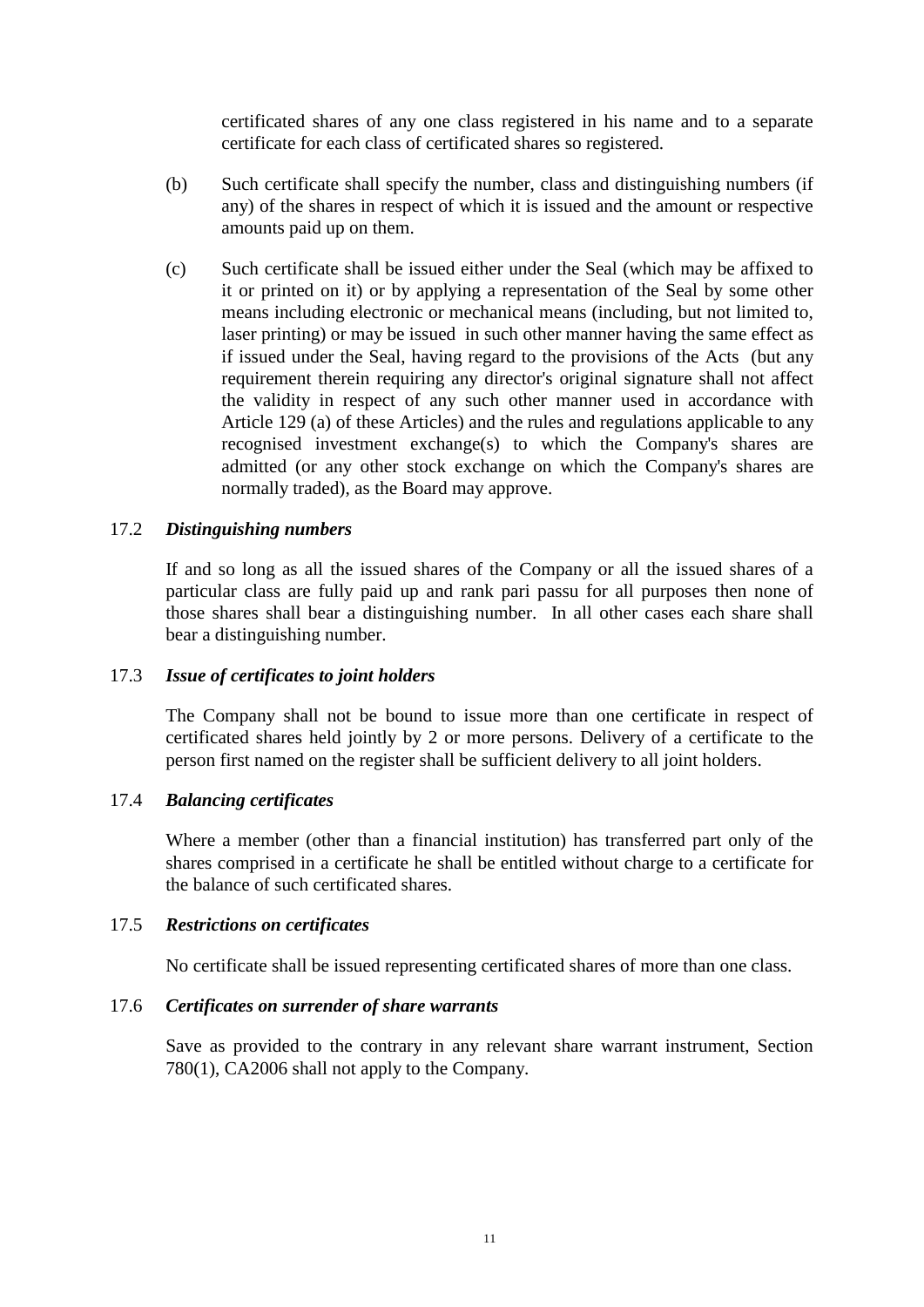## 18. **Replacement certificates**

#### 18.1 *Consolidation of certificates*

Any two or more certificates representing shares of any one class held by any member may at his request be cancelled and a single new certificate for such shares issued in lieu, subject to the payment of such reasonable fee, if any, as the Board may determine, on surrender of the original certificates for cancellation.

## 18.2 *Splitting share certificates*

If any member shall surrender for cancellation a share certificate representing certificated shares held by him and request the Company to issue in lieu two or more share certificates representing such certificated shares in such proportions as he may specify, the Board may, if it thinks fit, comply with such request subject to the payment of such fee (if any) as it may determine.

#### 18.3 *Renewal or replacement*

Share certificates may be renewed or replaced on such terms as to provision of evidence and indemnity (with or without security) and to payment of any exceptional out-of-pocket expenses (including those incurred by the Company in investigating such evidence and preparing such indemnity and security) as the Board may decide, and on surrender of the original certificate (where it is defaced or worn out) but without any further charge.

## 18.4 *Request for replacement by joint holders*

In the case of shares held jointly by several persons, any such request as is mentioned in this Article 18 (*Replacement certificates*) may be made by any one of the joint holders.

## 19. **Uncertificated shares**

#### 19.1 *Participating security*

The Board may resolve that a class of shares is to become, or is to cease to be, a Participating Security. Shares of a class shall not be treated as forming a separate class from other shares of the same class as a consequence only of such shares being held in uncertificated form. Any share of a class which is a Participating Security may be changed from an uncertificated share to a certificated share and from a certificated share to an uncertificated share in accordance with the Uncertificated Regulations. For any purpose under these Articles, the Company may treat a member's holding of uncertificated shares and of certificated shares of the same class as if they were separate holdings, unless the Board otherwise decides.

## <span id="page-17-0"></span>19.2 *Application of Articles*

These Articles apply to uncertificated shares of a class which is a Participating Security only to the extent that these Articles are consistent with the holding of such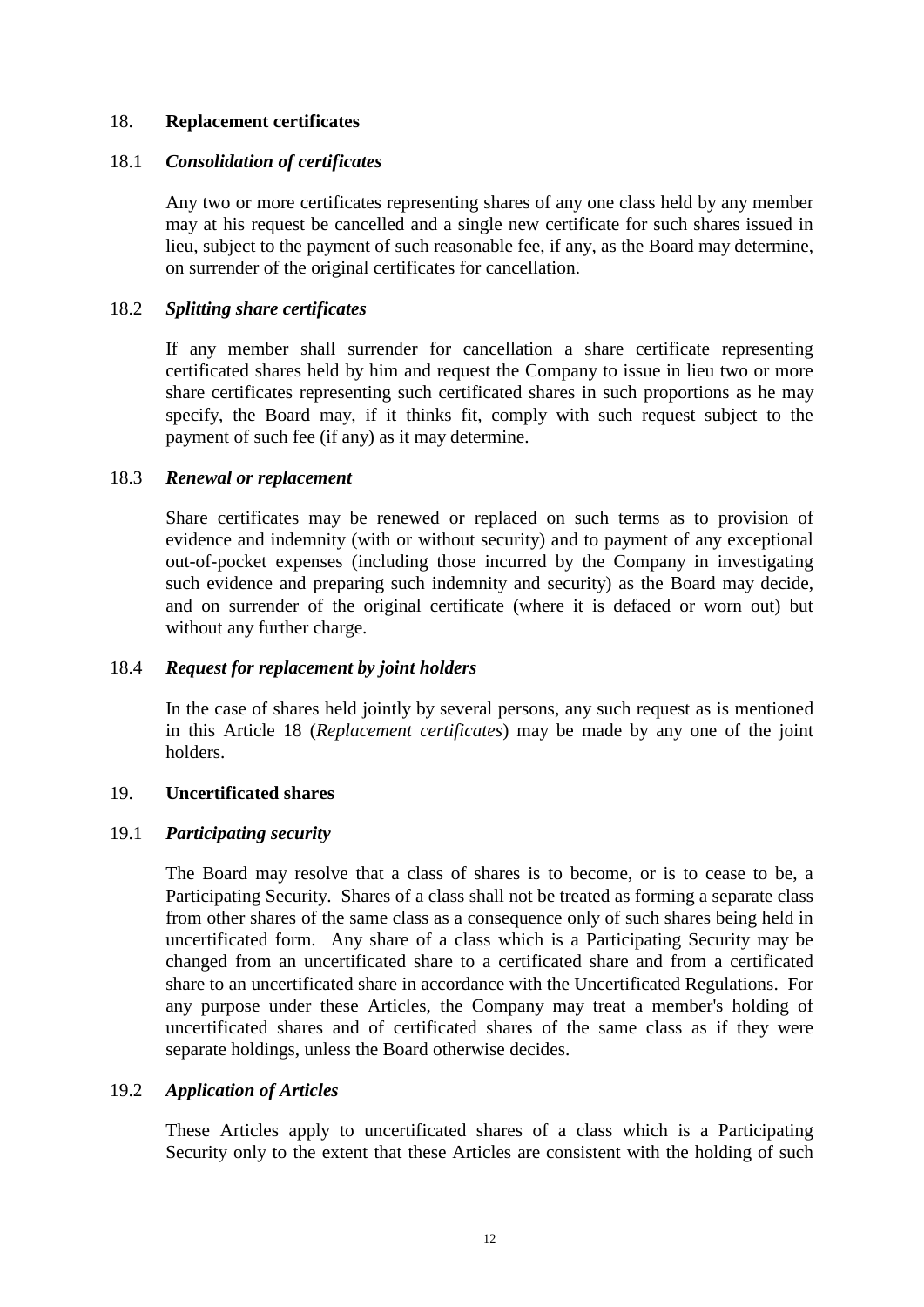shares in uncertificated form, with the transfer of title to such shares by means of the Uncertificated System and with the Uncertificated Regulations.

## 19.3 *Board regulations*

The Board may lay down regulations not included in these Articles which:

- (a) apply to the issue, holding or transfer of uncertificated shares (in addition to or in substitution for any such provisions in these Articles);
- (b) set out (where appropriate) the procedures for conversion and/or redemption of uncertificated shares,

in each case which are necessary to ensure that these Articles are consistent with the Uncertificated Regulations and/or the Operator's rules and practices and such regulations will apply instead of any relevant provisions in these Articles which relate to certificates and the transfer, conversion and redemption of shares or which are not consistent with the Uncertificated Regulations, in all cases to the extent (if any) stated in such regulations. If the Board makes any such regulations, Article [19.2](#page-17-0) (*Application of Articles*) will (for the avoidance of doubt) continue to apply to these Articles, when read in conjunction with those regulations.

## 19.4 *Instructions via an uncertificated system*

Any instruction given by means of an Uncertificated System as referred to in these Articles shall be a dematerialised instruction given in accordance with the Uncertificated Regulations, the facilities and requirements of the Uncertificated System and the Operator's rules and practices.

## <span id="page-18-0"></span>19.5 *Forfeiture and sale*

Where the Company is entitled (under the Acts, the Operator's rules and practices, these Articles or otherwise) to dispose of, forfeit, enforce a lien over or sell or otherwise procure the sale of any shares of a class which is a Participating Security and which are held in uncertificated form, the Board may take such steps (subject to the Uncertificated Regulations and to such rules and practices) as may be required or appropriate, by instruction by means of an Uncertificated System or otherwise, to effect such disposal, forfeiture, enforcement or sale including by (without limitation):

- (a) requesting or requiring the deletion of any computer-based entries in the Uncertificated System relating to the holding of such shares in uncertificated form;
- (b) altering such computer-based entries so as to divest the holder of such shares of the power to transfer such shares other than to a person selected or approved by the Company for the purpose of such transfer;
- (c) requiring any holder of such shares, by notice in writing to him, to change his holding of such uncertificated shares into certificated form within any specified period;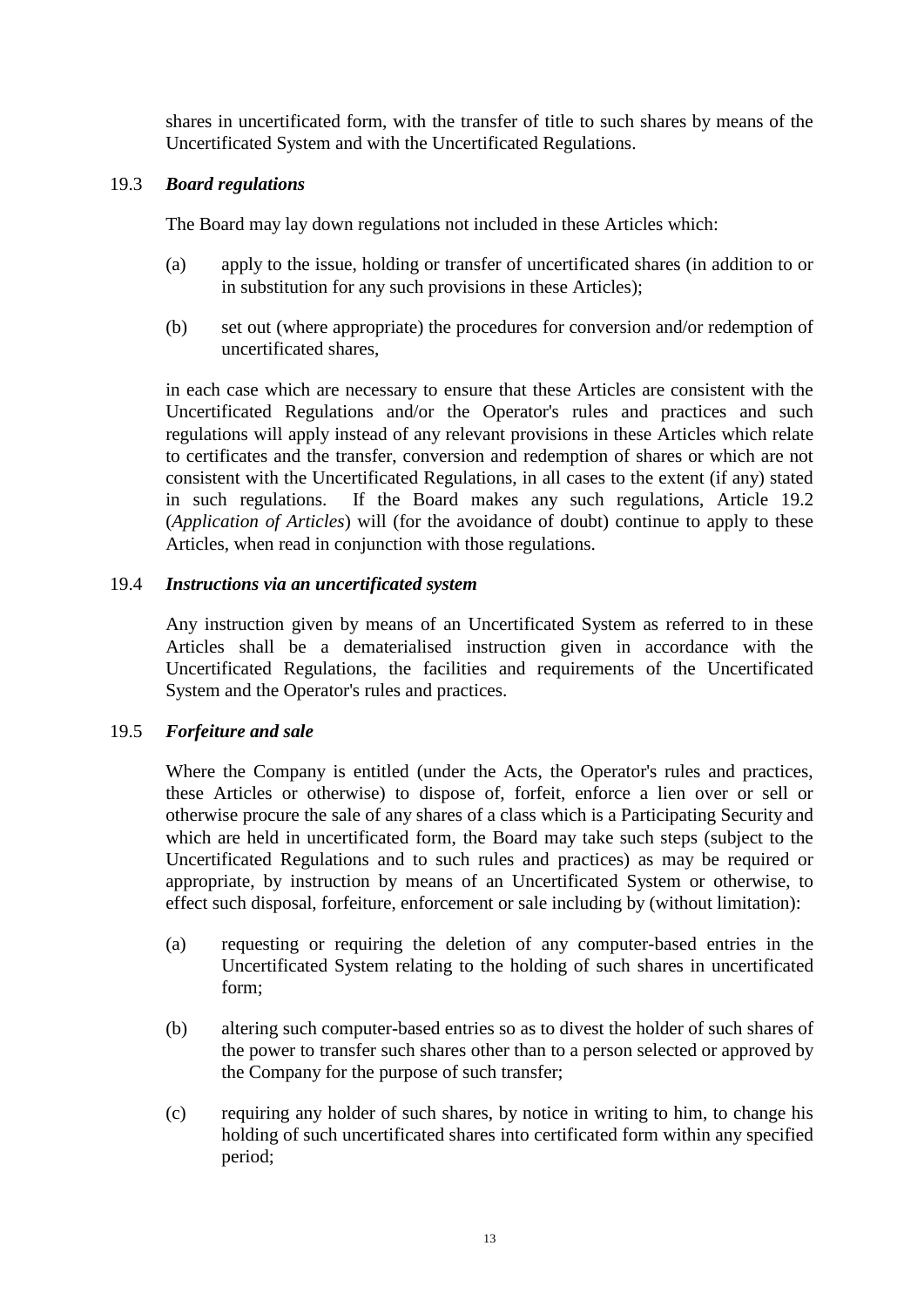- (d) requiring any holder of such shares to take such steps as may be necessary to sell or transfer such shares as directed by the Company;
- (e) otherwise rectify or change the Register in respect of any such shares in such manner as the Board considers appropriate (including, without limitation, by entering the name of a transferee into the Register as the next holder of such shares); and/or
- (f) appointing any person to take any steps in the name of any holder of such shares as may be required to change such shares from uncertificated form to certificated form and/or to effect the transfer of such shares (and such steps shall be effective as if they had been taken by such holder).

## **E. Lien on shares**

## 20. **Lien on shares not fully paid**

The Company shall have a first and paramount lien on any of its shares which are not fully paid, but only to the extent and in the circumstances permitted by Section 670, CA2006. The lien shall also extend to all distributions and other moneys from time to time declared or payable in respect of such share. The Board may waive any lien which has arisen and may resolve that any share shall for some limited period be exempt wholly or partially from the provisions of this Article. Unless otherwise determined by the Board, the registration of a transfer of a share shall operate as a waiver of the Company's lien (if any) on that share.

## 21. **Enforcement of lien by sale**

#### 21.1 *Power of sale*

The Company may sell in any manner decided by the Board all or any of the shares subject to any lien at such time or times and in such manner as it may determine, save that no sale shall be made until such time as the moneys in respect of which such lien exists or some part of them are or is presently payable, or the liability or engagement in respect of which such lien exists is liable to be presently fulfilled or discharged, and until a demand and notice in writing stating the amount due, or specifying the liability or engagement and demanding payment or fulfilment or discharge of them, and giving notice of intention to sell in default, shall have been served on the holder or the persons (if any) entitled by transmission to the shares and default in payment, fulfilment or discharge shall have been made by him or them for 14 clear days after service of such notice.

## 21.2 *Title*

A statutory declaration in writing that the declarant is a Director or the Secretary of the Company and that a share has been duly forfeited or surrendered or sold to satisfy a lien of the Company on a date stated in the declaration shall be conclusive evidence of the facts stated in it as against all persons claiming to be entitled to the share.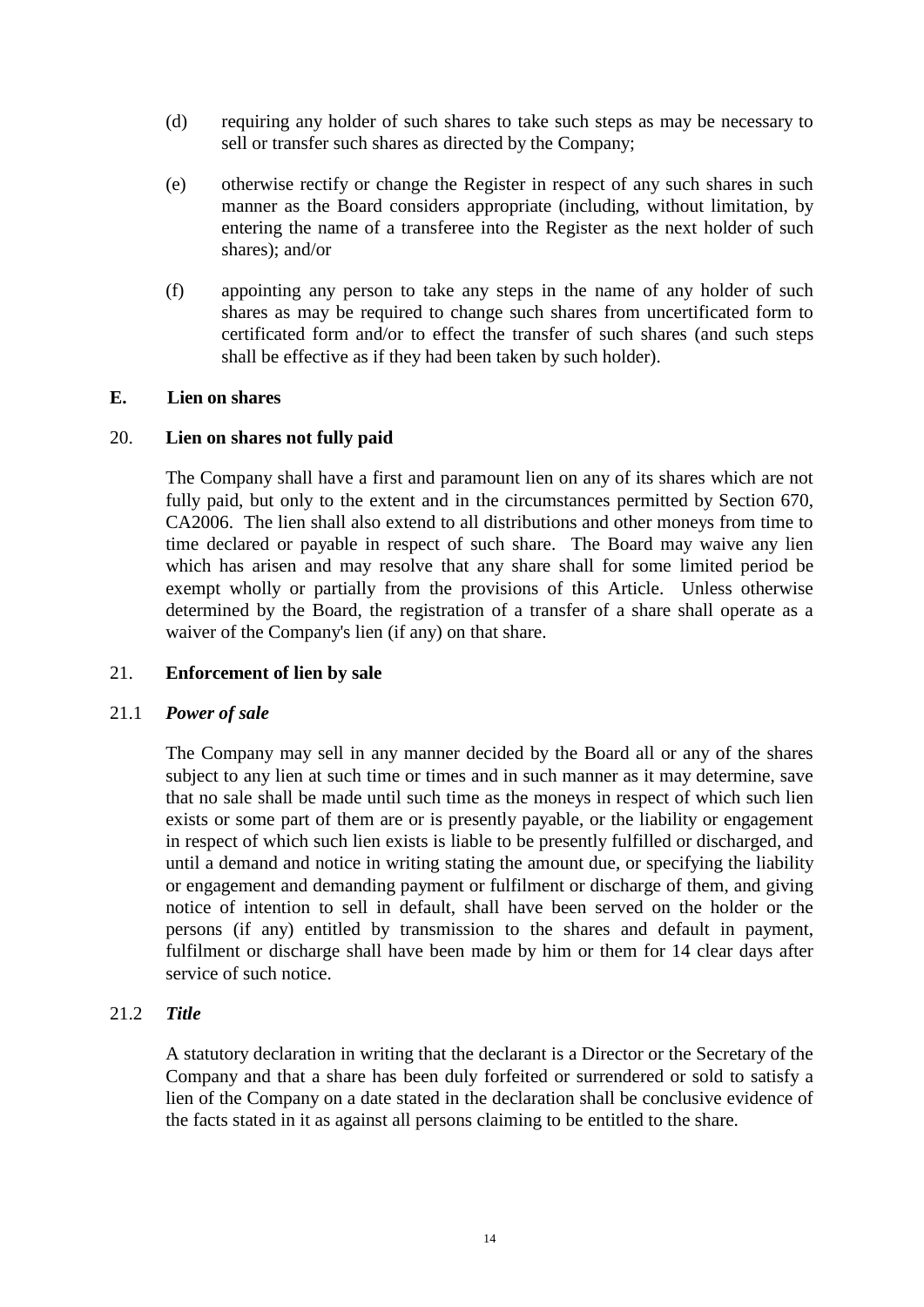# 21.3 *Perfection of transfer*

In order to give effect to any such sale, the Board may in the case of certificated shares authorise some person to execute an instrument of transfer of the shares sold in the name and on behalf of the holder or the persons entitled by transmission in favour of the purchaser or as the purchaser may direct and in the case of uncertificated shares exercise any power conferred on it by Article [19.5](#page-18-0) (*Forfeiture and sale*) to effect a transfer of the shares. The purchaser shall not be bound to see to the application of the purchase money in respect of any such sale and the title of the transferee to the shares shall not be affected by any irregularity in or invalidity of the proceedings in reference to the sale. Any instrument or exercise shall be effective as if it had been executed or exercised by the holder of, or the person entitled by transmission to, the shares to which it relates.

## 22. **Application of proceeds of sale**

The net proceeds of any sale of shares subject to any lien after payment of the costs shall be applied in or towards satisfaction of so much of the amount due to the Company or of the liability or engagement (as the case may be) as is presently payable or is liable to be presently fulfilled or discharged. The balance (if any) shall be paid to the former shareholder or to any other person who would otherwise be automatically entitled to the shares by law. In the case of certificated shares such payment shall only be made on surrender to the Company for cancellation of the certificate for the shares sold. In any event, the Company's lien shall also apply to any money left over to cover any money still due to the Company which is not yet payable.

## **F. Calls on shares**

## 23. **Calls**

Subject to the terms of allotment of shares, the Board may from time to time make calls on the members in respect of any moneys unpaid on the shares or any class of shares held by them respectively (whether in respect of nominal value or premium) and not payable on a date fixed by or in accordance with the terms of issue provided that no call on any share shall be payable within one month from the date fixed for the payment of the last preceding call. Each member shall (subject to receiving at least 14 clear days' notice specifying when and where payment is to be made and whether or not by instalments) be liable to pay the amount of every call so made on him as required by the notice. A call shall be deemed to have been made at the time when the resolution of the Board authorising such call was passed or (as the case may require) any person to whom power has been delegated pursuant to these Articles serves notice of exercise of such power. A call may be required to be paid by instalments and may before receipt by the Company of any sum due under it be either revoked or postponed in whole or part as regards all or any such members as the Board may determine. A person on whom a call is made shall remain liable notwithstanding the subsequent transfer of the shares in respect of which the call was made. The joint holders of a share shall be jointly and severally liable for the payment of all calls in respect of them.

## 24. **Interest on calls**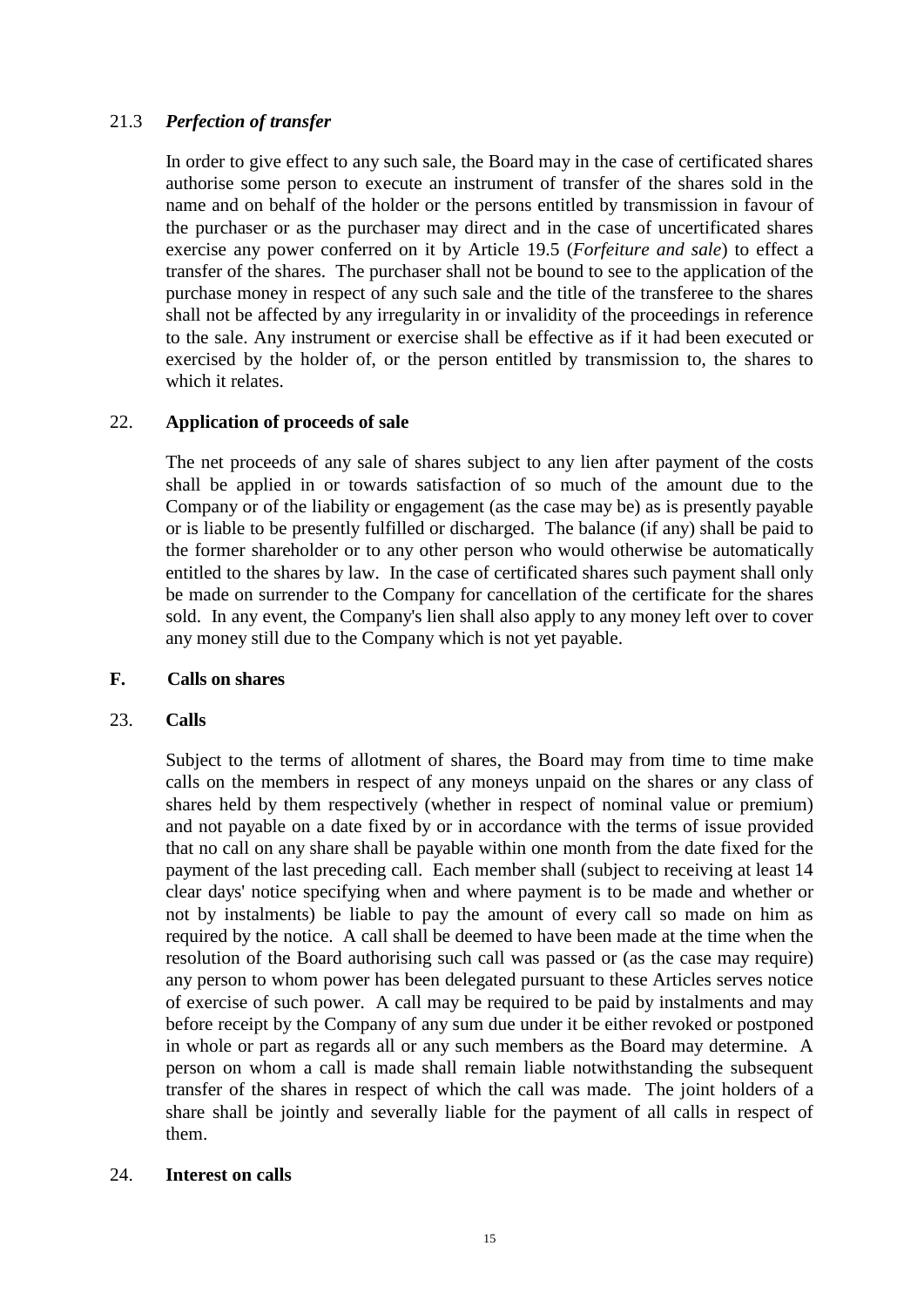If the whole of the sum payable in respect of any call is not paid on or before the day appointed for payment, the person from whom it is due and payable shall pay all reasonable costs, charges and expenses that the Company may have incurred by reason of such non-payment together with interest on the unpaid amount from the day appointed for payment thereof to the time of actual payment at the rate fixed by the terms of the allotment of the share or, if no rate is so fixed, at such rate, not exceeding 15% per annum, as the Board shall determine and specify in the notice of the call. The Board may waive payment of such costs, charges, expenses or interest in whole or in part.

## 25. **Rights of member when call unpaid**

No member shall be entitled to receive any dividend or to be present and vote at any general meeting either personally or (save as proxy for another member) by proxy, or be reckoned in a quorum or to exercise any other privilege as a member unless and until he shall have paid all calls for the time being due and payable on every share held by him, whether alone or jointly with any other person, together with interest and expenses (if any).

## 26. **Sums due on allotment treated as calls**

Any sum payable in respect of a share on allotment or at any fixed date whether in respect of the nominal value of the share or by way of premium or as an instalment of a call shall for all purposes of these Articles be deemed to be a call duly made, notified and payable on the date on which, by the terms of allotment or in the notice of call, it becomes payable. If it is not paid, the provisions of these Articles shall apply as if such amount had become due and payable by virtue of a call duly made and notified.

## 27. **Power to differentiate**

The Board may make arrangements on the allotment or issue of shares for a difference as between the allottees or holders of such shares in the amount and time of payment of calls.

## 28. **Payment in advance of calls**

The Board may if it thinks fit receive from any member willing to advance it all or any part of the moneys uncalled and unpaid on the shares held by him. Such payment in advance of calls shall extinguish only to that extent the liability on the shares on which it is made. The Company may pay interest on the money paid in advance or so much of it as exceeds the amount for the time being called up on the shares in respect of which such advance has been made at such rate not exceeding 15% per annum as the Board may decide until and to the extent that it would, but for the advance, become payable. The Board may at any time repay the amount so advanced on giving to such member not less than 14 clear days' notice in writing of its intention in that regard, unless before the expiration of such notice the amount so advanced shall have been called up on the shares in respect of which it was advanced. No sum paid in advance of calls shall entitle the holder of a share in respect of them to any portion of a dividend subsequently declared in respect of any period prior to the date upon which such sum would, but for such payment, become payable.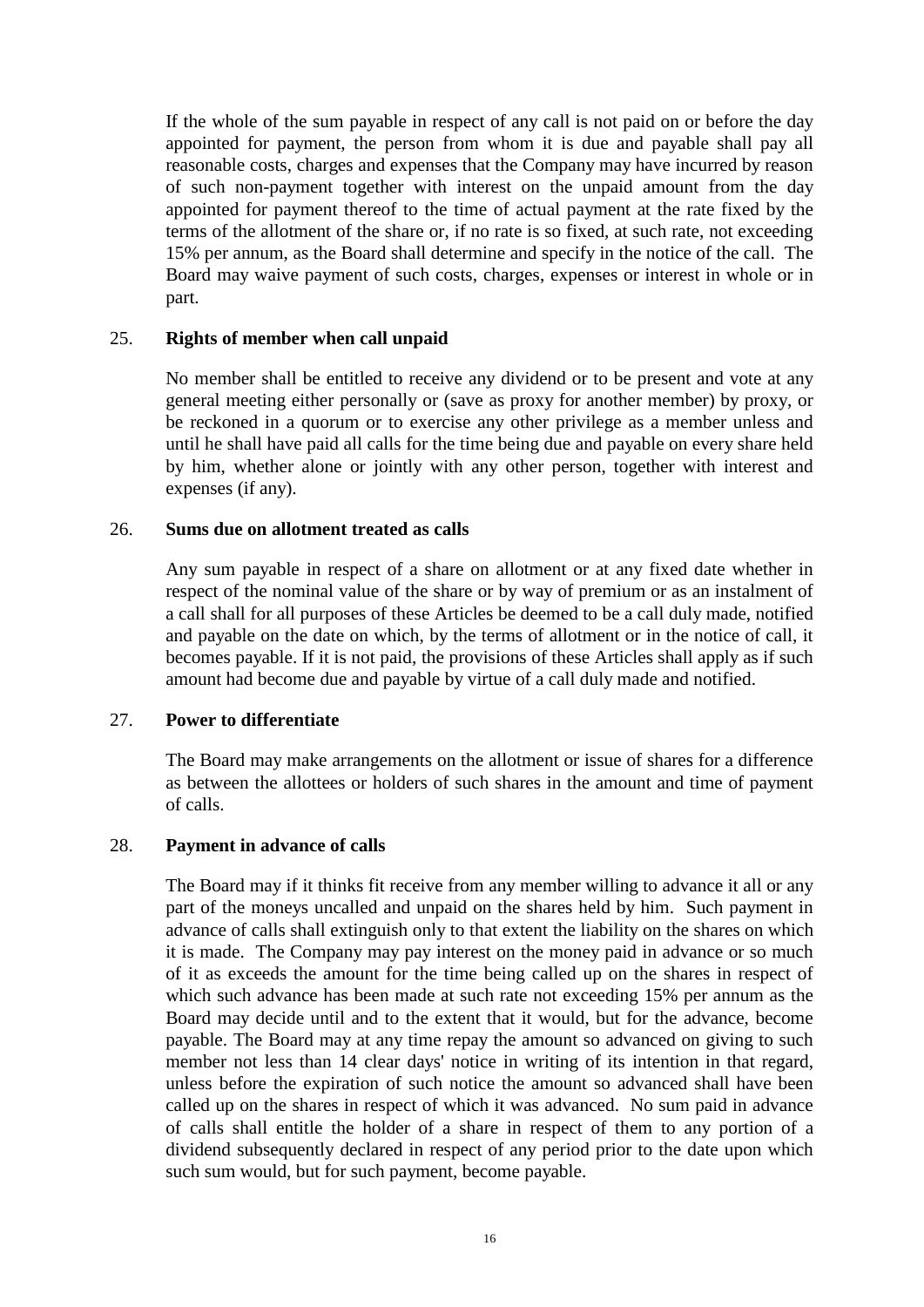## **G. Forfeiture of shares**

## 29. **Notice if call not paid**

If any member fails to pay the whole of any call or any instalment of any call on or before the day appointed for payment the Board may at any time serve a notice in writing on such member, or on any person entitled to the shares by transmission, requiring payment, on a date not less than 14 clear days from the date of the notice, of the amount unpaid and any interest which may have accrued on it and any reasonable costs, charges and expenses incurred by the Company by reason of such non-payment. The notice shall name the place where the payment is to be made and state that, if the notice is not complied with, the shares in respect of which such call was made will be liable to be forfeited.

## 30. **Forfeiture for non-compliance**

If the notice referred to in Article 29 (*Notice if call not paid*) is not complied with, any share in respect of which it was given may, at any time after the date appointed for payment pursuant to the notice, be forfeited by a resolution of the Board to that effect. Such forfeiture shall include all dividends declared or other moneys payable in respect of the forfeited shares and not paid before the forfeiture, and shall be deemed to occur at the time of the passing of the said resolution of the Board.

## 31. **Notice after forfeiture**

When any share has been forfeited notice of the forfeiture shall be served on the person who was before forfeiture the holder of the share or the person entitled to such share by transmission (as the case may be). An entry of such notice having been given and of the forfeiture with the date of it shall forthwith be made in the Register in respect of such share together with a note that dealings are not permitted in the share. However, no forfeiture shall be invalidated by any omission to give such notice or to make such entry as aforesaid.

## 32. **Forfeiture may be annulled**

The Board may at any time before any share so forfeited has been cancelled or sold, reallotted or otherwise disposed of annul the forfeiture, on the terms that payment shall be made of all calls and interest due thereon and all expenses incurred in respect of the share and on such further terms (if any) as the Board shall see fit.

## 33. **Surrender**

The Board may accept a surrender of any share liable to be forfeited under these Articles upon such terms and conditions as may be agreed and, subject to any such terms and conditions, a surrendered share shall be treated as if it had been forfeited. In such case, references in these Articles to forfeiture shall include surrender.

## 34. **Disposal of forfeited shares**

Every share which shall be forfeited shall thereupon become the property of the Company. The Company shall not exercise any voting rights in respect of such a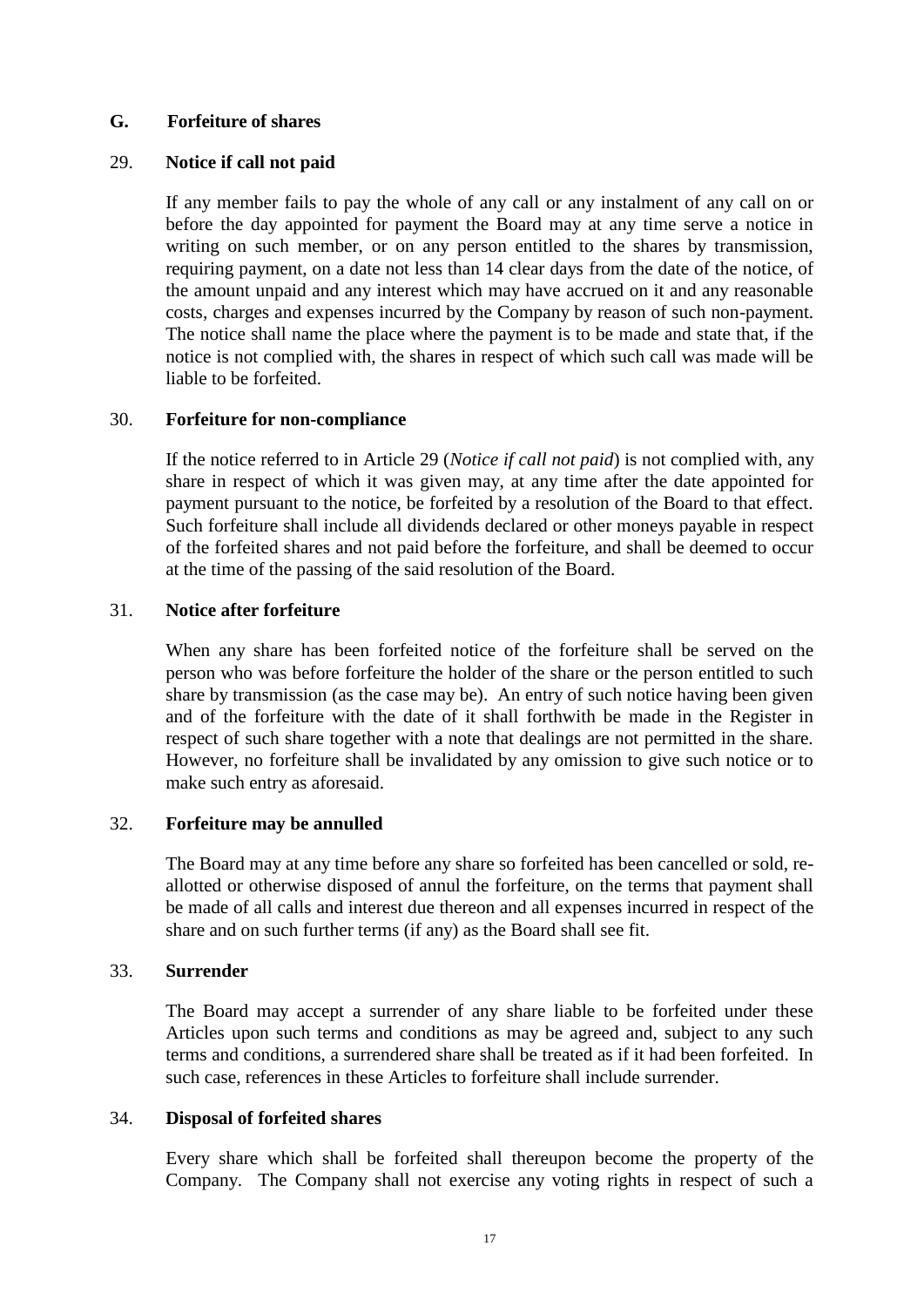share. Subject to the provisions of the Acts, any such share may be sold, re-allotted or otherwise disposed of either to the person who was before forfeiture its holder or entitled to it or to any other person on such terms and in such manner as the Board shall determine and, in the case of re-allotment, whether with or without all or any part of the amount previously paid up on the share being treated as so paid up. The Board may, for the purposes of the disposal in the case of certificated shares, authorise some person to transfer the share in question and may enter the name of the transferee in respect of the transferred share in the Register notwithstanding the absence of any share certificate being lodged in respect of it and may issue a new certificate to the transferee in respect of certificated shares transferred to it. An instrument of transfer executed by that person shall be as effective as if it had been executed by the holder of or the person entitled by the transmission to the share. In the case of uncertificated shares the Board may exercise any power conferred on it by Article [19.5](#page-18-0) (*Forfeiture and sale*) to effect a transfer of the shares. The Company may, if the Board considers it just and equitable to do so, receive the consideration (if any) given for the share on its disposal.

## 35. **Effect of forfeiture**

A member whose shares have been forfeited shall cease to be a member in respect of the shares forfeited and shall in the case of a certificated share surrender to the Company for cancellation the certificate for such shares. He shall nevertheless be liable (unless payment is waived in whole or in part by the Directors) to pay to the Company all calls made and not paid on such shares at the time of forfeiture, and interest on them from the date of the forfeiture to the date of payment at the rate at which interest was payable on those amounts before the forfeiture or, if no interest was so payable, at such rate not exceeding 15% per annum as the Board may determine, in the same manner in all respects as if the shares had not been forfeited, and to satisfy all (if any) claims, demands and liabilities which the Company might have enforced in respect of the shares at the time of forfeiture without any reduction or allowance for the value of the shares at the time of forfeiture or for any consideration received on the disposal.

## 36. **Extinction of claims**

The forfeiture of a share shall include all dividends and other payments or distributions declared in respect of the forfeited shares and not paid or distributed before forfeiture.

## 37. **Evidence of forfeiture**

A statutory declaration by a Director or the Secretary that a share has been forfeited in pursuance of these Articles and stating the date on which it was forfeited shall as against all persons claiming to be entitled to the share adversely to its forfeiture, be conclusive evidence of the facts stated in it. The declaration, together with the receipt of the Company for the consideration (if any) given for the share on its sale or disposition and a certificate for the share delivered to the person to whom it is sold or disposed of, shall (subject if necessary to the execution of an instrument of transfer) constitute a good title to the share. Subject to the execution of any necessary transfer in the case of a certificated share, such person shall be registered as the holder of the share and shall be discharged from all calls made prior to such sale or disposition and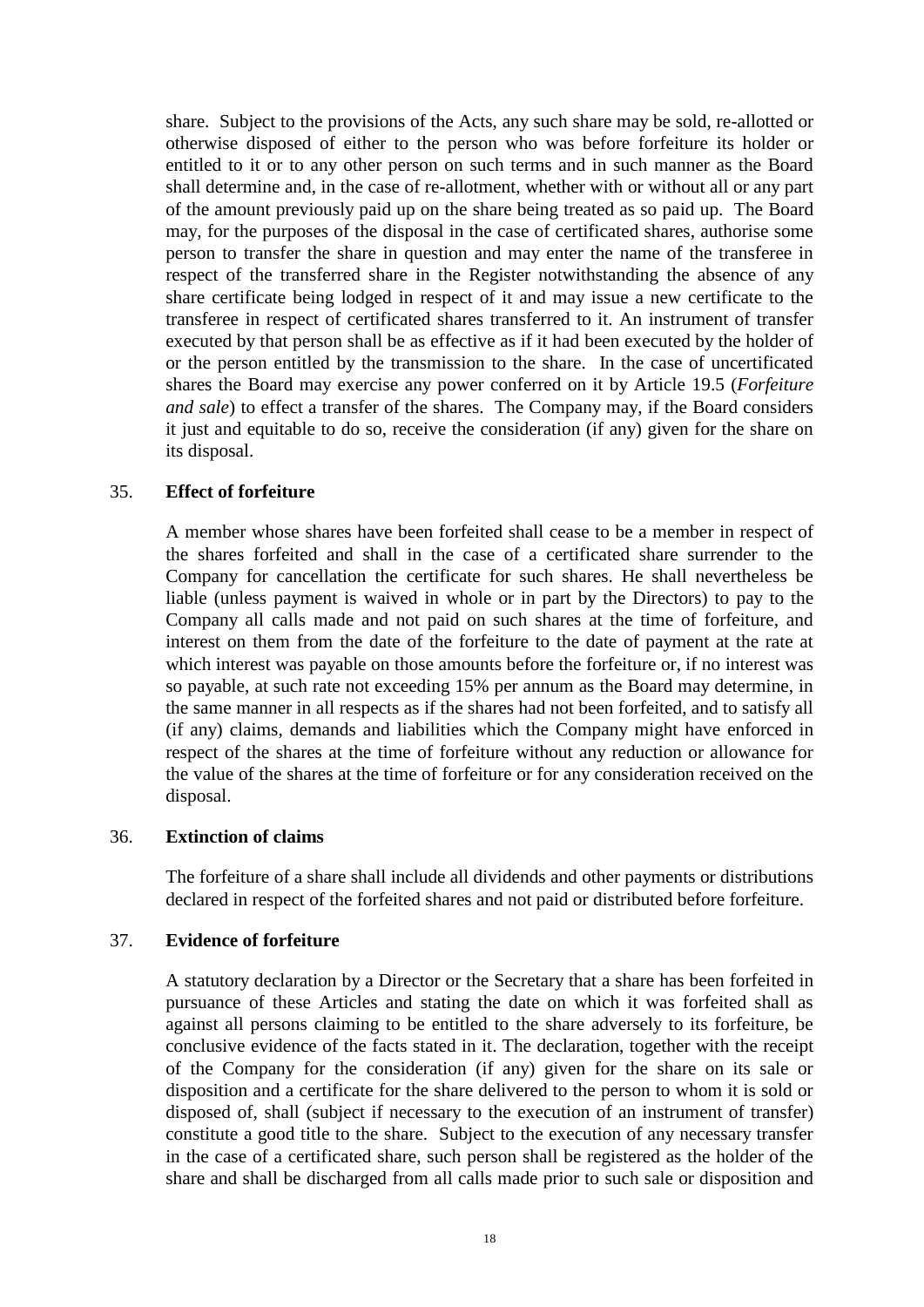shall not be bound to see to the application of the purchase money or other consideration (if any) nor shall his title to the share be affected by any act, omission or irregularity relating to or connected with the proceedings in reference to the forfeiture or disposal of the share. Such person shall not (except by express agreement with the Company) become entitled to any dividend which might have accrued on the share before the completion of the sale or disposition thereof.

## **H. Transfer of shares**

## 38. **Form of transfer**

Each member may transfer all or any of his shares, in the case of certificated shares, by instrument of transfer in writing in any usual form or in any form approved by the Board, or, in the case of uncertificated shares, without a written instrument in accordance with the Uncertificated Regulations. Any written instrument shall be executed by or on behalf of the transferor and (in the case of a transfer of a share which is not fully paid up) by or on behalf of the transferee. The transferor shall be deemed to remain the holder of such share until the name of the transferee is entered in the Register in respect of it.

## 39. **Right to refuse registration**

## 39.1 *Registration of certificated share transfer*

The Board may in its absolute discretion refuse to register any transfer of a certificated share unless it is:

- (a) in respect of a share which is fully paid up;
- (b) in respect of a share on which the Company has no lien;
- (c) in respect of only one class of shares;
- (d) in favour of a single transferee or not more than four joint transferees;
- (e) duly stamped (if so required); and
- (f) delivered for registration to the Office, or such other place as the Board may from time to time determine, accompanied (except in the case of a transfer by a financial institution where a certificate has not been issued) by the certificate for the shares to which it relates and such other evidence as the Board may reasonably require to prove the title of the transferor and the due execution by him of the transfer or if the transfer is executed by some other person on his behalf, the authority of that person to do so,

provided that such discretion may not be exercised in such a way as to prevent dealings in such shares from taking place on an open and proper basis.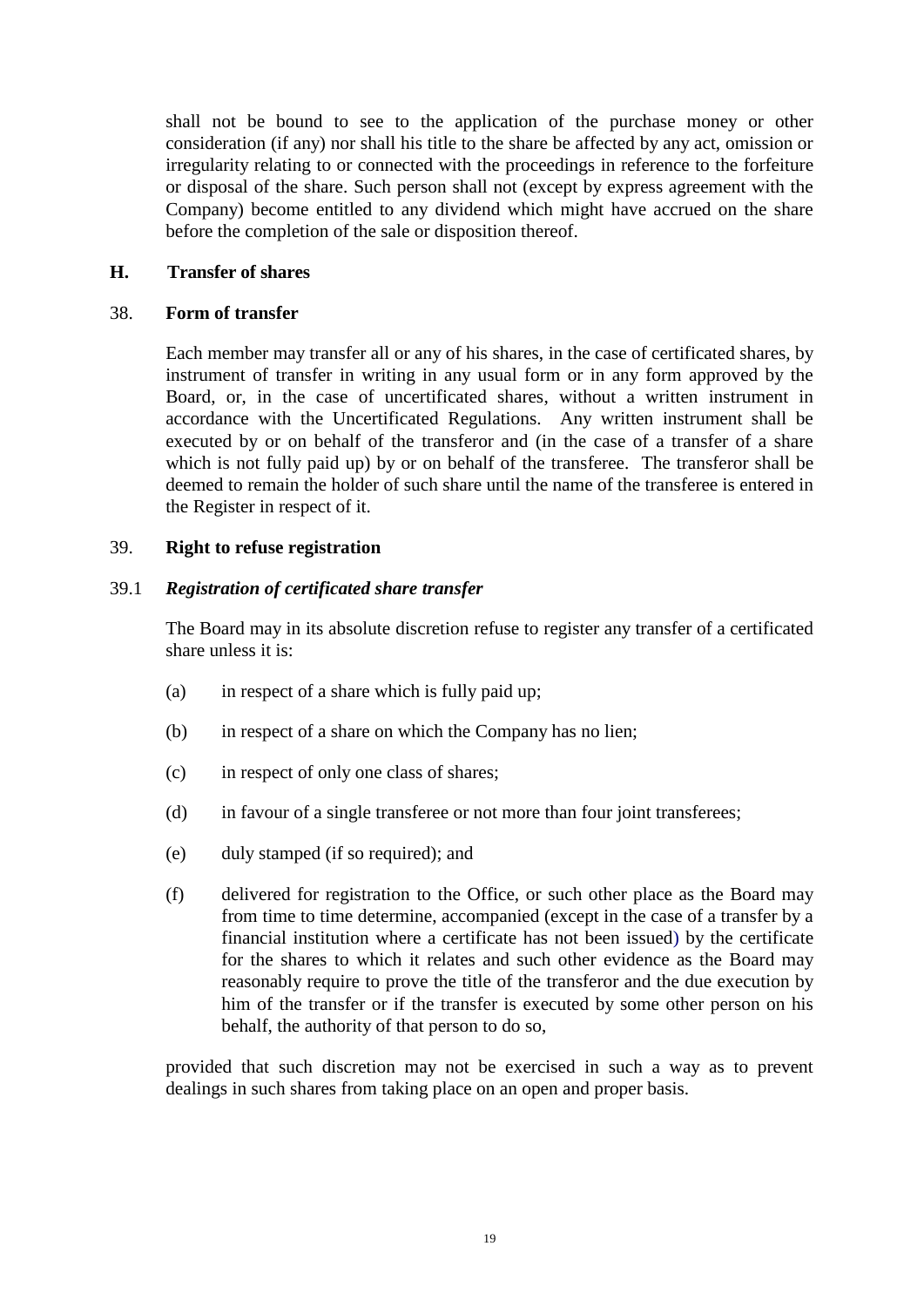# 39.2 *Registration of an uncertificated share transfer*

The Board shall register a transfer of title to any uncertificated share or the renunciation or transfer of any renounceable right of allotment of a share which is a Participating Security held in uncertificated form in accordance with the Uncertificated Regulations, except that the Board may refuse (subject to any relevant requirements applicable to the recognised investment exchange(s) to which the shares of the Company are admitted (or to any other stock exchange on which the Company's shares are normally traded)) to register any such transfer or renunciation which is in favour of more than 4 persons jointly or in any other circumstance permitted by the Uncertificated Regulations.

## 39.3 *Transfers to minors, bankrupts or mentally disordered persons*

No transfer of any share shall be made:

- (a) to a minor; or
- (b) to a bankrupt; or
- (c) to any person who is, or may be, suffering from mental disorder and either:
	- (i) has been admitted to hospital in pursuance of an application for admission for treatment under the Mental Health Act 1983 or any similar statute relating to mental health (whether in the United Kingdom or elsewhere); or
	- (ii) an order has been made by any court having jurisdiction (whether in the United Kingdom or elsewhere) in matters concerning mental disorder for his detention or for the appointment of a receiver, curator bonis or other person to exercise powers with respect to his property or affairs,

and the Directors shall refuse to register the purported transfer of a share to any such person.

## 40. **Notice of and reasons for refusal**

If the Board refuses to register a transfer of a share it shall, within 2 months after the date on which the transfer was lodged with the Company, send notice of the refusal to the transferee together with its reasons for the refusal. Any instrument of transfer which the Board refuses to register shall (except in the case of suspected fraud) be returned to the person depositing it. All instruments of transfer which are registered may be retained by the Company.

## 41. **No fees on registration**

No fee shall be charged for registration of a transfer or on the registration of any probate, letters of administration, certificate of death or marriage, power of attorney, notice or other instrument relating to or affecting the title to any shares or otherwise for making any entry in the Register affecting the title to any shares.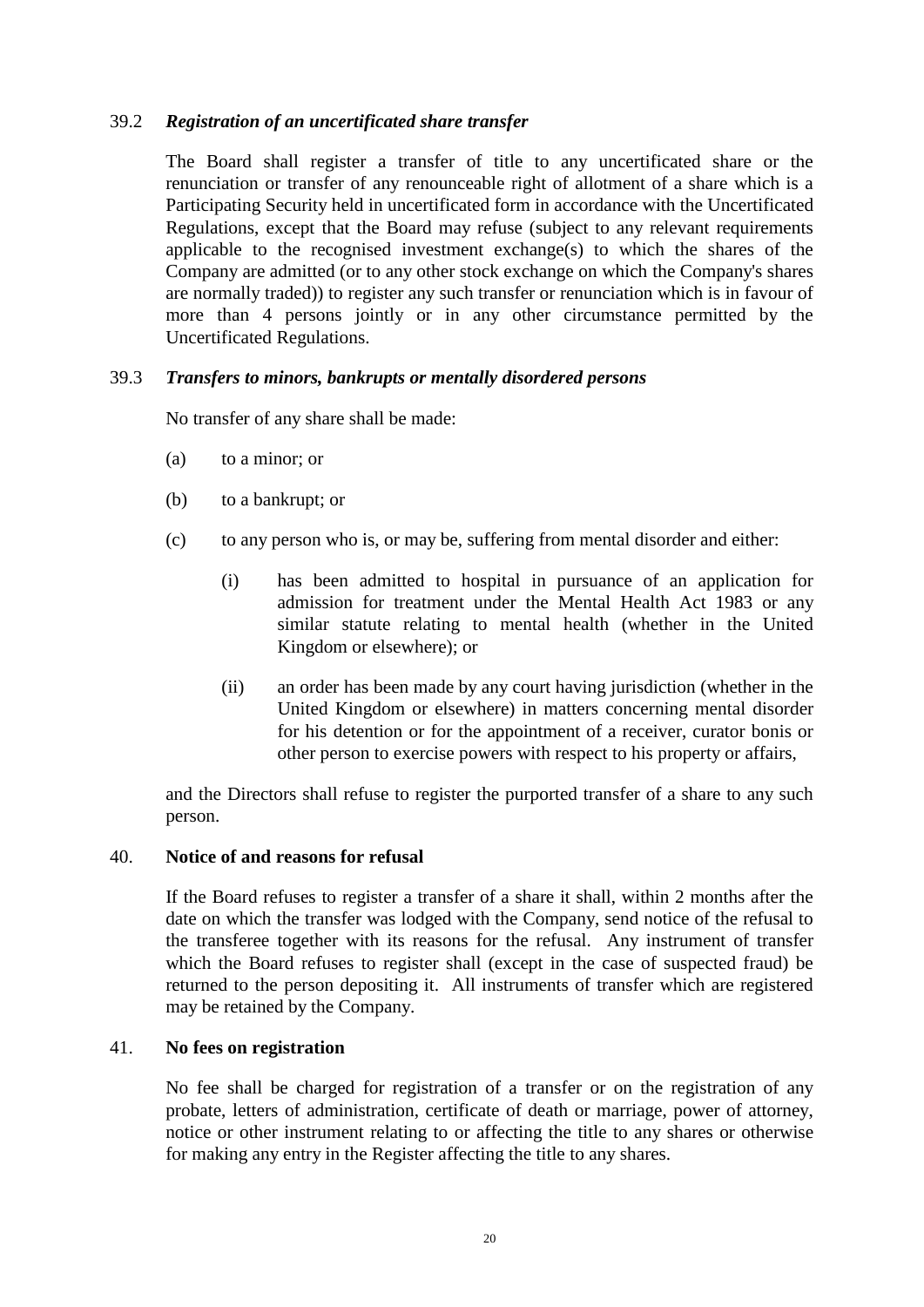## **I. Transmission of shares**

## 42. **On death**

If a member dies, the survivors or survivor where he was a joint holder and his executors or administrators where he was a sole or the only survivor of joint holders, shall be the only persons recognised by the Company as having any title to his shares. Nothing in these Articles shall release the estate of a deceased member from any liability in respect of any share which has been solely or jointly held by him.

## 43. **Election of person entitled by transmission**

Any person entitled to a share by transmission, may, on such evidence as to his title being produced as the Board may reasonably require, elect either to become registered as a member or to have some person nominated by him registered as a member. If he elects to become registered himself he shall give written notice signed by him to the Company to that effect. If he elects to have some other person registered he shall, in the case of a certificated share, execute an instrument of transfer of such shares to that person and, in the case of an uncertificated share, either procure that all appropriate instructions are given by means of the Uncertificated System to effect the transfer of such share to such person or change the uncertificated share to certificated form and then execute an instrument of transfer of such share to such person. All the provisions of these Articles relating to the transfer of shares shall apply to the notice, instrument of transfer or instructions (as the case may be) as if it were an instrument of transfer executed or instructions given by the member and his death, bankruptcy or other event had not occurred and any notice or transfer were executed by such member. Where the entitlement of a person to a share in consequence of the death or bankruptcy of a member or of any other event giving rise to its transmission by operation of law is proved to the satisfaction of the Board, the Board shall, within 2 months after proof, cause the entitlement of that person to be noted in the Register.

## 44. **Rights on transmission**

Where a person is entitled to a share by transmission, the rights of the holder in relation to such share shall cease. However, the person so entitled may give a good discharge for any dividends and other moneys payable in respect of it and shall have the same rights to which he would be entitled if he were the holder of the share except that he shall not before he is registered as the holder of the share be entitled in respect of it to give notice of or to attend or vote at any meeting of the Company or at any separate meeting of the holders of any class of shares of the Company. The Board may at any time give notice requiring any such person to elect either to be registered himself or to transfer the share. If the notice is not complied with within 60 days the Board may thereafter withhold payment of all dividends and other moneys payable in respect of such share until the requirements of the notice have been complied with.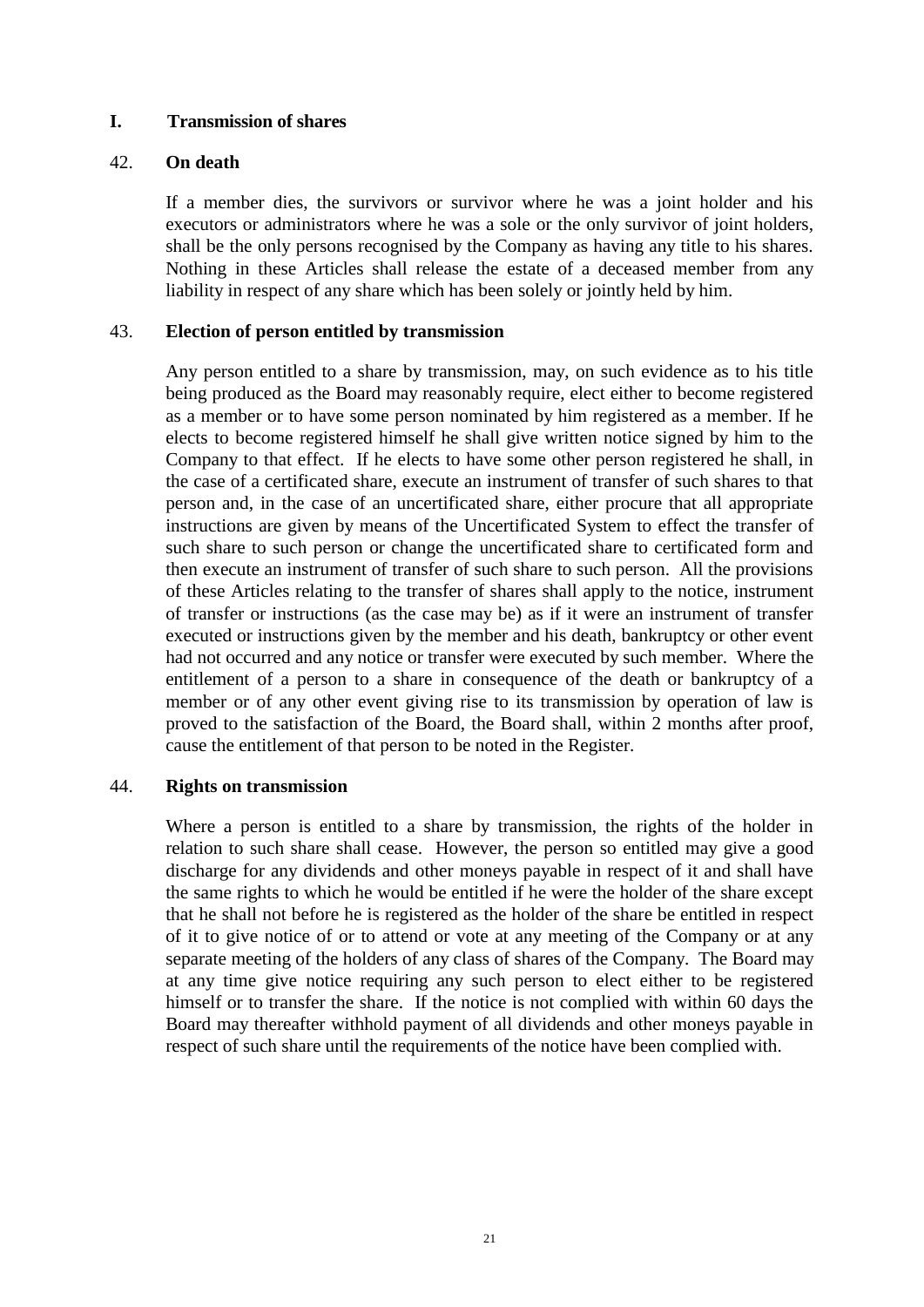## **J. General meetings**

## 45. **Annual general meetings**

Subject to the provisions of the Acts, annual general meetings shall be held at such time and place as the Board may determine.

## 46. **Convening of general meeting**

The Board may convene a general meeting whenever it thinks fit. A general meeting shall also be convened by the Board on a member's requisition in accordance with Sections 303 and 304, CA2006 or, in default, may be convened by the members requisitioning such meeting in accordance with Section 305, CA2006. At any general meeting convened no business shall be transacted except that proposed by the Board or by the members (as the case may be).

## 47. **Notice of general meetings**

## <span id="page-27-0"></span>47.1 *Length of notice*

A general meeting of the Company (other than an adjourned meeting) shall be called by notice of:

- (a) in the case of an annual general meeting, at least 21 clear days; and
- (b) in any other case, at least 14 clear days.

## 47.2 *Short notice*

Subject to the provisions of the Acts, and notwithstanding that it is convened by shorter notice than that specified in Article [47.1](#page-27-0) (*Length of notice)*, a general meeting shall be deemed to have been duly convened if it is so agreed:

- (a) in the case of an annual general meeting, by all the members entitled to attend and vote at the meeting; and
- (b) in the case of any other general meeting, by a majority in number of the members having a right to attend and vote at the meeting, being a majority who together hold not less than 95% in nominal value of the shares giving that right (excluding any shares in the Company held as treasury shares).

# 47.3 *Form and content of notice*

Every notice convening a general meeting shall specify:

- (a) the place, the date and the time of the meeting;
- (b) in the case of special business the general nature of the business to be dealt with at the meeting;
- (c) if the meeting is convened to consider a special resolution, the text of the resolution and intention to propose the resolution as a special resolution;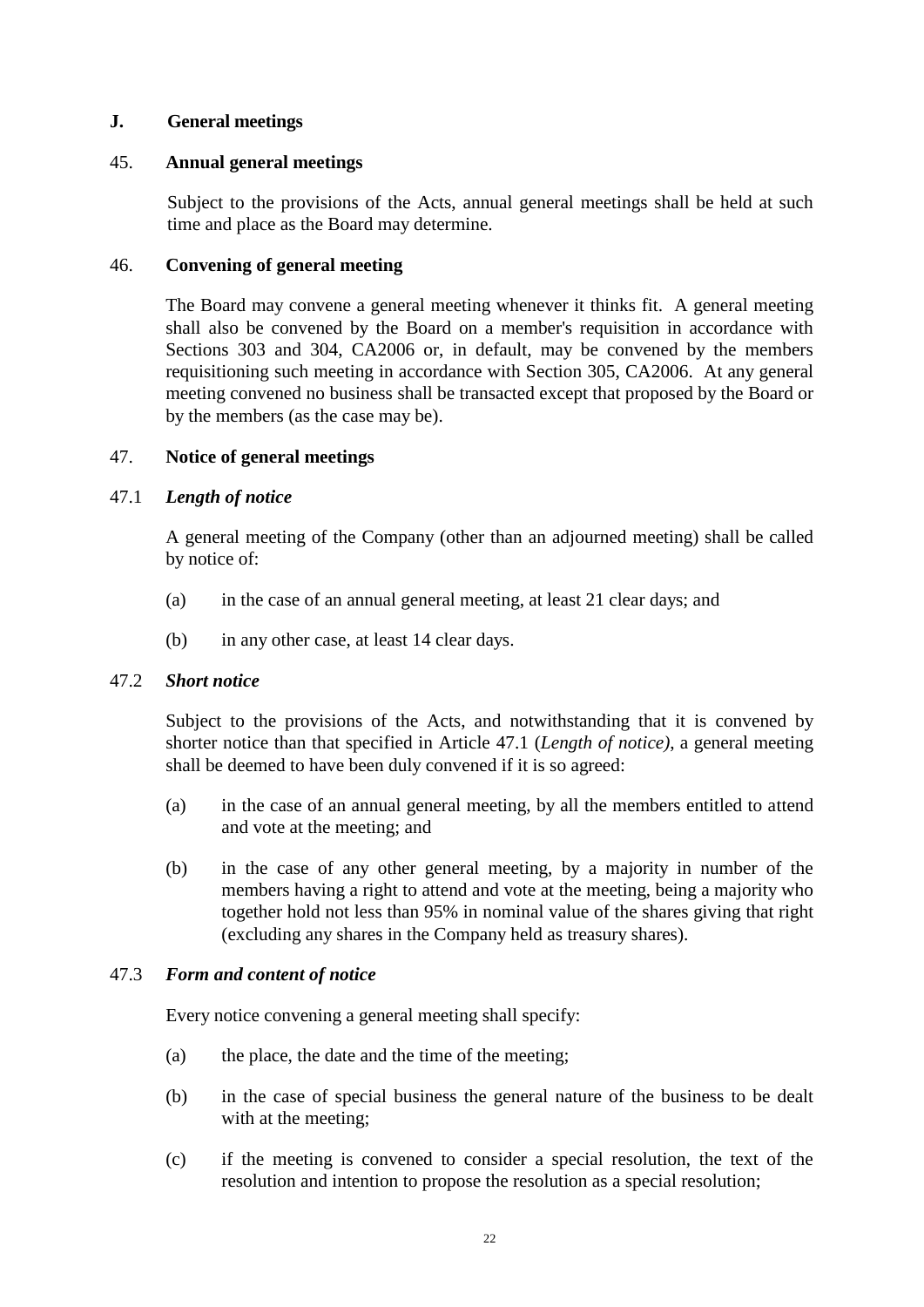- (d) with reasonable prominence, that a member is entitled to appoint another person (who does not have to be a member) as his proxy to exercise all or any rights of his to attend, speak and vote at the meeting and that a member may appoint more than one proxy in relation to the meeting (provided that each proxy is appointed to exercise the rights attached to a different share or shares held by him) and shall also specify any more extensive rights (if any) conferred by these Articles to appoint more than one proxy; and
- (e) in the case of notice convening an annual general meeting only, the notice shall specify that the meeting will be an annual general meeting.

## 47.4 *Manner in which notice to be given*

Subject to the provisions of these Articles, notice of a general meeting of the Company may be given:

- (a) in hard copy form;
- (b) in electronic form; or
- (c) by means of a website

or partly by one such means and partly by another and the provisions of Articles 154 to [162](#page-88-0) (inclusive) (*Communications*) shall apply accordingly.

## 47.5 *Sending documents relating to meetings in electronic form*

Subject to any conditions or limitations specified in the notice, where the Company has given an electronic address in a notice calling a meeting, any document or information relating to proceedings at the meeting may be sent by electronic means to that address.

## 47.6 *Publication of notice of meeting on website*

If (to the extent permitted by these Articles, the Acts or otherwise) the Company gives notice of a meeting by means of a website, it shall notify each member of the presence of the notice on the website and such notification shall (in addition to any other notification requirements regarding communication by means of a website provided pursuant to Article [156.4](#page-84-0) (*Notification of availability on website*), by the Acts or otherwise):

- (a) state that it concerns a notice of a company meeting;
- (b) specify the place, date and time of the meeting; and
- (c) state whether the meeting will be an annual general meeting,

and the notice of the meeting shall be available on the website throughout the period beginning with the date of the notification and ending with the conclusion of the meeting.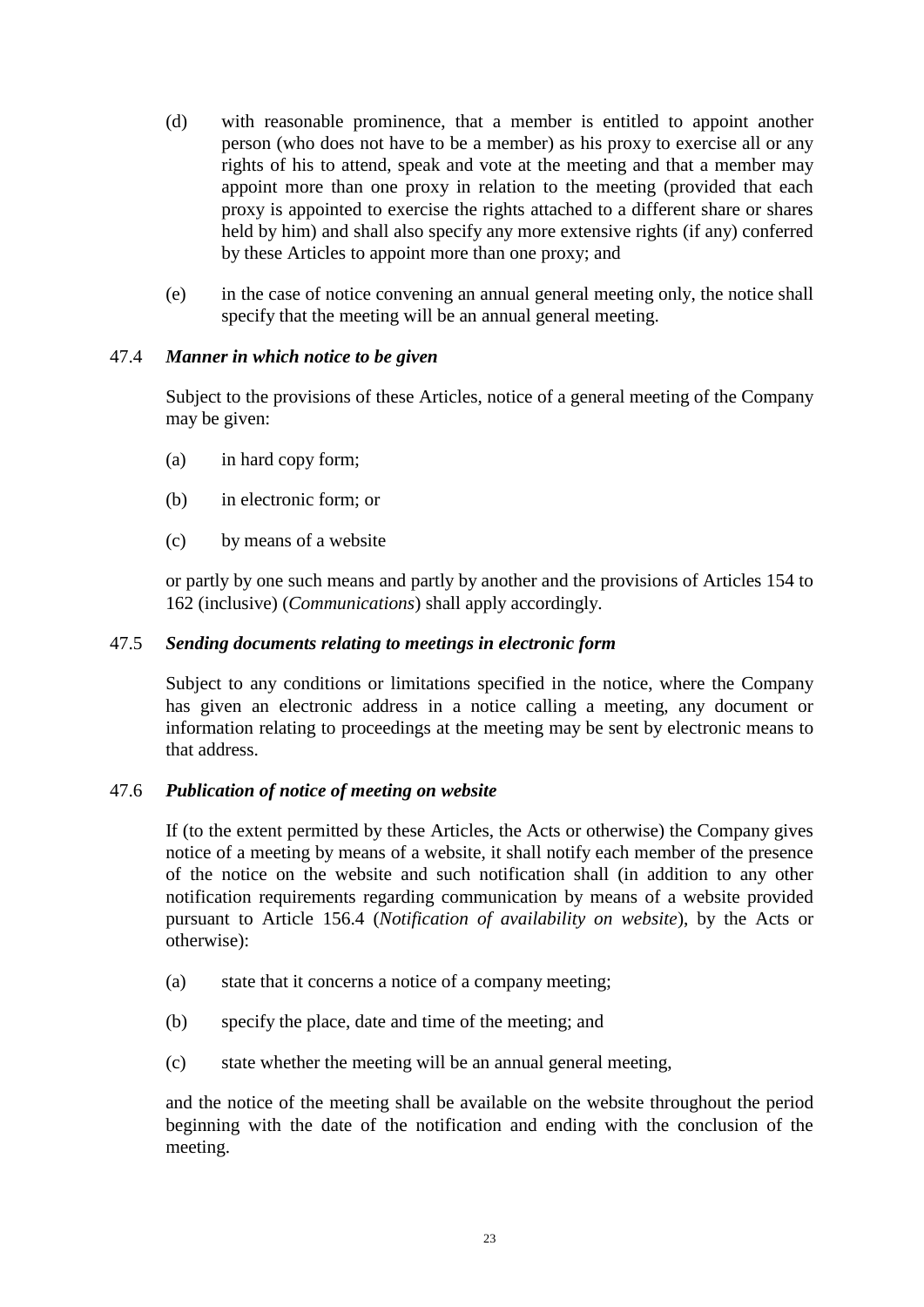## 47.7 *Entitlement to receive notice*

The notice shall be given to the members (other than any who under the provisions of these Articles or of any restrictions imposed on any shares are not entitled to receive notice from the Company), to the Directors and to the Auditors and if more than one for the time being, to each of them.

## 48. **Accidental failure to give notice of resolution or meeting**

The accidental failure to give notice of general meeting or, in cases where it is intended that it be sent out with the notice, an instrument of proxy, or to give notice of a resolution intended to be moved at a general meeting to, or the non-receipt of any of them by, any person or persons entitled to receive the same shall not invalidate the proceedings at that meeting and shall be disregarded for the purpose of determining whether the notice of the meeting, instrument of proxy or resolution were duly given.

## 49. **Special business**

All business that is transacted at a general meeting shall be deemed special, except the following transactions at an annual general meeting:

- (a) the declaration of dividends;
- (b) the receipt and consideration of the annual accounts and the reports of the Directors and the Auditors and other documents required to be attached or annexed to the accounts;
- (c) the election or re-election of Directors;
- (d) the fixing of the Directors' fees pursuant to Article [94](#page-48-0) (*Directors' fees*); and
- (e) the re-appointment of the Auditors retiring (unless they were last appointed otherwise than by the Company in general meeting) and the fixing of the remuneration of the Auditors or the determination of the manner in which such remuneration is to be fixed.

## **K. Proceedings at general meetings**

## 50. **Quorum**

No business shall be transacted at any general meeting unless a quorum is present when the meeting proceeds to business but the absence of a quorum shall not preclude the choice or appointment of a Chairman which shall not be treated as part of the business of the meeting. Subject to the provisions of Article [15](#page-15-0) (*Class meetings*) and Article [51](#page-30-0) (*If quorum not present*), 2 persons entitled to attend and to vote on the business to be transacted, each being a member present in person or a proxy for a member, shall be a quorum.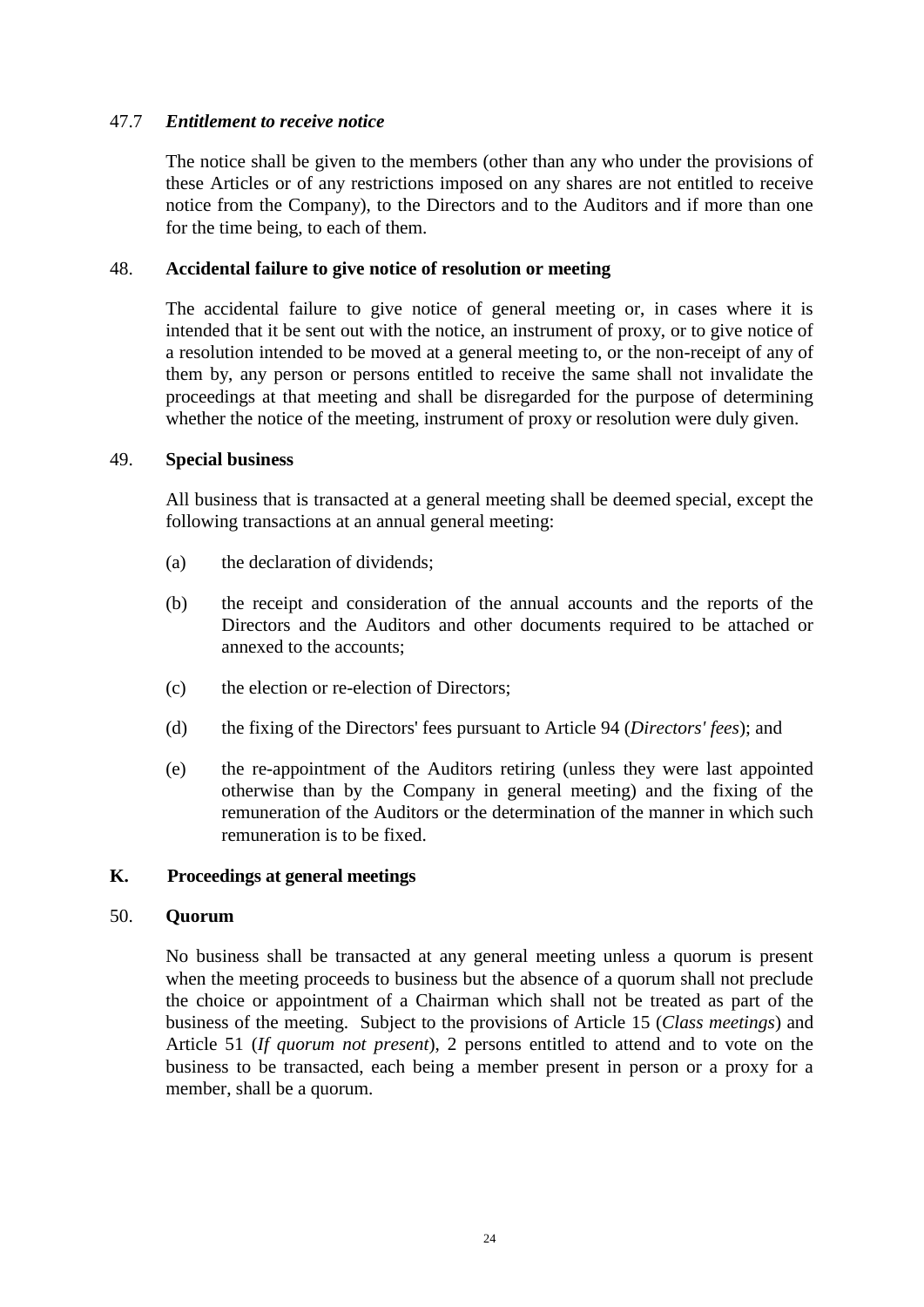## <span id="page-30-0"></span>51. **If quorum not present**

If within 15 minutes (or such longer interval not exceeding one hour as the Chairman in his absolute discretion thinks fit) from the time appointed for the holding of a general meeting a quorum is not present, or if during a meeting such a quorum ceases to be present, the meeting, if convened on the requisition of members, shall be dissolved. In any other case, the meeting shall stand adjourned to the same day in the next week at the same time and place, or to such other day and at such time and place as the Chairman (or, in default, the Board) may determine, being not less than 7 nor more than 28 days thereafter. If at such adjourned meeting a quorum is not present within 15 minutes from the time appointed for holding the meeting one member present in person or by proxy shall be a quorum. If no such quorum is present or, if during the adjourned meeting a quorum ceases to be present, the adjourned meeting shall be dissolved.

## 52. **Security and meeting place arrangements**

## 52.1 *Searches*

The Board may direct that members or proxies or duly authorised representatives wishing to attend any general meeting should submit to such searches or other security arrangements or restrictions as the Board shall consider appropriate in the circumstances and shall be entitled in its absolute discretion to refuse entry to such general meeting to any member, proxy or duly authorised representative who fails to submit to such searches or otherwise to comply with such security arrangements or restrictions.

## 52.2 *Inadequate meeting place*

If it appears to the Chairman that the meeting place specified in the notice convening the meeting is inadequate to accommodate all members entitled and wishing to attend, the meeting shall nevertheless be duly constituted and its proceedings valid provided that the Chairman is satisfied that adequate facilities are available to ensure that any member who is unable to be accommodated is nonetheless able to participate in the business for which the meeting has been convened and to hear and see all persons present who speak (whether by the use of microphones, loud-speakers, audio-visual communications equipment or otherwise), whether in the meeting place or elsewhere, and to be heard and seen by all other persons so present in the same manner.

## 53. **Chairman**

The Chairman of the Board shall preside as Chairman at every general meeting of the Company. If there be no such Chairman or if at any meeting he shall not be present within 15 minutes after the time appointed for holding the meeting or shall be unwilling to act as Chairman, the Deputy Chairman (if any) shall, if present and willing to act, preside as Chairman at such meeting. If no Chairman or Deputy Chairman shall be so present and willing to act, the Directors present shall choose one of their number to act or, if there be only one Director present, he shall be Chairman if willing to act. If no Director is willing to act as Chairman of the meeting or, if no Director is present within 15 minutes of the time appointed for holding the meeting, a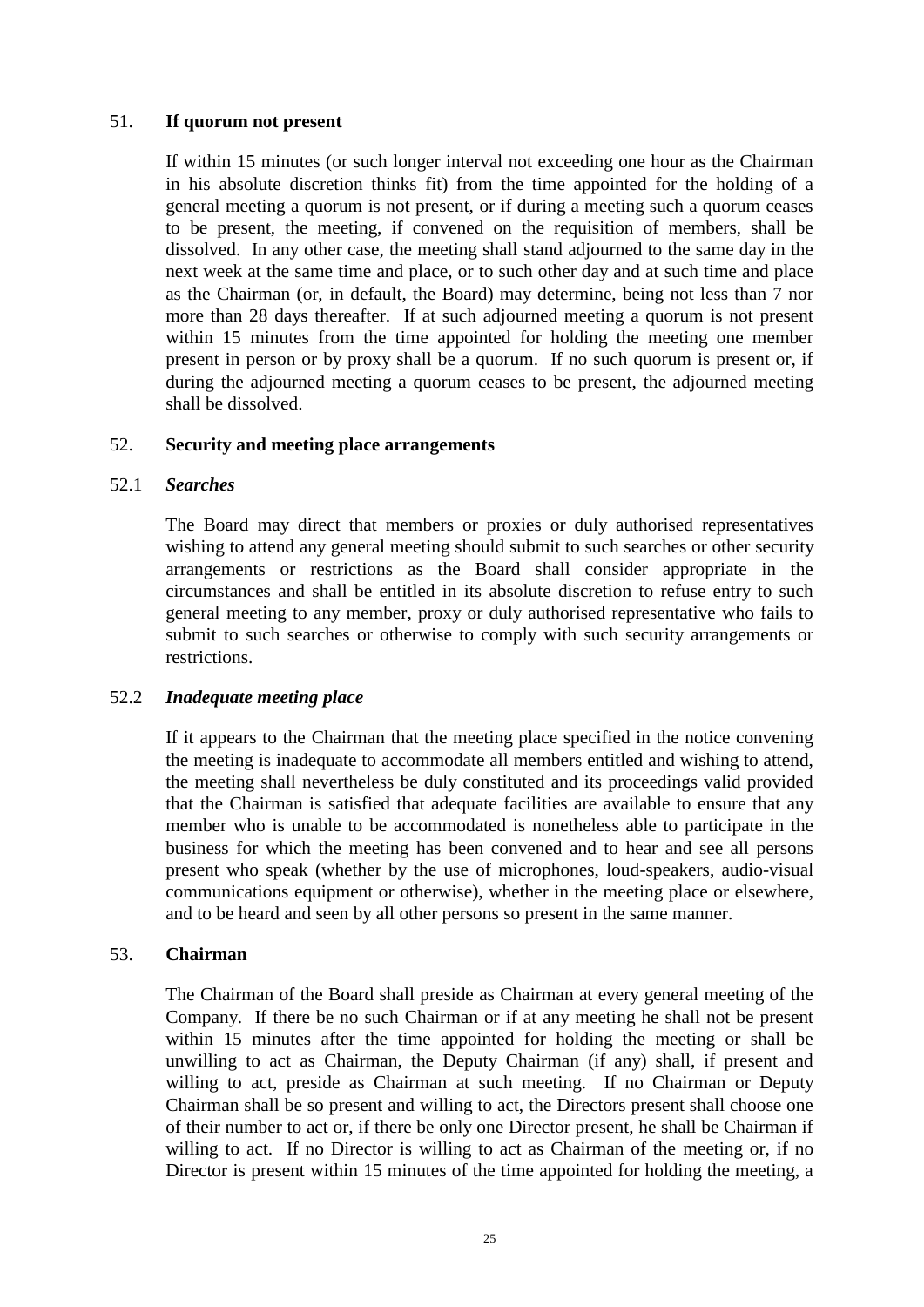member or a proxy for a member may be elected to be the Chairman of such meeting by ordinary resolution of the Company passed at the meeting.

## 54. **Director may attend and speak**

A Director shall notwithstanding that he is not a member be entitled to attend and speak at any general meeting and at any separate meeting of the holders of any class of shares of the Company. The Chairman may invite any person to attend and speak at any general meeting of the Company whom the Chairman considers to be equipped by knowledge or experience of the Company's business to assist in the deliberations of the meeting.

## 55. **Power to adjourn**

The Chairman of the general meeting may, with the consent of a meeting at which a quorum is present, and shall if so directed by the meeting, adjourn any meeting from time to time (or indefinitely) and from place to place as he shall determine. However, without prejudice to any other power which he may have under these Articles or at common law the Chairman may, without the need for the consent of the meeting, interrupt or adjourn any meeting from time to time and from place to place or for an indefinite period if he is of the opinion that it has become necessary to do so in order to secure the proper and orderly conduct of the meeting or to give all persons entitled to do so a reasonable opportunity of speaking and voting at the meeting or to ensure that the business of the meeting is otherwise properly disposed of.

## 56. **Notice of adjourned meeting**

Where a meeting is adjourned for 14 days or more the Board shall fix the date, time and place for the adjourned meeting and at least 7 clear days' notice, specifying the place, the date and time of the adjourned meeting and the general nature of the business to be transacted, shall be given in the same manner as in the case of an original meeting. Save as aforesaid, no member shall be entitled to any notice of an adjournment or of the business to be transacted at any adjourned meeting.

## 57. **Business of adjourned meeting**

No business shall be transacted at any adjourned meeting other than the business which might properly have been transacted at the meeting from which the adjournment took place.

# **L. Voting**

# <span id="page-31-0"></span>58. **Method of voting**

At any general meeting a resolution put to a vote of the meeting shall be decided on a show of hands unless (before or immediately after the declaration of the result of the show of hands or on the withdrawal of any other demand for a poll) a poll is duly demanded. Subject to the provisions of the Acts and the provisions of Article [15](#page-15-0) (*Class meetings*), a poll may be demanded by:

(a) the Chairman of the meeting; or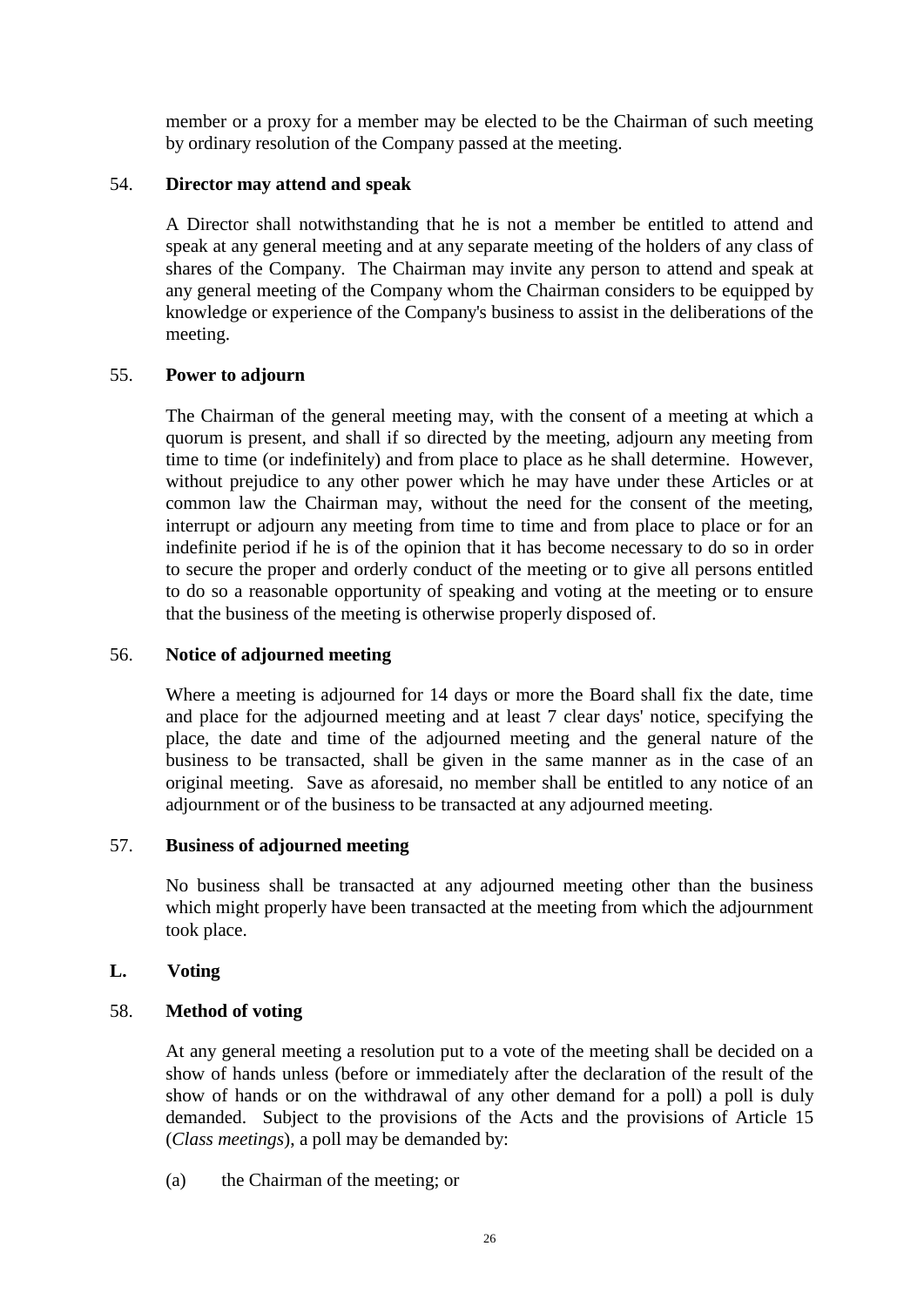- (b) not less than 5 members present in person or by proxy having the right to vote on the resolution; or
- (c) a member or members present in person or by proxy representing not less than 10% of the total voting rights of all the members having the right to vote on the resolution (excluding any voting rights attached to any shares in the Company held as treasury shares); or
- (d) a member or members present in person or by proxy holding shares in the Company conferring a right to vote on the resolution, being shares on which an aggregate sum has been paid up equal to not less than 10% of the total sum paid up on all the shares conferring that right (excluding shares in the Company conferring a right to vote on the resolution which are held as treasury shares),

and a demand for a poll by a person as proxy for a member counts:

- (a) for the purposes of paragraph (b) above, as a demand by the member;
- (b) for the purposes of paragraph (c) above, as a demand by a member representing the voting rights that the proxy is authorised to exercise; and
- (c) for the purposes of paragraph (d) above, as a demand by a member holding the shares to which those rights are attached.

## 59. **Chairman's declaration conclusive on show of hands**

Unless a poll is duly demanded and the demand is not subsequently withdrawn, a declaration by the Chairman of the meeting that a resolution, on a show of hands, has or has not been passed or passed with a particular majority and an entry in respect of such a declaration to that effect in the book containing the minutes of proceedings of the Company, shall be conclusive evidence thereof, without proof of the number or proportion of the votes recorded in favour of or against such resolution.

## 60. **Objection to error in voting**

No objection shall be raised to the qualification of any voter or to the counting of or failure to count any vote except at the meeting or adjourned meeting at which the vote objected to is given or tendered or at which the error occurs. Any objection or error shall be referred to the Chairman of the meeting and shall only vitiate the decision of the meeting on any resolution if the Chairman decides that it is of sufficient magnitude to vitiate the resolution or may otherwise have affected the decision of the meeting. The decision of the Chairman on such matters shall be final and conclusive.

## 61. **Amendment to resolutions**

If an amendment shall be proposed to any resolution under consideration but shall in good faith be ruled out of order by the Chairman of the meeting, any error in such ruling shall not invalidate the proceedings on the substantive resolution. In the case of a resolution duly proposed as a special resolution no amendment to it (other than a mere clerical amendment to correct a manifest error) may in any event be considered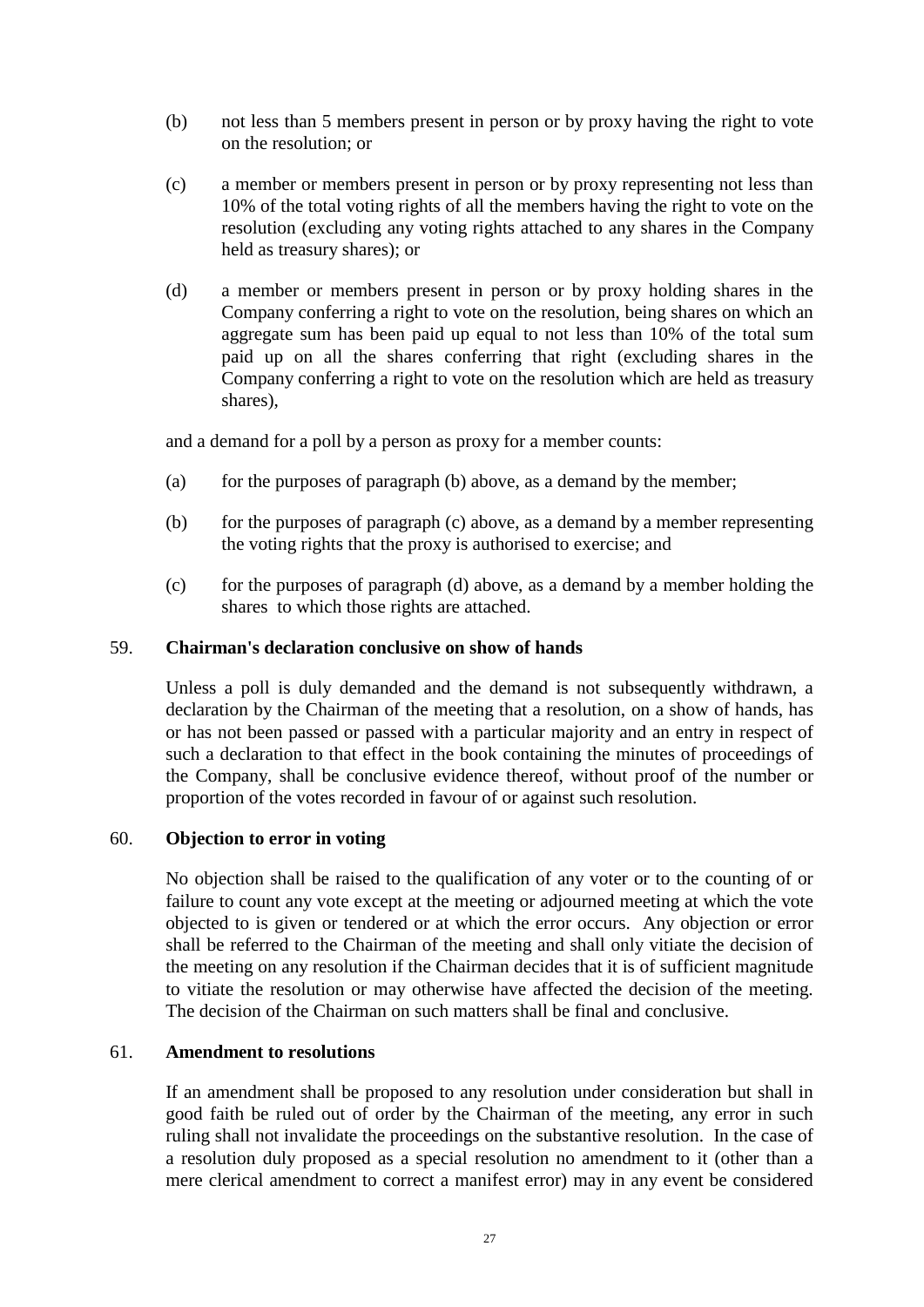or voted on. In the case of a resolution duly proposed as an ordinary resolution, no amendment to it (other than a mere clerical amendment to correct a manifest error) may be considered or voted upon unless notice of such proposed amendment is given to the Office at least 48 hours prior to the time appointed for holding the relevant meeting or adjourned meeting or (in the absence of any such notice) the Chairman of the meeting in his absolute discretion rules that the amendment is fit for consideration at the meeting.

## 62. **Procedure on a poll**

## 62.1 *Timing of poll*

Any poll duly demanded on the election of a Chairman of a meeting or on any question of adjournment shall be taken forthwith. A poll duly demanded on any other matter shall be taken in such manner (including the use of ballot or voting papers or tickets) and at such time (either forthwith or not more than 30 days from the date of the meeting or adjourned meeting at which the poll was demanded) and at such place, in each case, as the Chairman shall direct. The Chairman may, and if so directed by the meeting shall, appoint scrutineers who need not be members and may adjourn the meeting to some place and time fixed by him for the purpose of declaring the result of the poll. No notice need be given of a poll not taken immediately if the time and place at which it is to be taken are announced at the meeting at which it is demanded. In any other case at least 7 clear days' notice shall be given specifying the time and place at which the poll is to be taken. The result of the poll shall be deemed to be the resolution of the meeting at which the poll was demanded.

## 62.2 *Continuance of the meeting*

The demand for a poll shall not prevent the continuance of the meeting for the transaction of any business other than the question on which a poll has been demanded. If a poll is demanded before the declaration of the result on a show of hands and the demand is duly withdrawn the meeting shall continue as if the demand had not been made.

## 62.3 *Withdrawal of demand for a poll*

The demand for a poll may before the poll is taken, be withdrawn, but only with the consent of the Chairman. A demand so withdrawn shall validate the result of a show of hands declared before the demand was made. If a demand is withdrawn, the persons entitled in accordance with Article [58](#page-31-0) (*Method of voting*) may demand a poll.

## 62.4 *Voting on a poll*

On a poll votes may be given in person or by proxy. A member entitled to more than one vote need not, if he votes, use all his votes or cast all the votes he uses in the same way.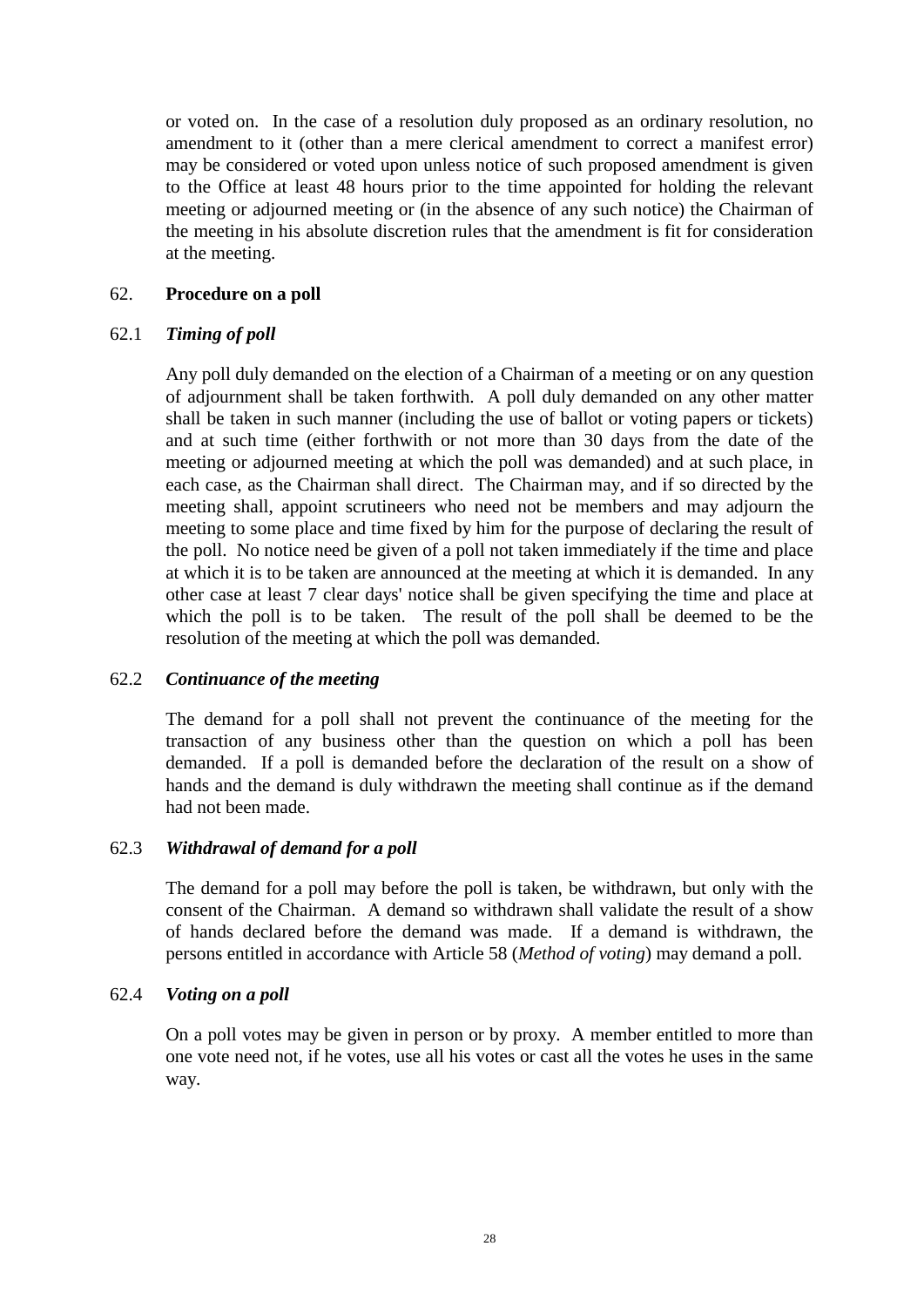## 63. **Votes of members**

## 63.1 *Joint holders*

In the case of joint holders of shares in the Company, only the vote of the senior holder who votes (and any proxies duly authorised by him) may be counted by the Company. For this purpose the senior holder of a share shall be determined by the order in which the names of the joint holders stand in the Register.

# 63.2 *Receivers and other persons*

Where in England or elsewhere a receiver or other person (by whatever name called) has been appointed by any court claiming jurisdiction in that behalf to exercise powers with respect to the property or affairs of any member on the ground (however formulated) of mental disorder, the Board may in its absolute discretion on or subject to production of such evidence of the appointment as the Board may require, permit such receiver or curator bonis or other person authorised by a court or official, to vote (whether on a show of hands or on a poll) in person or by proxy on behalf of such member at any general meeting. Evidence to the satisfaction of the Board of the authority of the person claiming to exercise the right to vote shall be sent or supplied (in any form and manner permitted for the sending or supplying of appointments of proxy pursuant to these Articles) at the Office or at such other address (including electronic address) as has been appointed for the sending or supplying of appointments of proxy, to be received no later than the time specified for the receipt of an appointment of proxy set out in Article [68](#page-36-0) (*Deposit of proxy*) and, in default, the right to vote shall not be exercisable.

## 64. **Casting vote**

In the case of an equality of votes, whether on a show of hands or on a poll, the Chairman of the meeting at which the show of hands takes place or at which the poll was demanded shall not be entitled to a second or casting vote in addition to any other vote that he may have.

## 65. **Restriction on voting rights for unpaid calls etc**.

No member shall, unless the Board otherwise determines, be entitled to vote at a general meeting or at any separate meeting of the holders of any class of shares either in person or by proxy in respect of any share held by him or to exercise any right as a member unless all calls or other sums presently payable by him in respect of that share in the Company have been paid to the Company.

## 66. **Voting by proxy**

## 66.1 *Any person may be appointed as proxy*

Any person (whether a member of the Company or not) may be appointed to act as a proxy. Deposit of an instrument of proxy shall not preclude a member from attending, speaking and voting in person at the meeting in respect of which the proxy is appointed or at any adjournment of it.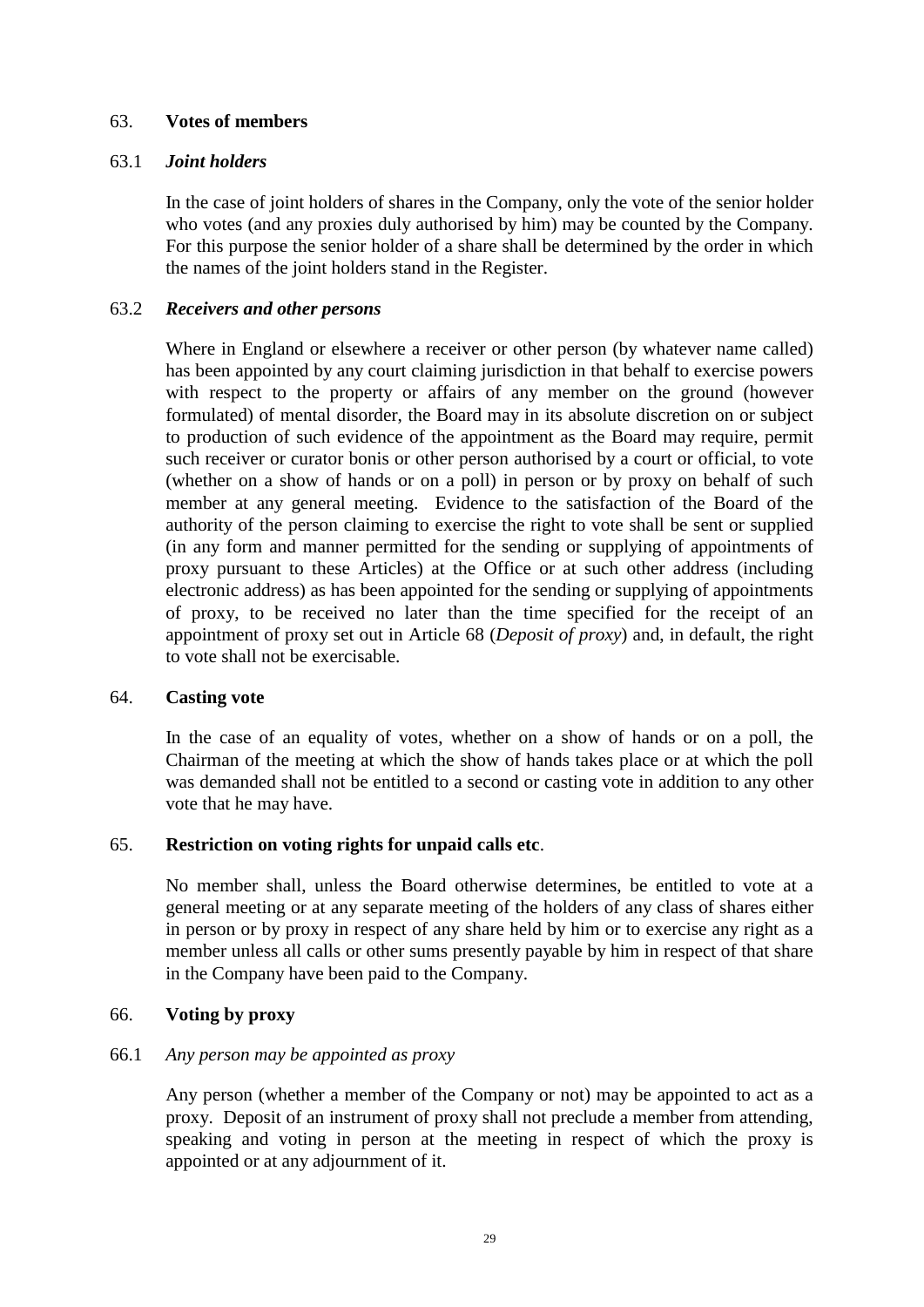## 66.2 *Proxy to vote in accordance with instructions*

In accordance with Section 324A, CA2006 but subject to the provisions of the Acts, a proxy shall vote in accordance with any instructions given by the member by whom the proxy is appointed. The Company shall be under no obligation to ensure or otherwise verify that any vote(s) cast by a proxy are done so in accordance with any such instructions given by the member by whom such proxy is appointed. In the event that a vote cast by such proxy is not done so in accordance with the instructions of the member by whom such proxy is appointed, such vote shall not be deemed to be invalid.

## 66.3 *Discretionary votes where proxy appointed by more than one member*

On a vote on a resolution on a show of hands, where a proxy is appointed by more than one member (provided that, where some only of those members by whom the proxy is appointed instruct the proxy to vote in a particular way, those members all instruct such proxy to vote in the same way on a resolution (either "for" or "against")) such proxy shall be entitled to cast a second vote the other way in relation to any discretionary vote(s) given to him by other members by whom such proxy is appointed.

## 67. **Form of proxy**

The appointment of a proxy shall:

- (a) be in writing signed under the hand of the appointor or of his attorney duly authorised in writing (or if the appointor is a corporation under its common seal or under the hand of some officer or attorney duly authorised in that behalf) and shall be in any common form or in such other form as the Board may, subject to the provisions of the Acts, approve;
- (b) be deemed (subject to any contrary direction contained in the same) to confer authority to demand or join in demanding a poll and to vote (whether on a show of hands or a poll) on any resolution or amendment of a resolution put to the meeting for which it is given, as the proxy thinks fit;
- (c) be deemed (subject to any contrary direction contained in the same) to confer the right to speak at the meeting to which it relates (including any adjournment of it);
- (d) unless the contrary is stated in it, be valid as well for any adjournment of the meeting as for the meeting to which it relates; and
- (e) where it is stated to apply to more than one meeting, be valid for all such meetings as well as for any adjournment of any such meetings.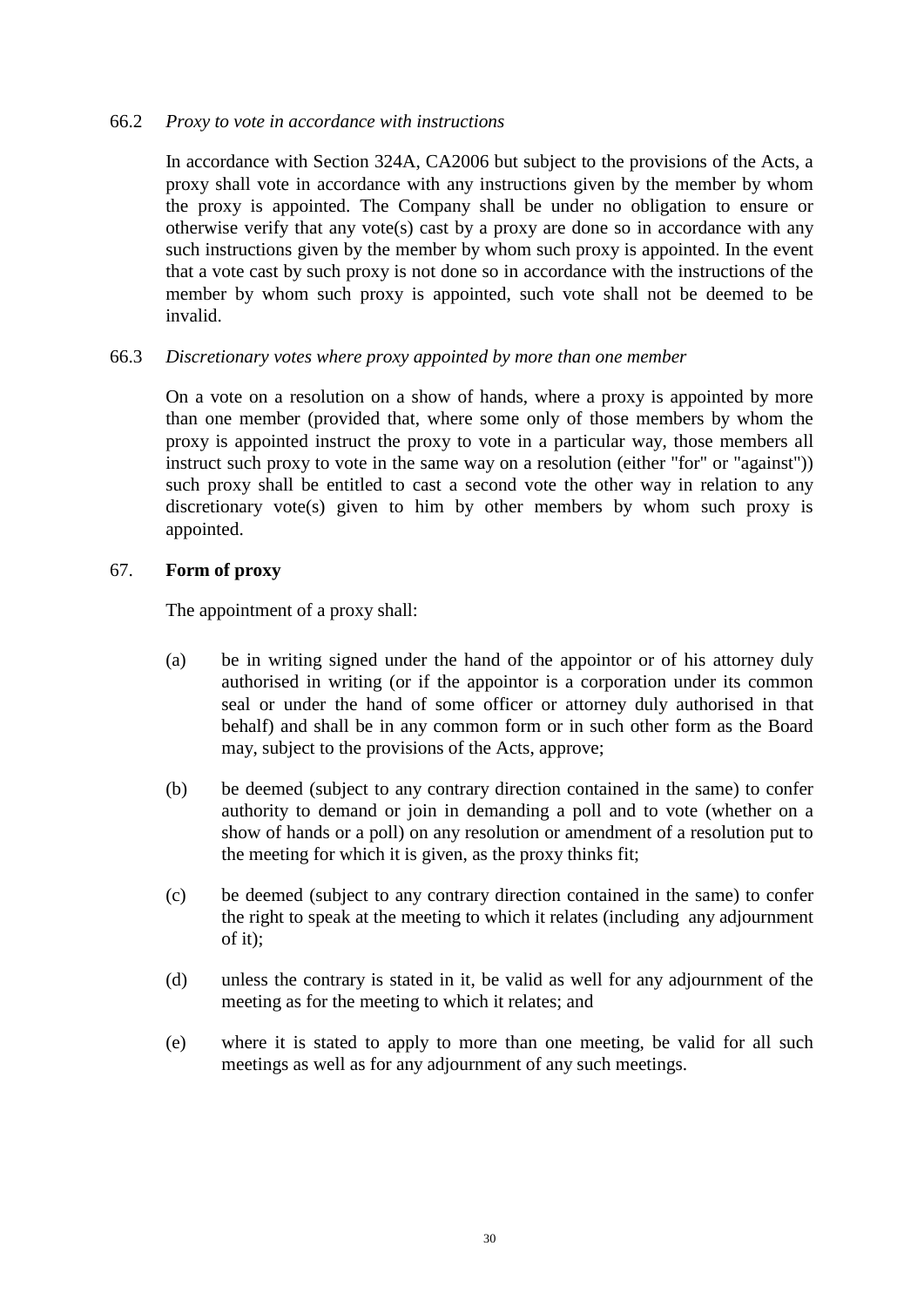## 68. **Deposit of proxy**

Subject always to Article [69](#page-36-0) (*Electronic Address*), the appointment of a proxy and the power of attorney or other authority (if any) under which it is signed, or a copy of such authority certified notarially or in some other way approved by the Board, shall:

- (a) be sent or supplied in hard copy form, or (subject to any conditions and limitations which the Directors may specify) in electronic form, to the Office or such other address (including electronic address) as is specified in:
	- (i) the notice convening the meeting;
	- (ii) any instrument of proxy sent out by the Company in relation to the meeting; or
	- (iii) any invitation to appoint a proxy issued by the Company in relation to the meeting,

to be received at such address not less than 48 hours (excluding, in the calculation of such time period, any part of a day that is not a working day) before the time of the holding of the meeting or adjourned meeting at which the person named in the instrument proposes to vote; or

- (b) in the case of a poll taken more than 48 hours after it is demanded, be sent or supplied as aforesaid, after the poll has been demanded, to be received not less than 24 hours (excluding, in the calculation of such time period, any part of a day that is not a working day) before the time appointed for the taking of the poll; or
- (c) where the poll is not taken forthwith but is taken not more than 48 hours after it was demanded, be sent and supplied as aforesaid, to be received not later than the time at which the poll is demanded,

and an appointment of a proxy not so sent or supplied or delivered or received shall be invalid. No appointment of a proxy shall be valid after the expiry of 12 months from the date named in it as the date of its execution except at an adjourned meeting or on a poll demanded at a meeting or an adjourned meeting in cases where the meeting was originally held within 12 months from such date.

### <span id="page-36-0"></span>69. **Electronic Address – Proxies**

Where the Company has given an electronic address in an instrument of proxy sent out by the Company in relation to the meeting or in an invitation to appoint a proxy issued by the Company in relation to the meeting, any document or information relating to proxies for that meeting (including, but not limited to the appointment of a proxy in relation to the meeting, any document necessary to show the validity of, of otherwise relating to, the appointment of a proxy or notice of termination of the authority of a proxy) may be sent by electronic means to that address (subject to any conditions or limitations contained in the notice relating to the meeting).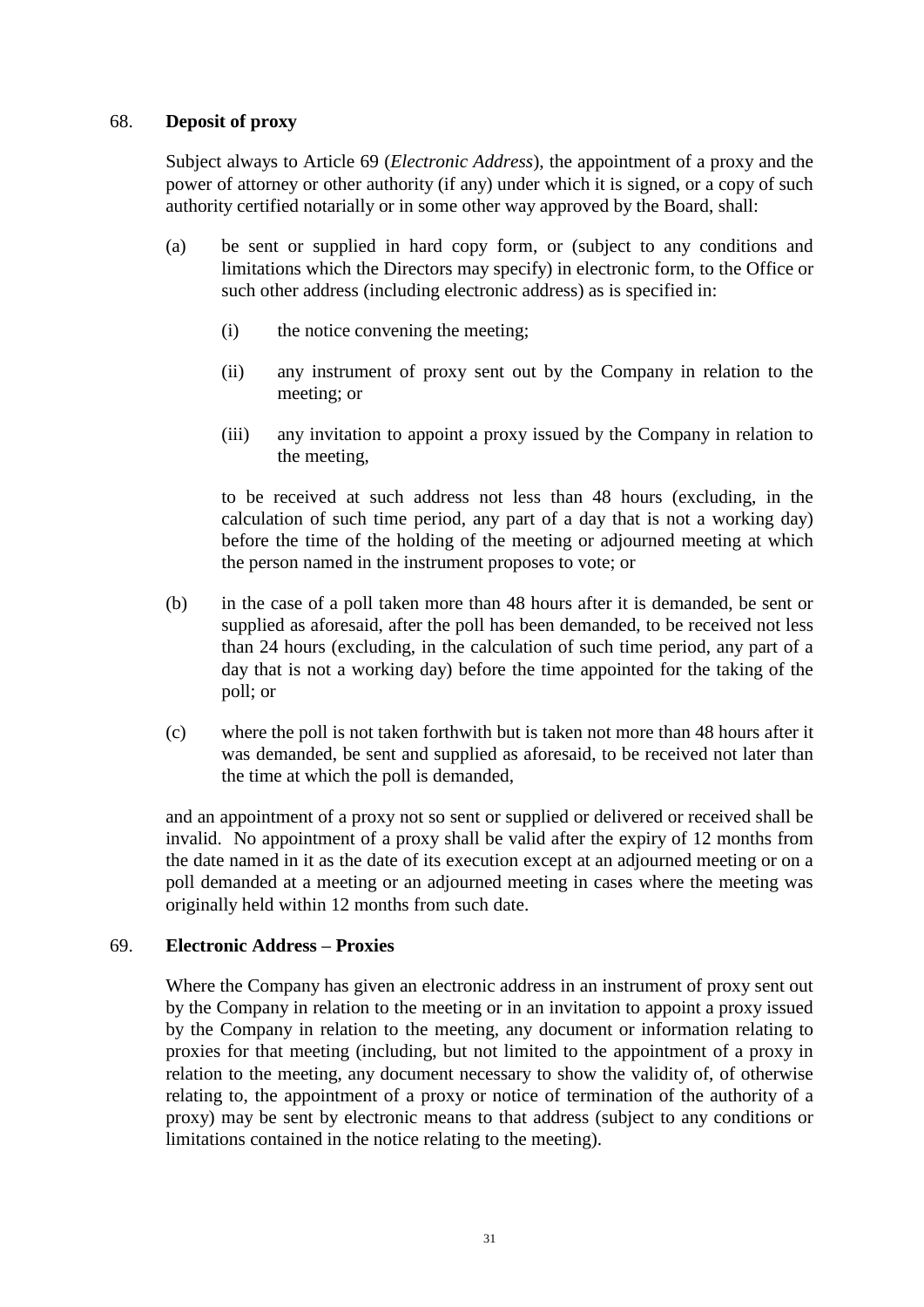### 70. **More than one proxy may be appointed**

- (a) A member may appoint more than one proxy in relation to a meeting provided that each proxy is appointed to exercise the rights attached to a different share or shares held by the member.
- (b) When 2 or more valid but differing appointments of proxy are delivered in respect of the same share for use at the same meeting and in respect of the same matter, the one which is last validly delivered (regardless of its date or of the date of its execution) shall be treated as replacing and revoking the other or others as regards that share. If the Company is unable to determine which appointment was last validly delivered, none of them shall be treated as valid in respect of that share.

## 71. **Board may supply proxy cards**

The Board shall at the expense of the Company send by post or otherwise forms of appointment of proxy (reply-paid or otherwise) with the notice convening any general meeting to members entitled to vote at the meeting. Such forms of appointment of proxy shall provide for voting both for and against all resolutions to be proposed at the meeting other than the resolutions relating to the procedure of the meeting. The accidental omission to send an appointment of proxy or the non-receipt of it by any member entitled to attend and vote at a meeting shall not invalidate the proceedings at that meeting.

## 72. **Revocation of proxy**

The validity of a vote given or poll demanded in accordance with the terms of an appointment of a proxy or the validity of anything done by a proxy acting as duly appointed Chairman, or any decision determining whether a proxy counts in a quorum at a meeting, shall not be affected notwithstanding the death or mental disorder of the principal or the revocation of the appointment of the proxy, or of the authority under which the appointment of the proxy was executed or the transfer of the share in respect of which the appointment of the proxy is given unless notice in writing of such death, mental disorder, revocation or transfer shall have been received by the Company or any other person as the Company may require in the notice of the meeting, any instrument of proxy sent out by the Company in relation to the meeting or in any invitation to appoint a proxy issued by the Company in relation to the meeting (in any form and manner permitted for the sending or supplying of appointments of proxy pursuant to these Articles), at the Office or at such other address (including electronic address) as has been appointed for the sending or supplying of appointments of proxy:

- (a) at least 48 hours (excluding, in the calculation of such time period, any part of a day that is not a working day) before the commencement of the meeting or adjourned meeting; or
- (b) in the case of a poll to be taken more than 48 hours after it was demanded, at least 24 hours (excluding, in the calculation of such time period, any part of a day that is not a working day) before the time appointed for the taking of the poll at which the instrument of proxy is used; or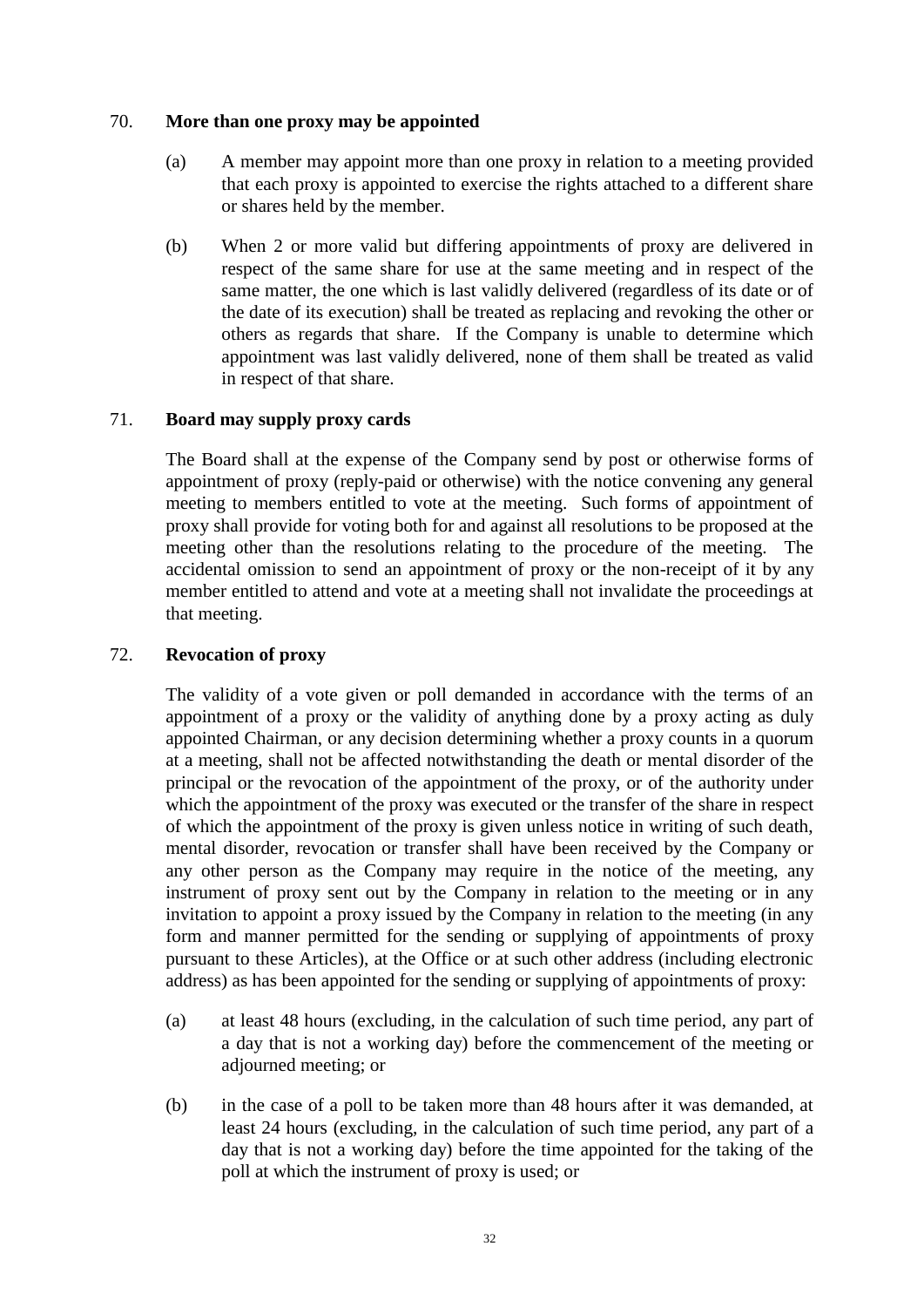(c) in the case of a poll to be taken not more than 48 hours after it was demanded, the time at which it was demanded.

## 73. **Corporate representative(s)**

A corporation (whether or not a company within the meaning of the Acts) which is a member may, by resolution of its directors or other governing body, authorise such person or person(s) as it thinks fit to act as its representative (or as the case may be, representatives) at any meeting of the Company or at any separate meeting of the holders of any class of shares. The corporation shall for the purposes of these Articles be deemed to be present in person at any such meeting if a person (or persons) so authorised is (or are) present at it and all references to attendance and voting in person shall be construed accordingly. The Company shall be under no obligation to ensure or otherwise verify that any vote(s) cast by a corporate representative are done so in accordance with any such instructions given by the member by whom such corporate representative is appointed. In the event that a vote cast by such corporate representative is not done so in accordance with the instructions of the member by whom such corporate representative is appointed, such vote shall not be deemed to be invalid.

## **M. Failure to disclose interests in shares**

## <span id="page-38-1"></span>74. **Disenfranchisement**

## <span id="page-38-0"></span>74.1 *Disenfranchisement notice*

If a member, or any other person appearing to be interested in shares held by that member, has been issued with a Section 793 notice and has failed in relation to any shares (the **"default shares"** which expression shall include any further shares which are issued in respect of such shares unless a separate notice is issued in respect of such further shares) to give the Company the information thereby required within the prescribed period from the date of service of the Section 793 notice, or, in purported compliance with such notice, has made a statement which is false or inadequate in a material particular, then the Board may, at least 14 days after service of the Section 793 notice, serve on the holder of such default shares a notice (in this Article called a **"disenfranchisement notice"**) whereupon the following sanctions shall apply:

(a) *Voting*

the member shall not with effect from the service of the disenfranchisement notice be entitled in respect of the default shares to be present or to vote (either in person or proxy) at any general meeting of the Company or at any separate meeting of the holders of any class of shares of the Company or on any poll or to exercise any other right conferred by membership in relation to any such meeting or poll; and

(b) *Dividends and transfers*

where the default shares represent at least 0.25% in nominal value of their class: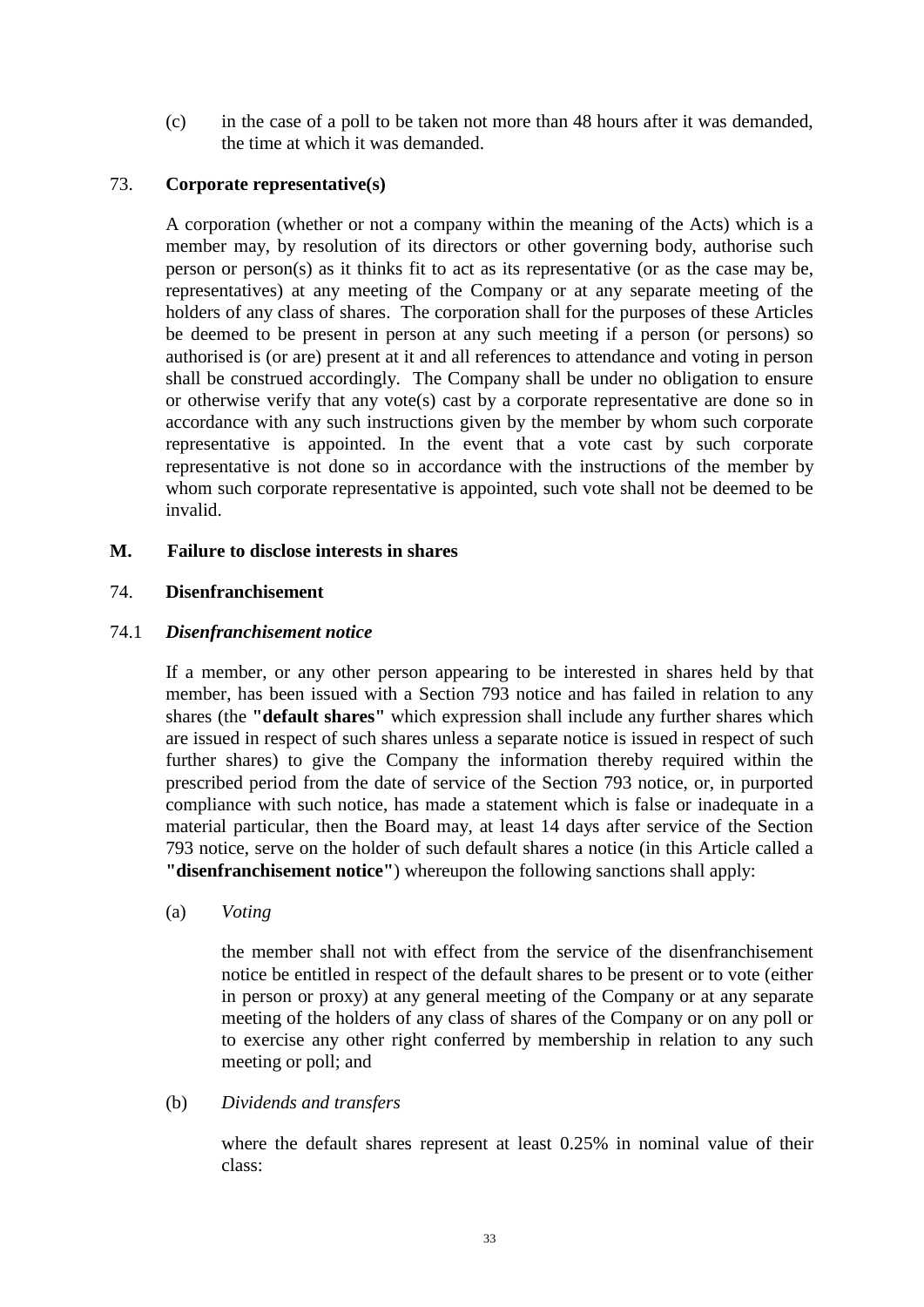- (i) any dividend or other money payable in respect of the shares shall be withheld by the Company, which shall not have any obligation to pay interest on it and the member shall not be entitled to elect pursuant to Article [143](#page-74-0) (*Payment of scrip dividends*) to receive shares instead of that dividend; and
- (ii) subject, in the case of uncertificated shares, to the Uncertificated Regulations, no transfer other than an approved transfer of any shares held by the member shall be registered unless the member is not himself in default as regards supplying the information required and the member proves to the satisfaction of the Board that no person in default as regards supplying such information is interested in any of the shares which are the subject of the transfer.

## 74.2 *Withdrawal notice*

The Company may at any time withdraw a disenfranchisement notice by serving on the holder of the shares to which the same relates a notice in writing to that effect (a **"withdrawal notice"**).

## 74.3 *Cessation of sanctions*

Where the sanctions under Article [74.1](#page-38-0) (*Disenfranchisement notice*) apply in relation to any shares they shall cease to have effect:

- (a) if the shares are transferred by means of an approved transfer;
- (b) at the end of the period of one week (or such shorter period as the Board may determine) following receipt by the Company of the information required by the notice mentioned in Article [74.1](#page-38-0) (*Disenfranchisement Notice)* and the Board being fully satisfied that such information is full and complete; or
- (c) on the date on which a withdrawal notice is served by the Company.

# 74.4 *Service of disenfranchisement notice*

Where on the basis of information obtained from a member in respect of any share held by him the Company issues a Section 793 notice to any other person it shall at the same time send a copy of the notice to the member but the accidental omission to do so, or the non-receipt by the member of the copy, shall not invalidate or otherwise affect the application of Article [74.1](#page-38-0) (*Disenfranchisement notice*).

### 74.5 *Certificated form*

The Board may:

(a) give notice in writing to any member holding default shares in uncertificated form requiring the member to change his holding of such shares from uncertificated form into certificated form within a specified period and then to hold such default shares in certificated form for so long as the default subsists; and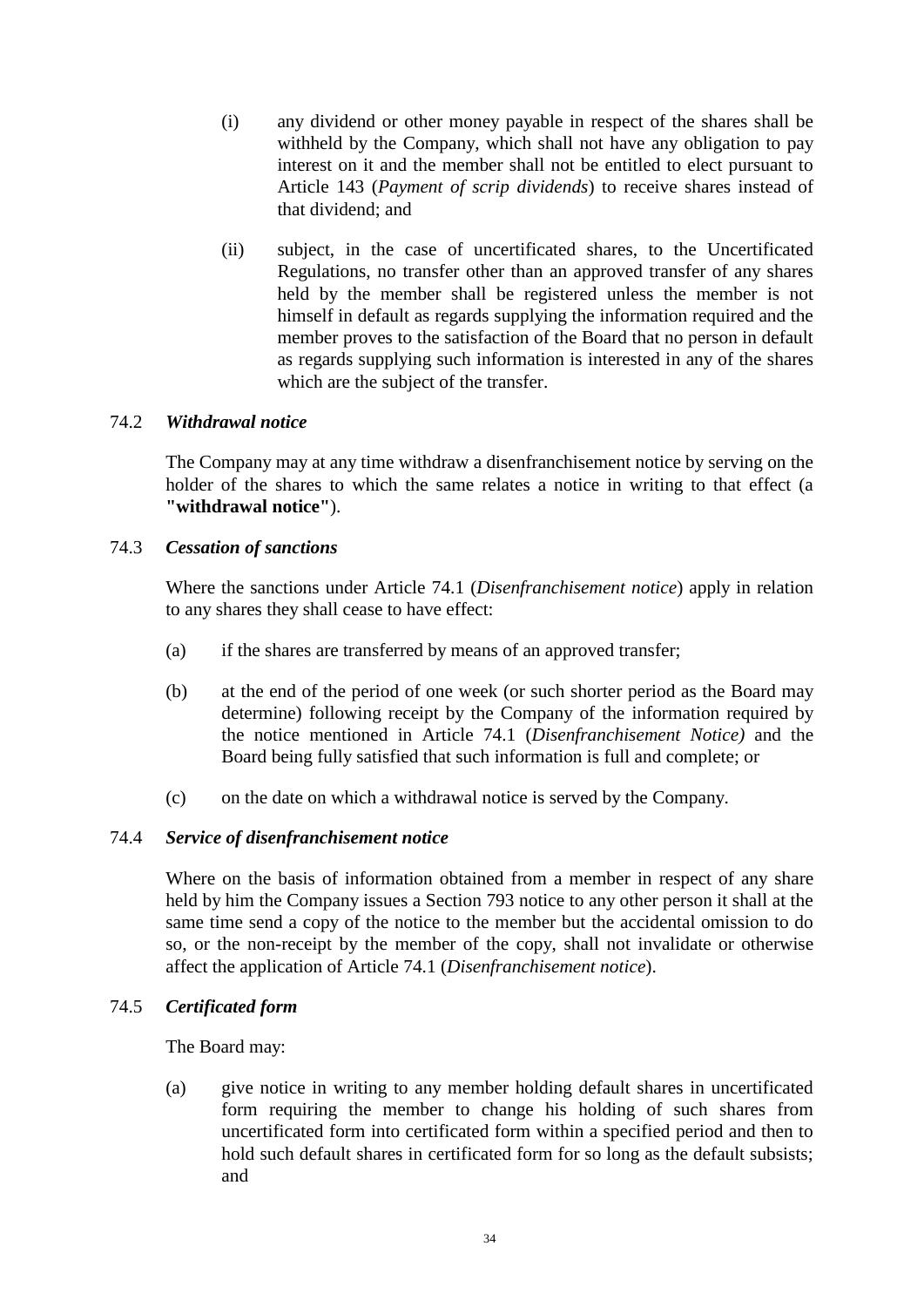(b) appoint any person to take any steps, by instruction by means of an Uncertificated System or otherwise, in the name of any holder of default shares as may be required to change such shares from uncertificated form into certificated form (and such steps shall be effective as if they had been taken by such holder).

## <span id="page-40-0"></span>74.6 *Definitions*

For the purposes of this Article [74.6:](#page-40-0)

- (a) a person other than the member holding a share shall be treated as appearing to be interested in that share if the member has informed the Company that the person is or may be so interested or if the Company (after taking account of any information obtained from the member or, pursuant to a Section 793 notice, from anyone else) knows or has reasonable cause to believe that the person is, or may be, so interested;
- (b) **"interested"** shall be construed in accordance with Sections 820 to 825 (inclusive), CA2006; and
- (c) reference to a person having failed to give the Company the information required by a notice or being in default as regards supplying such information includes reference:
	- (i) to his having failed or refused to give all or any part of it; and
	- (ii) to his having given information which he knows to be false in a material particular or having recklessly given information which is false in a material particular.

### 74.7 *Section 794 powers*

Nothing contained in this Article [74](#page-38-1) shall be taken to limit the powers of the Company under Section 794, CA2006 .

## **N. Untraced members**

# <span id="page-40-1"></span>75. **Power of sale**

# <span id="page-40-2"></span>75.1 *Untraceable members*

The Company shall be entitled to sell at the best price reasonably obtainable any share of a member or any share to which a person is entitled by transmission if and provided that:

(a) during the period of 12 years prior to the date of the publication of the advertisements referred to in paragraph (b) below (or, if published on different dates, the earlier or earliest of them) no cheque, order or warrant in respect of such share sent by the Company through the post in a pre-paid envelope addressed to the member or to the person entitled by transmission to the share at his address on the Register or other last known address given by the member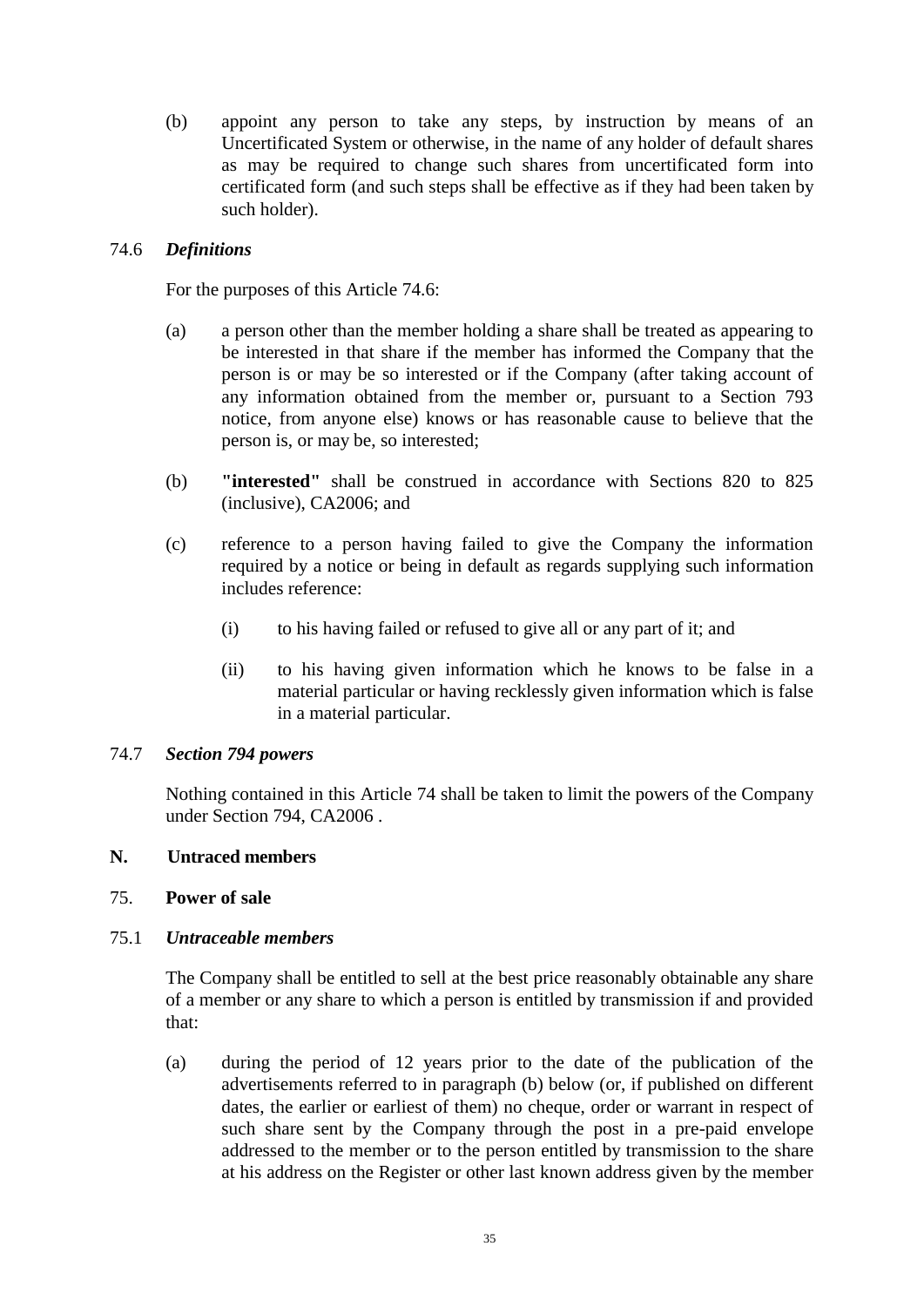or person to which cheques, orders or warrants in respect of such share are to be sent has been cashed and the Company has received no communications in respect of such share from such member or person, provided that during such period of 12 years at least 3 cash dividends (whether interim or final) in respect of the shares in question have become payable and no such dividend during that period has been claimed by the person entitled to it;

- (b) on or after expiry of the said period of 12 years the Company has given notice of its intention to sell such share by advertisements in both a national daily newspaper published in the United Kingdom and in a newspaper circulating in the area in which the last known address of such member or person appeared;
- (c) the said advertisements, if not published on the same day, shall have been published within 30 days of each other;
- (d) during the further period of 3 months following the date of publication of the said advertisements (or, if published on different dates, the later or latest of them) and prior to the exercise of the power of sale the Company has not received any communication in respect of such share from the member or person entitled by transmission; and
- (e) the Company has given notice in accordance with the regulations of the relevant regulatory authority of its intention to make such sale and shall, if appropriate, have obtained the approval of the relevant regulatory authority to the proposed form of the said advertisement, if shares of the class concerned are admitted to a securities list and/or a recognised investment exchange.

### 75.2 *Perfection of transfer*

To give effect to any sale of shares pursuant to this Article [75](#page-40-1) the Board may, in the case of certificated shares, authorise some person to transfer the shares in question and may enter the name of the transferee in respect of the transferred shares in the Register notwithstanding the absence of any share certificate being lodged in respect of it and may issue a new certificate to the transferee and, in the case of uncertificated shares, exercise any power conferred on it by Article [19.5](#page-18-0) (*Forfeiture and sale*) to effect a transfer of the shares. The purchaser shall not be bound to see to the application of the purchase moneys in respect of any such sale nor shall his title to the shares be affected by any irregularity or invalidity in the proceedings relating to the sale or transfer. Any instrument or exercise shall be effective as if it had been executed or exercised by the holder of or the person entitled by transmission to the shares to which it relates.

### 75.3 *Additional shares*

If during the period of 12 years referred to in Article [75.1](#page-40-2) (*Untraceable members*) or during any period ending on the date when all the requirements of paragraphs (a) to (d) (or (a) to (e), as the case may be) of Article [75.1](#page-40-2) (*Untraceable members*) have been satisfied, any additional shares have been issued in respect of those held at the beginning of such period or of any previously so issued during such period and all the requirements of paragraphs (b) to (d) (or (b) to (e) as the case may be) of Article [75.1](#page-40-2)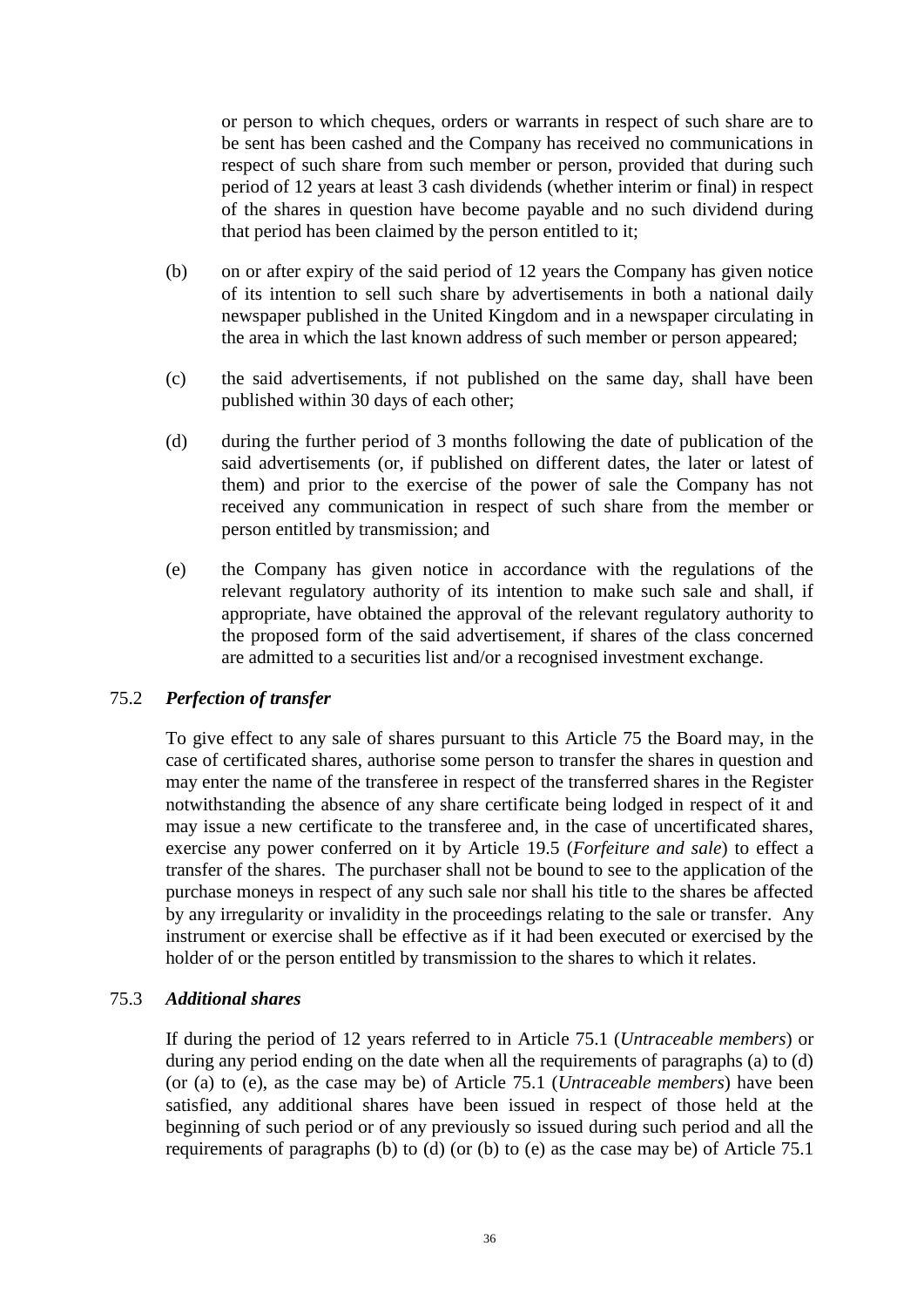(*Untraceable members*) have been satisfied in regard to such additional shares the Company shall also be entitled to sell the additional shares.

# 76. **Application of proceeds of sale**

The Company shall account to the member or other person entitled to such share for the net proceeds of such sale by carrying all moneys in respect of it to a separate account. The Company shall be deemed to be a debtor to and not a trustee for such member or other person in respect of such moneys. Moneys carried to such separate account may either be employed in the business of the Company or invested in such investments as the Board may from time to time think fit. No interest shall be payable to such member or other person in respect of such moneys and the Company shall not be required to account for any money earned on them.

### **O. Appointment, retirement and removal of directors**

## 77. **Number of Directors**

Unless and until otherwise determined by the Company by ordinary resolution the number of Directors (other than any alternate Directors) shall be not less than 2 or more than 12.

## 78. **Power of Company to appoint Directors**

Subject to the provisions of these Articles and to the Acts, the Company may by ordinary resolution appoint a person who is willing to act to be a Director, either to fill a vacancy, or as an addition to the existing Board, and may also determine the rotation in which any additional Directors are to retire, but the total number of Directors shall not exceed any maximum number fixed in accordance with these Articles.

# 79. **Power of Board to appoint Directors**

Without prejudice to the power of the Company to appoint any person to be a Director pursuant to these Articles, the Board shall, subject to the provisions of the Acts, have power at any time to appoint any person who is willing to act as a Director, either to fill a vacancy or as an addition to the existing Board, but the total number of Directors shall not exceed any maximum number fixed in accordance with these Articles. Any Director so appointed shall hold office only until the annual general meeting of the Company next following such appointment and shall then be eligible for re-election but shall not be taken into account in determining the number of Directors who are to retire by rotation at that meeting. If not re-appointed at such annual general meeting, he shall vacate office at that meeting in accordance with provisions on the timing of retirement set out in Article [85](#page-44-0) (*Timing of retirement*).

### 80. **Eligibility of new Directors**

No person other than a Director retiring at the meeting (whether by rotation or otherwise) shall be appointed or re-appointed a Director at any general meeting unless:

(a) he is recommended by the Board; or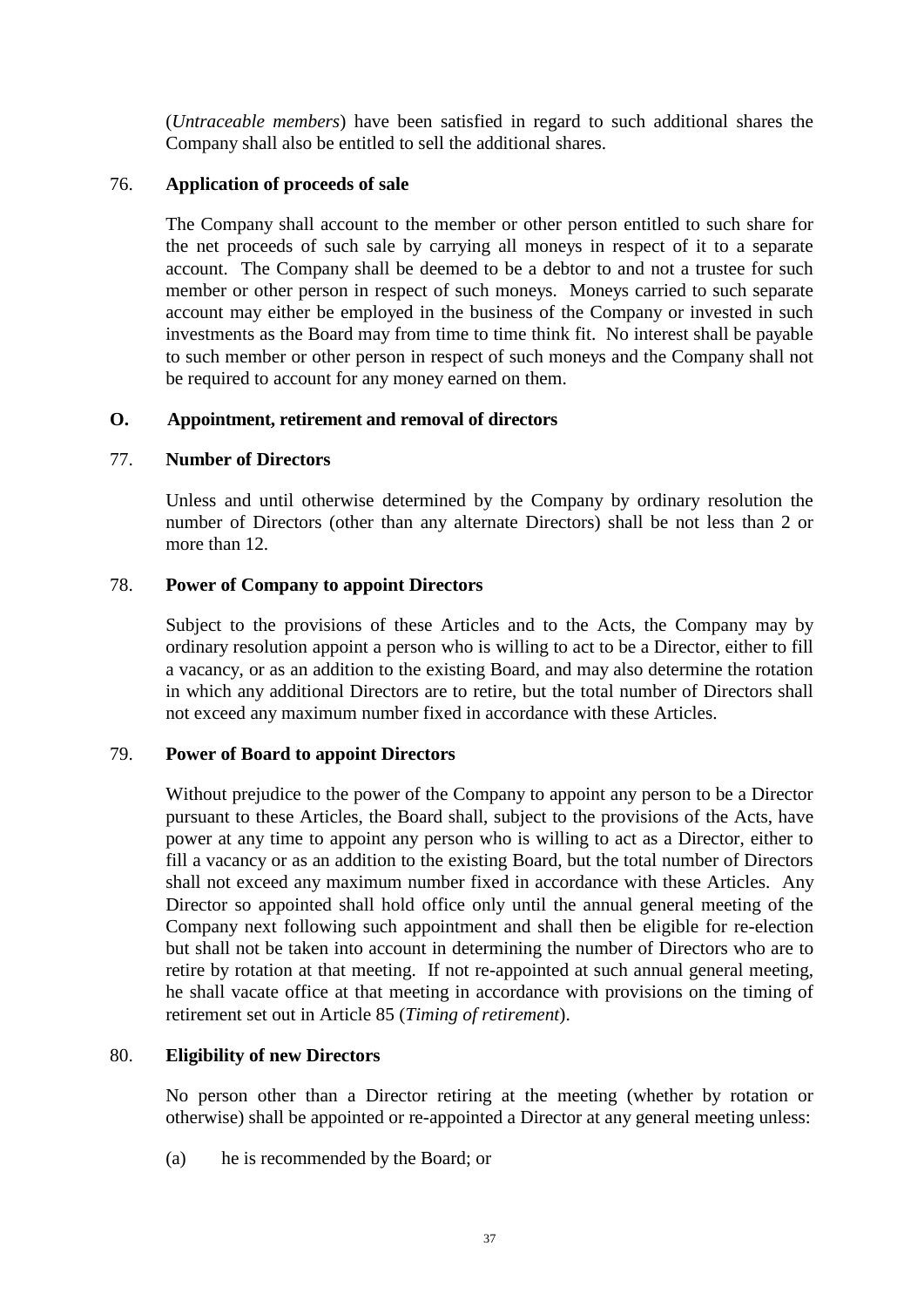(b) not less than 7 nor more than 35 clear days before the date appointed for the meeting notice duly executed by a member (other than the person to be proposed) qualified to vote at the meeting has been given to the Company of the intention to propose that person for appointment or re-appointment stating the particulars which would if he were so appointed or re-appointed be required to be included in the Company's register of directors together with notice executed by that person of his willingness to be appointed or reappointed is lodged at the Office.

## 81. **Share qualification**

A Director shall not be required to hold any shares of the Company.

## <span id="page-43-2"></span>82. **Resolution for appointment**

A resolution for the appointment of 2 or more persons as Directors by a single resolution shall not be moved unless an ordinary resolution that it shall be so proposed has first been agreed to by the meeting without any vote being given against. Any resolution moved in contravention of this provision shall be void. For the purpose of this Article, a resolution for approving a person's appointment or for nominating a person for appointment as a Director shall be treated as a resolution for his appointment.

## 83. **Retirement by rotation**

## <span id="page-43-1"></span>83.1 *Retirement by rotation*

- (a) Any Director appointed by the Board shall retire at the annual general meeting of the Company next following his appointment.
- (b) Any non-executive Director who has held office for 9 years or more since his first appointment by general meeting shall retire at each subsequent annual general meeting of the Company.
- <span id="page-43-0"></span>(c) At any annual general meeting of the Company, any Director who has not been appointed or re-appointed at either of the 2 previous annual general meetings of the Company shall retire.
- (d) If, at any annual general meeting of the Company, the number of Directors required to retire pursuant to Article [83.1\(c\)](#page-43-0) is less than one third of the total number of Directors calculated in accordance with Article [83.1\(e\)](#page-44-1) (rounded down to the nearest whole number (the "**Relevant Proportion**"), such number of additional Directors ("**Additional Directors"**) as is required (when taken together with the Directors required to retire pursuant to Article [83.1\(e\)\)](#page-44-1) to constitute the Relevant Proportion shall retire at such annual general meeting of the Company. Subject to the penultimate sentence of Article [86](#page-44-2) (*Removal by ordinary resolution*), the Additional Directors to retire shall be those who have been the longest to have held office since their appointment or reappointment but, as between persons who were appointed or were last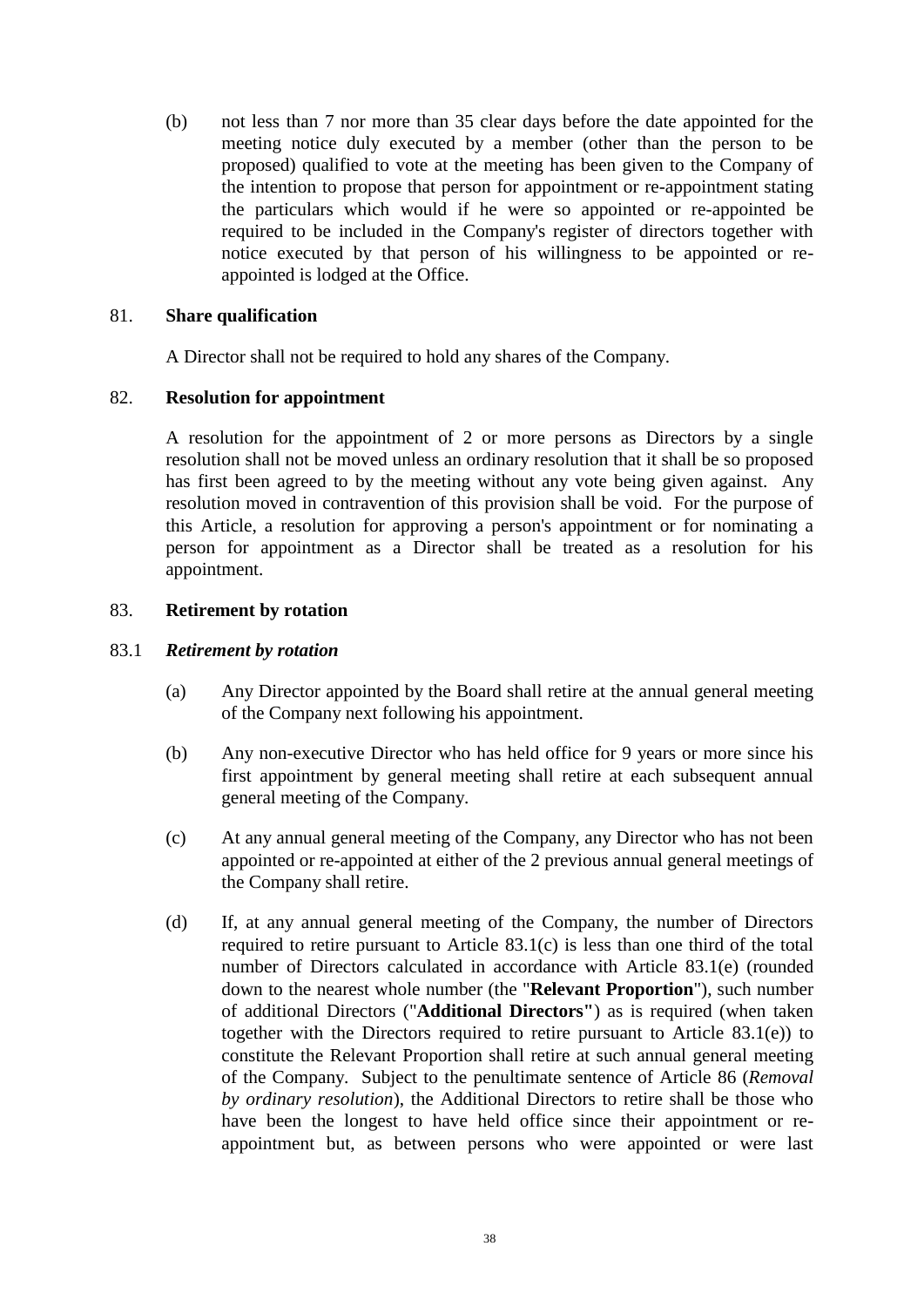appointed or re-appointed Directors on the same day, those to retire shall (unless otherwise agreed between them) be determined by lot.

- <span id="page-44-1"></span>(e) In calculating the "total number of Directors" for the purposes of Article [83.1\(d\),](#page-43-1) any Director who:
	- (i) wishes to retire and not be re-elected; or
	- (ii) is subject to re-election in accordance with Articles  $83.1(a)$  or  $83.1(b)$ ,

shall be disregarded.

### 84. **Re-appointment**

A Director who retires at an annual general meeting of the Company (whether by rotation or otherwise) may, if willing to act, be re-appointed. If the Company, at the meeting at which a Director retires by rotation, does not fill the vacancy created by his retirement, the retiring Director shall, if willing to act, be deemed to have been reappointed unless at the meeting it is expressly resolved not to fill the vacancy or unless a resolution for the re-appointment of the Director is put to the meeting and lost or unless the retiring Director has given notice in writing to the Company that he is unwilling to be re-elected or unless the default in filling the vacancy is due to the moving of a resolution in contravention of Article [82](#page-43-2) (*Resolution for appointment*).

## <span id="page-44-0"></span>85. **Timing of retirement**

The retirement of any Director retiring at an annual general meeting in accordance with these Articles shall not have effect until the conclusion of the meeting except where a resolution is passed to elect some other person in the place of the retiring Director or a resolution for his re-election is put to the meeting and lost in which case the retirement shall take effect at the time of election of his replacement or the time of the losing of that resolution as the case may be. A retiring Director who is re-elected or deemed to have been re-elected will continue in office without a break.

# <span id="page-44-2"></span>86. **Removal by ordinary resolution**

The Company may by ordinary resolution (of which special notice has been given in accordance with Section 312, CA2006) remove any Director before the expiration of his period of office notwithstanding anything in these Articles or in any agreement between the Company and such Director and, without prejudice to any claim for damages which he may have for breach of any contract of service between him and the Company, may (subject to these Articles and the provisions of the Acts) by ordinary resolution (of which special notice has been given in accordance with Section 312, CA2006) appoint another person at that meeting who is willing to act to be a Director in his place. Any person so appointed shall be treated, for the purposes of determining the time at which he or any other Director is to retire by rotation, as if he had become a Director on the day on which the person in whose place he is appointed was last appointed or re-appointed a Director. In default of such appointment the vacancy arising upon the removal of a Director from office may be filled by a casual vacancy.

# <span id="page-44-3"></span>87. **Vacation of office by Director**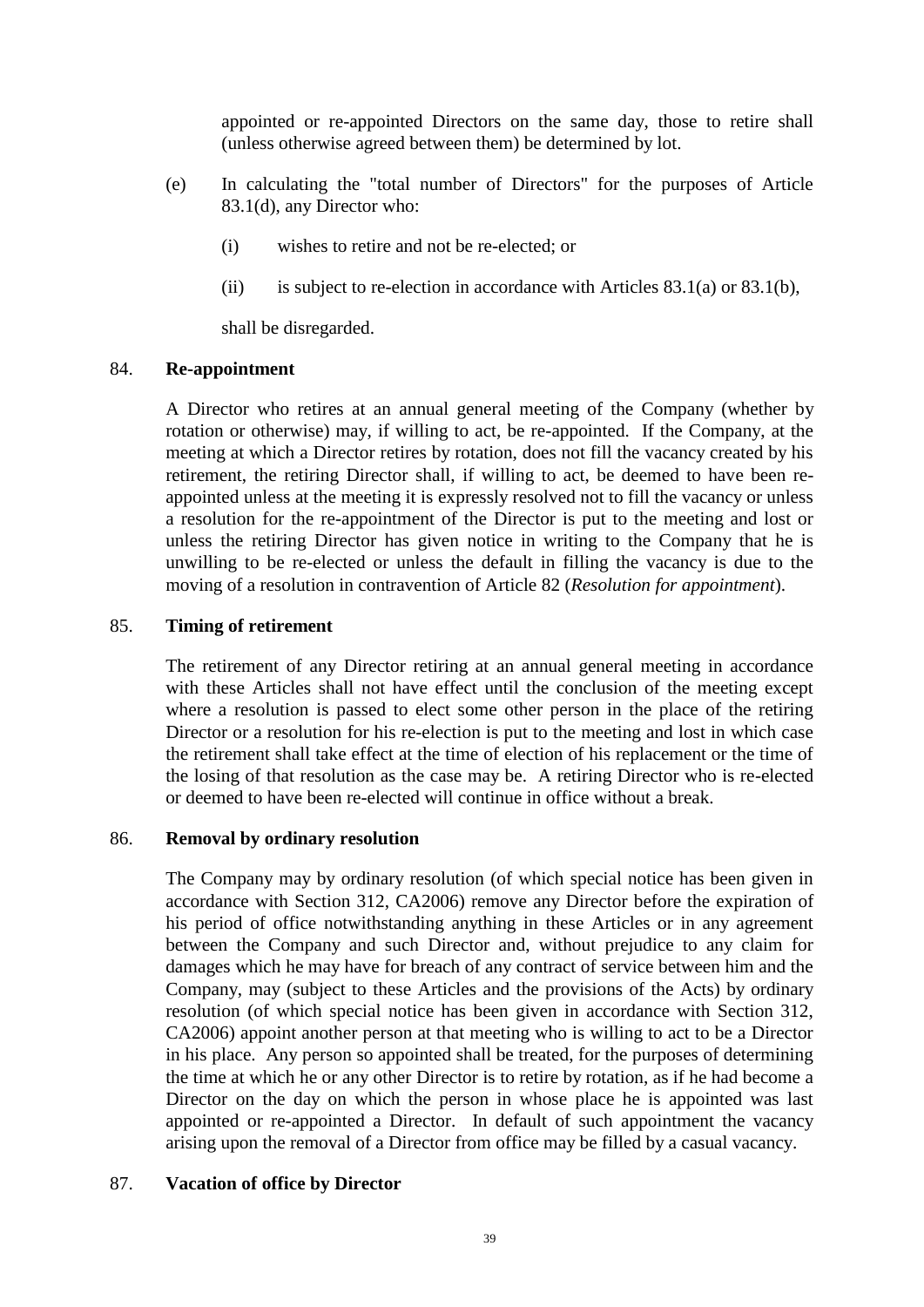Without prejudice to any provisions for retirement contained in these Articles, the office of a Director shall be vacated if:

- (a) he resigns by notice in writing delivered to the Secretary at the Office or tendered at a Board meeting in which event he shall vacate that office on the service of that notice on the Company or at such later time as is specified in the notice or he offers in writing to resign from his office and the Directors resolve to accept such offer; or
- (b) he ceases to be a Director by virtue of any provision of the Acts, is removed from office pursuant to these Articles or becomes prohibited by law from being a Director; or
- (c) he becomes bankrupt, has an interim receiving order made against him, makes any arrangement or compounds with his creditors generally or applies to the Court for an interim order under Section 253, Insolvency Act 1986 in connection with a voluntary arrangement under that Act; or
- (d) an order is made by any court of competent jurisdiction (whether in the United Kingdom or elsewhere) on the ground (howsoever formulated) of mental disorder for his detention or for the appointment of a guardian or receiver or other person to exercise powers with respect to his property or affairs or he is admitted to hospital in pursuance of an application for admission for treatment under any statute for the time being in force in the United Kingdom relating to mental disorder or, in any other territory, in pursuance of an application for admission under analogous legislation or regulations and the Board resolves that his office be vacated; or
- (e) he shall be absent, without the permission of the Board from Board meetings for 6 consecutive months (whether or not an alternate Director appointed by him attends) and the Board resolves that his office be vacated; or
- (f) he is requested to resign by notice in writing addressed to him at his address as shown in the register of Directors and signed by all the other Directors (without prejudice to any claim for damages which he may have for breach of any contract between him and the Company); or
- (g) he is convicted of an indictable offence and the Directors shall resolve that it is undesirable in the interests of the Company that he remains a Director of the Company; or
- (h) the conduct of that Director (whether or not concerning the affairs of the Company) is the subject of an investigation by an inspector appointed by the Secretary of State or by the Serious Fraud Office (or any successor body or body equivalent in any foreign jurisdiction thereto) and the Board shall resolve that it is undesirable that he remains a Director; or
- (i) notice is given to terminate his contract of employment or engagement with the Company where he is in breach of such contract; or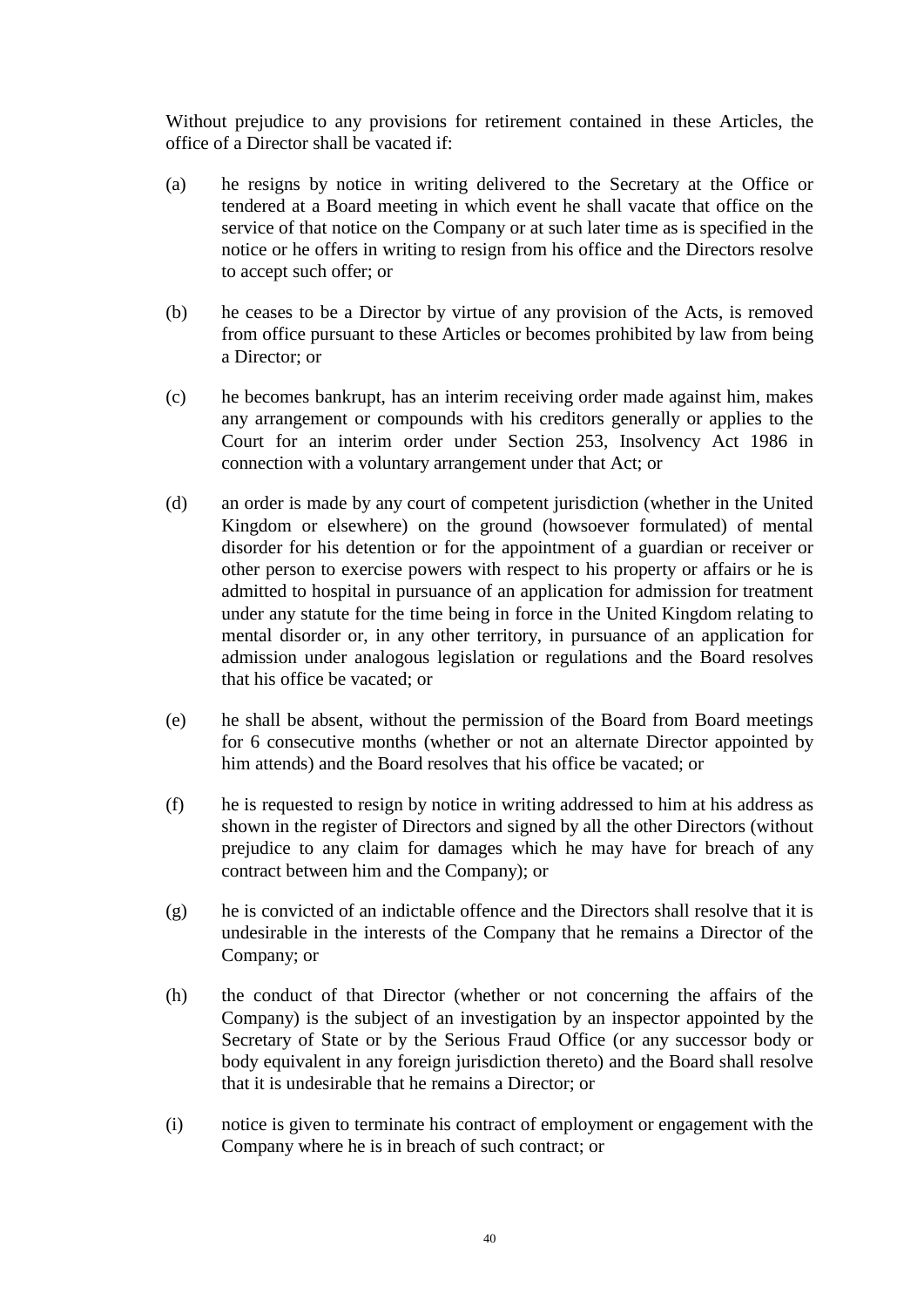(j) he has been disqualified from acting as a director.

#### 88. **Resolution as to vacancy conclusive**

A resolution of the Board declaring a Director to have vacated office under the terms of Article [87](#page-44-3) (*Vacation of office by Director*) shall be conclusive as to the fact and grounds of vacation stated in the resolution.

## **P. Alternate Directors**

#### 89. **Appointments**

#### 89.1 *Identity of appointee*

Each Director (other than an alternate Director) may (subject to the provisions of the Acts) by notice in writing under his hand delivered to the Secretary at the Office or at a meeting of the Directors or in any other manner approved by the Board appoint any other Director or any person approved for that purpose by the Board and willing to act to be his alternate and may in like manner remove from office an alternate Director so appointed by him.

### 89.2 *Method of appointment*

No appointment of an alternate Director shall be effective until his consent to act as a Director has been received at the Office.

### 89.3 *Nature of alternate*

An alternate Director need not hold a share qualification and shall not be counted in reckoning any maximum number of Directors allowed by these Articles.

### 90. **Participation in Board meetings**

### 90.1 *Right to participate*

Every alternate Director shall (subject to his giving to the Company an address within the United Kingdom or an electronic address at which notices may be sent or supplied to him) be entitled to receive notice of all meetings of the Board and all committees of the Board of which his appointor is a member and, in the absence from such meetings of his appointor, to attend and vote at such meetings and to exercise all the powers, rights, duties and authorities of his appointor as a Director. A Director acting as alternate Director shall have a separate vote at Board meetings for each Director for whom he acts as alternate Director, in addition to his own vote (if any), but he shall count as only one person for the purpose of determining whether a quorum is present. It shall not be necessary to give notice of a Board meeting to an alternate Director who is absent from the United Kingdom unless he has requested the Board in writing (whether in hard copy form or in electronic form) that notices of Board meetings shall during his absence be given to him at any address in the United Kingdom (or any electronic address) notified to the Company for this purpose or by telephone where he has notified the Company of the relevant telephone number for such purpose but he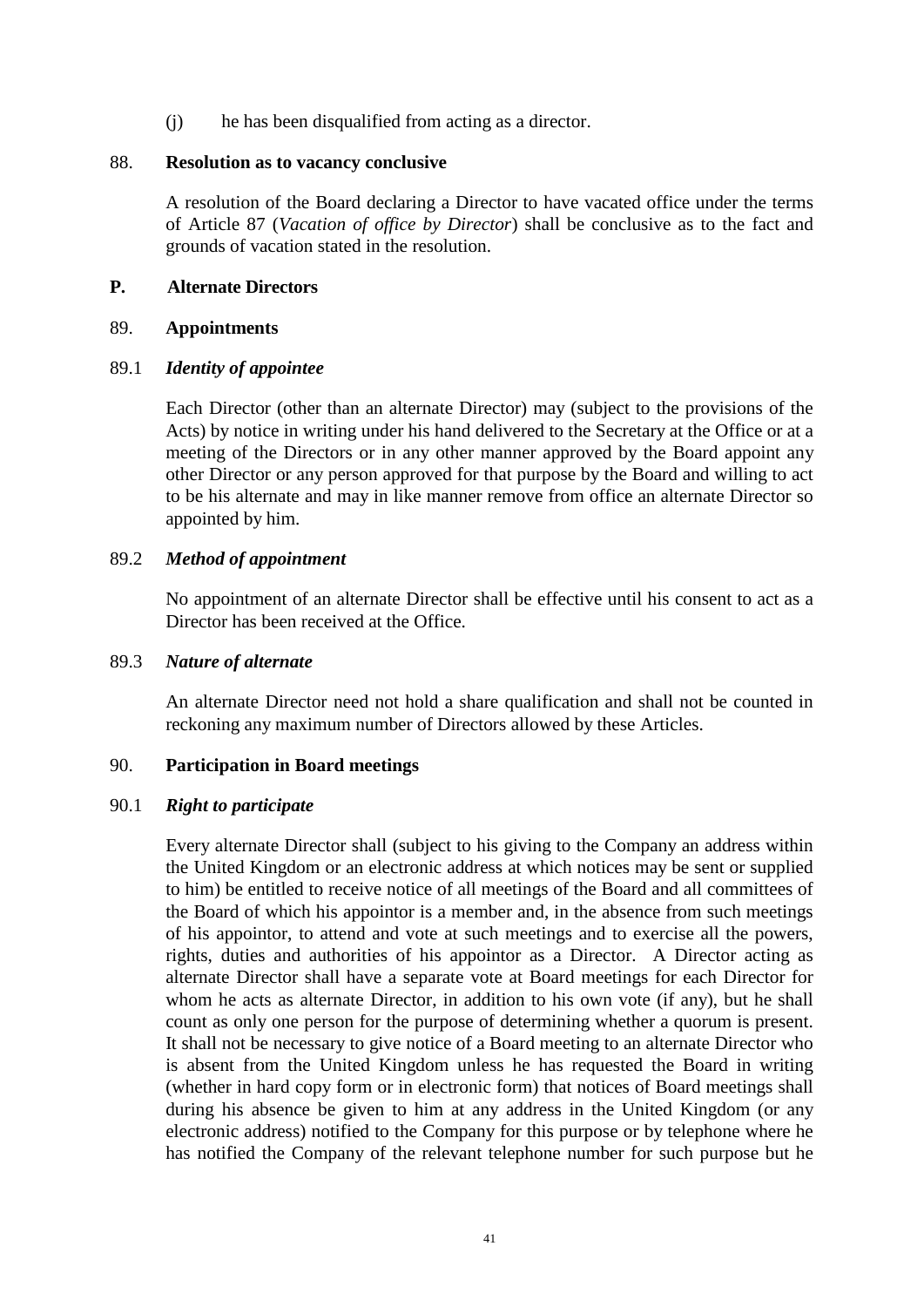shall not in such event be entitled to a longer period of notice than if he had been present in the United Kingdom.

## 90.2 *Alternate's authority*

Execution by an alternate Director of any resolution in writing of the Directors or of a committee of the Directors shall, unless the notice of his appointment provides to the contrary, be as effective as execution by his appointor. To such extent as the Directors may from time to time determine in relation to any committees of the Directors the foregoing provisions of this paragraph shall also apply mutatis mutandis to any meeting of any such committee of which his appointor is a member.

## 91. **Alternate Director responsible for own acts**

# 91.1 *Responsibility for defaults*

Every person acting as an alternate Director shall be an officer of the Company, shall alone be responsible to the Company for his own acts and defaults and shall not be deemed to be the agent of the Director appointing him.

## 91.2 *Status of alternate*

Save as otherwise provided in these Articles, an alternate Director shall be subject in all respects to the provisions of these Articles relating to Directors and shall be deemed for all purposes to be a Director.

### 92. **Interests of alternate Director**

An alternate Director shall be entitled to contract and be interested in and benefit from contracts or arrangements with the Company and to be repaid expenses and to be indemnified to the same extent mutatis mutandis as if he were a Director. However, he shall not, unless the Company by ordinary resolution otherwise determines, be entitled to receive from the Company any fees for his services as alternate except only such part (if any) of the fee payable to his appointor as such appointor may by notice in writing to the Company direct. Subject to this Article, the Company shall pay to an alternate Director such expenses as might properly have been paid to him if he had been a Director.

### 93. **Revocation of appointment**

An alternate Director shall cease to be an alternate Director for his appointor:

- (a) if his appointor revokes his appointment; or
- (b) if his appointor ceases for any reason to be a Director, provided that if any Director retires by rotation or otherwise but is re-appointed or deemed to be reappointed at the same meeting at which he retires, any valid appointment of an alternate Director which was in force immediately before his retirement shall remain in force; or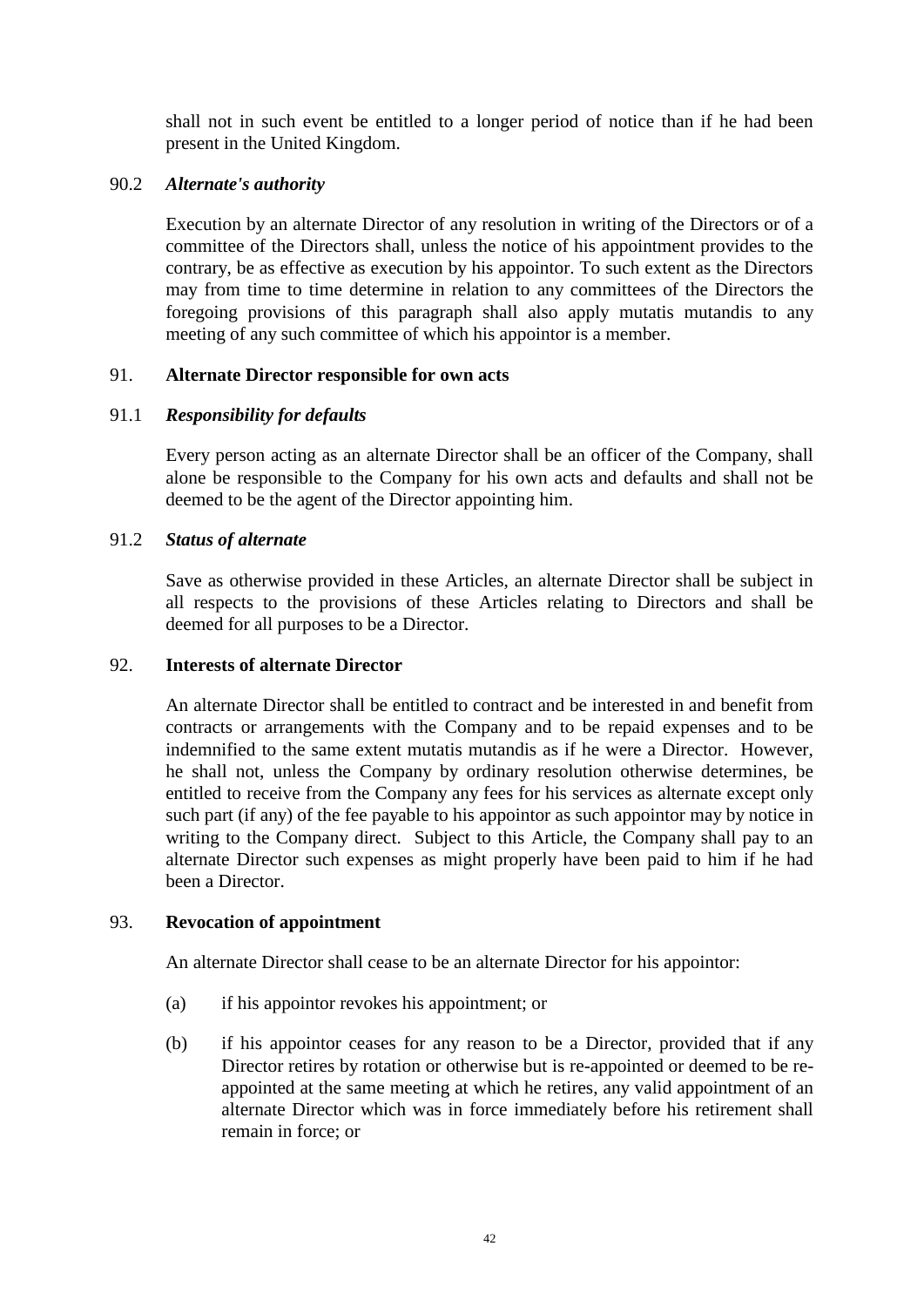(c) if any event happens in relation to him which, if he were a Director otherwise appointed, would cause him to vacate office.

## **Q. Directors' remuneration, expenses and pensions**

### 94. **Directors' fees**

The Directors (other than alternate Directors) shall be entitled to receive by way of fees for their services as Directors such sum as the Board may from time to time determine (not exceeding £125,000 per annum in aggregate or such other sum as the Company in general meeting shall from time to time determine). Such sum (unless otherwise directed by the resolution of the Company by which it is voted) shall be divided among the Directors in such proportions and in such manner as the Board may determine or in default of such determination, equally (except that in such event any Director holding office for less than the whole of the relevant period in respect of which the fees are paid shall only rank in such division in proportion to the time during such period for which he holds office). Any fees payable pursuant to this Article shall be distinct from any salary, remuneration or other amounts payable to a Director pursuant to any other provisions of these Articles and shall accrue from day to day.

### 95. **Expenses**

Each Director shall be entitled to be repaid all reasonable travelling, hotel and other expenses properly incurred by him in or about the performance of his duties as Director, including any expenses incurred in attending meetings of the Board or any committee of the Board or general meetings or separate meetings of the holders of any class of shares or of debentures of the Company.

## 96. **Additional remuneration**

If, by arrangement with the Board, any Director shall perform or render any special duties or services outside his ordinary duties as a Director and not in his capacity as a holder of employment or executive office, he may be paid such reasonable additional remuneration (whether by way of a lump sum or by way of salary, commission, participation in profits or otherwise) as the Board may from time to time determine.

### 97. **Remuneration of executive Directors**

The salary or remuneration of any Director appointed to hold any employment or executive office may be either a fixed sum of money or may altogether or in part be governed by business done or profits made or otherwise determined by the Board and may be in addition to or in lieu of any fee payable to him for his services as Director pursuant to these Articles.

### 98. **Pensions and other benefits**

The Board may exercise all the powers of the Company to provide pensions or other retirement or superannuation benefits and to provide death or disability benefits or other allowances or gratuities (whether by insurance or otherwise) for or to institute and maintain any institution, association, society, club, trust, other establishment or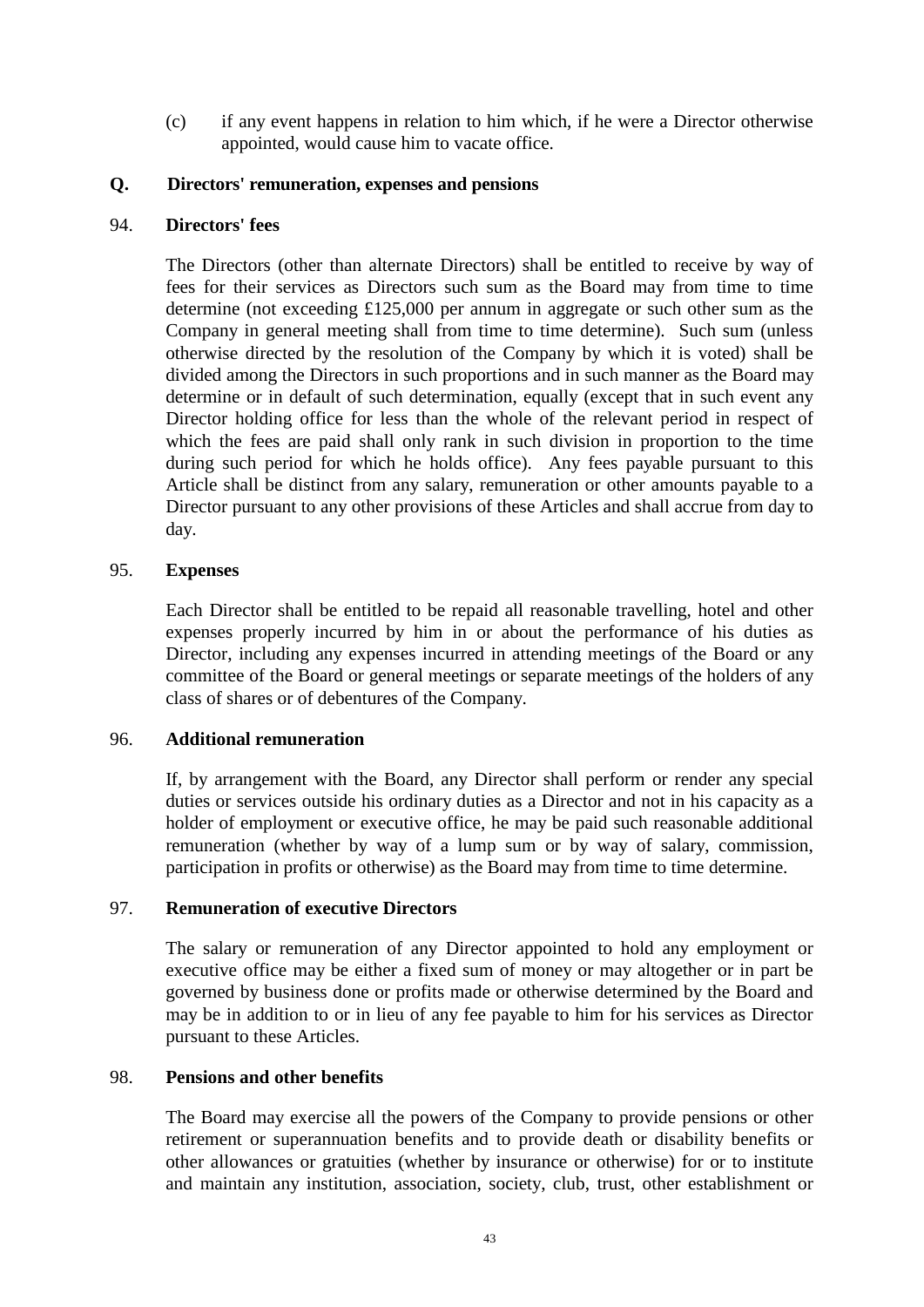profit sharing, share incentive, share purchase or employees' share scheme calculated to advance the interests of the Company or to benefit any person who is or has at any time been a Director of the Company or any company which is a subsidiary company of or allied to or associated with the Company or any such subsidiary or any predecessor in business of the Company or of any such subsidiary and for any member of his family (including a spouse or former spouse or civil partner or former civil partner) and any person who is or was dependent on him. For such purpose the Board may establish, maintain, subscribe and contribute to any scheme, institution, association, club, trust or fund and pay premiums and, subject to the provisions of the Acts, lend money or make payments to, guarantee or give an indemnity in respect of, or give any financial or other assistance in connection with, any of the aforesaid matters or bodies. The Board may procure any of such matters to be done by the Company either alone or in conjunction with any other person. Any Director or former Director shall be entitled to receive and retain for his own benefit any pension or other benefit provided under this Article and shall not be obliged to account for it to the Company.

## **R. Powers and duties of the Board**

### 99. **Powers of the Board**

Subject to the provisions of the Acts and these Articles and to any directions given by special resolution of the Company, the business of the Company shall be managed by the Board, which may exercise all the powers of the Company whether relating to the management of the business or not. No alteration of these Articles and no such direction given by the Company shall invalidate any prior act of the Board which would have been valid if such alteration had not been made or such direction had not been given. Provisions contained elsewhere in these Articles as to any specific power of the Board shall not be deemed to limit the general powers given by this Article.

### 100. **Powers of Directors being less than minimum number**

If the number of Directors is less than the minimum for the time being prescribed by these Articles the remaining Director or Directors shall act only for the purposes of appointing an additional Director or Directors to make up such minimum or of convening a general meeting of the Company for the purpose of making such appointment. If there is no Director or Directors able or willing to act, any 2 members may summon a general meeting for the purpose of appointing Directors. Subject to the provisions of these Articles, any additional Director so appointed shall hold office only until the dissolution of the annual general meeting of the Company next following such appointment unless he is re-elected during such meeting.

### 101. **Powers of executive Directors**

The Board may from time to time:

(a) delegate or entrust to and confer on any Director holding executive office (including a Managing Director) such of its powers, authorities and discretions (with power to sub-delegate) for such time on such terms and subject to such conditions as it thinks fit; and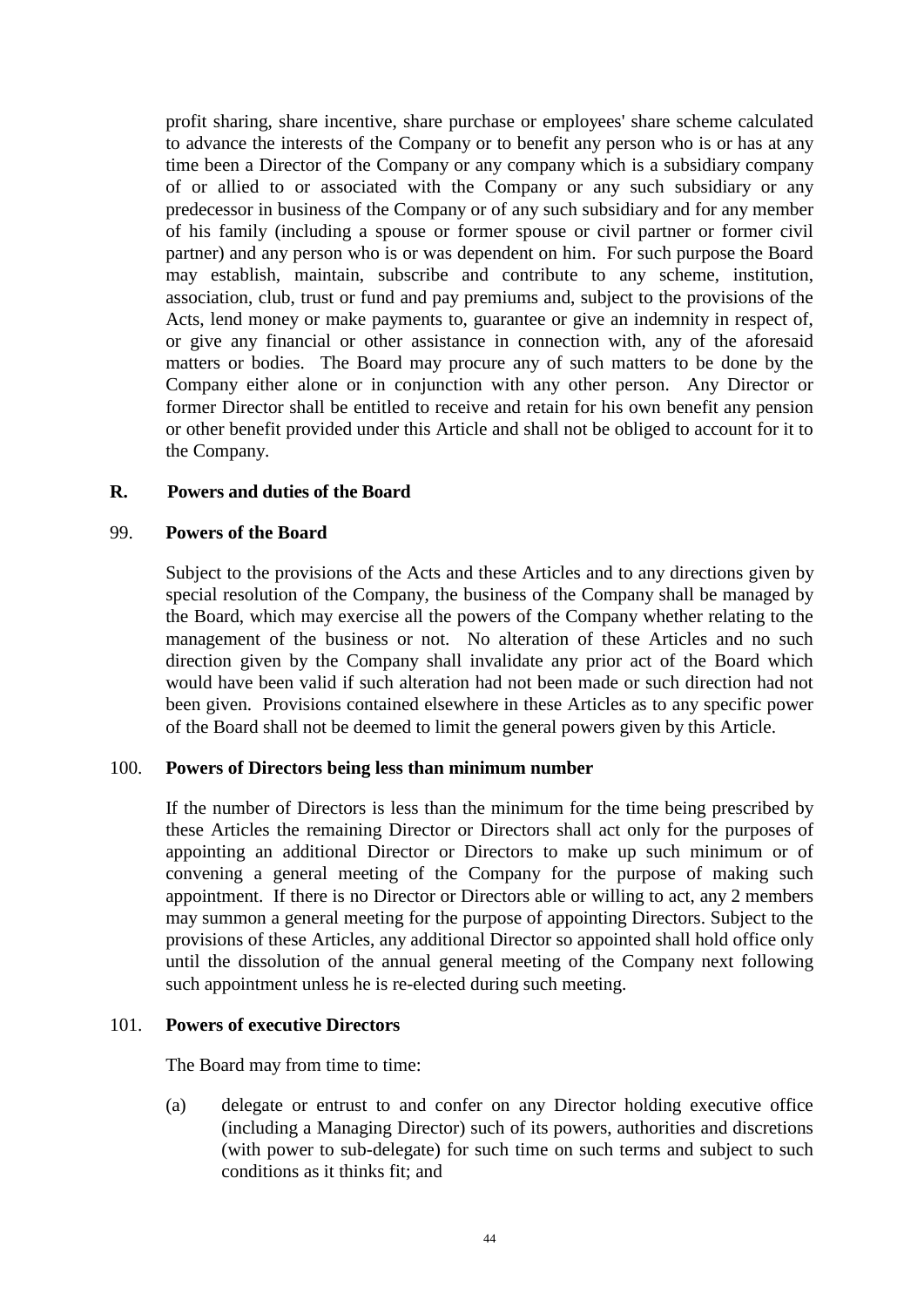(b) revoke, withdraw, alter or vary all or any of such powers.

# 102. **Delegation to committees**

#### 102.1 *Constituting committees*

The Board may delegate any of its powers, authorities and discretions (with power to sub-delegate) for such time on such terms and subject to such conditions as it thinks fit to any committee consisting of one or more Directors and (if thought fit) one or more other persons provided that:

- (a) a majority of the members of a committee shall be Directors; and
- (b) no resolution of a committee shall be effective unless a majority of those present when it is passed are Directors or alternate Directors.

Any committee so formed may exercise its power to sub-delegate by sub-delegating to any person or persons (whether or not a member or members of the Board or of the Committee).

### 102.2 *Powers of committee*

The Board may confer such powers either collaterally with or to the exclusion of and in substitution for all or any of the powers of the Board in that respect and may from time to time revoke, withdraw, alter or vary any of such powers and discharge any such committee in whole or in part. Insofar as any power, authority or discretion is so delegated any reference in these Articles to the exercise by the Board of such power, authority or discretion shall be construed as if it were a reference to the exercise of such power, authority or discretion by such committee. Subject to any terms and conditions expressly imposed by the Board, the proceedings of a committee with 2 or more members shall be governed by such of these Articles as regulate the proceedings of the Board so far as they are capable of applying.

### 103. **Local management**

The Board may establish any local group or divisional boards or agencies for managing any of the affairs of the Company in any specified locality either in the United Kingdom or elsewhere and may appoint any persons to be members of such local or divisional board or any managers or agents, may fix their remuneration and remove any person so appointed. The Board may delegate (with power to subdelegate) to any local group or divisional board manager or agent so appointed any of its powers, authorities and discretions other than the power to borrow and make calls and may authorise the members for the time being of any such local or divisional board or any of them to fill any vacancies and to act notwithstanding vacancies, and any such appointment or delegation may be made for such time on such terms and subject to such conditions as the Board may think fit. The Board may confer such powers either collectively with or to the exclusion of and in substitution for all or any of the powers of the Board in that respect and may from time to time revoke, withdraw, alter or vary all or any of such powers. Subject to any terms and conditions expressly imposed by the Board, the proceedings of any local group or divisional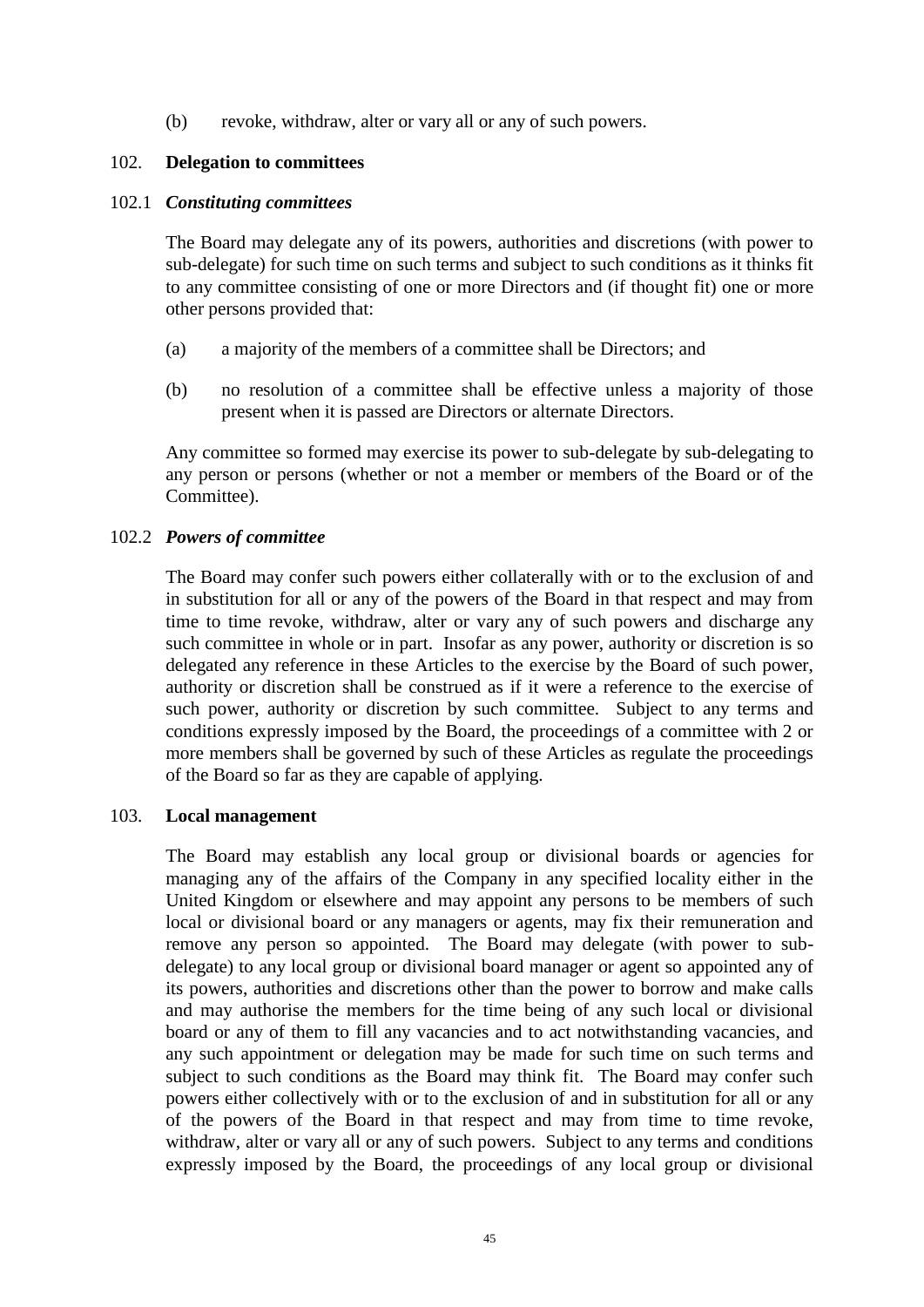board or agency with 2 or more members shall be governed by such of these Articles as regulate the proceedings of the Board so far as they are capable of applying.

#### 104. **Power of attorney**

The Board may by power of attorney or otherwise appoint any company, firm, person or persons (including registrars) to be the agent or attorney of the Company and may delegate (with power to sub-delegate) to any such agent or attorney or any fluctuating body of persons, whether nominated directly or indirectly by the Directors, any of its powers, authorities and discretions, in each case for such purposes and for such time, on such terms (including as to remuneration) and subject to such conditions as it thinks fit. The Board may confer such powers either collaterally with, or to the exclusion of and in substitution for, all or any of the powers of the Board in that respect and may from time to time revoke, withdraw, alter or vary any of such powers. Any such appointment or power of attorney may contain such provisions for the protection and convenience of persons dealing with any such agent or attorney as the Board may think fit.

### 105. **Associate Directors**

The Board may appoint any person (not being a Director) to any office or employment having a designation or title including the word "director" or attach to any existing office or employment with the Company such designation or title and may define, limit, vary or restrict the powers, authorities and discretions of persons so appointed and may terminate any such appointment subject to any contract between him and the Company or the use of such designation or title. The inclusion of the word "director" in the designation or title of any such office or employment shall not imply that such person is or is deemed to be or is empowered in any respect to act as a Director or a member of any committee of the Board of Directors for any of the purposes of the Acts or these Articles.

### 106. **Exercise of voting power**

The Board may exercise or cause to be exercised the voting power conferred by the shares in any other company held or owned by the Company or any power of appointment to be exercised by the Company in such manner in all respects as it thinks fit (including the exercise of the voting power or power of appointment in favour of the appointment of any Director as a director or other officer or employee of such company or in favour of the payment of remuneration to the directors, officers or employees of such company).

### 107. **Provision for employees on cessation or transfer of business**

The Board may exercise any power conferred on the Company by the Acts to make provision for the benefit of persons employed or formerly employed by the Company or any of its subsidiaries in connection with the cessation or the transfer to any person of the whole or part of the undertaking of the Company or that subsidiary. Any payments to be made by pursuant to any power exercised under this Article shall be made in accordance with Section 247, CA2006.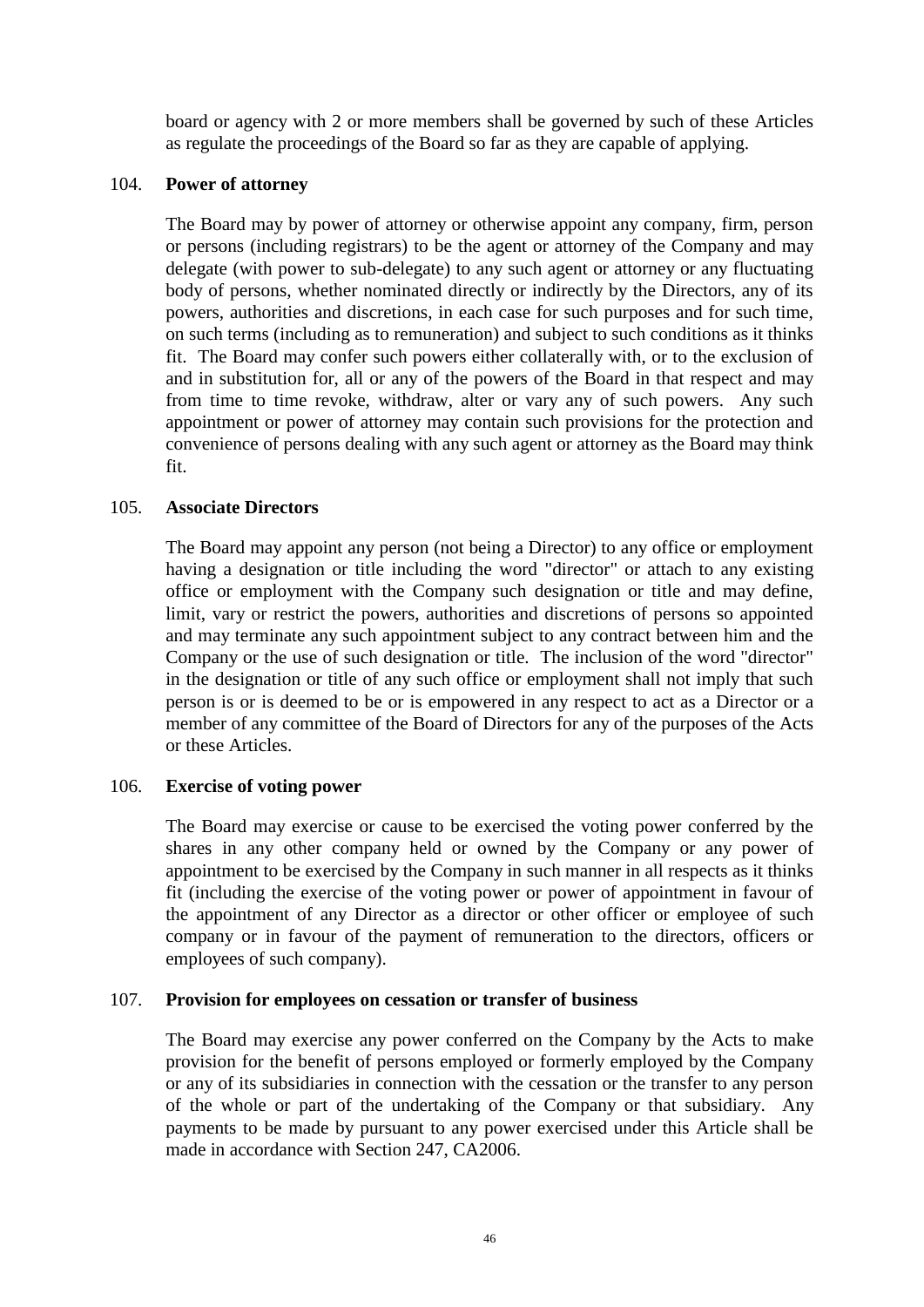#### 108. **Overseas registers**

Subject to the provisions of the Acts and the Uncertificated Regulations, the Board may exercise the powers conferred on the Company with regard to the keeping of an overseas branch register and may make and vary such regulations as it thinks fit respecting the keeping of any such register.

#### <span id="page-52-0"></span>109. **Borrowing powers**

#### 109.1 *Directors' powers*

Subject as herein provided and to the provisions of the Acts, the Directors may exercise all the powers of the Company to borrow money, to guarantee, to indemnify and to mortgage or charge its undertaking, property, assets (present and future) and uncalled capital or any part or parts thereof and to issue debentures and other securities, whether outright or as collateral security for any debt, liability or obligation of the Company or of any third party.

#### <span id="page-52-1"></span>109.2 *Limitation on borrowing powers*

The Board shall restrict the borrowings of the Company and exercise all voting and other rights and powers of control exercisable by the Company in respect of its subsidiary undertakings so as to secure (and as regards its subsidiary undertakings in so far as it can secure by such exercise) that the aggregate principal amount at any one time outstanding in respect of moneys borrowed by the Group (exclusive of moneys borrowed by one Group Company from another and after deducting cash deposited) shall not at any time without the previous sanction of an ordinary resolution of the Company exceed the greater of £4 million and an amount equal to 2.5 times the Adjusted Capital and Reserves.

### 109.3 *Definitions*

For the purposes only of this Article [109:](#page-52-0)

- (a) the **"Adjusted Capital and Reserves"** means a sum equal to the aggregate from time to time of:
	- (i) the amount paid up (or credited as or deemed to be paid up) on the issued share capital of the Company; and
	- (ii) the amount outstanding to the credit of the capital and revenue reserves of the Group, whether or not distributable (including without limitation any share premium account, capital redemption reserve fund, or revaluation reserve and credit or debit balance on any other reserve) after adding thereto or deducting there from any balance standing to the credit or debit of the profit and loss account of the Group;

all as shown in the relevant balance sheet of the Group but after:

(iii) making such adjustments as may be appropriate to reflect: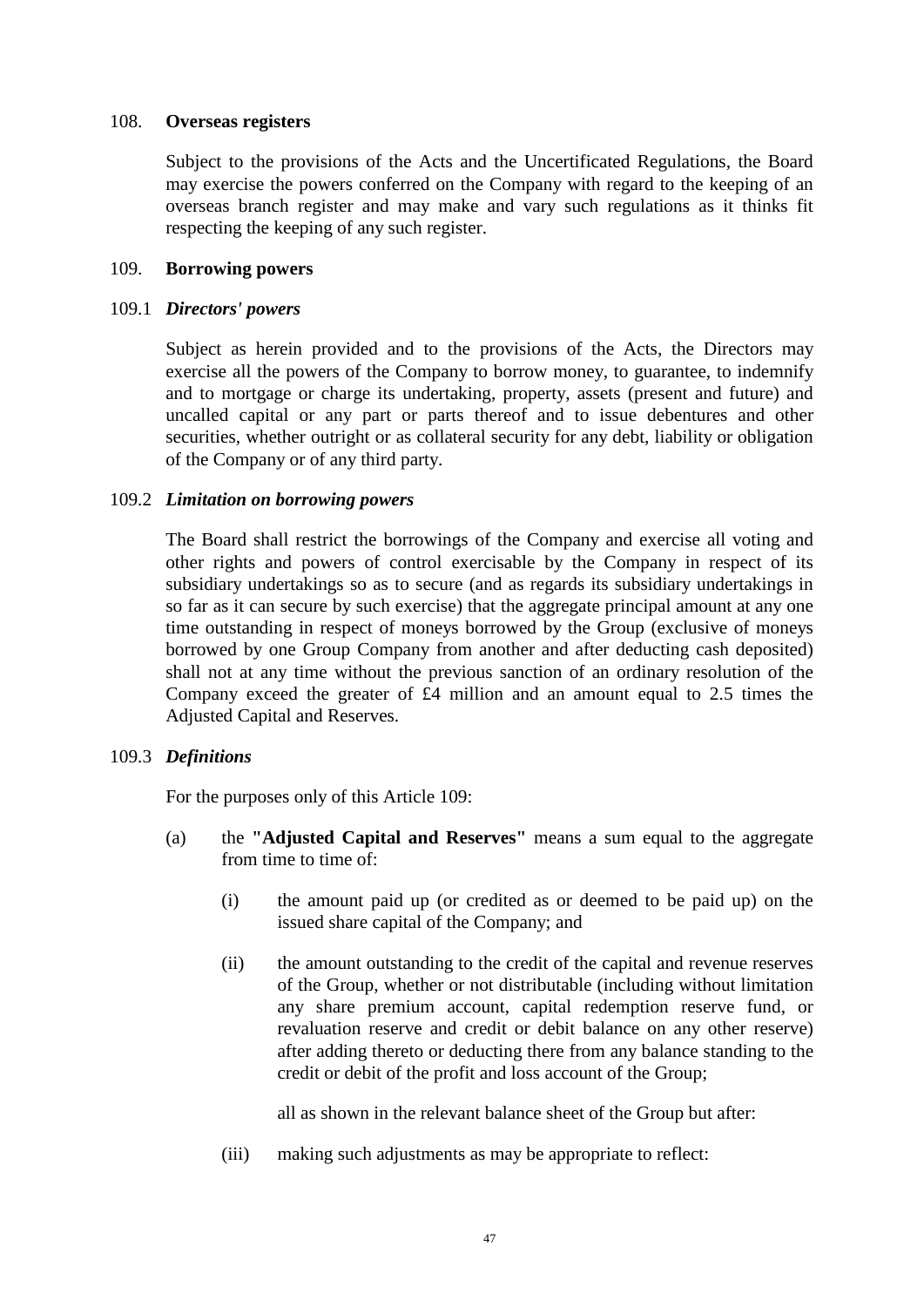- (A) any variation in the amount of the paid up share capital, the share premium account or the capital redemption reserve or any such reserves since the date of the relevant balance sheet and so that for the purpose of making such adjustments:
	- if any issue or proposed allotment of shares by the Company for cash has been underwritten, then such shares shall be deemed to have been allotted and the amount (including the premium) of the subscription monies payable in respect thereof (not being monies payable later than six months after the date of allotment) shall be deemed to have been paid up to the extent so underwritten on the date when the issue of such shares was underwritten (or, if such underwriting was conditional, the date on which it became unconditional); and
	- subject as aforesaid, share capital (including any premium) shall be deemed to have been paid up as soon as it has been unconditionally agreed to be subscribed or taken up (within six months of such agreement) by any person;
- (B) any variation since the date of the relevant balance sheet in the interests of the Company in its subsidiary undertakings or of the companies comprising the Group; and
- (C) where the calculation is required for the purposes of or in connection with a transaction under or in connection with which any company is to become or cease to be a subsidiary undertaking, such adjustments as would be appropriate if such transactions had been carried into effect;
- (iv) excluding (so far as not already excluded):
	- (A) amounts attributable to the proportion of the issued equity share capital of any subsidiary undertaking which is not attributable directly or indirectly to the Company; and
	- (B) any sum set aside for taxation (including deferred taxation);
- (v) deducting:
	- (A) sums equivalent to the book values of goodwill (other than goodwill arising on consolidation) and other intangible assets shown in the relevant balance sheet; and
	- (B) the amount of any distribution declared, recommended or made by any Group Company to a person other than a Group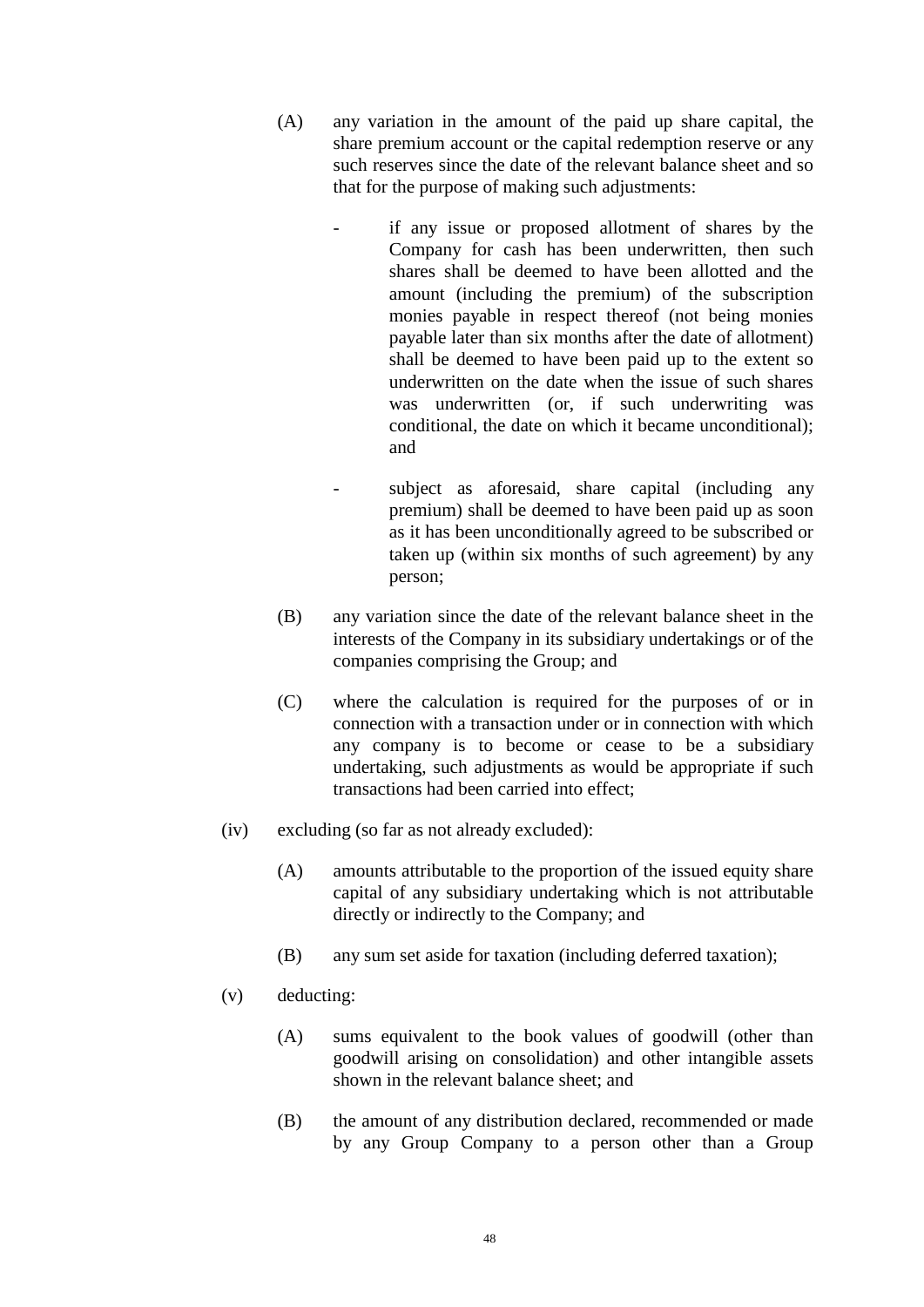Company out of profits accrued up to and including the date of (and not provided for in) the relevant balance sheet;

- (b) **"cash deposited"** means an amount equal to the aggregate of the amounts beneficially owned by Group Companies which are deposited for the time being with any bank or other person (not being a Group Company) and which are repayable to any Group Company on demand or within three months of such demand subject, in the case of amounts deposited by a partly-owned subsidiary, to the exclusion of a proportion thereof equal to the proportion of its issued equity share capital which is not attributable, directly or indirectly, to the Company;
- (c) **"moneys borrowed"** include not only moneys borrowed but also the following except in so far as otherwise taken into account:
	- (i) the nominal amount of any issued and paid up share capital and the principal amount of any debenture or borrowings of any person together with any fixed or minimum premium payable on redemption, the beneficial interest in which or right to repayment to which is not for the time being owned by a Group Company but the payment or repayment of which is the subject of a guarantee or indemnity by a Group Company or is wholly (or to the extent part secured, partly) secured on the assets or the undertaking of a Group Company;
	- (ii) the principal amount raised by any Group Company by acceptances or under any acceptance credit opened on its behalf by any bank or acceptance house (not being a Group Company) other than acceptances and acceptance credits relating to the purchase of goods or services in the ordinary course of trading and outstanding for six months or less;
	- (iii) the principal amount of any debenture (whether secured or unsecured) of any Group Company beneficially owned otherwise than by a Group Company;
	- (iv) the nominal amount of any preference (or other non-equity) share capital of any subsidiary beneficially owned otherwise than by a Group Company;
	- (v) any fixed or minimum premium payable on final repayment of any borrowing or deemed borrowing (but any premium payable on final repayment of an amount not to be taken into account as moneys borrowed shall not be taken into account); and
	- (vi) any fixed amount in respect of a hire-purchase agreement or of a finance lease payable in either case by a Group Company which would be shown at the material time as an obligation in a balance sheet prepared in accordance with the accounting principles used in the preparation of the relevant balance sheet (and for the purpose of this sub-paragraph (vi) **"finance lease"** means a contract between a lessor and a Group Company as lessee or sub-lessee where substantially all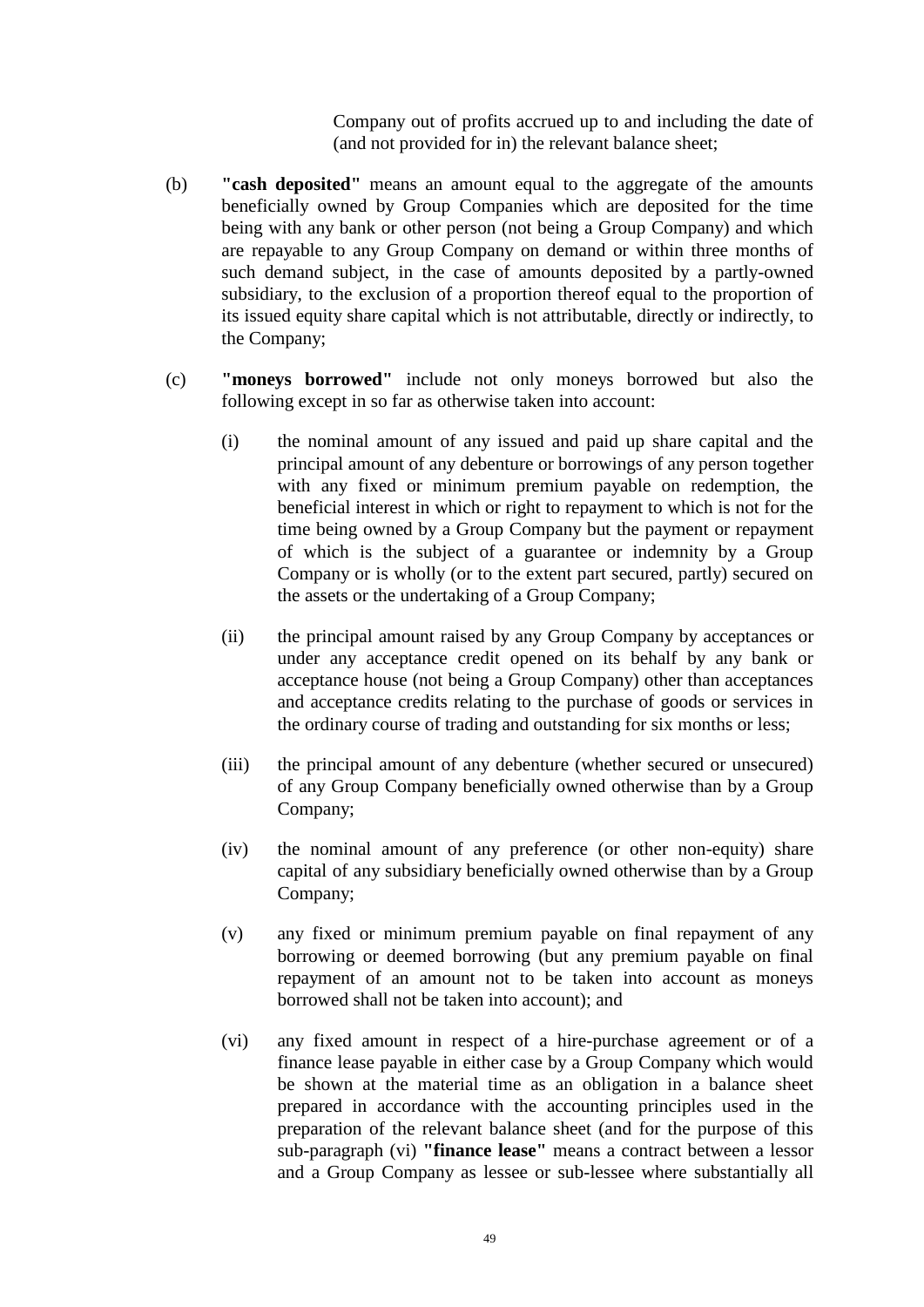the risks and rewards of the ownership of the asset leased or sub-leased are to be borne by that Group Company and **"hire-purchase agreement"** means a contract of hire-purchase between a hire-purchase lender and a Group Company as hirer);

but do not include:

- (vii) moneys borrowed by any Group Company for the purpose of repaying within six months of being first borrowed the whole or any part of any moneys borrowed and then outstanding (including any premium payable on final repayment) of that or any other Group Company pending their application for such purpose within that period;
- (viii) moneys borrowed by any Group Company for the purpose of financing any contract in respect of which any payment of the price receivable under the contract by that or any other Group Company is guaranteed or insured by the Export Credits Guarantee Department or by any other institution fulfilling a similar function up to an amount equal to but not exceeding that part of the price receivable under the contract which is so guaranteed or insured;
- (ix) an amount equal to the moneys borrowed of any company outstanding immediately after it becomes a Group Company provided that it became a Group Company during the six months preceding the calculation;
- (x) an amount equal to the amount secured on an asset immediately after it was acquired by a Group Company provided that it was acquired during the six months preceding the calculation;
- (xi) notwithstanding sub-paragraphs (i) to (vi) above, the proportion of moneys borrowed by a Group Company (and not owing to another Group Company) which is equal to the proportion of its issued equity share capital not attributable directly or indirectly to the Company;
- (xii) amounts borrowed or raised which are for the time being deposited with HM Revenue & Customs or any other body designated by any relevant legislation or order in connection with import deposits or any similar government scheme to the extent that a member of the Group retains an interest therein;

and in sub-paragraphs (vii) to (xii) above references to amounts of moneys borrowed include references to amounts which, but for the exclusion under those sub-paragraphs, would fall to be included;

(d) there shall be credited against the amount of any moneys borrowed any cash deposited with any bank or other person (whether on current account or otherwise) not being a Group Company and which is repayable to any Group Company on demand or within three months of any demand;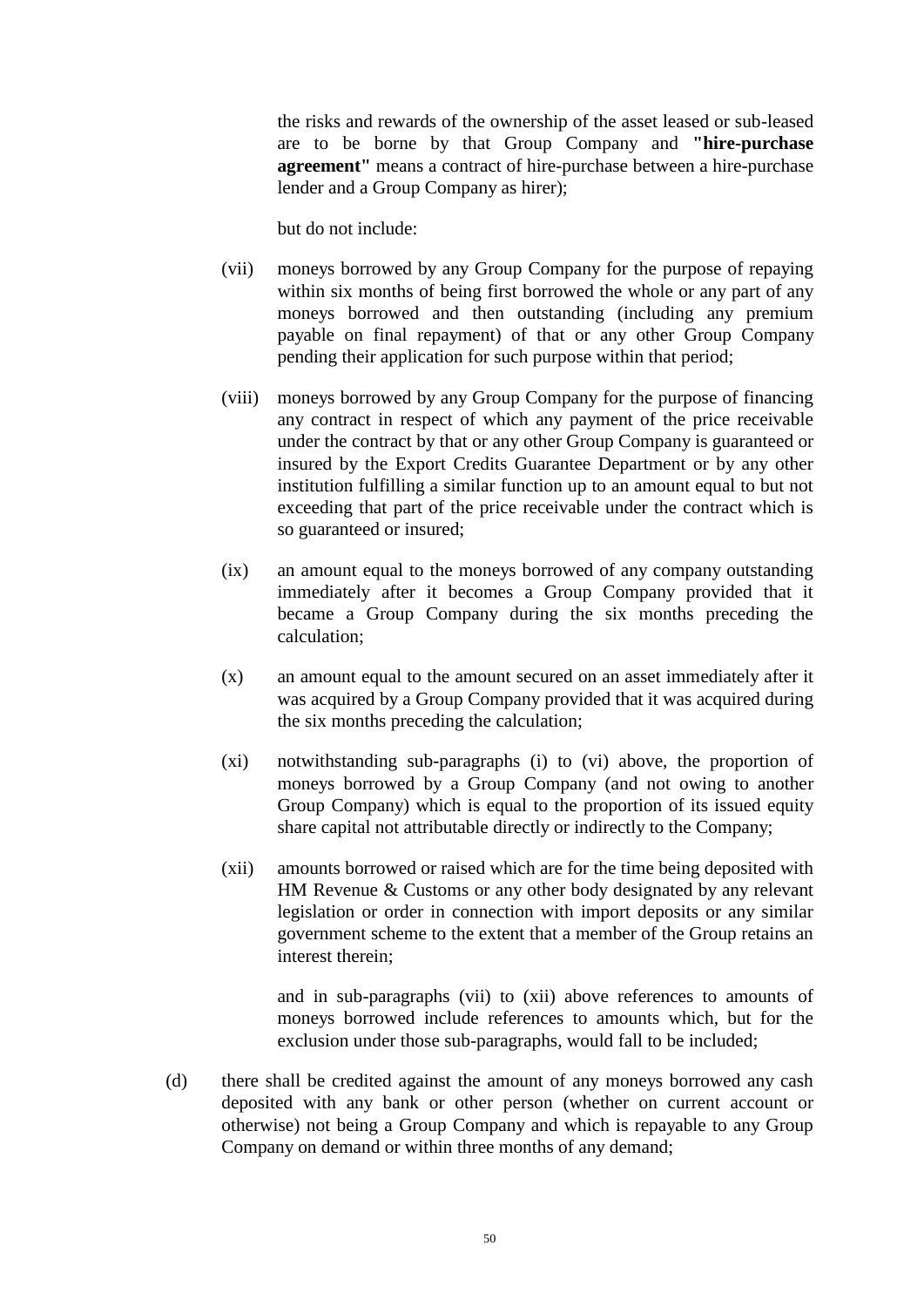- (e) for the avoidance of doubt it is hereby expressly provided that for the purposes of the limit set out in Article [109.2](#page-52-1) (*Limitations on borrowing powers*) the following sums shall be deemed not to be moneys borrowed of the Group:
	- (i) any and all sums retained by any member of the Group (or their agent or nominee) under the terms of any contract or other arrangement relating to the construction of capital projects where the retention is made for the purposes of securing satisfactory completion and entry into service of the project for so long as and to the extent that any member of the Group is entitled to retain such sums under the relevant contract or arrangement;
	- (ii) sums advanced or paid to any member of the Group (or their agent or nominee) by customers of any member of the Group as pre-payments or progress payments or payments on account or by way of deposit or security in respect of any products or services or any guarantees or indemnities given by any member of the Group or under any sales contracts or settlements systems; and
	- (iii) sums which otherwise would fall to be treated as borrowed moneys of any member of the Group which were treated with the concurrence of the Auditors and in accordance with any current Statement of Standard Accounting Practice or other accountancy principle or practice generally accepted for the time being in the United Kingdom in the latest audited balance sheet of the relevant member of the Group on which such consolidation was based as otherwise than borrowed moneys of that member of the Group or sums which were incurred after the date of the latest audited balance sheet and, in the reasonable opinion of the Board, would have been so treated had they been outstanding at that date.
- (f) **"relevant balance sheet"** means the latest published audited consolidated balance sheet of the Group, but where the Company has no subsidiaries it means the balance sheet and profit and loss account of the Company and, where the Company has subsidiaries but there are no consolidated accounts of the Group, it means the respective balance sheets and profit and loss accounts of the companies comprising the Group;
- (g) **"equity share capital"** shall be construed in relation to a subsidiary undertaking without a share capital in the same manner as "shares" are defined in relation to an undertaking without a share capital under Section 1161(2)(a) and (b), CA2006.

### <span id="page-56-0"></span>109.4 *Currency conversion*

When the aggregate amount borrowed required to be taken into account for the purposes of this Article [109](#page-52-0) on any particular day is being ascertained any of such moneys denominated or repayable in a currency other than sterling shall if not subject to a contract or arrangement determining the rate of exchange be converted for the purpose of calculating the sterling equivalent either: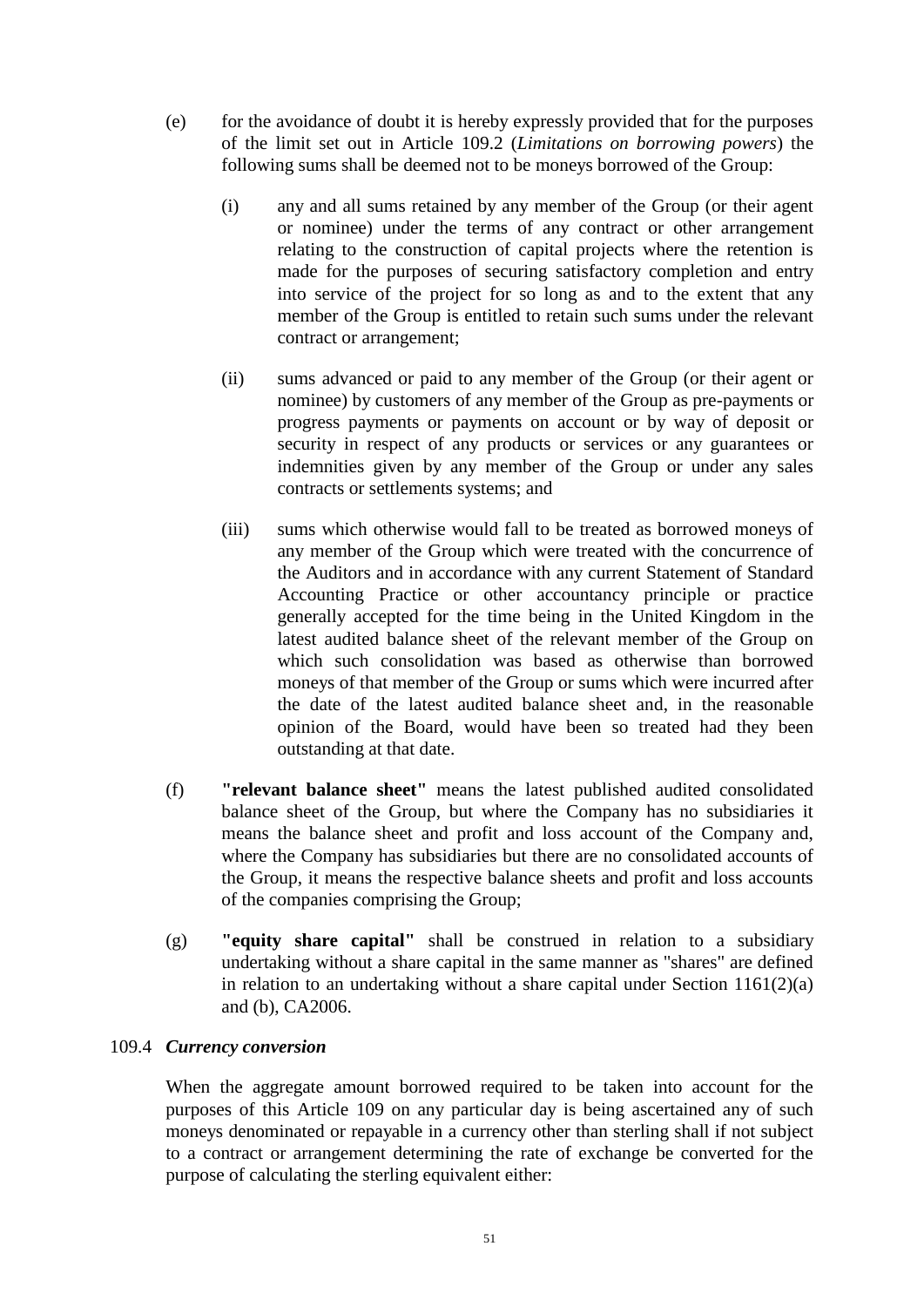- (a) with the exception of Excepted Foreign Currency Borrowings (as hereinafter defined), at the rate of exchange prevailing at the material time in London provided that the moneys comprising such borrowing shall be translated (if thereby such sterling amount would be less) at the option of the Company at the rate of exchange prevailing in London six months before such time. For the purposes of this sub-paragraph the rate of exchange shall be taken as the middle market rate as at the close of business in London on the relevant day or, if such day is not a business day, on the last business day before the day in question;
- (b) in the case of any Excepted Foreign Currency Borrowings, at the rate of exchange which would be applicable to the moneys comprising such borrowing on their repayment to the extent that such rate of exchange is fixed under any Exchange Cover Scheme (as hereinafter defined) in connection with such moneys borrowed provided that where it is not possible to determine the rate of exchange applicable at the time of repayment of any such moneys borrowed they shall be translated into sterling under the terms of the applicable Exchange Cover Scheme on such basis as may be agreed with or determined by the Auditors or, if this is agreed by the Auditors not to be practicable, in accordance with the provisions of sub-paragraph (a) above;

For the purpose of this Article [109.4:](#page-56-0)

- (i) **"Excepted Foreign Current Borrowings"** means moneys borrowed denominated or repayable in a currency other than sterling which have the benefit of an Exchange Cover Scheme and **"Exchange Cover Scheme"** means any exchange cover scheme, forward currency contract, currency option, back to back loan, swap or other arrangement taken out or entered into to reduce the risks associated with fluctuations in exchange rates; and
- (ii) where under the terms of any borrowing the amount of money which would be required to discharge the principal amount of moneys borrowed in full if it failed to be repaid (whether at the option of the company borrowing the same or by reason of default) at such material time is less than the amount which would otherwise be taken into account in respect of such moneys borrowed for the purposes of this Article, the amount of such moneys borrowed to be taken into account shall be such lesser amount.

### 109.5 *Certification*

A report or certificate of the Auditors as to the amount of the Adjusted Capital and Reserves or the amount of moneys borrowed falling to be taken into account for the purposes of this Article [109](#page-52-0) or to the effect that the limit imposed by this Article [109](#page-52-0) has not been or will not be exceeded at any particular time or times or as a result of any particular transaction or transactions shall be conclusive evidence of the amount or of that fact.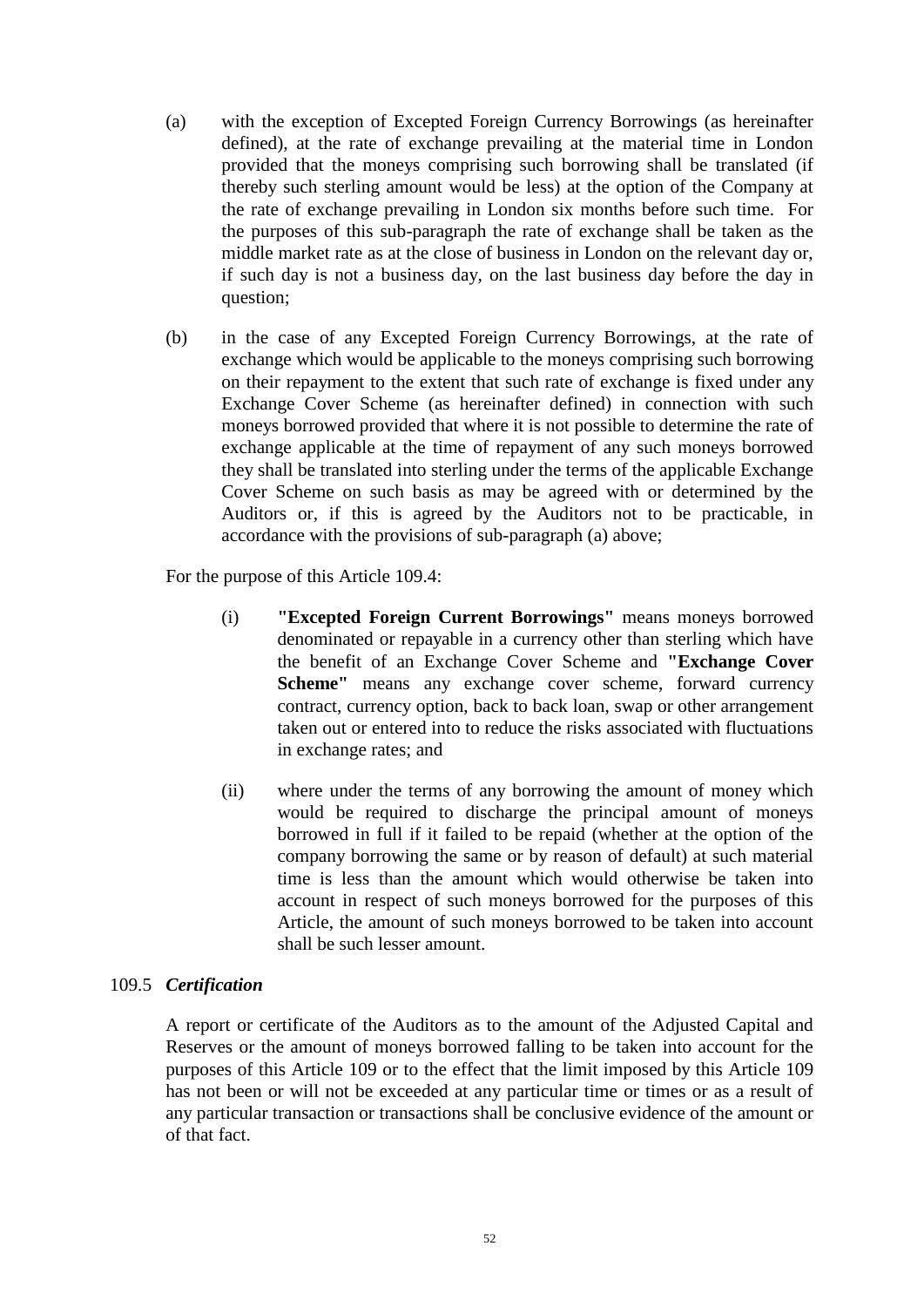#### 109.6 *Bona fide estimate*

Nevertheless for the purposes of this Article the Directors may at any time act in reliance on a bona fide estimate of the amount of the Adjusted Capital and Reserves and if in consequence the limit set out in Article [109.2](#page-52-1) (*Limitations on borrowing powers*) is inadvertently exceeded, an amount borrowed equal to the excess may be disregarded until the expiration of three months after the date on which by reason of a determination of the Auditors or otherwise the Directors become aware that such a situation has or may have arisen.

### 109.7 *Exceeding limits*

No debt incurred or security given in respect of moneys borrowed in excess of the limit imposed by this Article [109](#page-52-0) shall be invalid or ineffectual except in the case of express notice to the lender or recipient of the security at the time when the debt was incurred or security given that the limit had been or would thereby be exceeded but no lender or other person dealing with the Company shall be concerned to see or enquire whether such limit is observed.

## 110. **Duty to exercise independent judgment**

No Director shall be in breach of his duty to exercise independent judgment pursuant to Section 173, CA2006 if acting in any way authorised by these Articles, which act may otherwise infringe such duty.

### **S. Proceedings of Directors and Committees**

### 111. **Board meetings**

Subject to the provisions of these Articles and the Acts, the Board may meet for the despatch of business, adjourn and otherwise regulate its proceedings as it thinks fit.

### 112. **Notice of Board meetings**

One Director may and the Secretary at the request of a Director shall summon a Board meeting at any time. Notice of a Board meeting shall be deemed to be properly given to a Director if is given to him personally or by word of mouth or sent in writing (whether in hard copy form or electronic form) to him at his last known address or any other address (including electronic address) given by him to the Company for this purpose. A Director may waive the requirement that notice be given to him of any Board meeting either prospectively or retrospectively. It shall not be necessary to give notice of a Board meeting to a Director who is absent from the United Kingdom unless he has requested the Board in writing (whether in hard copy form or in electronic form) that notices of Board meetings shall during his absence be given to him at any address in the United Kingdom (or any electronic address) notified to the Company for this purpose or by telephone where he has notified the Company of the relevant telephone number for such purpose but he shall not in such event be entitled to a longer period of notice than if he had been present in the United Kingdom.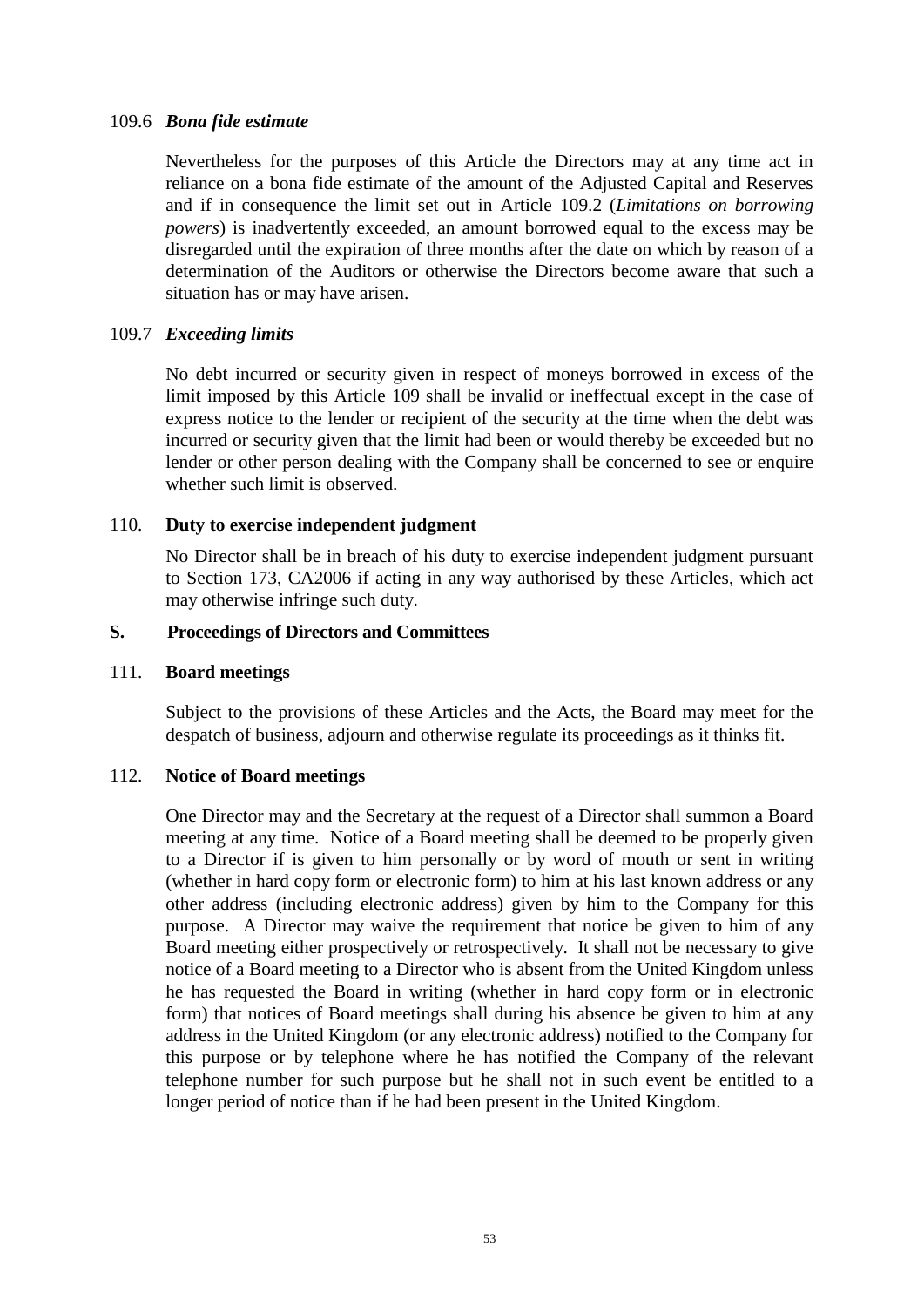#### 113. **Quorum**

Subject to Section 175(6) CA2006 and the provisions of Article [120](#page-62-0) *(Board authorisation of conflicts of interest)* the quorum necessary for the transaction of business may be determined by the Board and until otherwise determined shall be 2 persons, each being a Director or an alternate Director. A person who holds office only as an alternate Director shall only be counted in the quorum if his appointor is not present. A Director or other person who is present at a meeting of the Board in more than one capacity (that is to say as both Director and an alternate Director or as an alternate for more than one Director) shall not be counted as 2 or more for these purposes unless at least one other Director or alternate Director is also present. A duly convened meeting of the Board at which a quorum is present shall be competent to exercise all or any of the authorities, powers and discretions for the time being vested in or exercisable by the Board. Any Director who ceases to be a Director at a meeting of the Directors may, subject to any provision to the contrary in these Articles, continue to be present and to act as a Director and be counted in the quorum until the termination of the meeting of the Directors if no Director objects and if otherwise a quorum of Directors would not be present.

### 114. **Chairman of Board and other offices**

### 114.1 *Appointment of Chairman*

The Board shall appoint any Chairman, joint Chairman or Deputy Chairman of the Board and shall determine the period for which he is or they are to hold office and may at any time remove him or them from office. If no such Chairman or Deputy Chairman is elected or if at any meeting neither a Chairman nor a Deputy Chairman is present within fifteen minutes of the time appointed for holding it, the Directors present shall choose one of their number to be Chairman of such meeting. In the event of 2 or more Joint Chairmen or in the absence of a Chairman, two or more Deputy Chairmen being present, the Joint Chairman or Deputy Chairman to act as Chairman of the meeting shall be decided by those Directors present. Any Chairman or Deputy Chairman may also hold executive office under the Company.

### 114.2 *Chief Executive*

Subject to the provisions of the Acts, the Directors may appoint one or more of their number to any office or employment under the Company (including, but without limitation, that of Chief Executive, Managing Director or Joint Managing Director but not including that of auditor), and may enter into an agreement or arrangement with any Director for his employment by the Company or for the provision by him of any services outside the scope of the ordinary duties of a Director and may also permit any person appointed to be a Director to continue in any office or employment held by him before he was so appointed. Any such appointment, agreement or arrangement may be made for such period (subject to Article [114.4](#page-60-0) (*Limitation on appointments*)) and upon such terms as the Directors determine.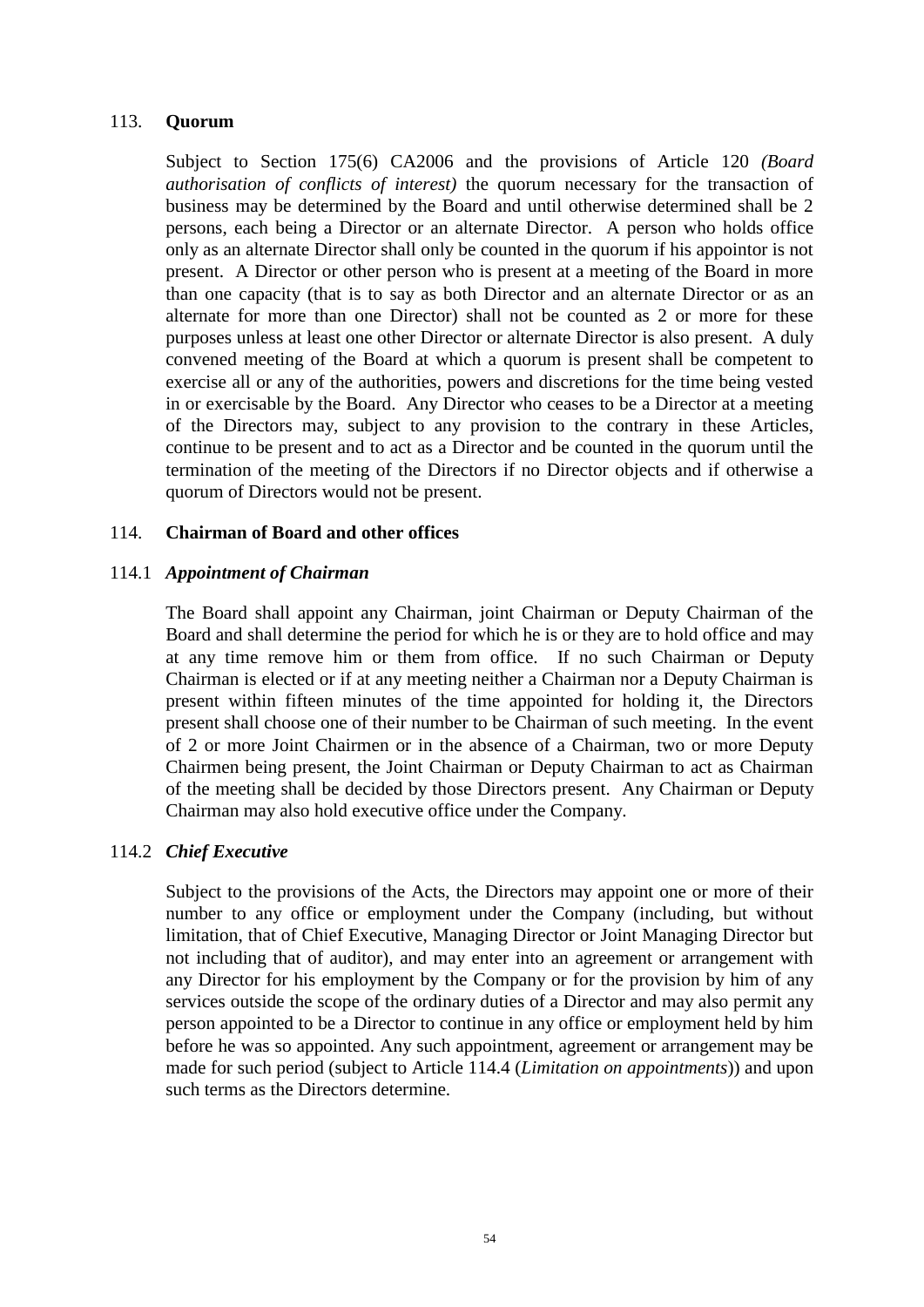## 114.3 *Delegation of powers*

Without prejudice to the generality of the foregoing the Directors may entrust to and confer upon any Director holding any such office or employment any of the powers exercisable by them as Directors with power to sub-delegate upon such terms and conditions and with such restrictions as they think fit and either collaterally with or to the exclusion of their own powers, authorities and discretions, and may from time to time revoke, withdraw, alter or vary all or any of such powers but no person dealing in good faith and without notice of the revocation or variation shall be affected by it.

## <span id="page-60-0"></span>114.4 *Limitation on appointments*

The Directors may not appoint any one of their number to be both Chairman and Chief Executive or Managing Director of the Company at the same time, unless such appointment is limited to a period not exceeding one year from the date of the appointment, after which the appointment shall lapse and the Directors shall not renew it, although they may (if they wish) appoint the person who had been both Chairman and Chief Executive or Managing Director to hold one only of those offices.

### 114.5 *Removal from position*

The Directors may (without prejudice to any claim for damages for breach of any agreement between the Director and the Company) remove a Director from any office and appoint another in his place.

## 114.6 *Cessation of position on ceasing to be a director*

A Director appointed to the office of Chairman, Deputy Chairman, Managing Director, Chief Executive or any other executive office shall automatically and immediately cease to hold that office if he ceases to hold the office of Director for any cause, but he shall not (unless any agreement between him and the Company shall otherwise provide) cease to hold his office as a Director by reason only of his ceasing to be Chairman, Deputy Chairman, Managing Director, Chief Executive of the Company or to hold any other such executive office, as the case may be.

### 115. **Voting**

Subject to Section 175(6), 2006 and Article [120,](#page-62-0) questions arising at any meeting shall be determined by a majority of votes. In the case of an equality of votes the Chairman of that meeting shall have a second or casting vote. A Director who is also an alternate director shall be entitled in the absence of his appointor to a separate vote on behalf of his appointor in addition to his own vote and an alternate director who is appointed by 2 or more Directors shall be entitled to a separate vote on behalf of each of his appointors, in their absence.

### 116. **Participation by telephone and electronic mail**

Any Director or his alternate may validly participate in a meeting of the Board or a committee of the Board (if he is entitled to participate in such meeting) through the medium of conference telephone or electronic mail or similar form of communication equipment provided that all persons participating in the meeting are able to hear and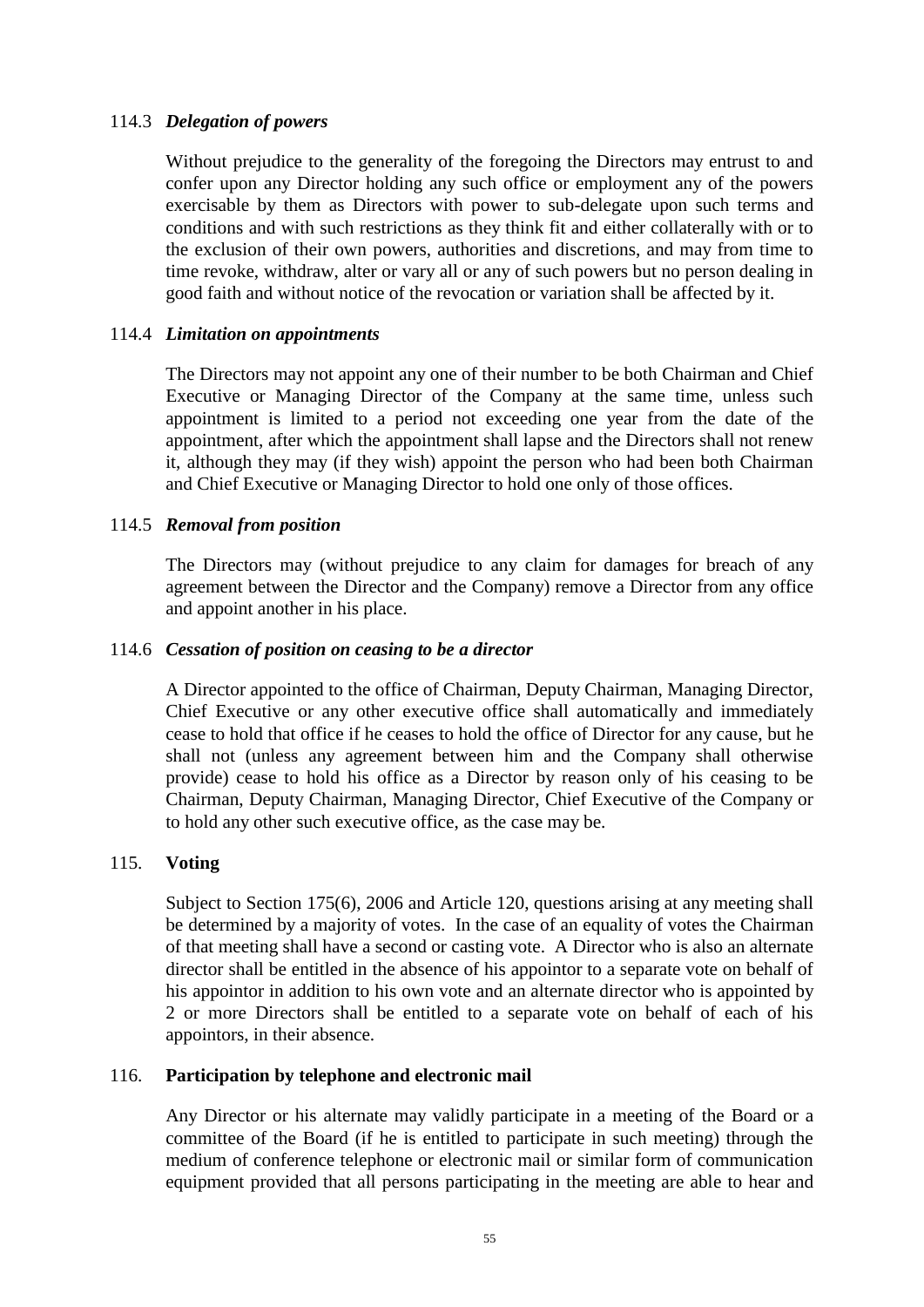speak to each other throughout such meeting or are able to receive communications from each of the other Directors participating in the meeting. A person so participating shall be deemed to be present in person at the meeting and shall accordingly be counted in a quorum and be entitled to vote. Such a meeting shall be deemed to take place where the largest group of those participating is assembled or if there is no group which is larger than any other group where the Chairman of the meeting then is. Subject to the provisions of the Acts, all business transacted in such manner by the Board or a committee of the Board shall for the purpose of these Articles be deemed to be validly and effectively transacted at a meeting of the Board or a committee of the Board notwithstanding that 2 or fewer than 2 Directors or alternate Directors are physically present at the same place.

## 117. **Resolution in writing**

A resolution in writing executed by all of the Directors for the time being entitled to receive notice of a Board meeting and not being less than a quorum or by all the members of a committee of the Board for the time entitled to receive notice of such committee meeting and not being less than a quorum of that committee shall be as valid and effective for all purposes as a resolution duly passed at a meeting of the Board (or committee as the case may be). Such a resolution:

- (a) may consist of several documents in the same form each executed by one or more of the Directors or members of the relevant committee, including executions in electronic form;
- (b) need not be signed by an alternate Director if it is signed by the Director who appointed him; and
- (c) if signed by an alternate Director need not also be signed by his appointor.

For such a resolution to be effective it shall not be necessary for it to be signed by a Director who is prohibited by these Articles from voting thereon or by his alternate.

# 118. **Minutes of proceedings**

### 118.1 *Contents of minutes*

The Board shall cause minutes to be made in books kept for the purpose of recording all orders, resolutions and proceedings of every meeting of the Board, of a committee of the Board, of the Company or of the holders of any class of shares or debentures of the Company including:

- (a) all appointments of officers and committees made by the Board and of any such officer's salary or remuneration; and
- (b) the names of Directors present at every such meeting.

### 118.2 *Evidence of proceedings*

Any such minutes if purporting to be signed by the Chairman of the meeting at which the proceedings were held or by the Chairman of the next succeeding meeting or the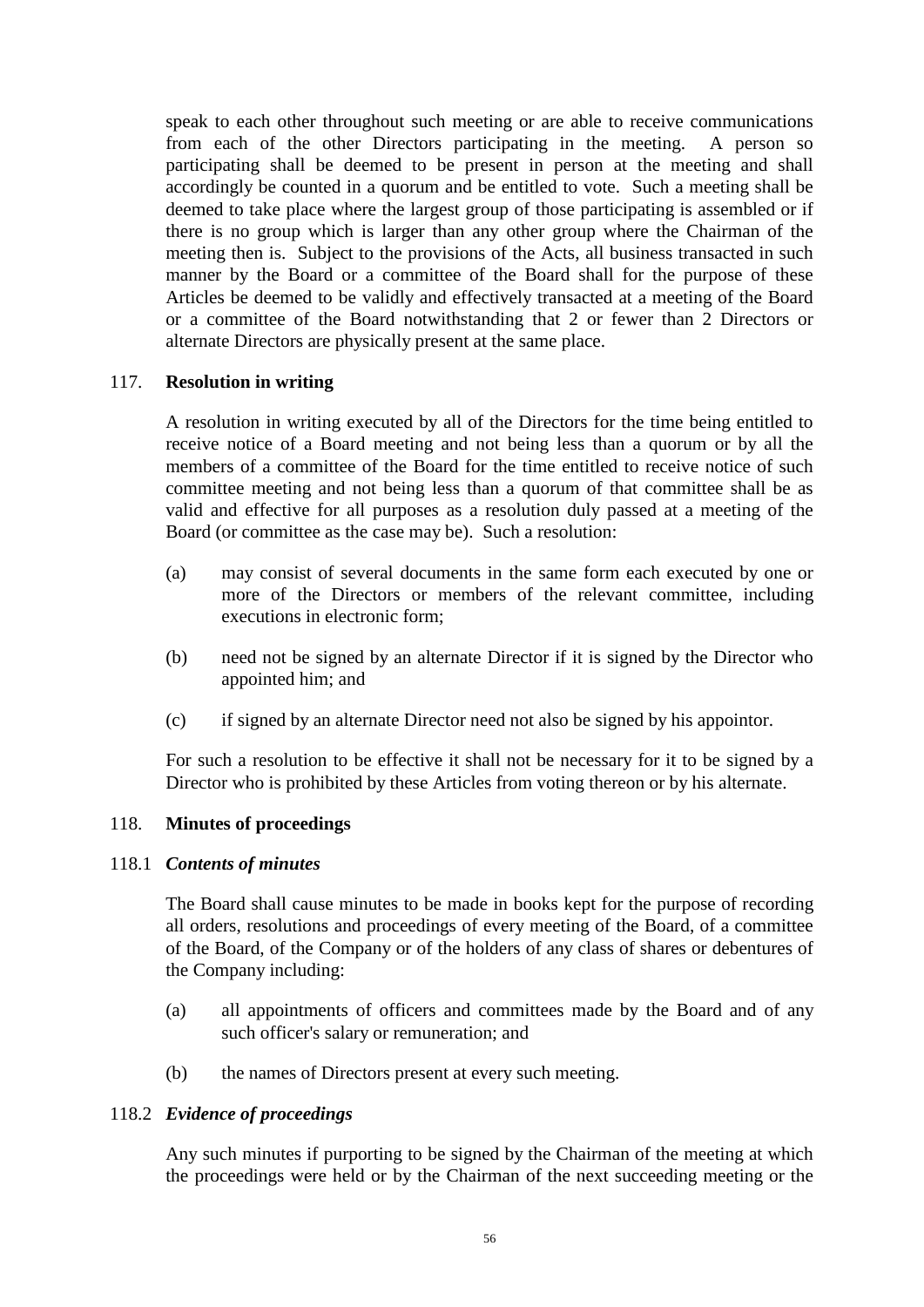Secretary, shall be prima facie evidence of the matters stated in such minutes without any further proof.

# 119. **Validity of proceedings**

All acts done by a meeting of the Board or of any committee of a local board or agency or by any person acting as a Director, alternate Director or member of a committee, local board or agency shall, as regards all persons dealing in good faith with the Company, notwithstanding that it is afterwards discovered that there was some defect in the appointment of any person or persons acting as aforesaid or that they or any of them were or was disqualified from holding office or not entitled to vote or had in any way vacated their or his office or that the delegation to such committee, local board or agency had been annulled, varied or revoked, be as valid as if every such person had been duly appointed, and was duly qualified and had continued to be a Director alternate Director, or member and had been entitled to vote or as if the delegation had continued in full force and effect.

# **T. Directors' interests**

# <span id="page-62-0"></span>120. **Board authorisation of conflicts of interest**

## <span id="page-62-1"></span>120.1 *Power to authorise*

Subject to and in accordance with the CA2006 and the provision of this Article [120](#page-62-0) (*Board authorisation of conflicts of interest*), the Directors may authorise any Relevant Situation, including without limitation, the continuing performance by the Conflicted Director of his duties and the acceptance of or continuing in any office, employment or position in addition to that of his office as a Director.

### 120.2 *Provisions relating to authorisation*

- (a) Any authorisation under Article [120.1](#page-62-1) (*Power to authorise*) shall be effective only if:
	- (i) the Relevant Situation arose on or after 1 October 2008;
	- (ii) any requirement as to the quorum at any meeting of the Directors at which the matter is considered is met without counting either the Conflicted Director or any other interested Director; and
	- (iii) the matter or situation was agreed to and any relevant resolution was passed without counting the votes of the Conflicted Director and without counting the votes of any other interested Director (or such matter or situation would have been so agreed and such relevant resolution would have been so passed if their votes had not been counted); and
	- (iv) the Conflicted Director has disclosed in writing all material particulars of the matter, office, employment or position which relates to the Relevant Situation which could reasonably be expected to influence the decision of the Independent Directors as to whether to authorise such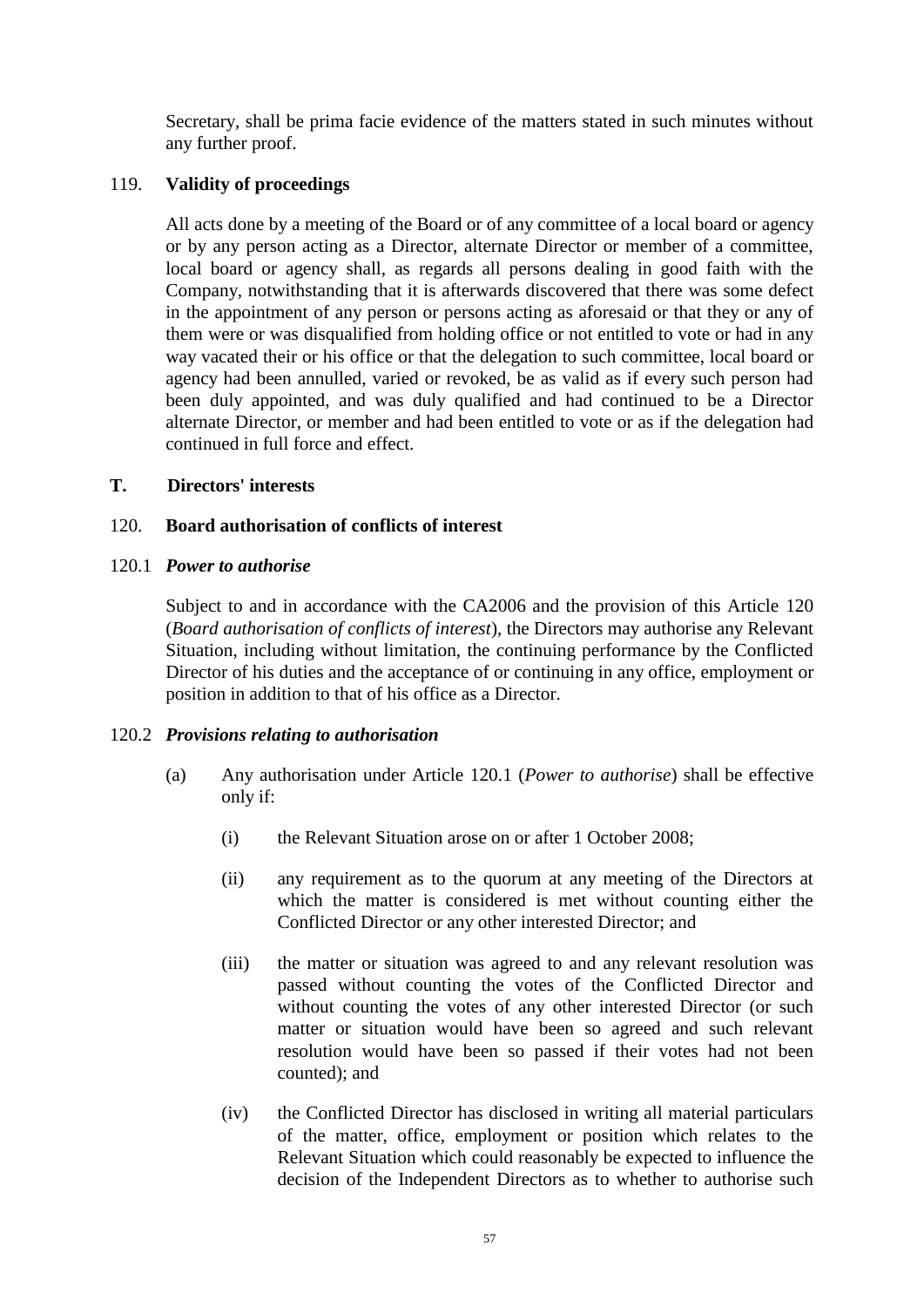matter, office, employment or position which relates to the Relevant Situation and the continuing performance of the Conflicted Director of his duties and/or the terms of such authorisation.

- (b) Subject to the provisions of paragraph (a) any request for authorisation received from a Conflicted Director may be dealt with and resolved upon by the Independent Directors in such manner as any other matter may be considered and resolved upon by the Directors in accordance with these Articles.
- (c) Any authorisation made in accordance with this Article [120](#page-62-0) may be made on such terms and subject to such conditions and/or limitations as the Independent Directors may, in their absolute discretion determine (including, without limitation, excluding the Conflicted Director and any other interested director from certain Board meetings, withholding from him or them certain Board or other papers and/or denying him or them access to certain confidential Company information) and such terms and limitations may be imposed at the time of or after the authorisation and may be subsequently varied or terminated.
- (d) in considering any request for authorisation in respect of a Relevant Situation, the Independent Directors shall be entitled to exclude the Conflicted Director from any meeting or other discussion (whether oral or written) concerning the authorisation of such Relevant Situation and they shall also be entitled to withhold from such Conflicted Director any Board or other papers concerning the authorisation of such Relevant Situation.

# <span id="page-63-0"></span>120.3 *Confidential information, absenting from Board meetings and receipt of Board papers etc*

If a matter, office, employment or position relating to a Relevant Situation is authorised by the Independent Directors in accordance with the provisions of this Article [120,](#page-62-0) the Conflicted Director (for long as he reasonably believes such Relevant Situation subsists):

- (a) shall not be required to disclose to the Company (including the Board or any committee of it) any confidential information relating to such matter, office, employment or position which he obtains or has obtained otherwise than in his capacity as a Director, if to make such disclosure would give rise to a breach of duty or breach of obligation of confidence owed by him to another person in relation to such matter, office, employment or position;
- (b) shall be entitled to absent himself from all or any meetings of the Board (or any committee of it) at which anything relating to such matter, office, employment or position will or may be discussed; and
- (c) shall be entitled to make such arrangements as he thinks fit not to receive documents or information (including, without limitation, Board papers (or those of any committee of it)) relating to any such matter, office, employment or position and/or for such documents or information to be received and read by a professional adviser on his behalf,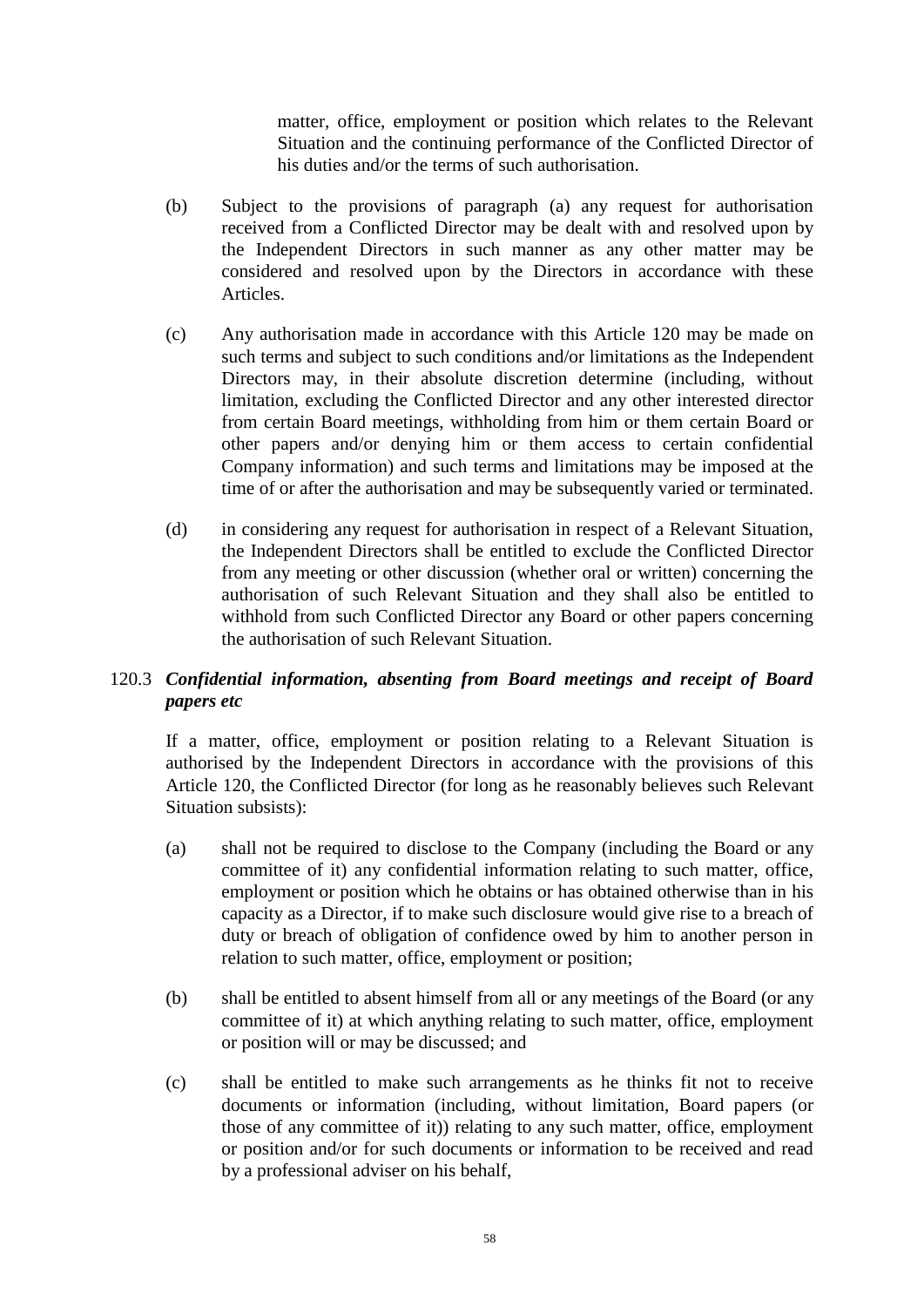and in so doing, such Conflicted Director shall not be in breach of any general duty he owes to the Company pursuant to Sections 171 to 177 (inclusive), CA2006 and the provisions of this Article [120.3](#page-63-0) shall be without prejudice to any equitable principle or rule of law which may excuse the Conflicted Director from disclosing information or attending meetings or receiving documents or information, in circumstances where such disclosure, attendance or receipt would otherwise be required under these Articles.

# 120.4 *Exceptions to requirement for authorisation*

It shall not be necessary for a Conflicted Director to seek any authorisation under this Article [120](#page-62-0) if:

- (a) the Relevant Situation cannot reasonably be regarded as likely to give rise to a conflict of interest;
- (b) the conflict of interest arises in relation to a proposed or existing transaction or arrangement with the Company in which the Conflicted Director is in any way, directly or indirectly, interested; or
- (c) the provisions of Chapter 4, Part 10, CA2006 apply to the Relevant Situation and either approval is given in accordance with the relevant provision(s) of that Chapter or any such approval is not required (as determined in accordance with the relevant provision of that Chapter).

## <span id="page-64-0"></span>121. **Director may have interests**

Provided permitted by the Acts and provided he has disclosed to the Board the nature and extent of his interest in accordance with Article [122](#page-65-0) (*Disclosure of interests to Board*), a Director, notwithstanding his office:

- (a) may be a party to, or otherwise interested in any contract, arrangement, transaction or proposal with the Company or in which the Company is otherwise interested, either in regard to his tenure of any office or place of profit or as vendor, purchaser or otherwise;
- (b) may hold any other office or place of profit under the Company (except that of Auditor or of auditor of a subsidiary of the Company) in addition to the office of Director and may act by himself or through his firm in a professional capacity for the Company and in any such case on such terms as to remuneration and otherwise as the Remuneration Committee may arrange either in addition to or in lieu of any remuneration provided for by any other Article;
- (c) may be a member of or a director or other officer of, or employed by, or a party to any transaction or arrangement with or otherwise interested in, any body corporate promoted by or promoting the Company or in which the Company is otherwise interested or as regards which the Company has any powers of appointment;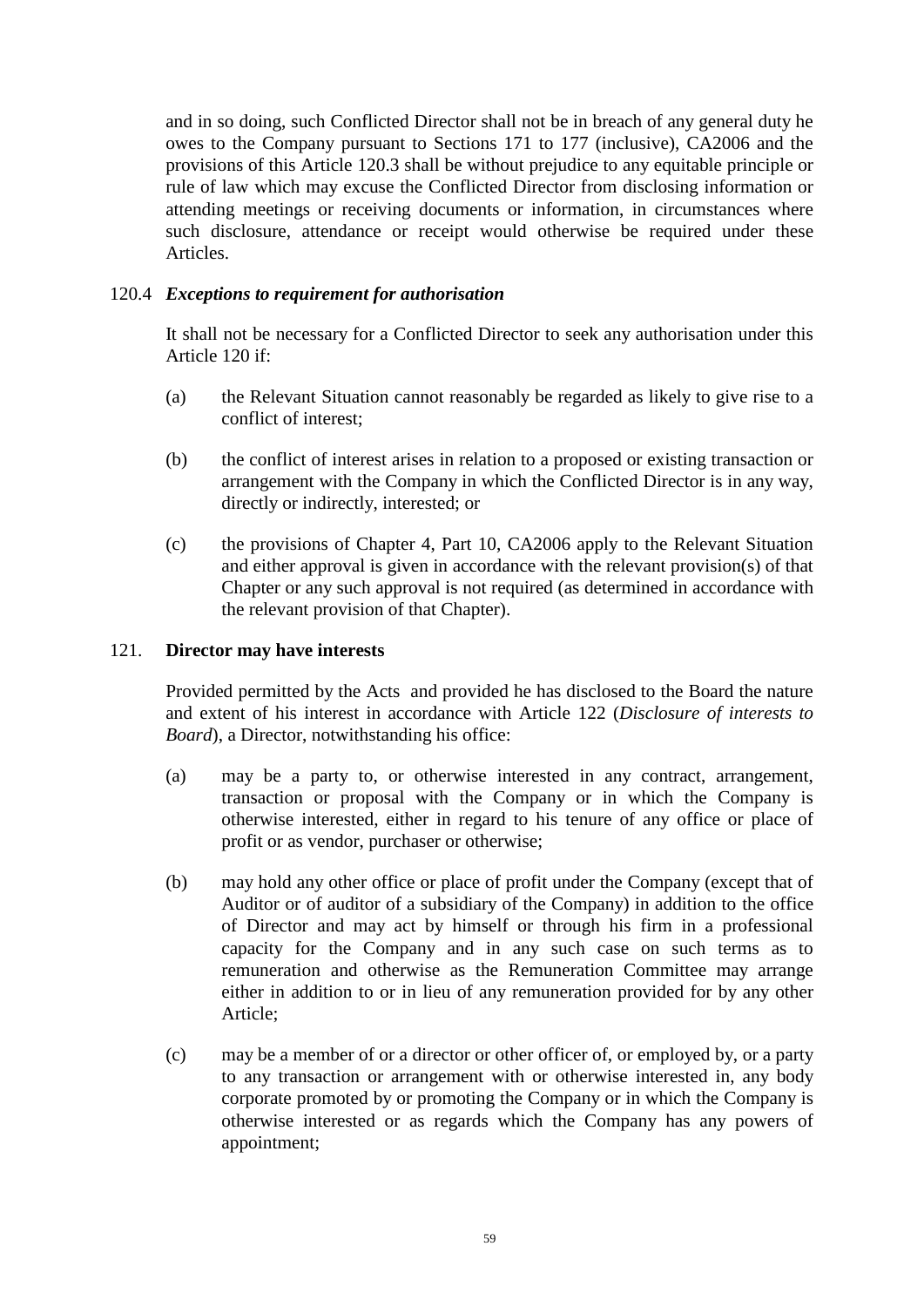- (d) shall not, by reason of his office, be liable to account to the Company for any dividend, profit, remuneration, superannuation payment or other benefit which he derives from:
	- (i) any matter, office, employment or position which relates to a Relevant Situation authorised in accordance with Article [120](#page-62-0) (*Board authorisation of conflicts of interest*); or
	- (ii) any office, employment, contract, arrangement, transaction or proposal or other interest permitted pursuant to paragraphs (a) to (c) (inclusive) of this Article [121,](#page-64-0)

and no contract, arrangement, transaction or proposal shall be avoided on the grounds of any Director having any such interest or receiving any such dividend, profit, remuneration, superannuation, payment or other benefit authorised in accordance with Article [120](#page-62-0) (*Board authorisation of conflicts of interest*) or permitted pursuant to paragraphs (a) to (c) (inclusive) of this Article [121](#page-64-0) and the receipt of any such dividend, profit, remuneration, superannuation, payment or other benefit so authorised or permitted shall not constitute a breach of the duty not to accept benefits from third parties as set out in Section 176, CA2006.

### <span id="page-65-0"></span>122. **Disclosure of interests to Board**

## <span id="page-65-4"></span>122.1 *Declaration of interest other than in relation to transactions or arrangements with the Company*

A Director shall declare the nature and extent of his interest in a Relevant Situation to the other Directors and any such declaration shall be made in accordance with the provisions of Articles [122.4](#page-65-1) to [122.6](#page-66-0) (inclusive).

### <span id="page-65-2"></span>122.2 *Declaration of interest in a proposed transaction or arrangement with the Company*

If a Director is in any way, directly or indirectly, interested in a proposed transaction or arrangement with the Company, he must declare the nature and extent of that interest to the other Directors and any such declaration shall be made in accordance with the provisions of Articles [122.4](#page-65-1) to [122.6](#page-66-0) (inclusive).

#### <span id="page-65-3"></span>122.3 *Declaration of interest in an existing transaction or arrangement with the Company*

If a Director is in any way, directly or indirectly, interested in a transaction or arrangement which has already been entered into by the Company, he must declare the nature and extent of his interest to the other Directors (unless the interest has already been declared under Article [122.2](#page-65-2) (*Declaration of interest in a proposed transaction or arrangement with the Company)*) and any such declaration shall be made in accordance with the provisions of Articles [122.4](#page-65-1) to [122.6](#page-66-0) (inclusive).

#### <span id="page-65-1"></span>122.4 *Method of declarations of interest*

(a) The declaration of interest must (in the case of Article [122.3](#page-65-3) (*Declaration of interest in an existing transaction or arrangement with the Company*)) and may, but need not (in the case of Article [122.1](#page-65-4) (*Declaration of interest other*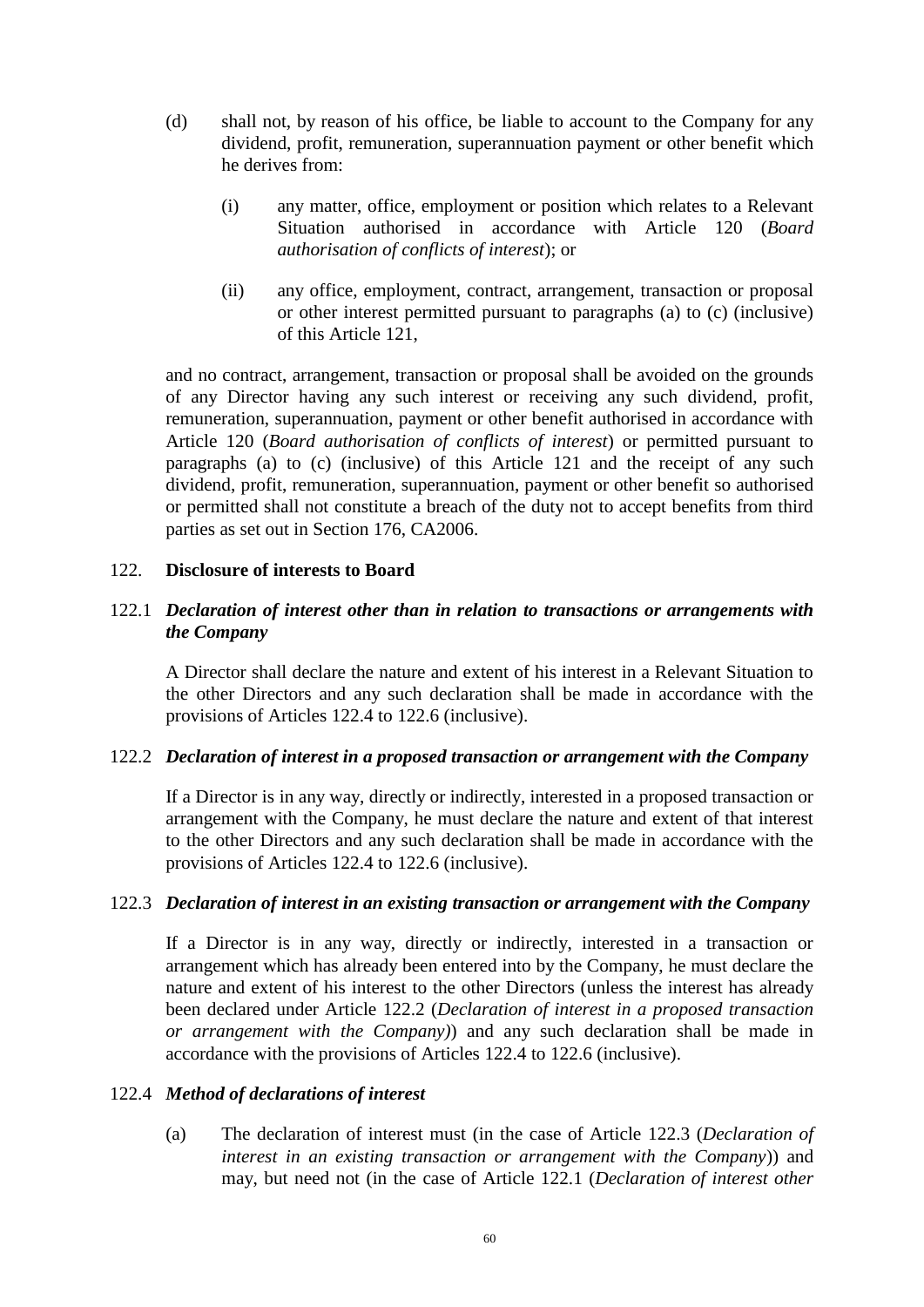*than in relation to transactions or arrangements with the Company*) or Article [122.2](#page-65-2) (*Declaration of interest in a proposed transaction or arrangement with the Company*), be made:

- (i) at a meeting of the Directors, or
- (ii) by notice to the Directors in accordance with:
	- (A) Section 184, CA2006 (notice in writing); or
	- (B) Section 185, CA2006 (general notice).
- (b) If any declaration of interest made pursuant to Articles [122.1](#page-65-4) to [122.3](#page-65-3) (inclusive) proves to be, or becomes, inaccurate or incomplete, a further declaration must be made.

## 122.5 *Timing of declarations of interest*

- (a) Any declaration of interest required by Article [122.1](#page-65-4) (*Declaration of interest other than in relation to transactions or arrangements with the Company*) must be made as soon as is reasonably practicable. Failure to comply with this requirement does not affect the underlying duty to make the declaration of interest.
- (b) Any declaration of interest required by Article [122.2](#page-65-2) (*Declaration of interests in a proposed transaction or arrangement with the Company*) must be made before the Company enters into the transaction or arrangement.
- (c) Any declaration of interest required by Article [122.3](#page-65-3) (*Declaration of interest in an existing transaction or arrangement with the Company*) above must be made as soon as is reasonably practicable. Failure to comply with this requirement does not affect the underlying duty to make the declaration of interest.

### <span id="page-66-0"></span>122.6 *Exceptions to requirement for declaration of interest*

No declaration of interest is required under this Article [122:](#page-65-0)

- (a) in relation to an interest of which the Director is not aware, or where the Director is not aware of the transaction or arrangement in question. For this purpose, a Director is treated as being aware of matters of which he ought reasonably to be aware;
- (b) if the interest cannot reasonably be regarded as likely to give rise to a conflict of interest;
- (c) if, or to the extent that, the other Directors are already aware of it (and for this purpose the other Directors are treated as aware of anything of which they ought reasonably to be aware); or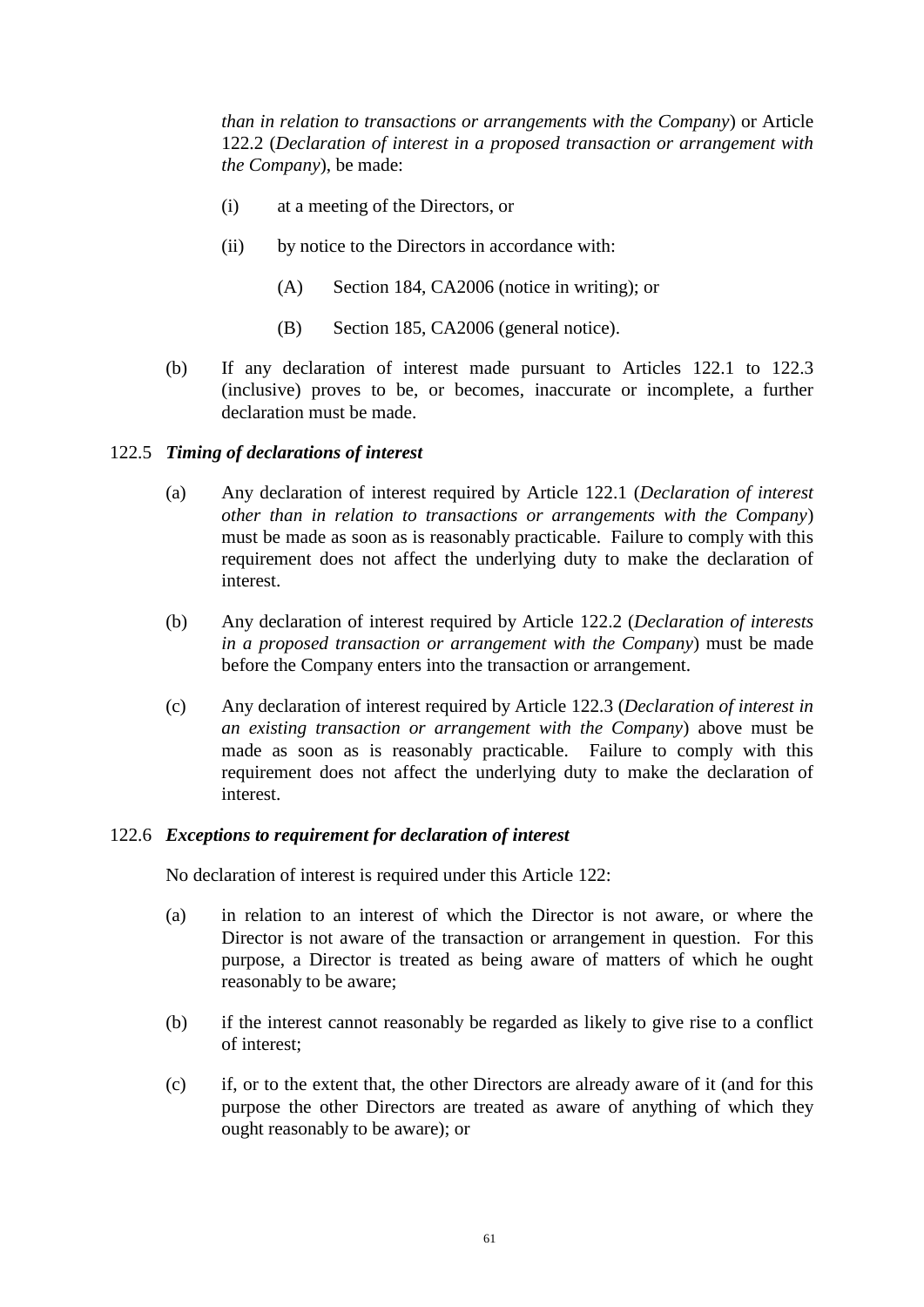- (d) if, or to the extent that, it concerns terms of his service contract that have been or are to be considered:
	- (i) by a meeting of the Directors; or
	- (ii) by a committee of the Directors appointed for the purpose under these Articles.

## <span id="page-67-0"></span>123. **Interested Director not to vote or count for quorum**

Save as provided in this Article [123,](#page-67-0) a Director shall not vote on or be counted in the quorum in relation to any resolution of the Board or of a committee of the Board concerning any transaction or arrangement with the Company in which he has an interest which may reasonably be regarded as likely to give rise to a conflict of interest, unless the resolution relates to one of the matters set out in the following subparagraphs in which case (subject to the terms of any authorisation granted pursuant to Article [120](#page-62-0) (*Board authorisation of conflicts of interest*)) he shall be entitled to vote and be counted in the quorum:

- (a) the giving to him of any guarantee, security or indemnity in respect of money lent or obligations incurred by him at the request of or for the benefit of the Company or any of its subsidiary undertakings;
- (b) the giving to a third party of any guarantee, security or indemnity in respect of a debt or obligation of the Company or any of its subsidiary undertakings for which he himself has assumed responsibility in whole or in part either alone or jointly with others, under a guarantee or indemnity or by the giving of security;
- (c) where the Company or any of its subsidiary undertakings is offering securities in which offer the Director is or may be entitled to participate as a holder of securities or in the underwriting or sub-underwriting of which the Director is to participate;
- (d) relating to another company in which he and any persons connected with him do not to his knowledge hold an interest in shares (as that term is used in Sections 820 to 825 (inclusive), CA2006) representing 1% or more of either any class of the equity share capital, or the voting rights, in such company;
- (e) relating to an arrangement for the benefit of the employees of the Company or any of its subsidiary undertakings which does not award him any privilege or benefit not generally awarded to the employees to whom such arrangement relates;
- (f) concerning insurance which the Company proposes to maintain or purchase for the benefit of Directors or for the benefit of persons including Directors;
- (g) the funding of expenditure by one or more Directors in defending proceedings against him or them or doing anything to enable such Director(s) to avoid incurring such expenditure provided that such funding is consistent with, or no more beneficial to him than the provisions of these Articles (and provided always such funding is permitted pursuant to the provisions of the Acts); or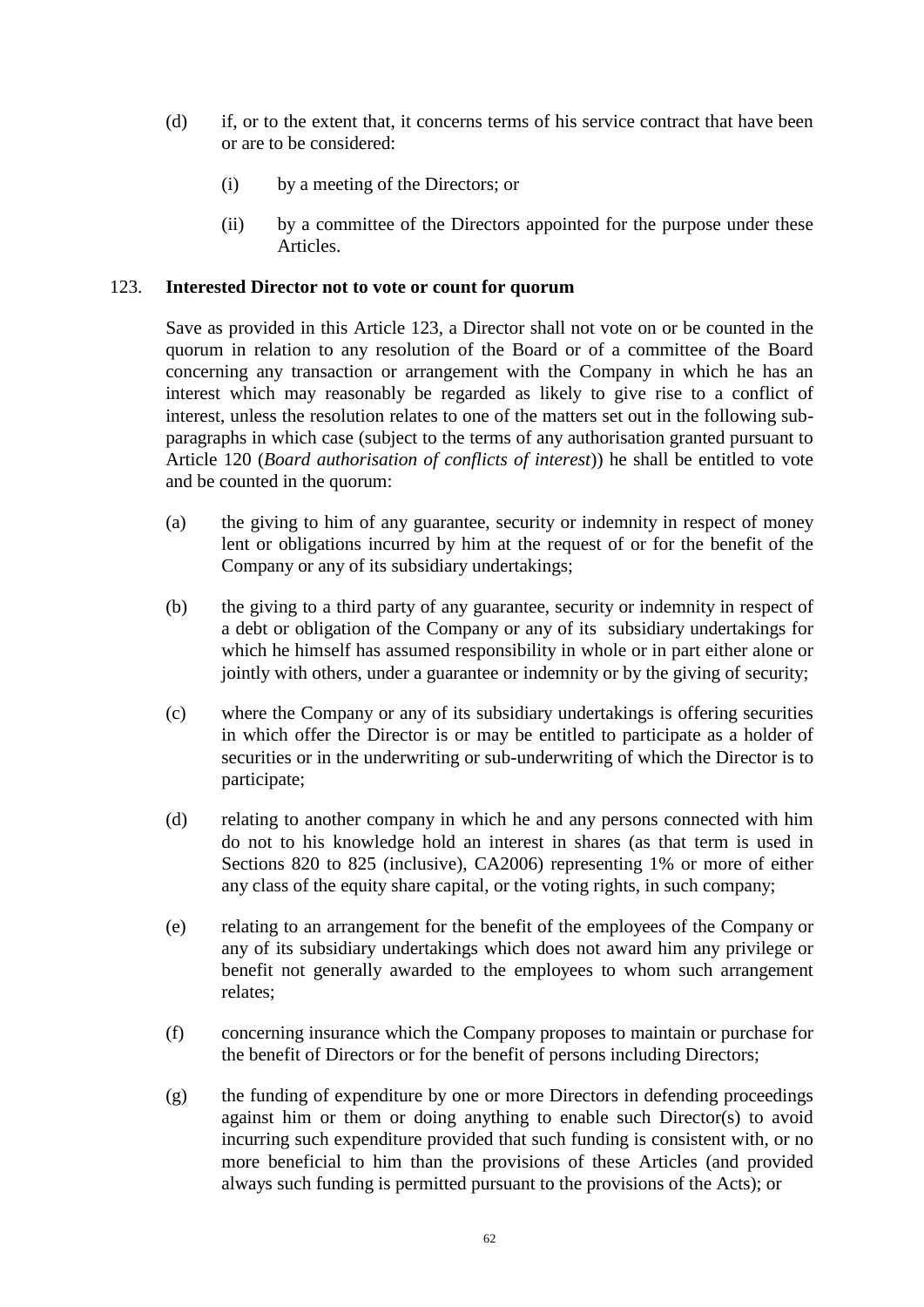(h) the giving of an indemnity or indemnities in favour of one or more Directors which is/are consistent with, or no more beneficial to him than any such indemnities provided pursuant these Articles (and provided always such indemnities are permitted pursuant to the provisions of the Acts).

### 124. **Director's interest in own appointment**

A Director shall not vote or be counted in the quorum on any resolution of the Board or committee of the Board concerning his own appointment (including fixing or varying the terms of his appointment or its termination) as the holder of any office or place of profit with the Company or any company in which the Company is interested. Where proposals are under consideration concerning the appointment (including fixing or varying the terms of appointment or termination) of 2 or more Directors to offices or places of profit with the Company or any company in which the Company is interested, such proposals may be divided and a separate resolution considered in relation to each Director. In such case each of the Directors concerned (if not otherwise debarred from voting under these Articles) shall be entitled to vote (and be counted in the quorum) in respect of each resolution except that concerning his own appointment.

### 125. **Chairman's ruling conclusive on Director's interest**

If any question arises at any meeting of the Board or any committee of the Board as to whether an interest of Director (other than the Chairman's interest) shall reasonably be regarded as likely to rise to a conflict of interest or as to the entitlement of any Director (other than the Chairman) to vote or be counted in a quorum and such question is not resolved by his voluntarily agreeing to abstain from voting or being counted in the quorum such question (unless the Director concerned is the Chairman in which case Article [126](#page-68-0) (*Director's resolution conclusive on Chairman's interest*) shall apply) shall before the conclusion of the meeting be referred to the Chairman of the meeting. The Chairman's ruling in relation to the Director concerned shall be final and conclusive except in a case where the nature or extent of the interest of the Director has not been fairly disclosed.

### <span id="page-68-0"></span>126. **Directors' resolution conclusive on Chairman's interest**

If any question arises at any meeting of the Board or any committee of the Board as to whether an interest of the Chairman shall reasonably be regarded as likely to rise to a conflict of interest or as to the entitlement of the Chairman to vote or be counted in a quorum and such question is not resolved by his voluntarily agreeing to abstain from voting or being counted in the quorum, such question shall before the conclusion of the meeting be decided by resolution of the Directors or committee members present at the meeting (excluding the Chairman) whose majority vote shall be final and conclusive except in a case where the nature or extent of the interest of the Director has not been fairly disclosed.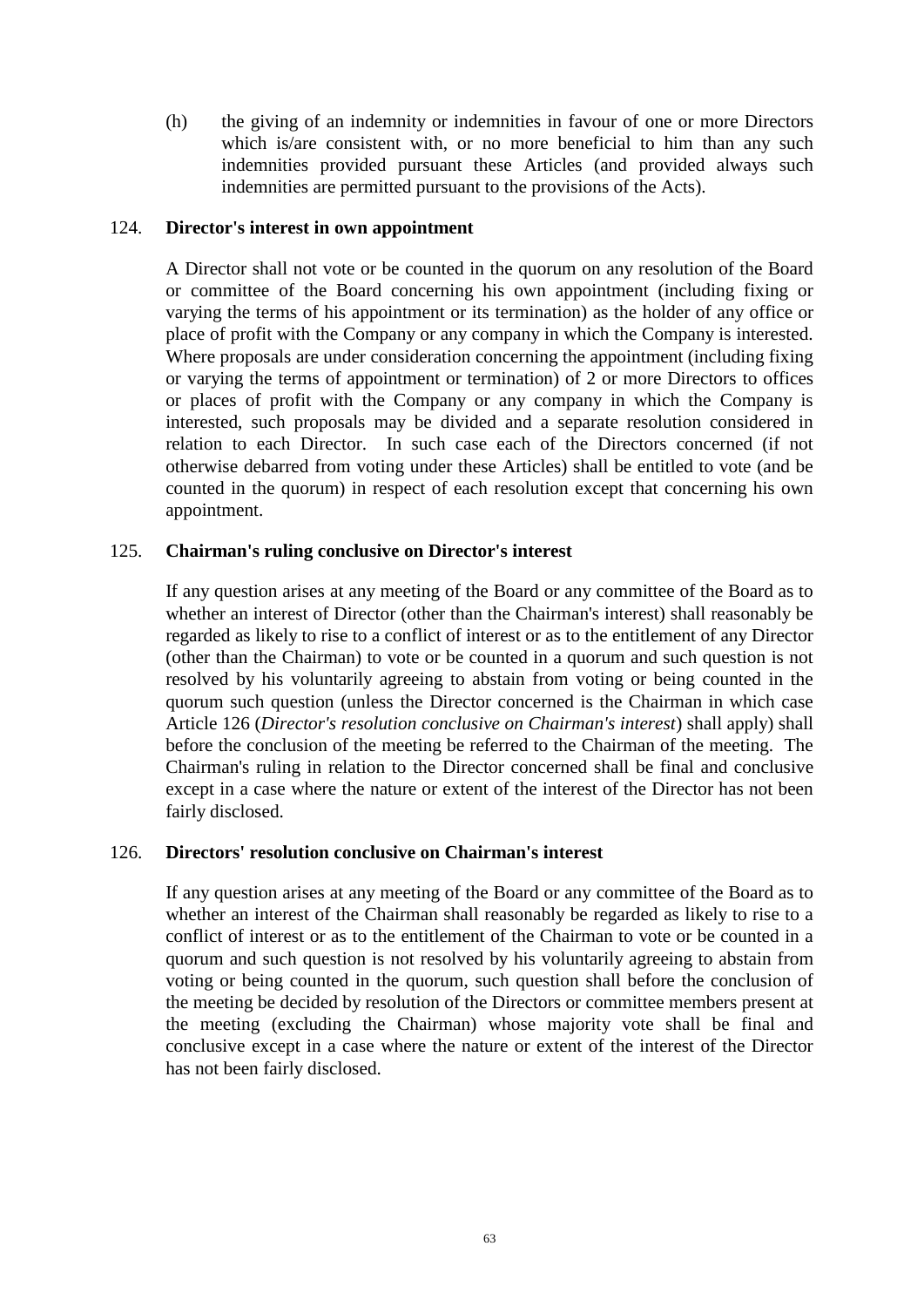## 127. **Alternate Directors**

For the purposes of Articles [120](#page-62-0) to [126](#page-68-0) (inclusive), in relation to an alternate Director, an interest of his appointor shall be treated as an interest of the alternate Director without prejudice to any interest which the alternate Director otherwise has.

### 128. **Exercise by the Company of voting powers**

The Board may exercise the voting power conferred by the shares in any company held or owned by the Company in such manner in all respects as it thinks fit (including the exercise thereof in favour of any resolution appointing the Directors or any of them directors of such company, or voting or providing for the payment of remuneration to the directors of such company).

### **U. The Seal, official seal for use abroad and execution of deeds without sealing**

### 129. **Application of Seal**

The Seal shall be used only by the authority of a resolution of the Board or of a committee of the Board so authorised. The Board may determine whether any instrument to which the Seal is affixed shall be signed and if it is to be signed who shall sign it. Unless otherwise so determined (and subject to any contrary provisions of these Articles regarding share certificates and warrants):

- (a) share certificates and warrants and (subject to the provisions of any instrument constituting them) certificates issued under the Seal in respect of any debentures or other securities (but excluding letters of allotment or scrip certificates) shall be signed by the Board but the Board may, by resolution, determine that any signatures may be affixed to or printed on any such certificate by any means approved by the Board (including such signature(s) being applied by any mechanical or electronic means in place of the person's actual signature) or that such certificates need not bear any signature; and
- (b) every other instrument to which the Seal is affixed shall be signed by a Director and the Secretary or by 2 Directors or by any other person appointed by the Board for the purpose.

### 130. **Execution of Deeds without sealing**

A document signed by:

- (a) a Director and by the Secretary; or
- (b) two Directors; or
- (c) by a Director in the presence of a witness who attests the signature,

and expressed (in whatever form of words) to be executed by the Company as a deed, shall have the same effect as if it were executed under the Seal, provided that no instrument shall be so signed which makes it clear on its face that it is intended by the person or persons making it not to have effect as a deed without the authority of a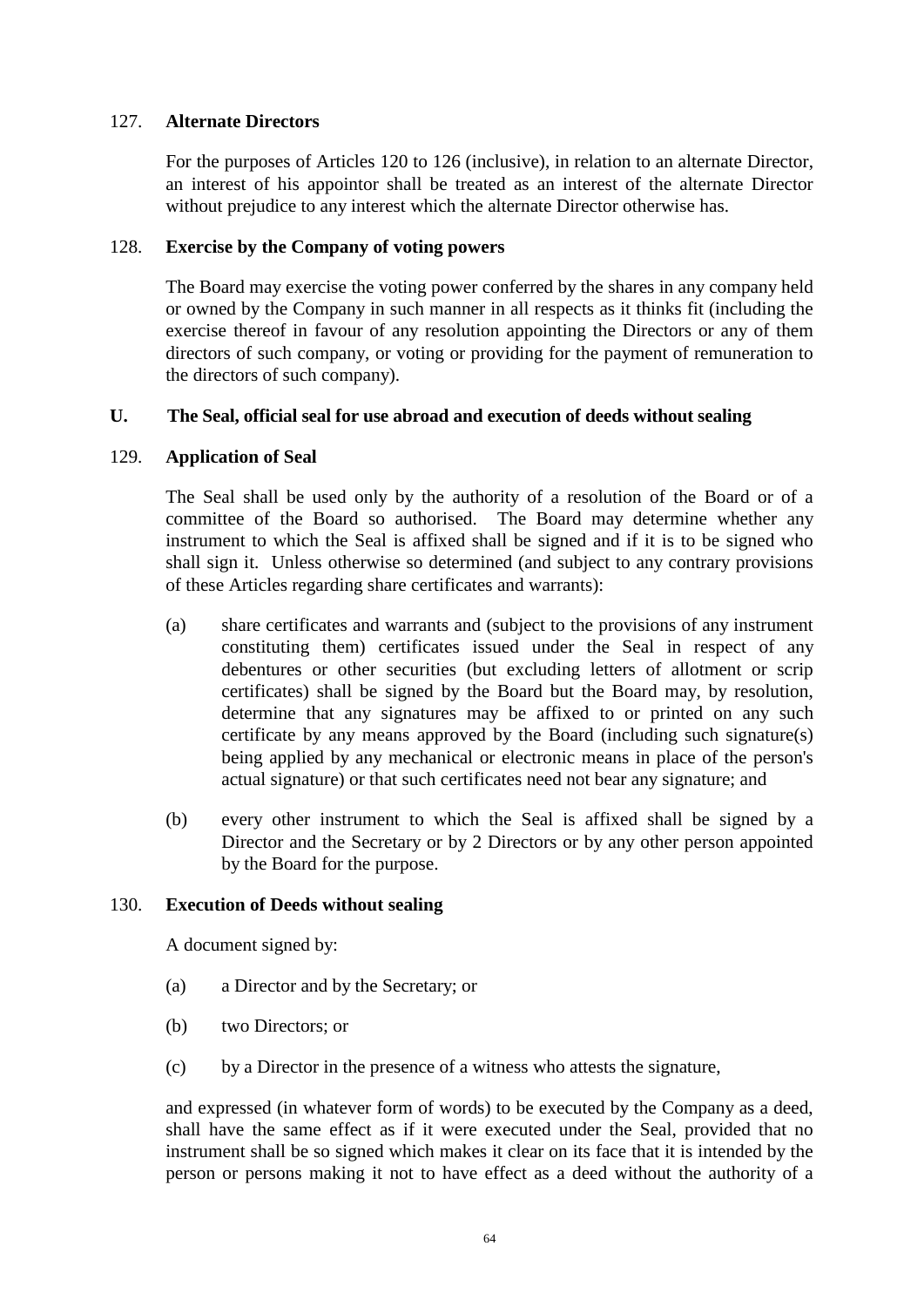resolution of the Board or of a committee of the Board authorised in that behalf. An instrument or document which is executed by the Company as a deed shall not be deemed to be delivered by the Company solely as a result of it having been executed by the Company.

## 131. **Official seal for use abroad**

Subject to the provisions of the Acts, the Company may have an official seal for use in any place abroad and the Company may by an instrument executed by the Company appoint any agent or committee abroad to be the duly authorised agent or committee of the Company for the purpose of affixing and using such official seal and may impose such restrictions on the use thereon as it may think fit.

## **V. Secretary**

## 132. **The Secretary**

# 132.1 *Board's power of appointment*

Subject to the provisions of the Acts, the Board shall appoint a Secretary or joint secretaries and shall have power to appoint one or more persons to be an assistant or deputy secretary each for such term, at such remuneration and on such other terms and conditions as it thinks fit and any Secretary so appointed may be removed by the Board but without prejudice to any claim for damages for breach of any contract of services between him and the Company.

### 132.2 *Limitations where a Director is also a secretary*

Any provision of the Acts or of these Articles requiring or authorising a thing to be done by or to a Director and the Secretary shall not be satisfied by its being done by or to the same person acting both as Director and as, or in place of, the Secretary.

# **W. Dividend and other payments**

### 133. **Declaration of dividends**

Subject to the provisions of the Acts and of these Articles, the Company may by ordinary resolution declare that out of profits available for distribution dividends be paid to members according to their respective rights and interests in the profits of the Company available for distribution. However, no dividend shall exceed the amount recommended by the Board.

## 134. **Interim dividends**

Subject to the provisions of the Acts and of these Articles, the Board may declare and pay such interim dividends (including any dividend payable at a fixed rate) as appear to the Board to be justified by the profits of the Company available for distribution and the position of the Company. If at any time the share capital of the Company is divided into different classes, the Board may pay such interim dividends on shares which rank after shares conferring preferential rights with regard to dividend as well as on shares conferring preferential rights unless at the time of payment any preferential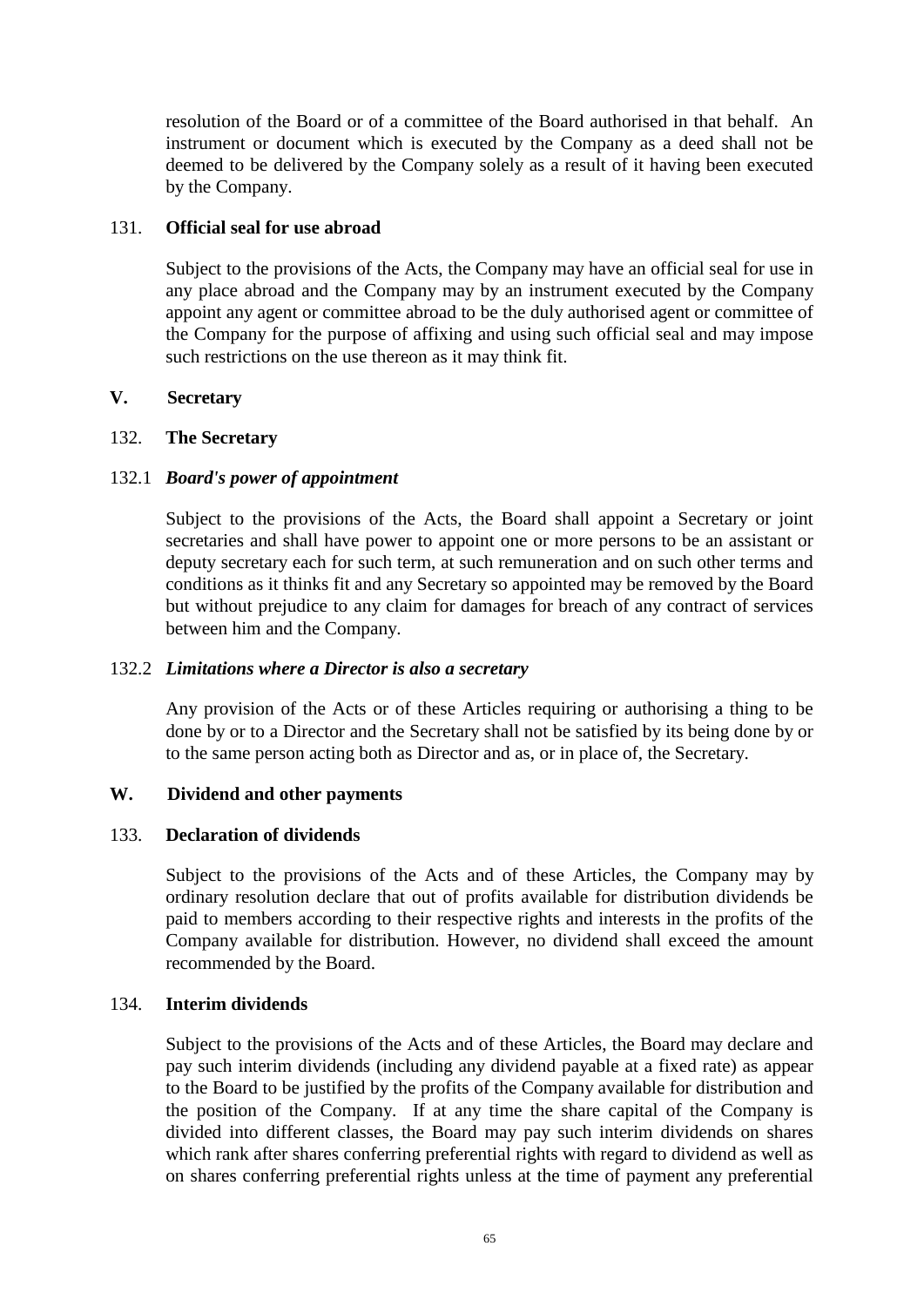dividend is in arrears. Provided that the Board acts in good faith it shall not incur any liability to the holders of shares conferring preferential rights for any loss that they may suffer in consequence of the declaration of, or by the lawful payment of, any interim dividend on any shares ranking after those with preferential rights.

## 135. **Entitlement to dividends**

## 135.1 *Accrual of dividends*

Except as otherwise provided by these Articles and by the rights attached to shares, all dividends shall be declared and paid according to the amounts paid up (otherwise than in advance of calls) on the shares on which the dividend is paid. Subject as aforesaid, all dividends shall be apportioned and paid pro rata according to the amounts paid up or credited as paid up on the shares during any portion or portions of the period in respect of which the dividend is paid but if any share is issued on terms providing that it shall rank for dividend as from a particular date or be entitled to dividends declared after a particular date it shall rank for or be entitled to dividends accordingly.

## 135.2 *Payment of dividends*

All dividends and interest shall be paid (subject to any lien of the Company) to those members whose names shall be on the register at the date at which such dividend shall be declared or at the date at which such interest shall be payable respectively, or at such other date as the Company by ordinary resolution or the Board may determine, notwithstanding any subsequent transfer or transmission of shares.

## 135.3 *Shares passing by transmission*

The Board may pay the dividends or interest payable on shares in respect of which any person is by transmission entitled to be registered as holder to such person upon production of such certificate and evidence as would be required if such person desired to be registered as a member in respect of such shares.

### 136. **Calls or debts may be deducted from dividends**

The Board may deduct from any dividend or other money payable to any member on or in respect of a share all such sums as may be due from him to the Company on account of calls or otherwise in relation to the shares of the Company.

### 137. **Distribution in specie**

The Company in general meeting may, on the recommendation of the Board, by ordinary resolution direct that payment of any dividend declared may be satisfied wholly or partly by the distribution of assets, and in particular, of fully paid up shares or debentures of any other company or in any one or more of such ways. Where any difficulty arises in regard to such distribution the Board may settle it as it thinks fit. In particular, subject to the provisions of the Acts, the Board may:

(a) issue fractional certificates or authorise any person to sell and transfer any fractions or disregard fractions altogether;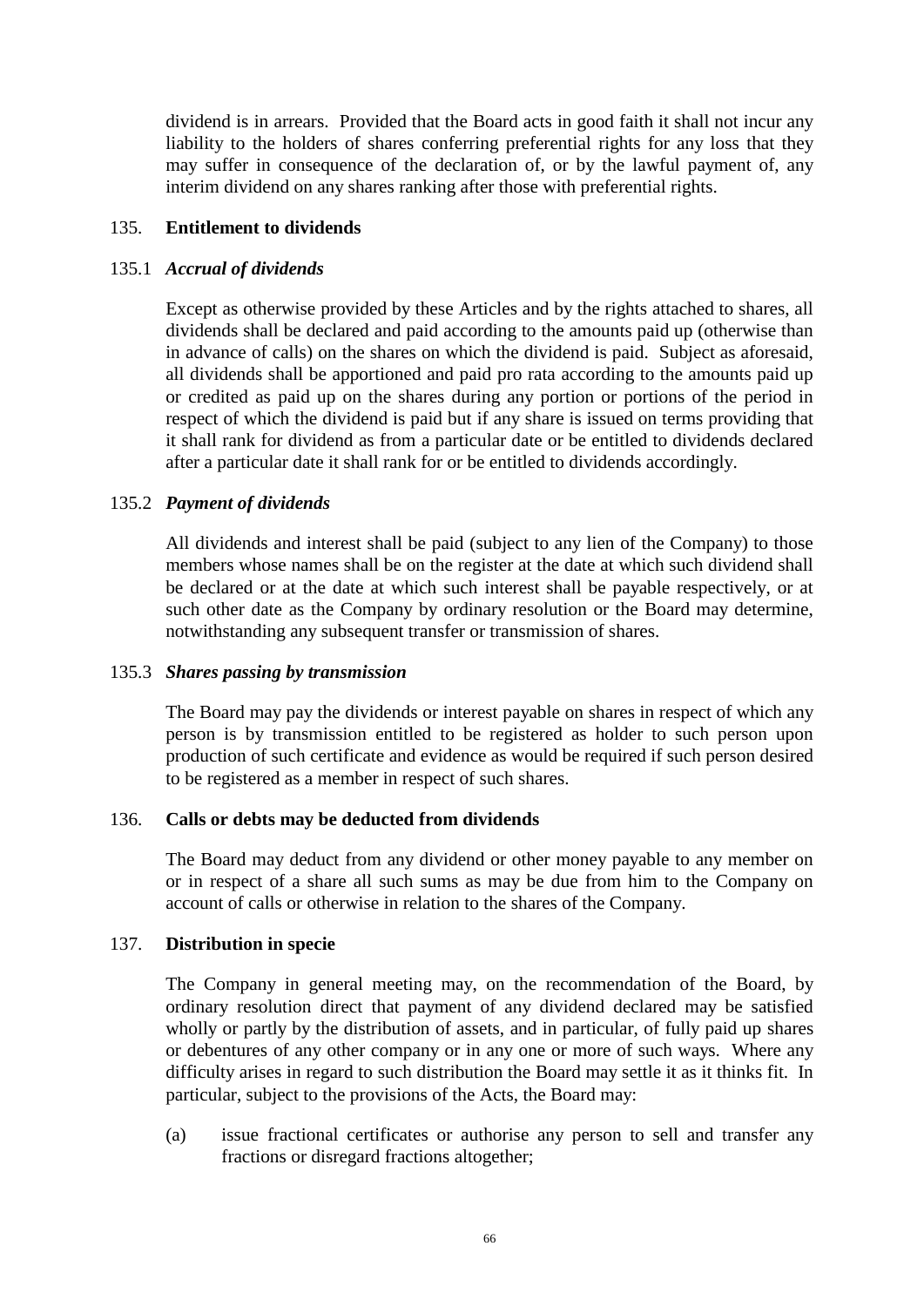- (b) fix the value for distribution of such assets or any part of them and determine that cash payments may be made to any members on the footing of the value so fixed, in order to adjust the rights of members; and
- (c) vest any such assets in trustees on trust for the persons entitled to the dividend.

# 138. **Dividends not to bear interest**

Unless otherwise provided by the rights attached to the share no dividend or other moneys payable by the Company or in respect of a share shall bear interest as against the Company.

#### 139. **Method of payment**

#### 139.1 *General provisions*

The Company may pay any dividend, interest or other sum payable in respect of a share in cash or by direct debit, bank transfer, cheque, dividend warrant or money order (or in respect of any uncertificated share, through the Uncertificated System) and may send it by post or other delivery service to the registered address of the member or person entitled to it (or if 2 or more persons are holders of the share or are jointly entitled to it by reason of the death or bankruptcy of the member or otherwise by operation of law to the registered address of such of those persons as is first named in the Register) or to such person and such address as such member or person or persons may direct in writing. Every cheque, warrant or order is sent at the risk of the person entitled to the money represented by it and shall be made payable to the order of the person or persons entitled or, where an authority in that behalf shall have been received by the Company in such form as the Company shall consider sufficient, to such other person as the person or persons entitled may direct in writing. Payment of the cheque, warrant or order to the person entitled or the person specified in such authority shall be a good discharge by the Company. If any such cheque, warrant or order has or shall be alleged to have been lost, stolen or destroyed the Board may at the request of the person entitled to it issue a replacement cheque, warrant or order, subject to compliance with such conditions as to evidence and indemnity and the payment of out-of-pocket expenses of the Company in connection with the request as the Board may think fit. Any joint holder or other person jointly entitled to a share may give an effective receipt for any dividend or other moneys payable in respect of such share. Any such dividend, interest or other sum may also be paid by any other method as the Board considers appropriate. If the payment is made on behalf of the Company through the Uncertificated System the Company shall not be responsible for any default in accounting for such payment to the member or other person entitled to such payment by a bank or other financial intermediary of which the member or other person is a customer for settlement purposes in connection with the Uncertificated System.

## 139.2 *Payment in currencies other than sterling*

The Board may, at its discretion, make provisions to enable such member(s) as the Board shall from time to time determine to receive dividends duly declared in a currency or currencies other than sterling. For the purposes of the calculation of the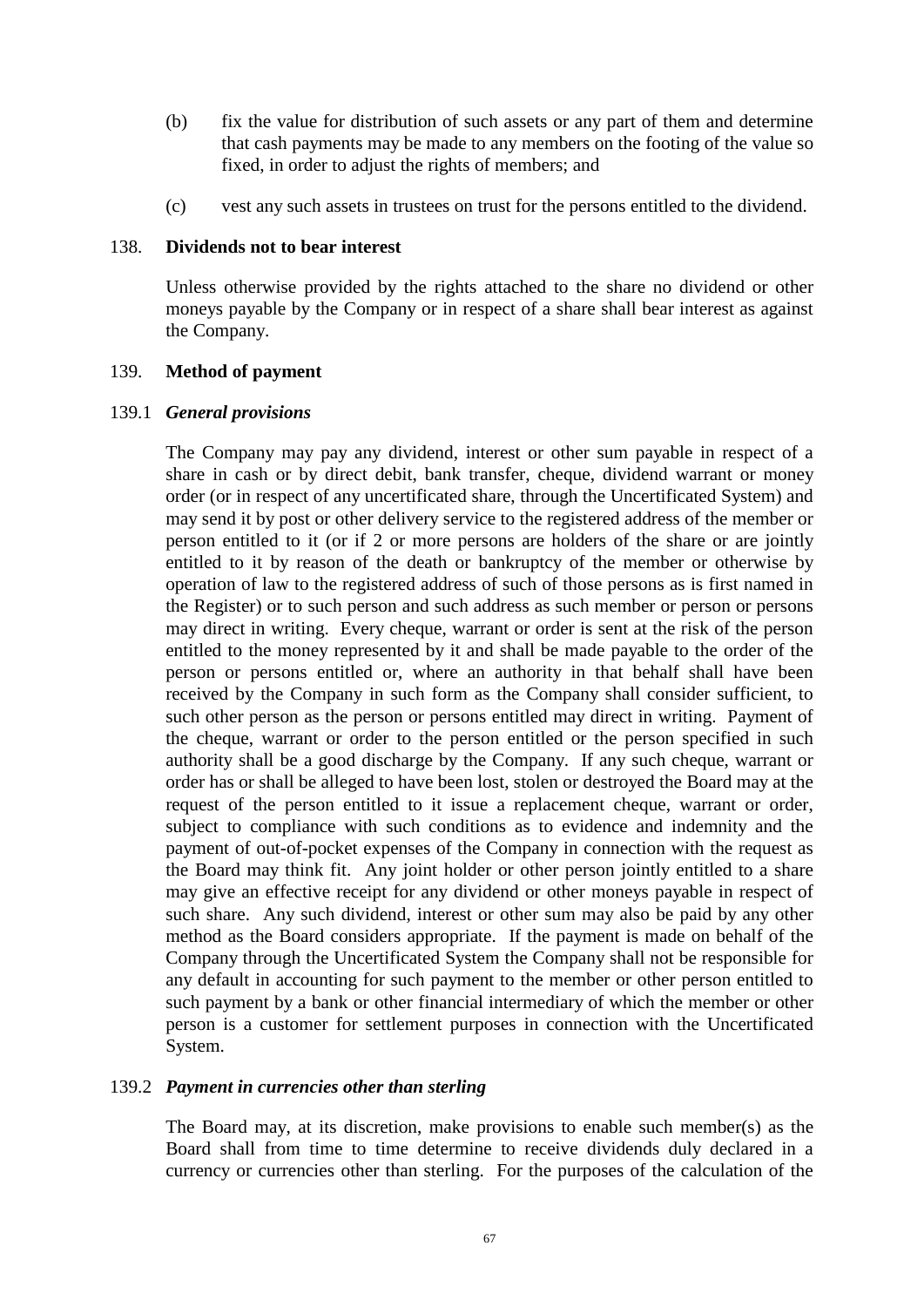amount receivable in respect of any dividend, the rate of exchange to be used to determine the foreign currency equivalent of any sum payable as a dividend shall be such market rate selected by the Board as it shall consider appropriate at the close of business in London on the date which is the business day last preceding:

- (a) in the case of a dividend to be declared by the Company in general meeting, the date on which the Board publicly announces its intention to recommend that specific dividend; and
- (b) in the case of any other dividend, the date on which the Board publicly announces its intention to pay that specific dividend, provided that where the Board considers the circumstances to be appropriate it shall determine such foreign currency equivalent by reference to such market rate or rates or the mean of such market rates prevailing at such time or times or on such other date or dates, in each case falling before the time of the relevant announcement, as the Board may select.

# 139.3 *Payments through the Uncertificated System*

The Board may:

- (a) lay down procedures for making any payments in respect of uncertificated shares through the Uncertificated System;
- (b) allow any holder of uncertificated shares to elect to receive or not to receive any such payment through the Uncertificated System; and
- (c) lay down procedures to enable any such holder to make, vary or revoke any such election.

The Company may make, or procure the making of, any payment in respect of a member's uncertificated shares through the Uncertificated System in accordance with any authority given to the Company to do so (whether in writing, through the Uncertificated System or otherwise) by or on behalf of the member in a form satisfactory to the Board. The making of such payment in accordance with such authority shall be a good discharge by the Company.

# 140. **Uncashed dividends**

If cheques, warrants or orders for dividends or other sums payable in respect of a share sent by the Company to the person entitled thereto by post are returned to the Company undelivered or left uncashed on 2 consecutive occasions the Company shall not be obliged to send any further dividends or other moneys payable in respect of that share due to that person until he notifies the Company of an address to be used for the purpose.

# 141. **Unclaimed dividends**

All dividends, interest or other sum payable and unclaimed for 12 months after having become payable may be invested or otherwise made use of by the Board for the benefit of the Company until claimed and the Company shall not be constituted a trustee in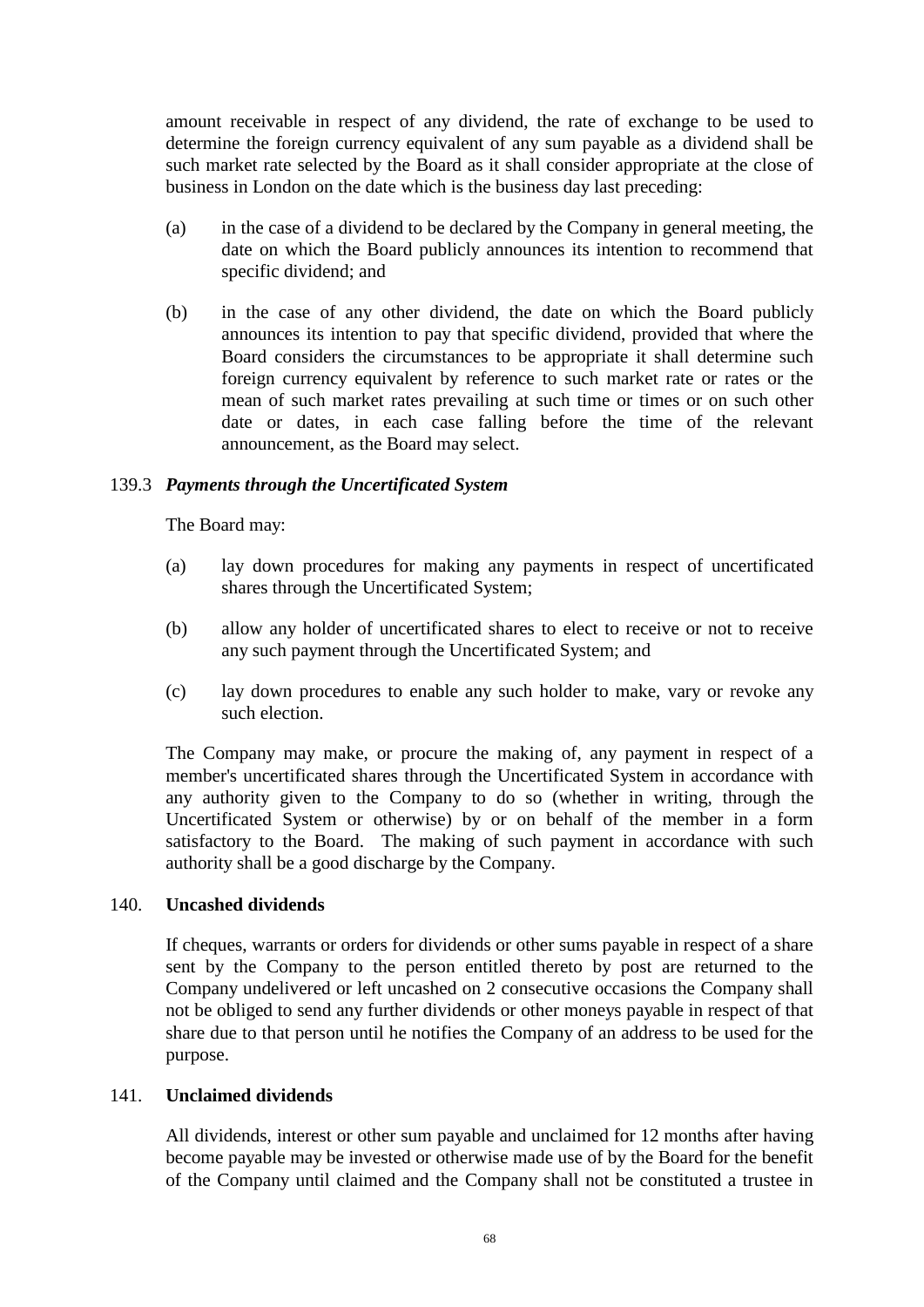respect thereof. All dividends unclaimed for a period of 12 years after having become due for payment shall (if the Board so resolves) be forfeited and shall revert to the Company.

# 142. **Waiver of dividends**

The waiver in whole or in part of any dividend on any share by any document (whether or not under seal) shall be effective only if such document is signed by the member (or the person entitled to the share in consequence of the death, bankruptcy or mental disorder of the holder or otherwise by operation of law) and delivered to the Company and only if or to the extent that the same is accepted as such or acted upon by the Company.

# 143. **Payment of scrip dividends**

# 143.1 *Authority to pay scrip dividends*

The Board may with the prior authority of an ordinary resolution of the Company and subject to such conditions as the Board may determine and provided that the Company has sufficient unissued shares and undistributed profits or reserves to give effect to it, offer to any holders of Ordinary Shares the right to elect to receive Ordinary Shares credited as fully paid, in whole or in part instead of cash in respect of the whole or some part (to be determined by the Board) of any dividend specified by the ordinary resolution. The following provisions shall apply:

- (a) the said resolution may specify a particular dividend, or may specify all or any dividends declared within a specified period or periods but such period may not end later than the beginning of the fifth annual general meeting following the date of the meeting at which such resolution is passed
- (b) the entitlement of each holder of Ordinary Shares to new Ordinary Shares shall be such that the relevant value of the entitlement shall, unless the Board otherwise determines, be as nearly as possible equal to the cash amount (disregarding any tax credit) of the dividend that such holder would have received by way of dividend. For this purpose **"relevant value"** shall be calculated by reference to the average of the middle market quotations for the Ordinary Shares on the London Stock Exchange, as derived from the Daily Official List, for the day on which the Ordinary Shares are first quoted "ex" the relevant dividend and the four subsequent dealing days, or in such other manner as the Board may determine on such basis as it considers to be fair and reasonable. A certificate or report by the Auditors as to the amount of the relevant value in respect of any dividend shall be conclusive evidence of that amount and in giving such a certificate or report the Auditors may rely on advice or information from such brokers or other sources of information as they think fit;
- (c) no fractions of a share shall be allotted and the Directors may make such provision as they think fit for dealing with the case of shares otherwise becoming distributable in fractions including provisions whereby, in whole or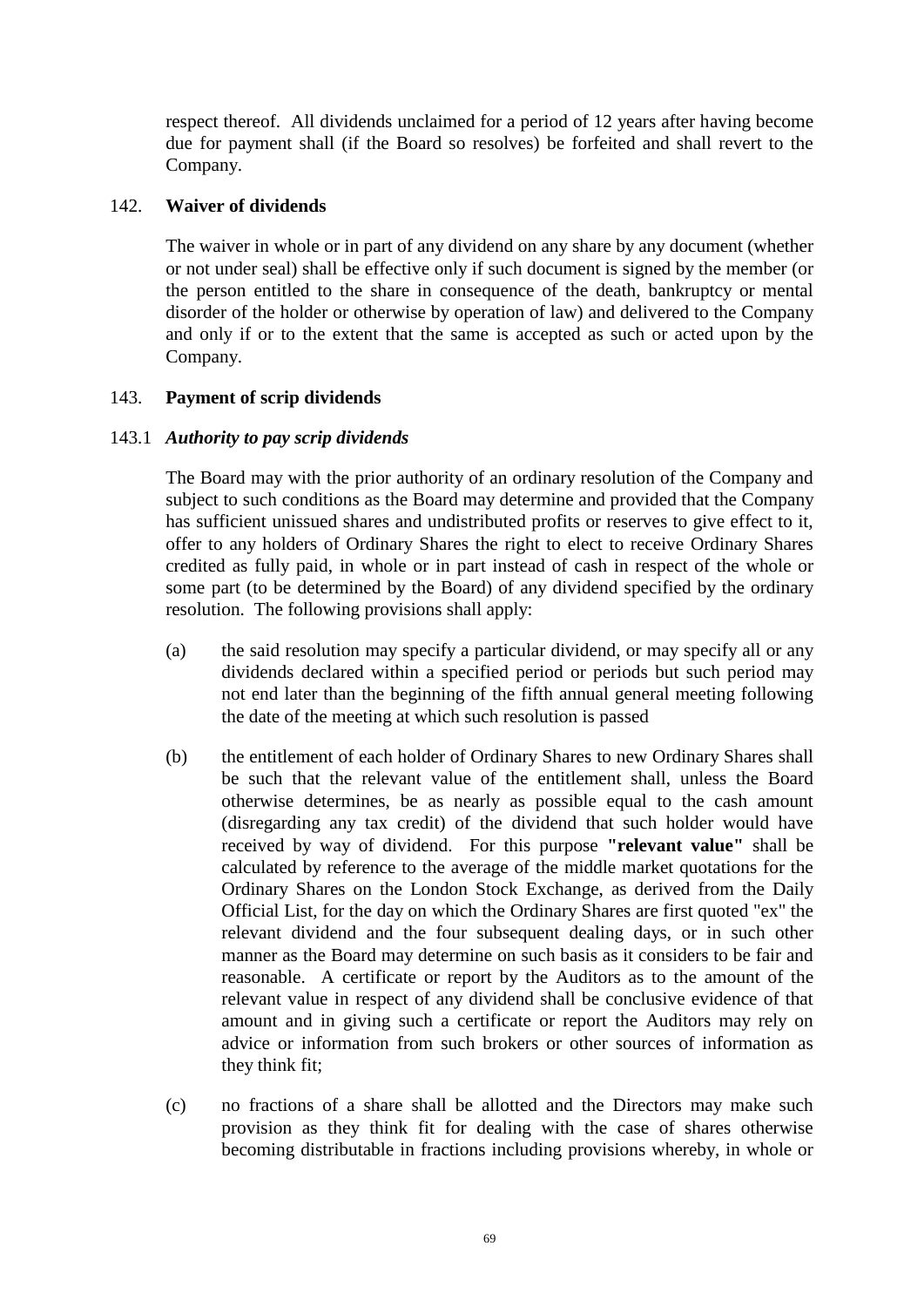in part, the benefit of the fractional entitlements accrues to the Company rather than to the members concerned;

- (d) the Directors may specify a minimum number of Ordinary Shares in respect of which the right of election may be exercised;
- (e) without prejudice to Article [143.2](#page-76-0) (*Election mandates*), the Board shall, after determining the basis of allotment, notify the holders of Ordinary Shares in writing of the right of election offered to them and specify the procedure to be followed and place at which and the latest time by which (being at least 21 clear days after the despatch of the notice) elections must be lodged in order to be effective. A form of election lodged in respect of a particular dividend in relation to which the Directors have announced their intention to offer elections may not be revoked as regards the said dividend unless prior to the latest time specified by the Directors for lodgement of elections in respect of the said dividend written notice of revocation is lodged at the place specified by the Directors as aforesaid;
- (f) the Board may exclude from any offer or impose any restrictions on any holders of Ordinary Shares or any Ordinary Shares on which dividends are payable in foreign currency as they think necessary or desirable where the Board considers that the making of the offer to them or in respect of such shares would or might involve the contravention of the laws of any territory or that such exclusions or restrictions are necessary or expedient;
- (g) the Board may determine that every duly effected election in respect of any Ordinary Shares shall be binding on every successor in title to their holder;
- (h) the dividend (or that part of the dividend in respect of which a right of election has been offered) shall not be payable on Ordinary Shares in respect of which an election has been duly made (the **"elected Ordinary Shares"**) and instead additional Ordinary Shares shall be allotted to the holders of the elected Ordinary Shares on the basis of allotment determined as aforesaid. For such purpose the Board may capitalise out of any amount for the time being standing to the credit of any reserve or fund (including any share premium account or capital redemption reserve) or of any of the profits which could otherwise have been applied in paying dividends in cash as the Board may determine, a sum equal to the aggregate nominal amount of the additional Ordinary Shares to be allotted on that basis and apply it in paying up in full the appropriate number of unissued Ordinary Shares for allotment and distribution to the holders of the elected Ordinary Shares on that basis. A Board resolution capitalising any part of such reserve or fund or profits shall have the same effect as if such capitalisation had been declared by ordinary resolution of the Company in accordance with Article [145](#page-77-0) (*Capitalisation of reserves*) and in relation to any such capitalisation the Board may exercise all the powers conferred on them by (Article [145](#page-77-0) (*Capitalisation of reserves*) without need of such ordinary resolution;
- (i) the additional Ordinary Shares so allotted shall rank pari passu in all respects with each other and with the fully paid Ordinary Shares in issue on the record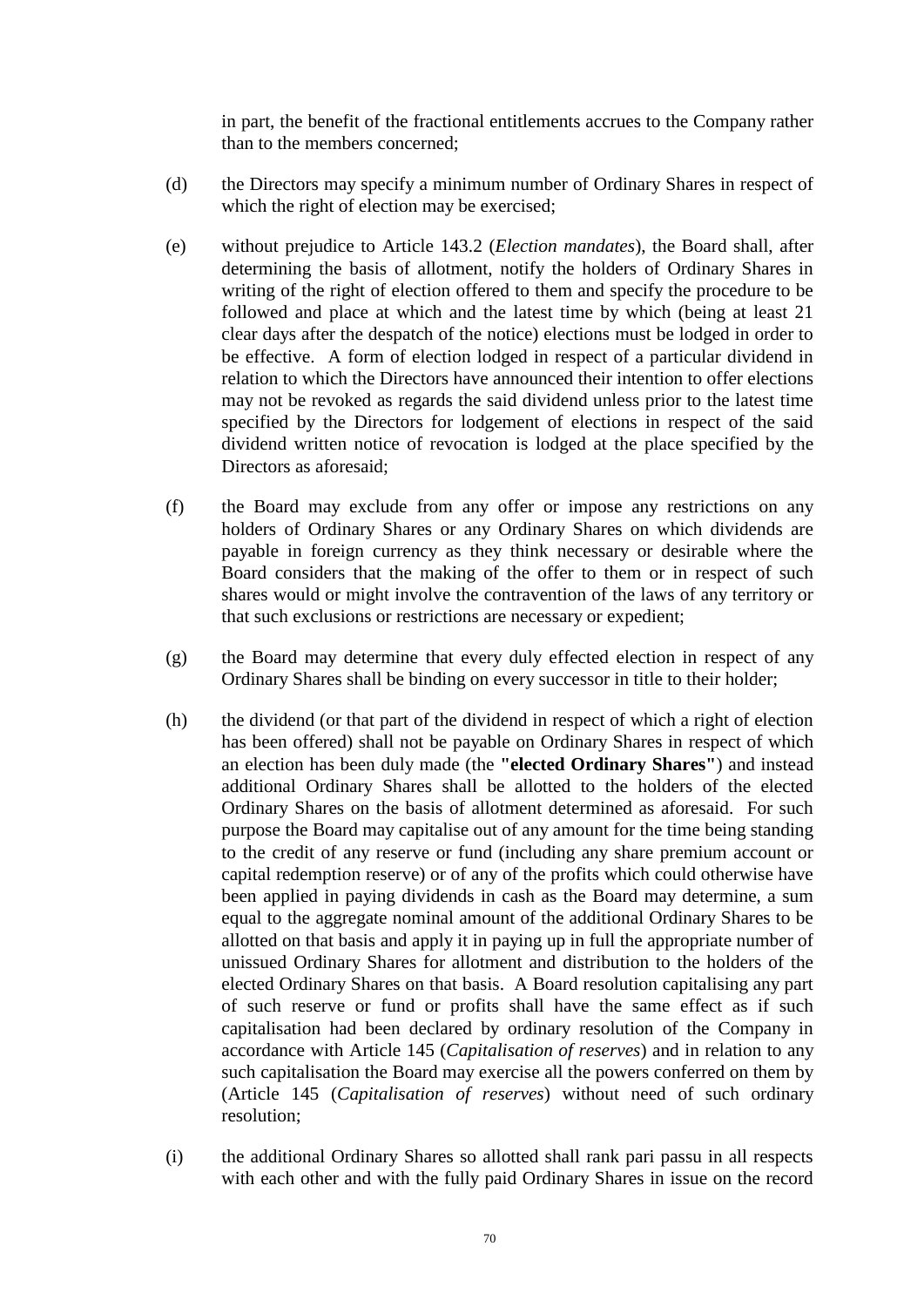date for the dividend in respect of which the right of election has been offered except that they will not rank for any dividend or other distribution or other entitlement (including the relevant dividend and the share election in lieu of such dividend) which has been declared, paid or made by reference to such record date or any earlier record date; and

(j) the Board may terminate, suspend or amend any offer of the right to elect to receive Ordinary Shares in lieu of any cash dividend at any time (whether temporarily or otherwise) and shall not proceed with any election unless the Company has sufficient unissued shares authorised for issue and sufficient reserves or funds that may be capitalised to give effect to it after the basis of allotment is determined.

#### <span id="page-76-0"></span>143.2 *Election mandates*

The Board may also from time to time establish or vary a procedure for election mandates, under which a holder of Ordinary Shares may elect to receive Ordinary Shares credited as fully paid instead of cash in respect of all or certain future rights offered to that holder under this Article until the election mandate is revoked in accordance with any such procedure.

#### 143.3 *Admission of shares*

The Company shall apply to the relevant regulatory authority for the additional Ordinary Shares so allotted to be admitted to the recognised investment exchange(s) or other stock exchanges and securities list(s) (if any) to which the Company's existing issued Ordinary Shares are admitted.

#### 143.4 *Directors' powers*

Subject to the provisions of the Acts, the Directors shall have power to do all acts and things as they consider necessary or expedient to give effect to this Article.

#### 144. **Reserves**

The Board may, before recommending any dividend (whether preferential or otherwise) carry to reserves out of the profits of the Company such sums as it thinks fit. All sums standing to reserves may be applied from time to time, at the discretion of the Board, for any other purpose to which the profits of the Company may properly be applied and pending such application may either be employed in the business of the Company or be invested in such investments as the Board thinks fit and so that it shall not be necessary to keep any investment constituting the reserve separate or distinct from any other investment of the Company. The Board may divide the reserve into such special funds as it thinks fit and may (subject to the following sentence) consolidate into one fund any special fund or any part of any special fund into which the reserve may have been divided as it thinks fit. Any sum which the Board may carry to reserve out of the unrealised profit of the Company shall not be mixed with any reserve to which profits available for distribution have been carried. The Board may also, without placing the same to reserve, carry forward any profit which it may think prudent not to distribute.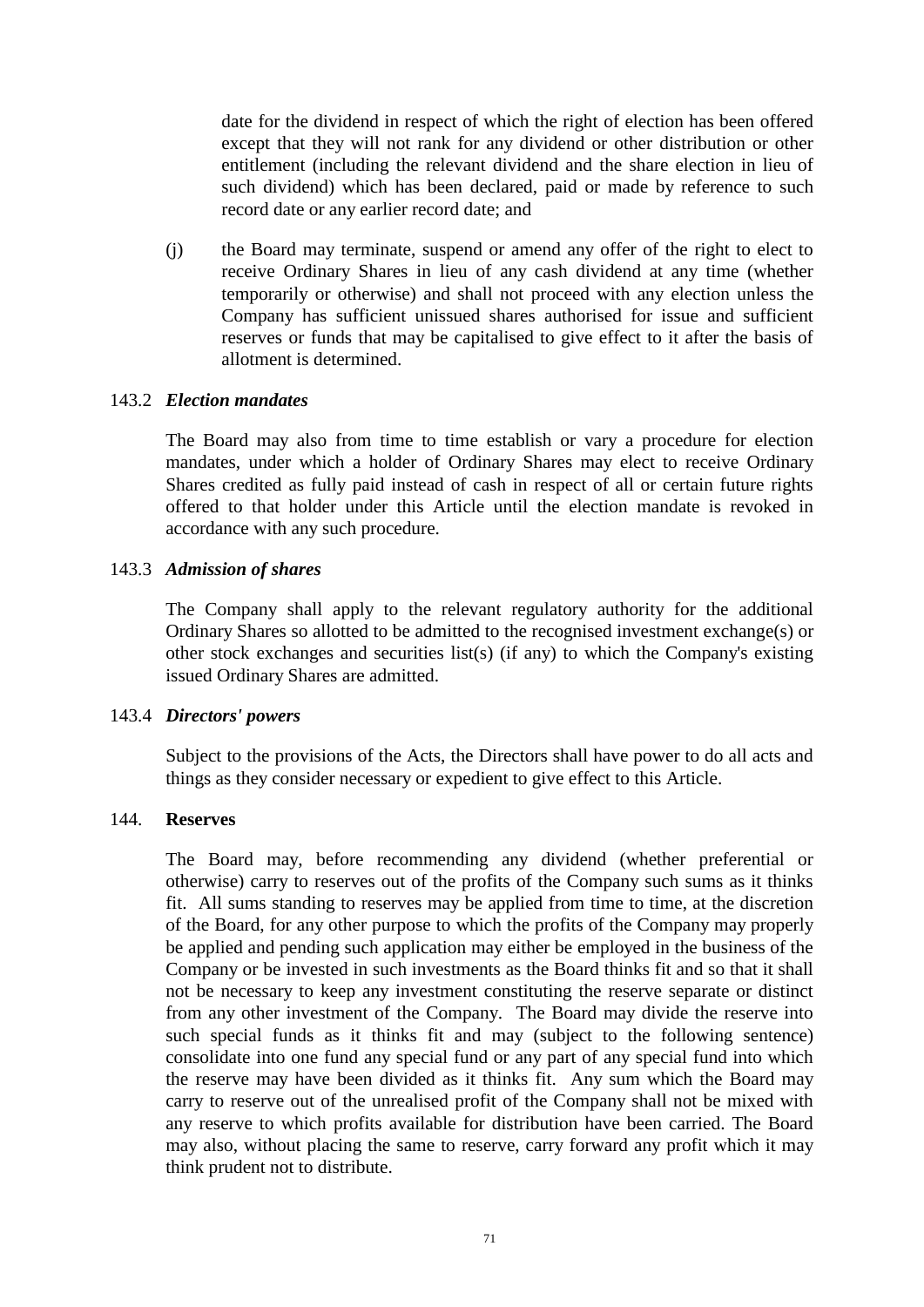# <span id="page-77-0"></span>145. **Capitalisation of reserves**

The Board may with the authority of an ordinary resolution of the Company:

- (a) subject as provided in this Article, resolve to capitalise any profits of the Company not required for paying any preferential dividend (whether or not they are available for distribution) or any sum standing to the credit of any reserve or fund of the Company which is available for distribution or standing to the credit of share premium account or capital redemption reserve or other undistributable reserve;
- (b) appropriate the sum resolved to be capitalised on the date specified in the resolution to the holders of Ordinary Shares in proportion to the nominal amount of the shares (whether or not fully paid) held by them respectively which would entitle them to participate in a distribution of that sum if the shares were fully paid and the sum was then distributable and was distributed by way of dividend, and apply such sum on their behalf in or towards paying up the amount, if any, for the time being unpaid on any share held by them respectively and/or in paying up in full unissued shares or debentures of the Company of a nominal amount equal to that sum and allot the shares or debentures credited as fully paid to those holders of Ordinary Shares or as they may direct in those proportions provided that:
	- (i) the share premium account, the capital redemption reserve, any other undistributable reserve and any profits which are not available for distribution may, for the purposes of this Article, only be applied in paying up unissued shares to be allotted to holders of Ordinary Shares credited as fully paid; and
	- (ii) in a case where any sum is applied in paying amounts for the time being unpaid on any shares of the Company or in paying up in full debentures of the Company, the amount of the net assets of the Company at that time is not less than the aggregate of the called up share capital of the Company and its undistributable reserves as shown in the latest audited accounts of the Company or such other accounts as may be relevant and would not be reduced below that aggregate by the payment of it;
- (c) resolve that any shares so allotted to any member in respect of a holding by him of any partly paid shares shall, so long as such shares remain partly paid, rank for dividends only to the extent that such partly paid shares rank for dividends;
- (d) make such provision by the issue of fractional certificates (or by ignoring fractions or by accruing the benefit of such fractions to the Company rather than to the holders of Ordinary Shares concerned) or by payment in cash or otherwise as it thinks fit in the case of shares or debentures becoming distributable in fractions; and
- (e) generally do all acts and things required to give effect to such resolution.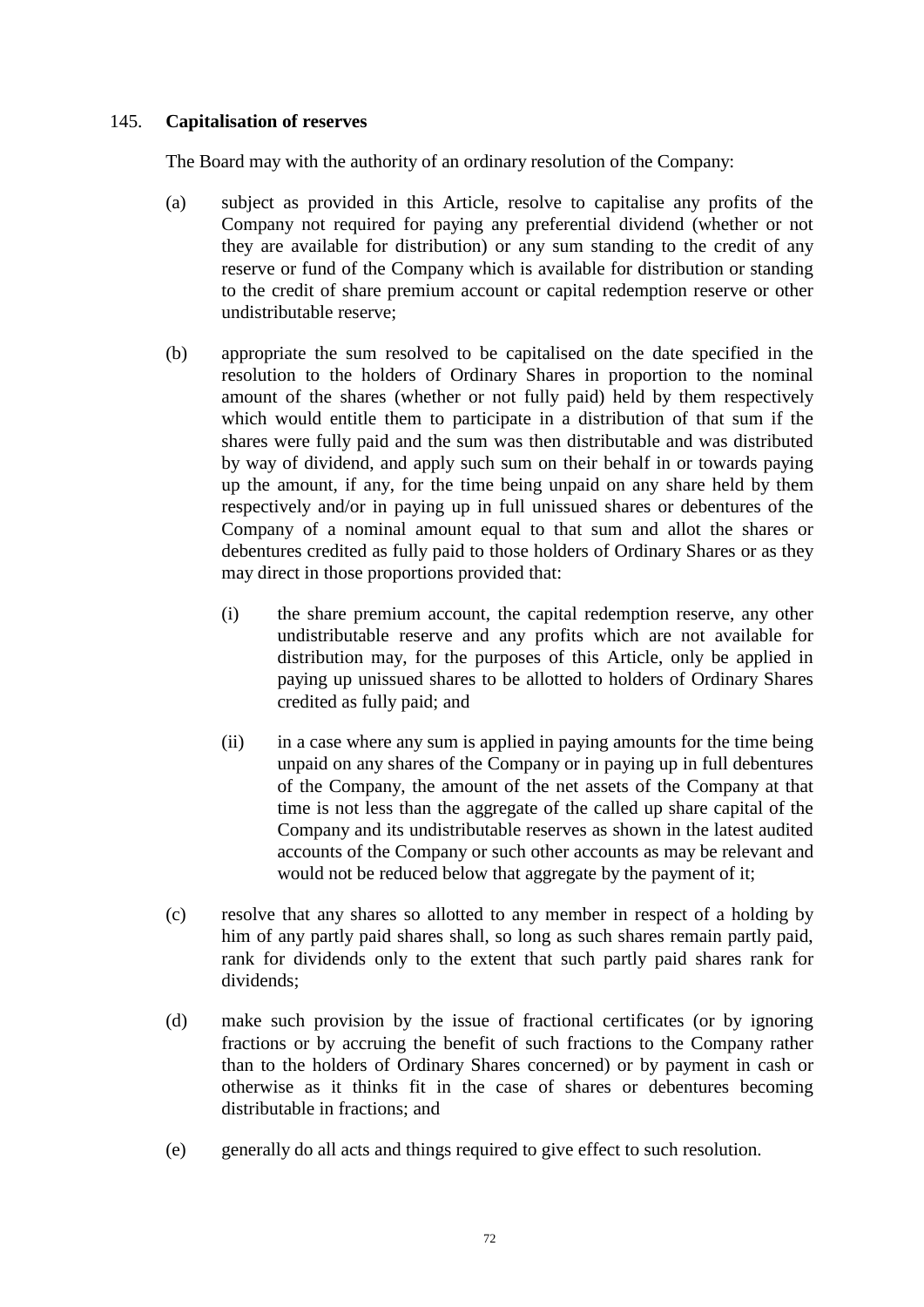The Directors may appoint any person to sign any contract with the Company on behalf of those who are entitled to shares under the resolution. Such a contract shall be binding on all concerned.

#### 146. **Record dates**

Notwithstanding any other provision of these Articles but subject always to the provisions of the Acts and without prejudice to the rights attached to any shares, the Company or the Board may fix any date (the **"record date"**) as the date at the close of business (or such other time as the Board may determine) on which persons registered as the holders of shares or other securities shall be entitled to receipt of any dividend, distribution, interest, allotment, issue, notice, information, document or circular. Such record date may be on or at any time within 6 months before any date on which such dividend, distribution, interest, allotment, issue, notice, information, document or circular is declared, paid, made, or sent or supplied. In the absence of a record date being fixed, entitlement to any dividend, distribution, allotment or issue shall be determined by reference to the date on which the dividend is declared or the distribution, allotment or issue is made.

## **X. Accounts**

#### 147. **Accounting records**

The Board shall cause accounting records to be kept in accordance with the provisions of the Acts and shall keep such other books and registers as are necessary to comply with the provisions of the Acts.

#### 148. **Inspection of records**

The accounting records shall be kept at the registered office or (subject to the provisions of the Acts) at such other place in the United Kingdom as the Board thinks fit. No member (other than a Director) shall have any right to inspect any accounting record or other document of the Company unless he is authorised to do so by statute, by order of the Court, by the Board or by ordinary resolution of the Company. Such records shall at all times be open to inspection by officers of the Company.

## <span id="page-78-0"></span>149. **Sending out copies of accounts and other documents and publishing on website**

- (a) Except as provided in Article [150](#page-79-0) (*Summary financial statements*) and except as provided in Section 423(2), CA2006 and subject to Article [156.7](#page-84-0) (*Joint holders*), a copy of the Directors' and Auditor's reports, accompanied by a copy of the annual accounts (including every document required by law to be comprised in them or annexed or attached to such accounts), shall, not less than 21 clear days before the meeting of the Company before which they are to be laid, be sent or supplied to:
	- (i) every member; and
	- (ii) every holder of debentures of the Company; and
	- (iii) the Auditors; and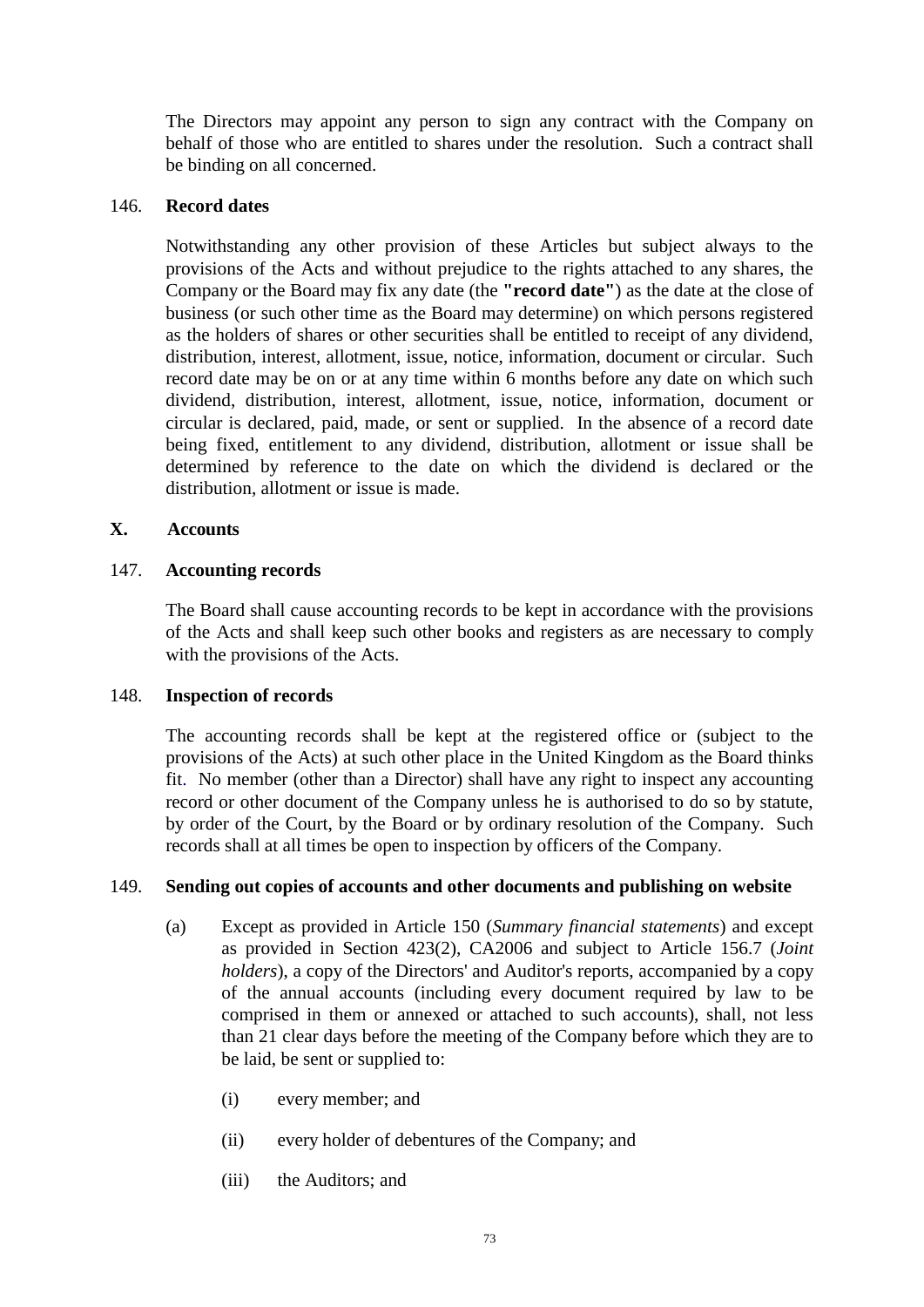(iv) every other person who is entitled to receive notice of general meetings,

and shall be sent or supplied in any manner in which documents or information may be sent or supplied by the Company to a member in accordance with these Articles.

- (b) Any member to whom such documents are sent or supplied shall be entitled to receive a further copy, free of charge, on application at the Office.
- (c) If all or any of the shares in or debentures of the Company are listed or dealt in on any stock exchange, there shall at the same time be forwarded such number of copies of each of those documents to such persons as the regulations of that stock exchange may from time to time require.
- (d) Subject to, and in accordance with, the provisions of Section 430, CA2006, the Company shall make available on a website its annual accounts and reports (as defined in Section 471, CA2006) and ensure that they remain so available until the annual accounts and reports for the Company's next following financial year are made available on a website in accordance with this Article.

## <span id="page-79-0"></span>150. **Summary financial statements**

The Company may, in accordance with and subject to the provisions of Sections 426 to 429 (inclusive), CA2006 (to the extent applicable to the Company) and any regulations made under it, send or supply a summary financial statement to any member instead of or in addition to the documents referred to in Article [149](#page-78-0) (*Sending out copies of accounts and other documents and publishing on website*). Where it does so, the statement shall be sent or supplied to the member not less than 21 clear days before the meeting before which those documents are to be laid.

# **Y. Auditors and website publication of audit concerns**

## 151. **Defective appointment and rights of Auditor**

#### 151.1 *Defective appointment*

Subject to the provisions of the Acts, all acts done by any person acting as an auditor of the Company shall, as regards all persons dealing in good faith with the Company, be valid, notwithstanding that there was some defect in his appointment or that he was at the time of his appointment not qualified for appointment or subsequently became disqualified.

## 151.2 *Auditor's rights*

Pursuant to the provisions of Section 502, CA2006, an Auditor shall be entitled to:

- (a) receive all notices of, and other communications relating to, any general meeting which a member of the Company is entitled to receive;
- (b) attend any general meeting of the Company; and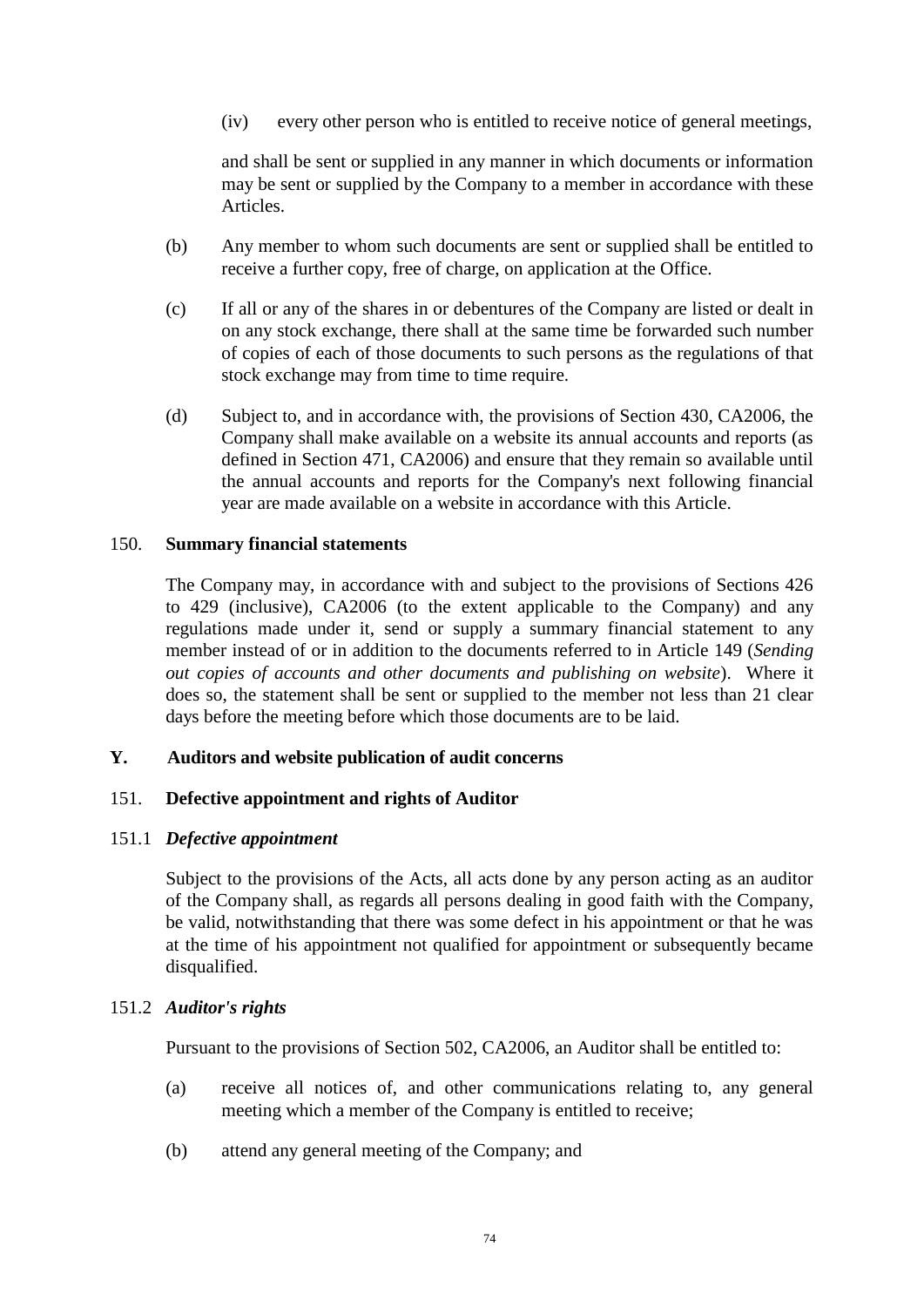(c) be heard at any general meeting which he attends on any part of the business of the meeting which concerns him as Auditor,

and where the Auditor is a firm, the right to attend or be heard at a meeting is exercisable by an individual authorised by the firm in writing to act as its representative at the meeting.

# **Z. Destruction and authentication of documents**

## <span id="page-80-0"></span>152. **Destruction of documents**

#### 152.1 *Documents which may be destroyed*

Subject to the provisions of the Acts, including (but not limited to) any rules relating to uncertificated shares, the Company may destroy:

- (a) any instrument of transfer after 6 years from the date on which it is registered;
- (b) any dividend mandate or any variation or cancellation thereof or any notification of change of name or address after 2 years from the date on which it is recorded;
- (c) any registered certificate for debentures or representing any other form of securities after one year from the date on which it is cancelled;
- (d) any other document on the basis of which any entry in the Register is made after 6 years from the date on which an entry was first made in the Register in respect of it;
- (e) all paid dividend warrants and cheques at any time after the expiration of one year from the date of actual payment thereof; and
- (f) all instruments of proxy which have been used for the purpose of a poll at any time after the expiration of two years from the date of such use (or such longer period to enable the Company to comply with the provisions of Section 353, CA2006, if applicable) and all instruments of proxy which have not been used for the purpose of a poll at any time after one month from the end of the meeting to which the instrument of proxy relates and at which no poll was demanded,

provided that the Company may destroy any such type of document after such shorter period as the Board may determine if a copy of such document is retained on microfilm or other similar means which shall not be destroyed before the expiration of the relevant period and provided that adequate precautions against falsification and to share reproduction are taken.

## 152.2 *Presumption in respect of destroyed documents*

It shall be conclusively presumed in favour of the Company that every entry in the Register purporting to have been made on the basis of a document so destroyed was duly and properly made, that every instrument of transfer so destroyed was duly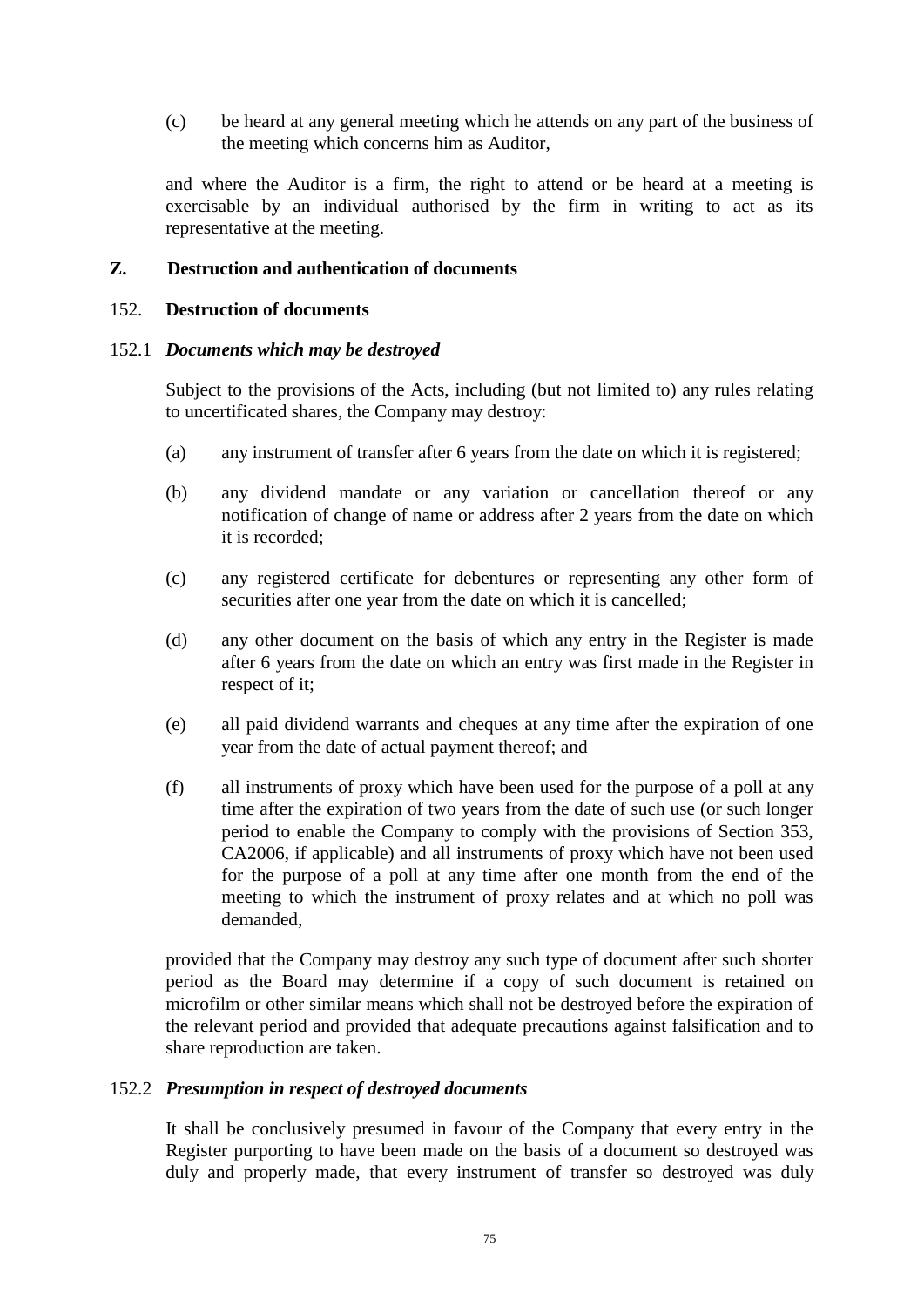registered, that every share certificate so destroyed was a valid and effective certificate duly cancelled, that every other document so destroyed had been properly dealt with in accordance with its terms and was valid and effective in accordance with the particulars in the records of the Company, provided that:

- (a) this Article [152](#page-80-0) shall apply only to the destruction of a document in good faith and without notice of any claim (regardless of the parties to it) to which the document might be relevant;
- (b) nothing in this Article [152](#page-80-0) shall be construed as imposing on the Company any liability in respect of the destruction of any such document or otherwise than as provided for in this Article [152](#page-80-0) which would not attach to the Company in the absence of this Article [152;](#page-80-0) and
- (c) references in this Article [152](#page-80-0) to the destruction of any document include references to the disposal of it in any manner.

# 153. **Authentication of documents**

## 153.1 *Power to authenticate*

Any Director or the Secretary or any person appointed by the Board for the purpose shall have power to authenticate:

- (a) any documents affecting the constitution of the Company;
- (b) any resolutions passed by the Company or the Directors or any committee; and
- (c) any books, records, documents and accounts relating to the business of the Company,

and to certify copies of them or extracts from them as true copies or extracts and where any books, records, documents or accounts are elsewhere than at the Office, the local manager or other officer of the Company having the custody of them shall be deemed to be a person appointed by the Board as aforesaid.

## 153.2 *Conclusive evidence*

A document purporting to be a copy of a resolution, or an extract from the minutes of a meeting, of the Company or of the Directors or any committee which is certified as aforesaid shall be conclusive evidence in favour of all persons dealing with the Company in reliance on them that such resolution has been duly passed or, as the case may be, that any minute so extracted is a true and accurate record of proceedings at a duly constituted meeting.

## **AA. Communications**

## 154. **Method of communications**

Subject to the provisions of the Acts, any document or information required or authorised to be sent or supplied by the Company to any member or any person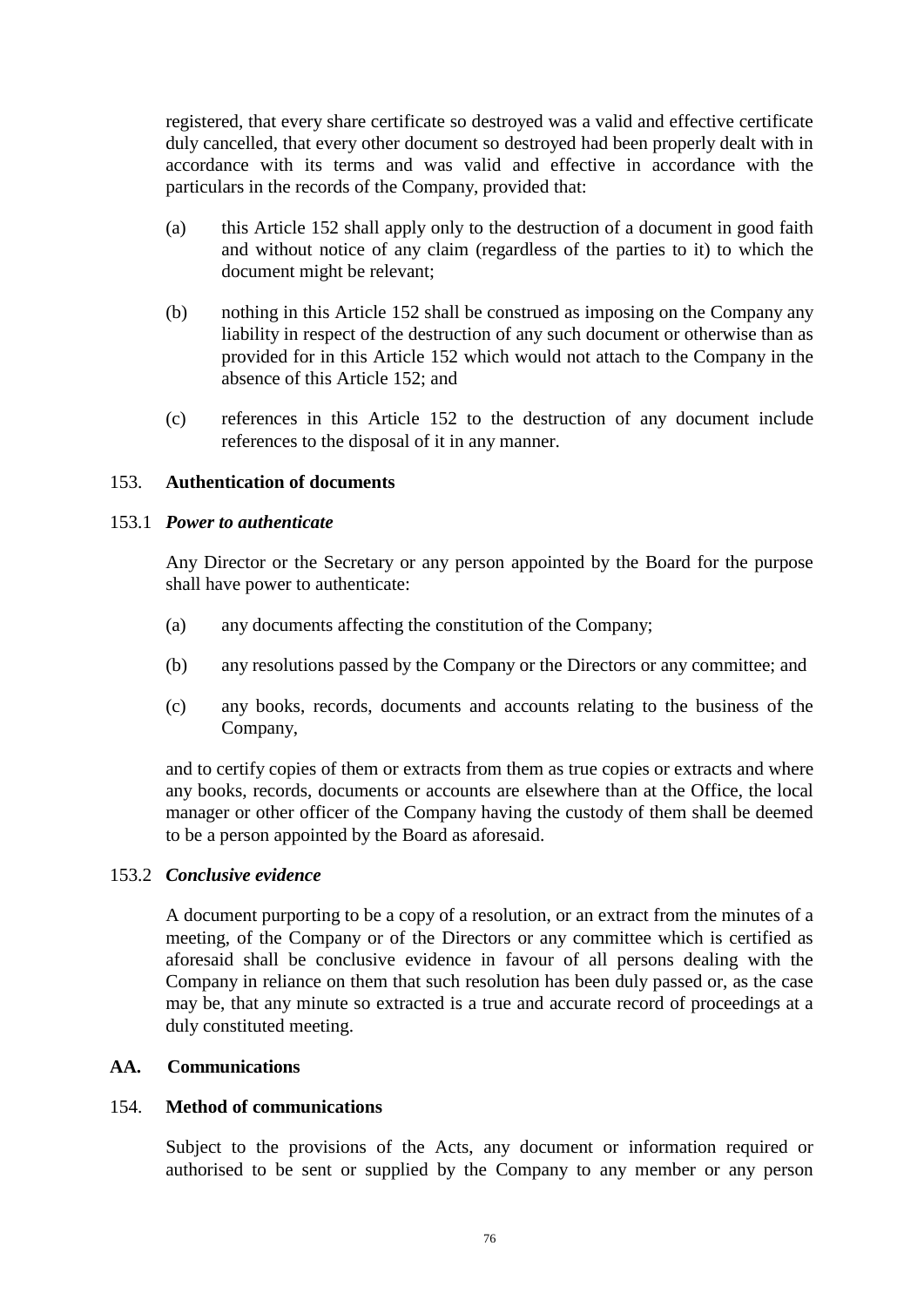pursuant to these Articles, the Companies Acts or any other rules or regulations to which the Company may be subject, may be sent or supplied in hard copy form, in electronic form, by means of a website or in any other way in which documents or information may be sent or supplied by or to the Company pursuant to the Acts. The provisions of the CA2006 which apply to sending or supplying a document or information required or authorised to be sent or supplied by the Companies Acts by making it available on a website shall, mutatis mutandis, apply to the sending or supplying of any document or information required or authorised to be sent by the Company's Articles of Association or any other rules or regulations to which the Company may be subject by making it available on a website.

## 155. **Communications by members to the Company**

## 155.1 *Communications by members to the Company in hard copy form*

A document or information is validly sent or supplied by a member to the Company in hard copy form if it is sent or supplied by hand or by post (in a prepaid envelope containing the document or information) in either case to:

- (a) an address specified by the Company for the purpose;
- (b) the Office; or
- (c) an address to which any provision of the Acts authorises the document or information to be sent or supplied.

## 155.2 *Communications by members to the Company in electronic form*

A document or information is validly sent or supplied by a member to the Company in electronic form if the Company has either agreed (generally or specifically) that the document or information may be sent or supplied in that form and has not revoked that agreement or the Company is deemed to have so agreed by a provision of the Acts provided that, where the document or information is sent or supplied:

- (a) by electronic means, it must be sent or supplied to an address specified for the purpose by the Company (generally or specifically) or deemed by a provision of the Acts to have been specified; or
- (b) by hand or by post, it must be sent or supplied to an address to which it could be validly sent if it were in hard copy form (and, if by post it must be in a prepaid envelope containing the document or information).

## 155.3 *Communications by members to the Company by other means*

A document or information that is sent or supplied by a member to the Company otherwise than in hard copy form or electronic form is validly sent or supplied if done so in a form or manner that has been agreed by the Company.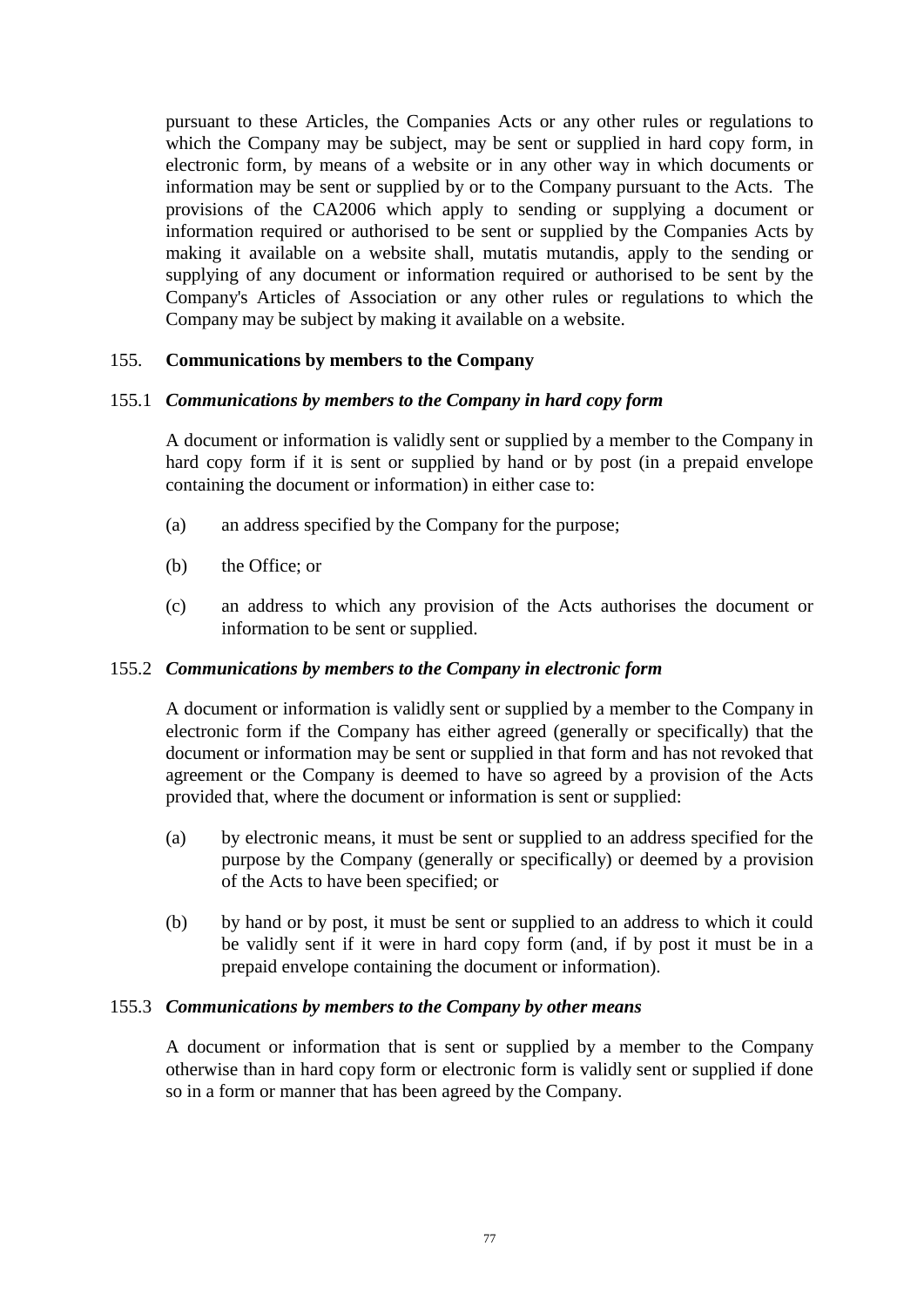#### 156. **Communication by the Company to members**

#### 156.1 *Communications by the Company to members in hard copy form*

A document or information is validly sent or supplied by the Company to a member in hard copy form if it is:

- (a) handed to the member; or
- (b) sent or supplied by hand or by post (in a prepaid envelope containing the document or information):
	- (i) to an address specified for the purpose by the member;
	- (ii) to his address as shown in the Register; or
	- (iii) to an address to which any provision of the Acts authorises the document or information to be sent or supplied,

provided that where the Company is unable to obtain an address falling within subparagraph (b), the document or information may, subject to any contrary provision in these Articles, be sent or supplied to the member's last address known to the Company.

#### 156.2 *Communications by the Company to members in electronic form*

A document or information is validly sent or supplied by the Company to a member in electronic form if such member has agreed (generally or specifically) that the document or information may be sent or supplied in that form and has not revoked that agreement (or, being a company, is deemed to have so agreed by a provision in the Acts), provided that where such document or information is sent or supplied:

- (a) by hand or by post (in which case it must be in a prepaid envelope containing the document or information), it must be:
	- (i) handed to the member; or
	- (ii) sent or supplied to an address to which it could be validly sent if it were in hard copy form; or
- (b) by electronic means, it must be sent or supplied to an address specified for the purpose by the member (generally or specifically) (or, being a company, is deemed to have been so specified by a provision of the Acts).

#### 156.3 *Communications by the Company to members by means of a website*

A document or information is validly sent or supplied by the Company to a member if it is made available on a website, provided that the member has been asked individually by the Company to agree that the Company may send or supply documents or information generally, or the documents or information in question, to him by means of a website and the Company has not received a response within the period of 28 days beginning with the date in which the Company's request was sent out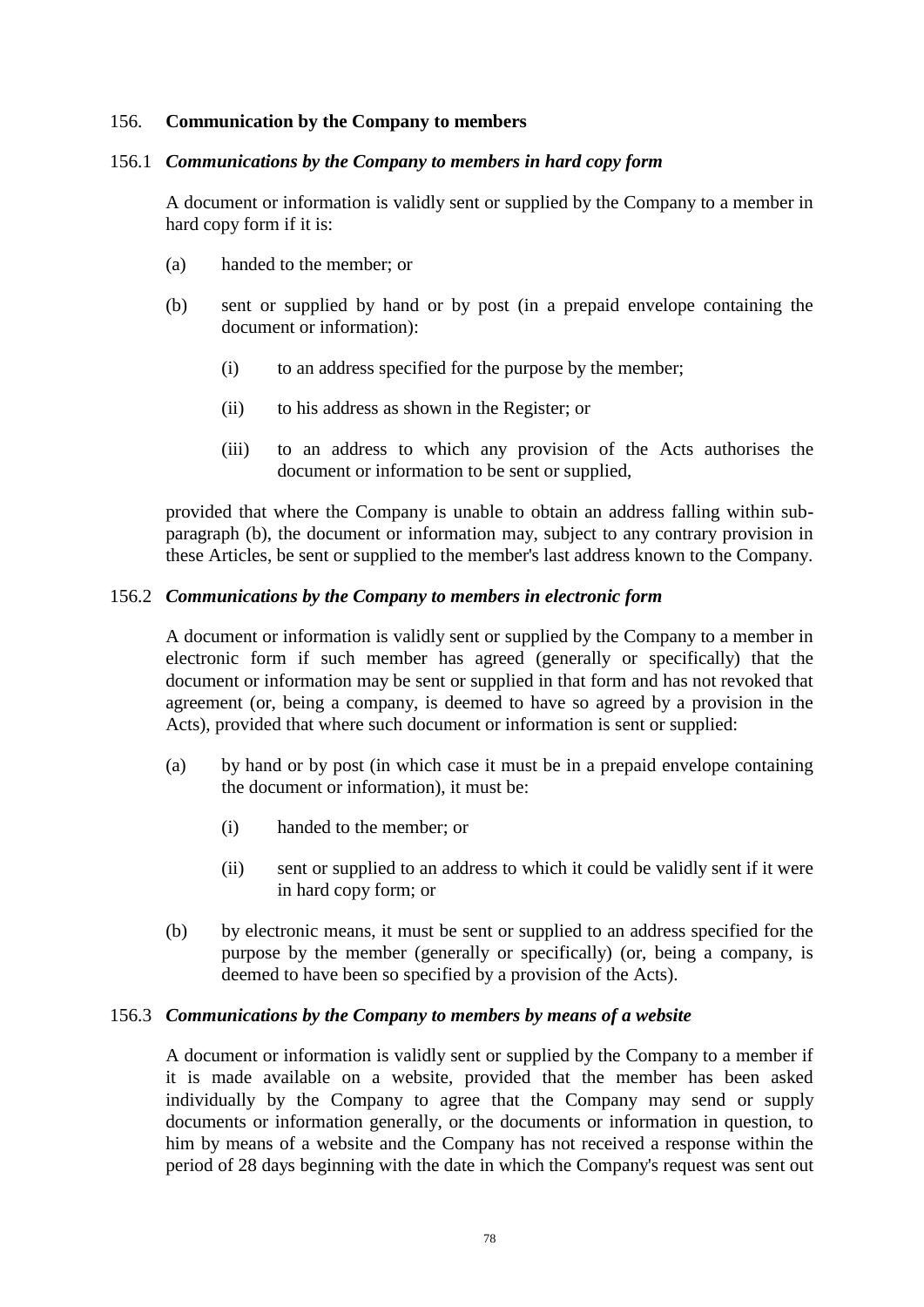(provided that such request by the Company stated clearly what the effect of failure to respond would be and was not sent out less than 12 months after any previous request by the Company to such member in respect of the same or a similar class of documents or information), and provided always that such document or information is made available in a form and by a means that the Company reasonably considers will enable the recipient to read it (as construed in accordance with paragraph 12 of part 4 of Schedule 5 to the CA2006) and retain a copy of it.

## <span id="page-84-1"></span>156.4 *Notification of availability on website*

Where (to the extent permitted by these Articles, the Acts or otherwise) the Company sends or supplies a document or information to a member by making it available on a website, it must notify the intended recipient of:

- (a) the presence of the document or information on the website;
- (b) the address of the website;
- (c) the place on the website where it may be accessed; and
- (d) how to access the document or information,

and must make the document or information available on the website throughout the period specified by any applicable provision of the Acts, or, if no such provision is specified, the period of 28 days beginning with the date on which the notification is sent to the person in question. This Article [156.4](#page-84-1) must be read in conjunction with Article [47.6](#page-28-0) (*Publication of notice of meeting on website*) with regard to notices of general meetings. Any failure to make a document or information available on a website throughout the period referred to in this Article shall be disregarded if it is made available on the website for part of that period and the failure to make it available throughout that period is wholly attributable to circumstances that it would not be reasonable to have expected the Company to prevent or avoid.

## 156.5 *Communications by the Company by other means*

A document or information sent or supplied by the Company otherwise than in hard copy form, electronic form or by means of a website is validly sent or supplied if done so in a form or manner that has been agreed by the intended recipient.

## 156.6 *Right to hard copy version*

Where a member of the Company (or a holder of the Company's debentures) has received a document or information from the Company, otherwise than in hard copy form, he shall be entitled to require the Company to send him a version of the document or information in hard copy form free of charge within 21 days of receipt of the request from the member or debenture holder.

## <span id="page-84-0"></span>156.7 *Joint holders*

In the case of joint holders of a share, documents or information shall be sent or supplied to the joint holder whose name stands first in the Register in respect of the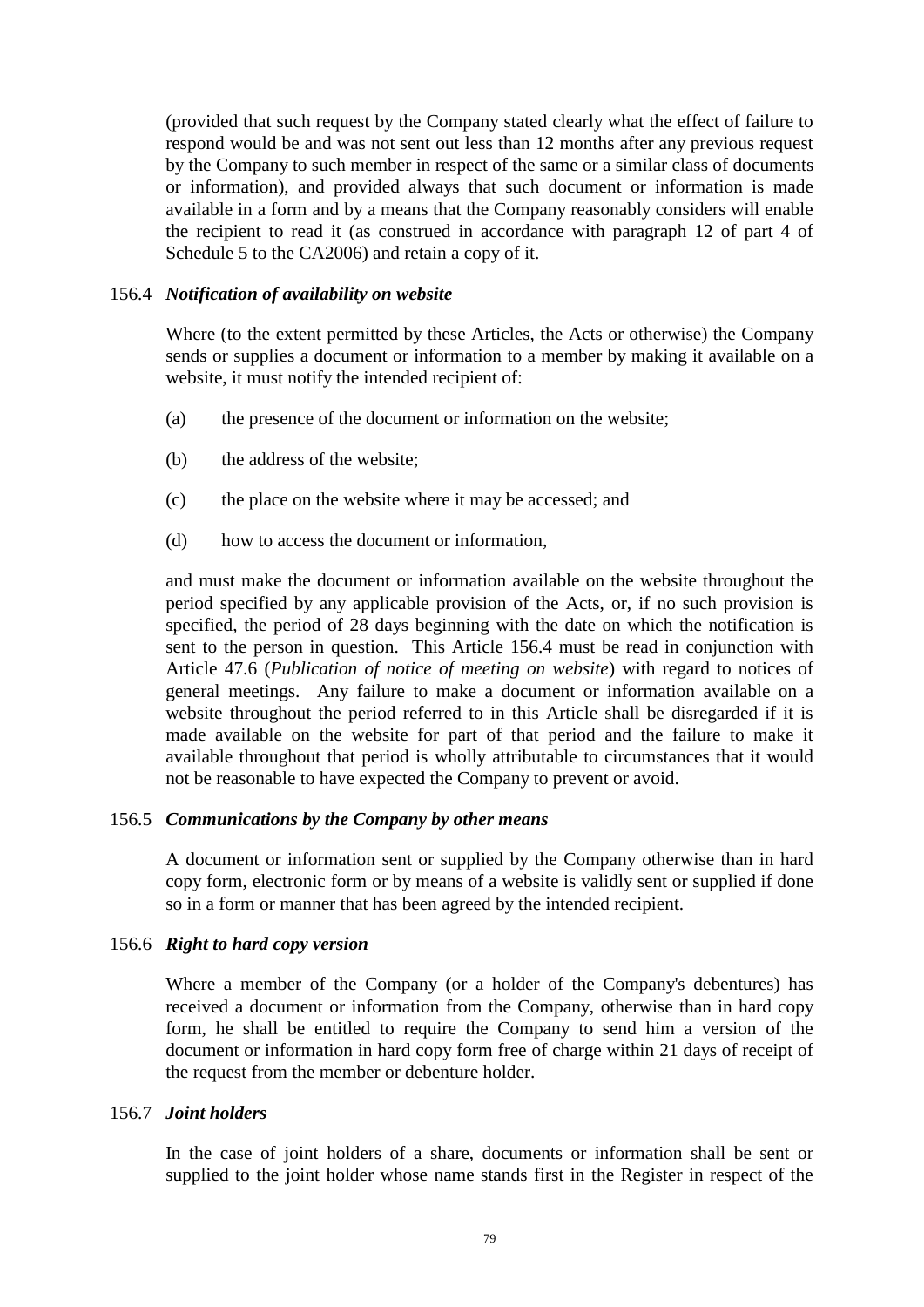joint holding. Documents or information so sent or supplied shall be sufficient service of such document or information on all the joint holders.

# 156.8 *Members outside the UK*

Where a member (or in the case of joint holders the person first named in the Register) has a registered address outside the United Kingdom but has notified the Company of an address within the United Kingdom at which documents or information may be sent or supplied to him or of an electronic address to which documents or information may be sent or supplied using electronic means, he shall, subject to the provisions of these Articles and the Acts, be entitled to have documents or information sent or supplied to him at that address, but otherwise no such member shall be entitled to receive any document or information from the Company.

# 156.9 *Undelivered documents or information*

- (a) If, on at least 2 consecutive occasions, the Company has attempted to send any document or information by electronic means to an electronic address specified (or deemed specified) for the purpose and a delivery failure (or other similar) notification has been received by the Company, the Company thereafter shall, send documents or information in hard copy form or electronic form (but not by electronic means) to such member at his registered address or address for service within the United Kingdom (whether by hand, by post or by leaving it or them at such address), in which case the provisions of paragraph (b) shall apply.
- (b) If on 3 consecutive occasions documents or information have been sent or supplied to any member at his registered address or address for the service of such documents or information in the United Kingdom (whether by hand, by post or leaving it or them at such address) but have been returned undelivered, such member shall not thereafter be entitled to receive any documents or information from the Company until he shall have communicated with the Company and supplied in writing a new registered address or address within the United Kingdom for the service of documents or information or an electronic address to which documents or information may be sent or supplied using electronic means.

## 156.10 *Record date*

Any document or information to be sent or supplied to a member may be sent or supplied by reference to the Register as it stands at any time within the period of 15 days before the document or information is sent or supplied (subject to the Uncertificated Regulations if the Company is then a participating issuer for the purposes of the Uncertificated Regulations) and no change in the Register after that time shall invalidate the sending or supplying of the document or information.

## 157. **Death, bankruptcy or mental disorder**

The Company may, on receipt of such evidence as the Board may reasonably require to show title to that share, send or supply any document or information to the person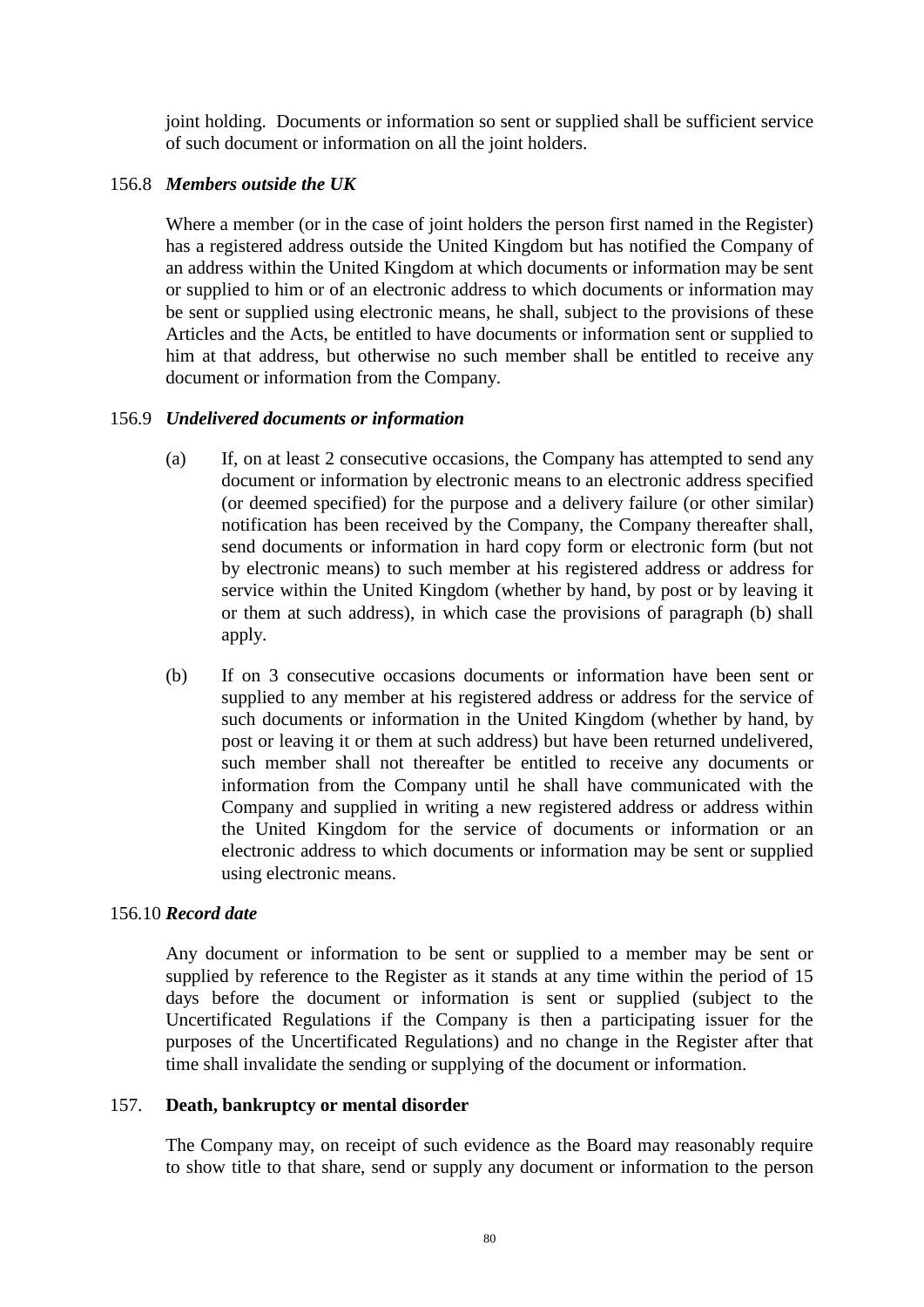entitled to a share in consequence of the death, bankruptcy or mental disorder of a member or otherwise by operation of law, by sending or supplying it in any manner authorised by these Articles for the sending or supplying of any document or information to a member, addressed to that person by name, or by the title of representative(s) of the deceased or trustee of the bankrupt or representative(s) by operation of law or by any like description at the address (if any) within the United Kingdom or, if relevant, any electronic address supplied for the purpose by the person claiming to be so entitled. Until such an address has been so supplied a document or information may be sent or supplied in any manner in which it might have been sent or supplied if the death, bankruptcy, mental disorder operation of law or other event had not occurred. Such service of a document or information shall for all purposes be deemed a sufficient service of such document or information on all persons interested in the share. Any reference to the bankruptcy of a person in this Article shall be construed in accordance with the provisions of paragraph 17 of Part 6 of Schedule 5 to the CA2006.

## 158. **Evidence of service**

#### 158.1 *Present at meeting*

Any member present, in person or by proxy at any meeting of the Company or of the holders of any class of shares of the Company, shall be deemed to have received due notice of such meeting and, where requisite, of the purposes for which such meeting was called.

#### <span id="page-86-0"></span>158.2 *Deemed delivery of documents and information*

- (a) Any document or information, addressed to a member (or other person to whom such document or information is required or authorised to be sent pursuant to these Articles, the Companies Acts or otherwise) at his registered address or other address for service in the United Kingdom (or electronic address specified, as the case may be) shall:
	- (i) if hand delivered or left at a registered address or other address for service in the United Kingdom, be deemed to have been served or delivered on the day on which it was so delivered or left;
	- (ii) if sent or supplied by post (whether in hard copy form or in electronic form), be deemed to have been received at the expiration of 24 hours after the envelope was posted;
	- (iii) if sent or supplied by electronic means (other than by means of website), be deemed to have been received (if sent or supplied between the hours of 9 a.m. and 5 p.m. on a working day) at the time it was sent, or (if sent or supplied at any other time) at 9 a.m. on the next following working day; and
	- (iv) if sent or supplied by means of a website, be deemed to have been received when the material was first made available on the website or,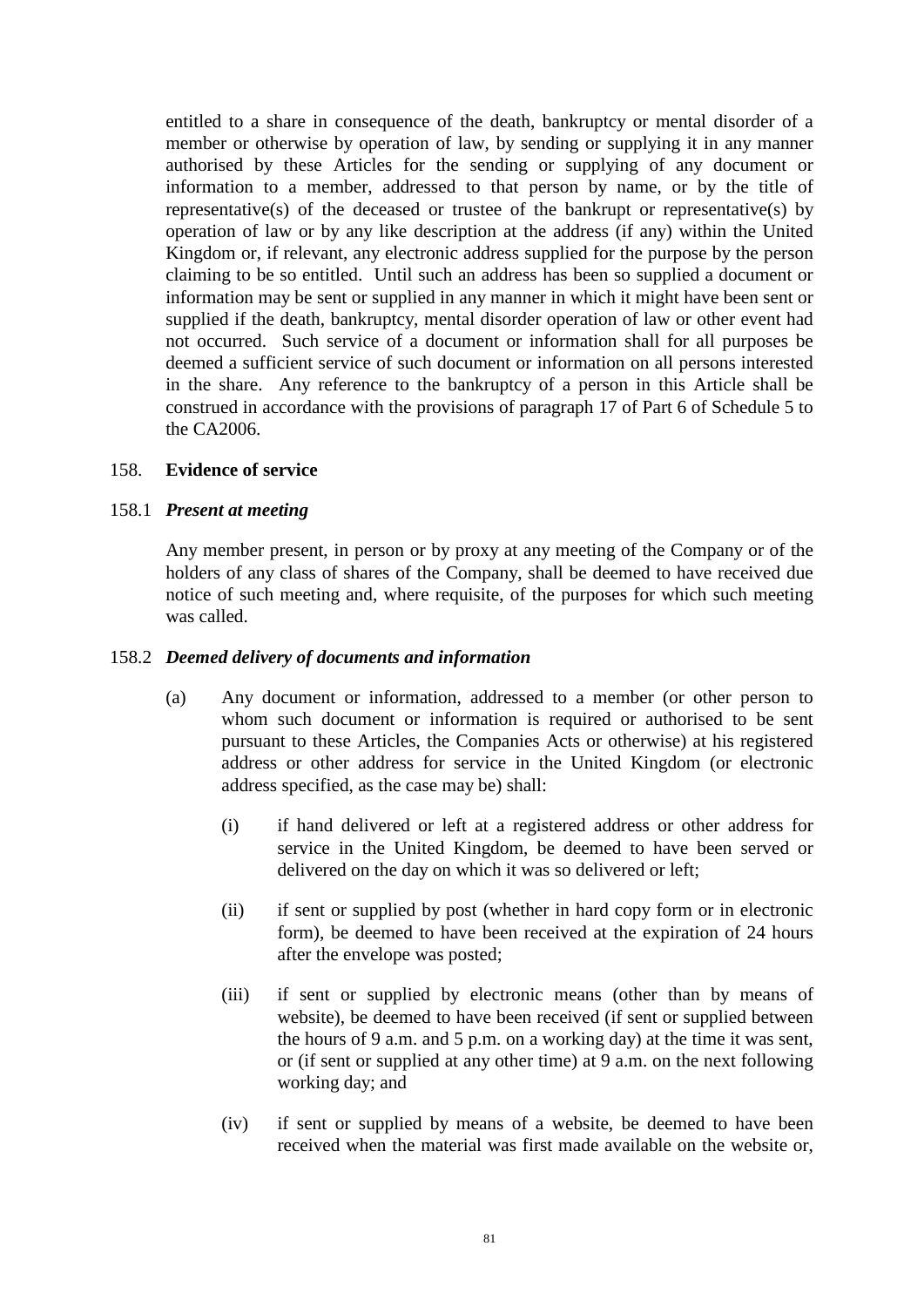if later, when the recipient received (or is deemed to have received) notice of the fact that the material was available on the website.

- (b) In calculating a period of hours for the purpose of this Article [158.2,](#page-86-0) no account shall be taken of any part of a day that is not a working day.
- (c) In proving such service or delivery it shall be sufficient to prove that:
	- (i) the envelope containing the document or information was properly addressed and put into the post as a prepaid letter; or,
	- (ii) in the case of a document or information sent or supplied by electronic means, to prove that it was properly addressed and dispatched, provided that if the Company is aware that there has been delivery failure after least two attempts it shall, within 48 hours of its first attempt to send the document or information by electronic means, send the document or information to such member at his registered address or address for service within the United Kingdom (by hand, by post or by leaving it or them at such address)
- (d) The deemed delivery provisions set out in paragraph (b) shall apply regardless of any such documents or information being returned undelivered and regardless of any delivery failure notification or "out of office" or other similar response and any such "out of office" or other similar response shall not be considered to be a delivery failure for the purposes of these Articles.
- (e) The Company shall not be held responsible for any failure in transmission beyond its reasonable control.

## 159. **Notice binding on transferees**

Every person who, by operation of law, transfers or by any other means becomes entitled to a share shall be bound by any document or information in respect of that share (other than a notice given by the Company under Section 793, CA2006) which, before his name is entered in the Register, has been duly sent or supplied to a person from whom he derives his title.

## 160. **Notice by advertisement**

Subject to the provisions of the Acts, any document or information to be sent or supplied by the Company to the members or any of them and not otherwise provided for by these Articles shall be sufficiently sent or supplied if given by advertisement in at least one leading daily national newspaper published in the United Kingdom and, where the Company keeps an overseas branch register, in at least one leading daily newspaper published in the territory in which such register is maintained. Any document or information given by advertisement shall be deemed to have been served at noon on the day on which the advertisement first appears.

## 161. **Suspension of postal services**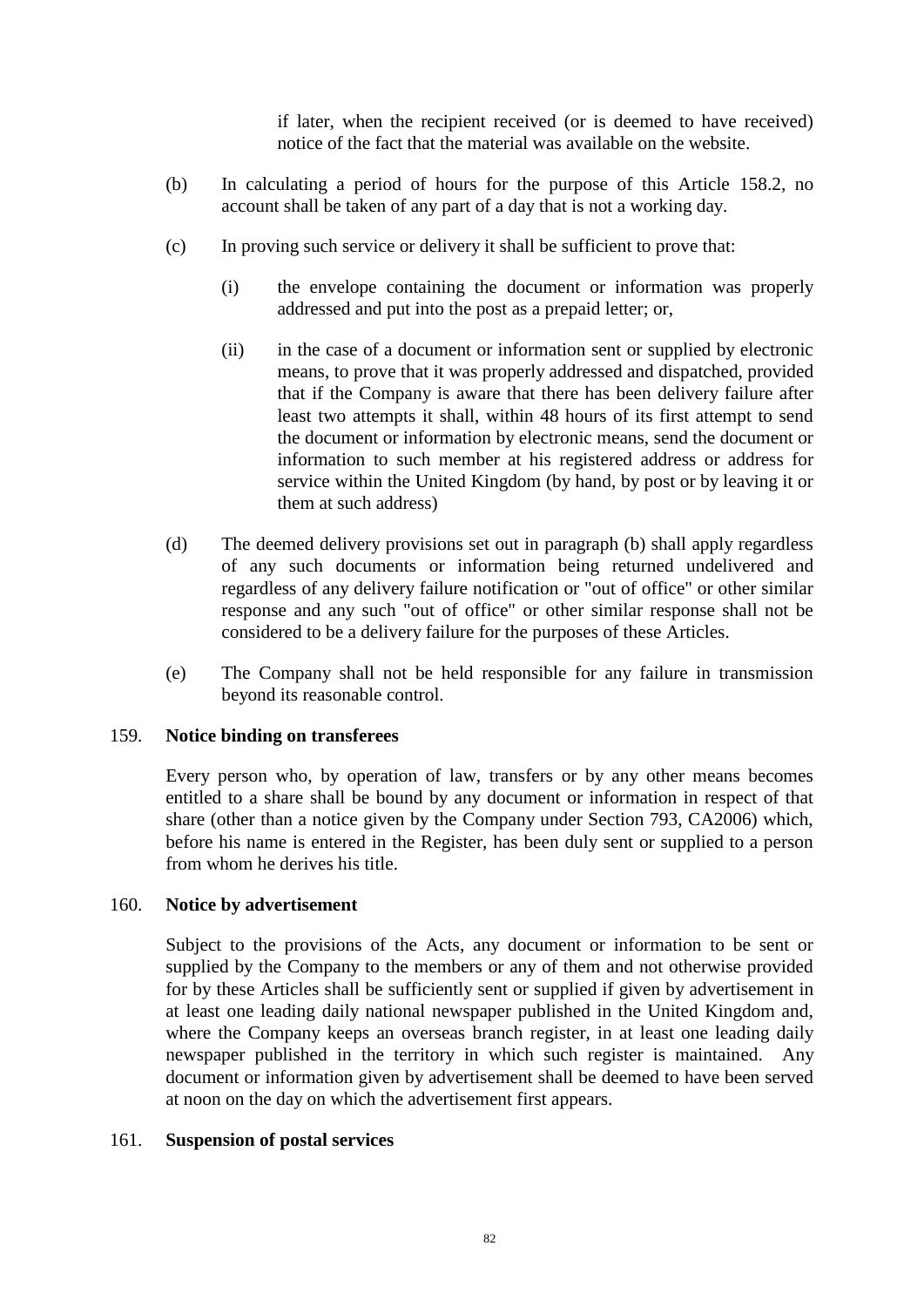- (a) If at any time by reason of the threat of or of the suspension, interruption or curtailment of postal services within the United Kingdom, the Company is or would be unable effectively to convene a general meeting by notices sent through the post, a general meeting may be convened by:
	- (i) a notice advertised on its website and in at least one leading daily national newspaper; and
	- (ii) giving notice by electronic means to those members to whom, in accordance with the Acts, the Company is able to give notice by electronic means
- (b) Such notice shall be deemed to have been duly served on all members entitled thereto at noon on the day on which the first of such advertisements appears.
- (c) In any such case, the Company shall send confirmatory copies of the notice (or, as the case may be, the notification of the website notice) by post to those members to whom notice (or notification) cannot be given by electronic means, if at least 7 days prior to the meeting the posting of notices to addresses throughout the United Kingdom again becomes practicable.

## 162. **Savings**

Nothing in Articles 154 to 161 (*Communications*) shall affect any requirements of the Acts that any particular document or information be sent or supplied in any particular manner.

# **BB. Winding up**

## 163. **Division of assets**

## 163.1 *Power to present a petition*

The Board shall have power in the name and on behalf of the Company to present a petition to the court for the Company to be wound up.

## <span id="page-88-0"></span>163.2 *Distribution of assets*

If the Company is wound up, the surplus assets remaining after payment of all creditors are to be divided among the members in proportion to the capital which at the commencement of the winding up is paid up on the shares held by them respectively and, if such surplus assets are insufficient to repay the whole of the paid up capital, they are to be distributed so that as nearly as may be the losses are borne by the members in proportion to the capital paid up at the commencement of the winding up on the shares held by them respectively. This Article [163.2](#page-88-0) is subject to the rights attached to any shares which may be issued on special terms or conditions.

## 163.3 *Distribution in specie*

If the Company is wound up the liquidator may, with the sanction of a special resolution of the Company and any other sanction required by law, divide among the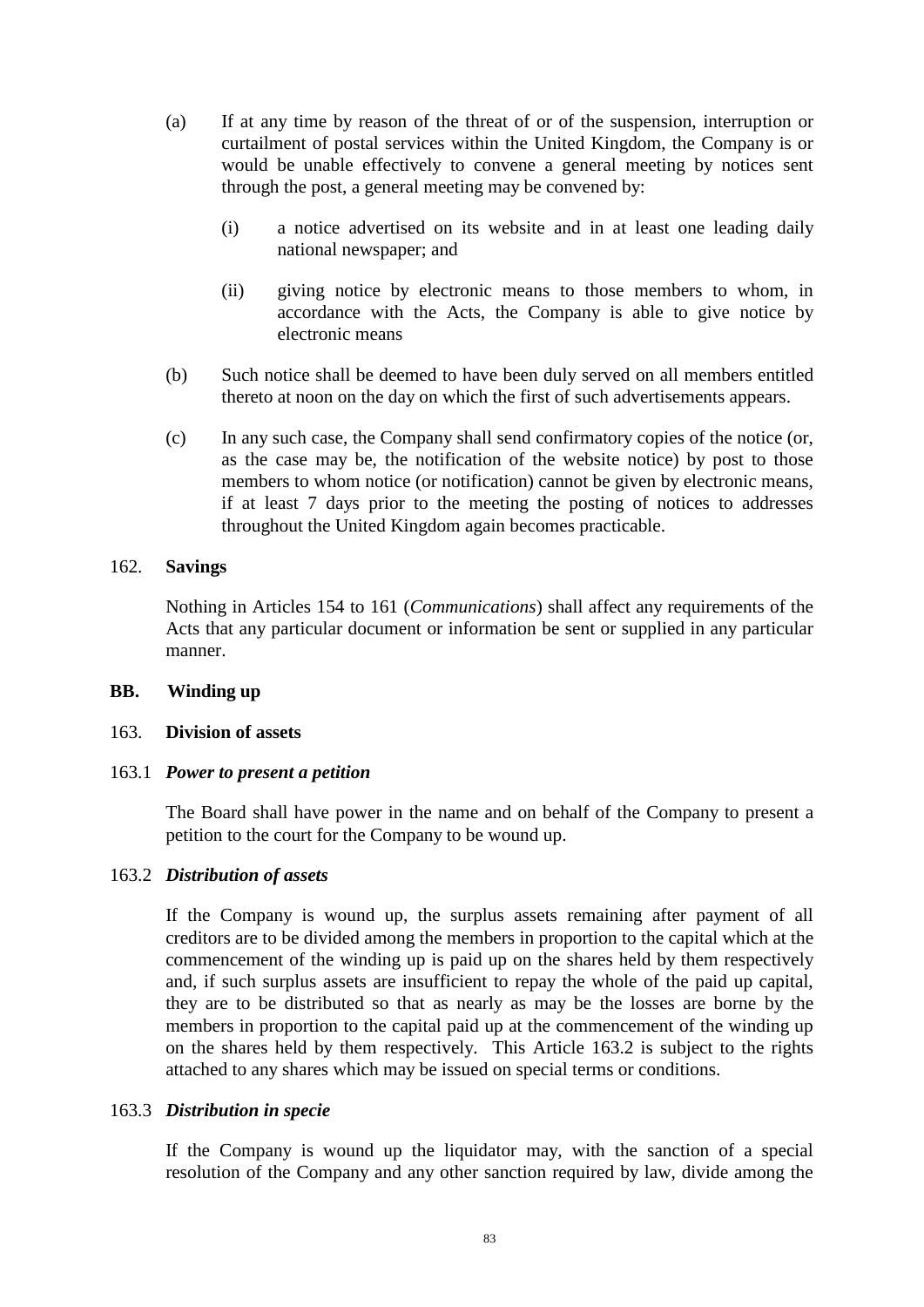members in specie the whole or any part of the assets of the Company and may for that purpose value any assets and determine how the division shall be carried out as between the members or different classes of members. Any such division may be otherwise than in accordance with the existing rights of the members but if any division is resolved otherwise than in accordance with such rights the members shall have the same right of dissent and consequential rights as if such resolution were a special resolution passed pursuant to Section 111, Insolvency Act 1986. The liquidator may, with the like sanction, vest the whole or any part of the whole of the assets in trustees on such trusts for the benefit of the members as he, with the like sanction, shall determine but no member shall be compelled to accept any assets on which there is a liability.

## 164. **Transfer or sale under Section 111, Insolvency Act 1986**

A special resolution sanctioning a transfer or sale to another company duly passed pursuant to Section 111, Insolvency Act 1986 may in the like manner authorise the distribution of any shares or other consideration receivable by the liquidator among the members otherwise than in accordance with their existing rights and any such determination shall be binding on all the members, subject to the right of dissent and consequential rights conferred by the said Section.

## **CC. Indemnity, Funds and Insurance**

#### 165. **Right to indemnity**

Subject to, and to the fullest extent permitted by, the provisions of the Acts (but without prejudice to any indemnity to which he may be otherwise entitled), every Director and every director of any associated company, former Director, alternate Director, Secretary or other officer of the Company (other than an Auditor ) may (at the discretion of the Board) be fully indemnified out of the assets of the Company against all or any part of any costs, charges, losses, damages and liabilities (all or any of them being a **"liability"**) incurred by him in relation to anything done, omitted or alleged to have been done by him in the actual or purported execution or discharge of his duties or exercise of his powers in relation to the Company or in connection with the Company's activities as trustee of any occupational pension scheme (as defined in Section 235(6), CA2006), provided that no Director nor any director of any associated company (which shall, for the purpose of this Article 165, bear the meaning set out in Section 256, CA2006) shall be indemnified against any liability incurred by him to the Company or any associated company in connection with any negligence, default, breach of duty or breach of trust in relation to the Company or any associated company of which he is a director or against any liability:

- (a) of his to pay any fine imposed in criminal proceedings or a sum payable to a regulatory authority by way of a penalty in respect of non-compliance with any requirement of a regulatory nature (however arising); or
- (b) incurred by him in defending criminal proceedings in which he is convicted, in defending civil proceedings brought by the Company (or any associated company) in which judgment is given against him or in connection with an application for relief under the provisions referred to in Section 234(6),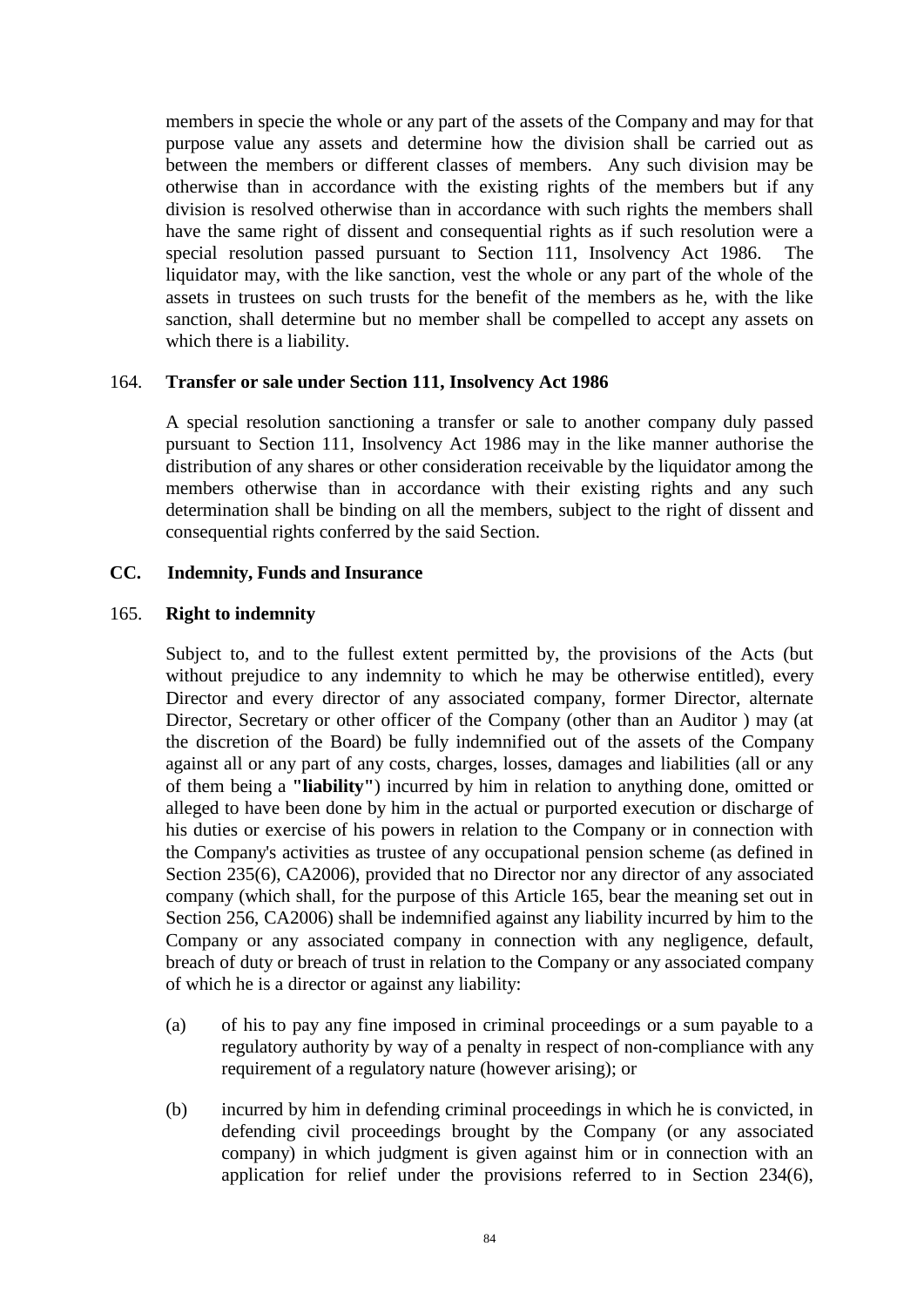CA2006 in which the court refuses to grant him relief (and for these purposes, a reference to a conviction, judgment or refusal of relief shall bear the meaning set out in Sections 234(4) and 234(5), CA2006); or

- <span id="page-90-0"></span>(c) incurred by him in connection with the Company's or any associated company's activities as trustee of an occupational pension scheme and which is a liability:
	- (i) to pay a fine imposed in criminal proceedings or a sum payable to a regulatory authority by way of a penalty in respect of non-compliance with any requirement of a regulatory nature (however arising); or
	- (ii) incurred in defending criminal proceedings in which he is convicted (within the meaning of Section 235(5), CA2006).

# 166. **Provision of funds**

The Company shall at the discretion of the Board (in each case, subject to and to the fullest extent permitted by the provisions of the Acts) provide every Director and every director of the Company's holding company, former Director, alternate Director, Secretary or other officer of the Company (other than an Auditor) or, in the case of Article  $165(c)(i)$  only, a person connected with any such director with funds to meet any expenditure incurred or to be incurred by him:

- (a) for the purposes of the Company or for the purpose of enabling him properly to perform his duties as an officer of the Company;
- (b) in defending any criminal or civil proceedings in connection with any alleged negligence, default, breach of duty or breach of trust by him in relation to the Company or any associated company;
- (c) in connection with an application for relief under the provisions referred to in Section 205(5), CA2006; and/or
- (d) in defending himself in an investigation by a regulatory authority or against any action proposed to be taken by a regulatory authority in connection with any alleged negligence, default, breach of duty or breach of trust by him in relation to the Company or any associated company,

or do anything to enable such person to avoid incurring such expenditure.

# 167. **Power to insure**

Subject to the provisions of the Acts, the Board may purchase and maintain insurance at the expense of the Company for the benefit of any person (other than an Auditor) who is or was at any time a Director or other officer or employee of the Company or of any other company which is a subsidiary, subsidiary undertaking or holding company of the Company or in which the Company has an interest whether direct or indirect or which otherwise is in any way allied to or associated with the Company or of any subsidiary undertaking or holding company of the Company or of any such company or who is or was at any time a trustee of any pension fund or employee benefits trust in which any employee of the Company or of any such other company or subsidiary